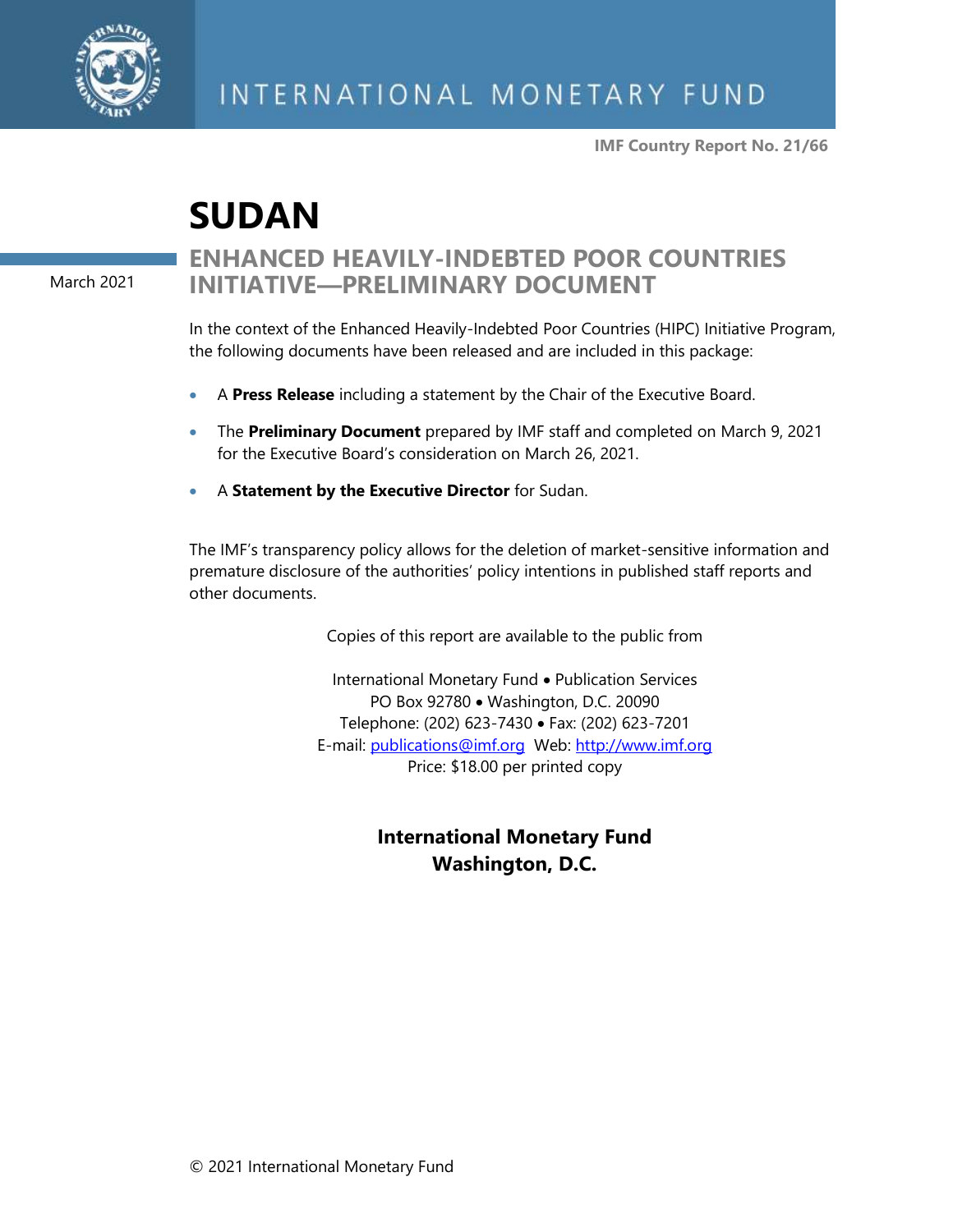

PR21/87

## **IMF and World Bank Consider Sudan Eligible for Assistance Under the Enhanced Heavily Indebted Poor Countries (HIPC) Initiative**

#### **FOR IMMEDIATE RELEASE**

**Washington, DC – March 26, 2021:** The Executive Boards of the World Bank and International Monetary Fund (IMF) met on March 23 and 26, respectively, to consider Sudan's eligibility for debt relief under the Enhanced Heavily Indebted Poor Countries (HIPC) Initiative. The Executive Boards commended the authorities' sustained commitment to economic and institutional reforms under challenging circumstances and agreed that Sudan could be eligible for assistance under the Enhanced HIPC Initiative based on the preliminary assessment. This assessment is an important step towards forgiveness by all creditors of most of Sudan's total external debt, which was estimated at US\$49.8 billion at the end of 2019.

Following the IMF Executive Board discussion on March 26, 2020, **Kristalina Georgieva, Managing Director and Chair**, said: "Today's agreement by the IMF Executive Board that Sudan can be eligible for debt relief under the Enhanced HIPC Initiative marks a historic moment. It provides a clear acknowledgement of Sudan's sustained implementation of key economic and financial reforms under its staff-monitored program with the IMF. Helping Sudan achieve debt relief and unlock access to the needed resources to increase growth and reduce poverty is a key priority for the IMF and we look forward to continued cooperation with the authorities as we work toward the HIPC Decision Point. I would like to thank all of our members for their support in this endeavor."

Following the World Bank Executive Board discussion on Sudan on March 23, 2021, **David Malpass, World Bank Group President**, said: "This is a breakthrough at a time when Sudan needs the world's help to support its development progress. The steps taken so far, including arrears clearance and exchange-rate unification, will put Sudan on the path to substantial debt relief, economic revival, and inclusive development. I congratulate Sudan's government for its commitment to reform, and look forward to opportunities for greater World Bank Group support to the Sudanese people."

**Prime Minister Abdalla Hamdok of Sudan** said: "The agreement by the IMF and World Bank Executive Boards that Sudan can be eligible for debt relief under the HIPC Initiative is an important and welcome step towards resuming support from international financing institutions. This is a strong recognition by the international community of Sudan's remarkable progress on economic reforms that pave the way to sustainable poverty reduction and economic growth. We look forward to our partners' continued support to reach the HIPC decision point by end of June."

#### **The HIPC Initiative Process for Sudan**

The HIPC Initiative HIPC is a two-step milestone-based framework. The formal start of the HIPC process is known as the Decision Point, and the culmination is the Completion Point. In order the reach the Decision Point all of the following conditions must be met: Sudan must establish a minimum six-month track record of satisfactory performance under the current IMF Staff-Monitored Program (SMP); the authorities will need to either clear their arrears to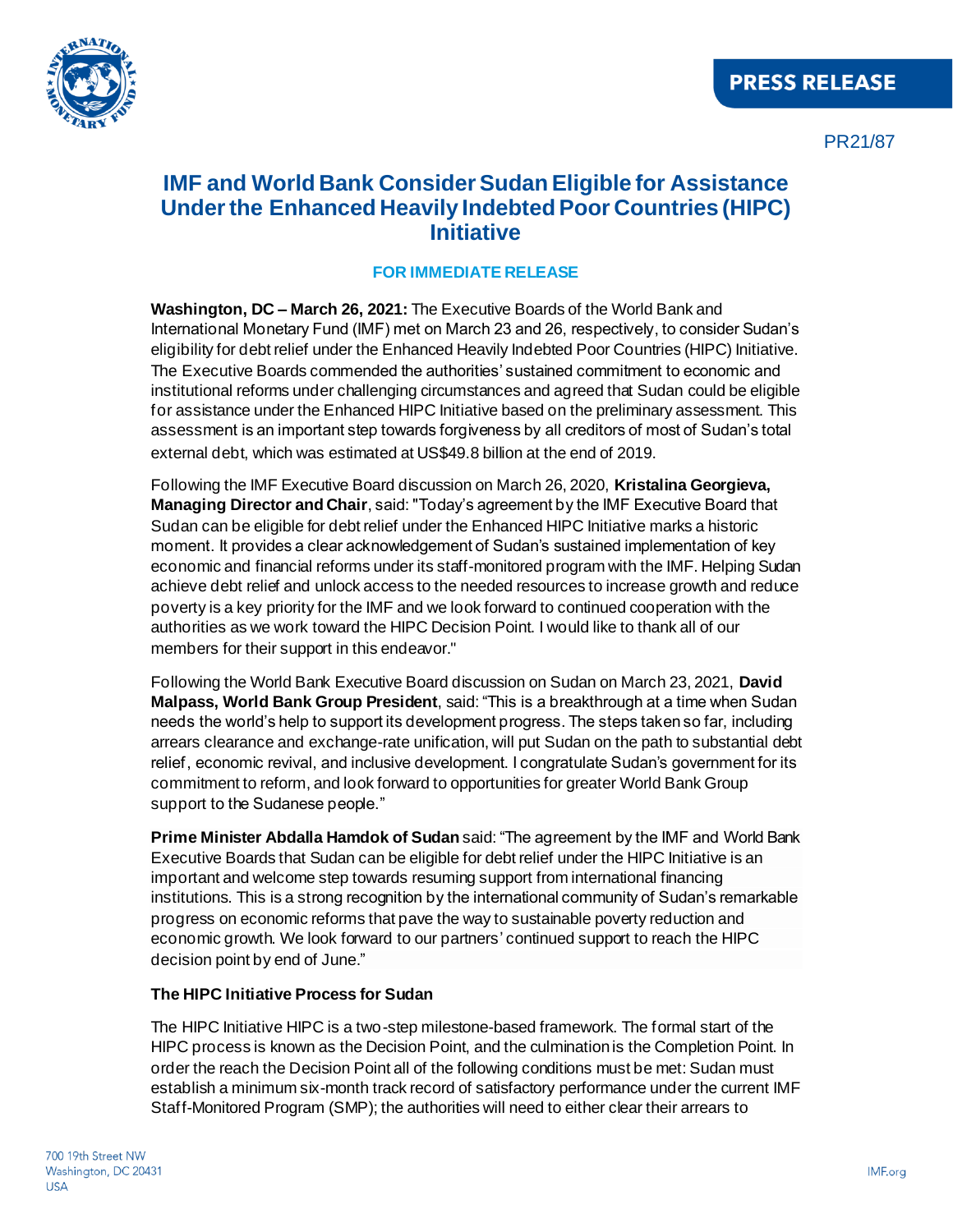multilateral creditors or agree on a strategy to clear them; agreement must be reached on the reforms that Sudan will need to implement in order to reach the Completion Point—the floating Completion Point triggers—which take into account the views expressed by the Executive Boards; and financing assurances to provide HIPC debt relief at Completion Point must be provided by creditors.

Prompt action on these items could result in Sudan reaching the Decision Point by end -June 2021. Once Sudan has reached the Completion Point, it would qualify for irrevocable debt relief under the HIPC Initiative, and for debt relief under the Multilateral Debt Relief Initiative (MDRI) from the World Bank's IDA and the African Development Fund (AfDF), together with beyond-HIPC assistance from the IMF. Paris Club creditors are also expected to provide further beyond-HIPC assistance at the Completion Point.

#### **The HIPC Initiative**

The HIPC Initiative is a framework, created by the IMF and World Bank, in which all creditors, including multilateral creditors, provide debt relief to the world's poorest and most heavily indebted countries, thereby reducing the constraints on economic growth and poverty reduction imposed by the debt-service burden. To date, 36 countries have reached both their Decision Points and Completion Points under the Enhanced HIPC initiative. Learn more about the HIPC initiative process here:

[https://www.imf.org/en/About/Factsheets/Sheets/2016/08/01/16/11/Debt-Relief-Under-the-](https://www.imf.org/en/About/Factsheets/Sheets/2016/08/01/16/11/Debt-Relief-Under-the-Heavily-Indebted-Poor-Countries-Initiative)[Heavily-Indebted-Poor-Countries-Initiative](https://www.imf.org/en/About/Factsheets/Sheets/2016/08/01/16/11/Debt-Relief-Under-the-Heavily-Indebted-Poor-Countries-Initiative)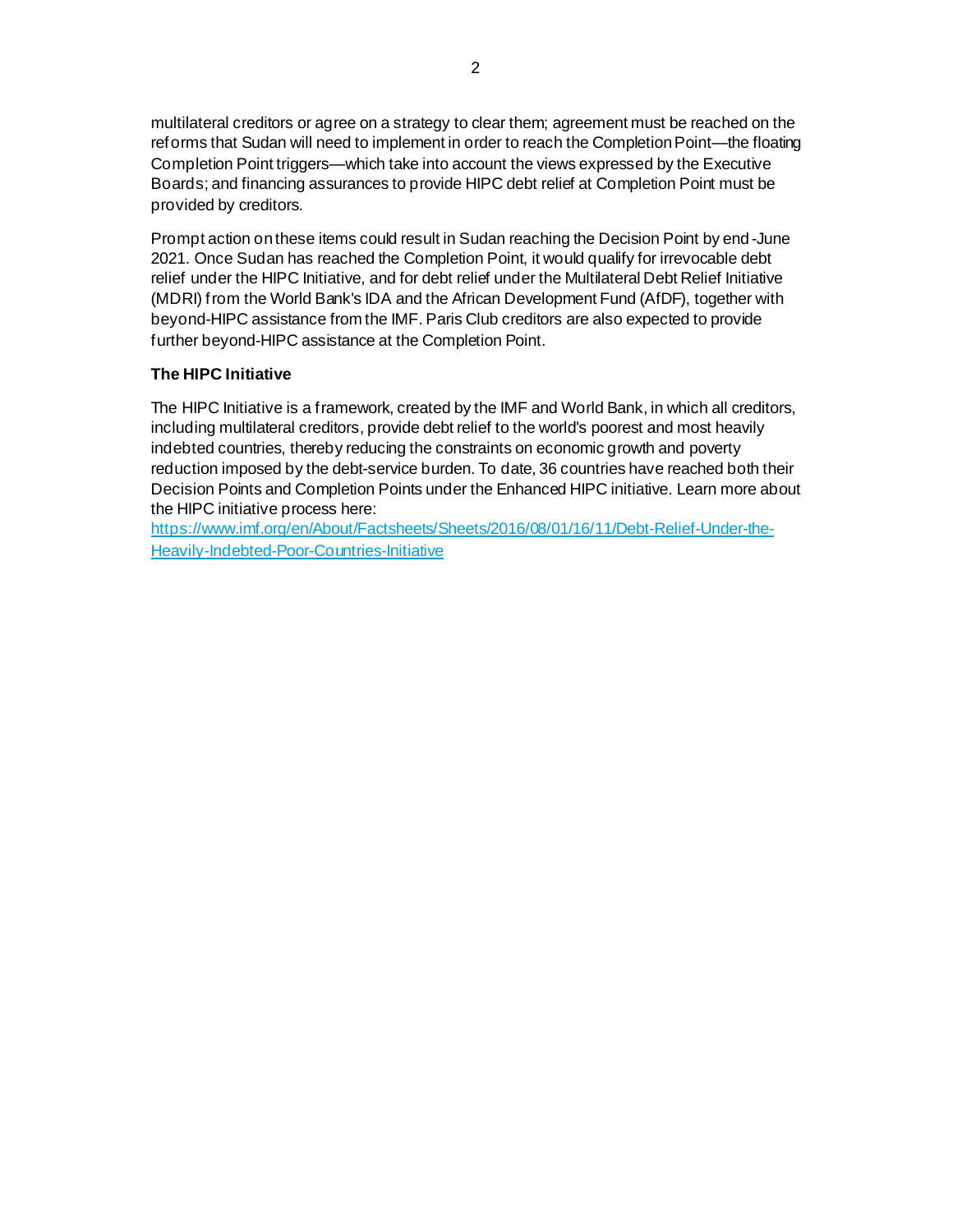

# **SUDAN**

March 9, 2021

## **ENHANCED HEAVILY INDEBTED POOR COUNTRIES INITIATIVE—PRELIMINARY DOCUMENT**

## **EXECUTIVE SUMMARY**

**Sudan, with the support of the international community, is seeking to implement an ambitious reform program to address major macroeconomic imbalances and support sustainable, inclusive growth.** A new transitional government was established in the wake of the 2019 revolution with the mandate to carry out sweeping reforms to reverse decades of economic and social decline. The government is pursuing a transformational reform agenda focused on: (i) achieving internal peace based on inclusion, regional equity, and justice; (ii) stabilizing the economy and correcting the large macroeconomic imbalances; and (iii) providing a foundation for future rapid growth, development, and poverty reduction. The government has achieved important milestones, most prominently a peace agreement with almost all internal armed opposition groups in October 2020 to end 17 years of conflict. It has also agreed to ambitious reforms and policy adjustments in the context of an International Monetary Fund (IMF) Staff Monitored Program (SMP) that meets the Upper Credit Tranche (UCT) conditionality standard and an International Development Association (IDA) Development Policy Financing (DPF) operation. Furthermore, on December 14, 2020, Sudan was officially removed from the United States State Sponsors of Terrorism List (SSTL), ending almost three decades of international isolation. While positive changes are underway, political contestation over power sharing arrangements remains acute. It is critical for Sudan to take advantage of a still favourable political economy to tackle its macroeconomic imbalances and put itself on a sustainable development trajectory.

**Despite progress, poverty remains widespread and poor social outcomes persist.** 

According to the latest household survey (2014/15), the incidence of extreme poverty was 13.5 percent (46.1 percent when the lower-middle income countries poverty line is used). Extreme poverty was particularly high in rural areas and in regions in the west, south, and east of the country. The recent high inflation and decline in economic growth, combined with the COVID-19 pandemic, have likely increased poverty further. Most Sudanese households also suffer non-monetary deprivation. The country posts very poor human development indicators for its level of GDP and has missed the 2015 Millennium Development Goals (MDGs). Challenges faced by women and youth are particularly dire.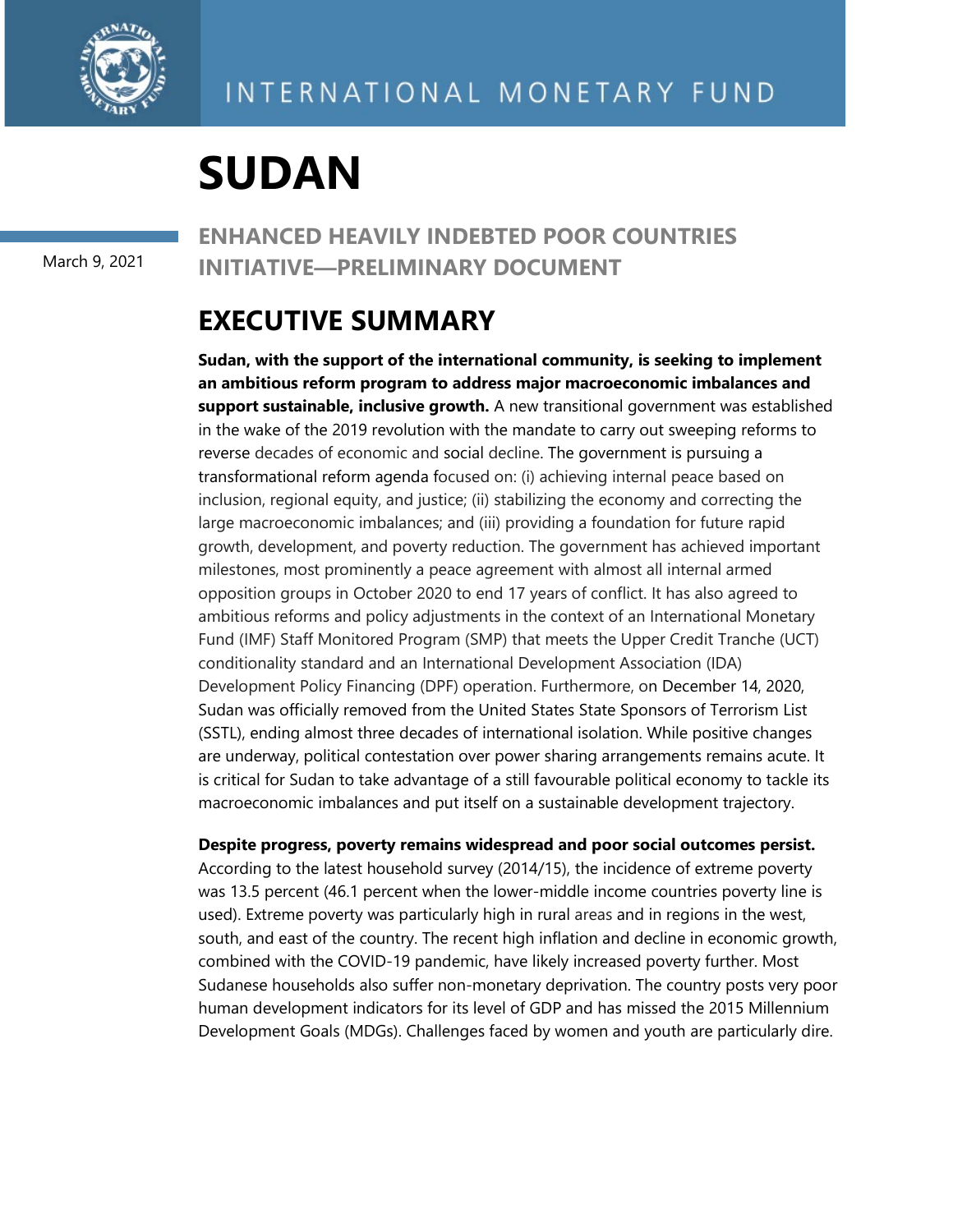The 2020–2021 harvest was problematic in Sudan, feeding into particularly high food prices and threatening food security for much of the population.

**Sudan urgently needs a comprehensive solution to its debt problem to access adequate financing for its development needs and poverty-reduction agenda.**  According to the latest joint World Bank-IMF Debt Sustainability Analysis, Sudan is in public and external debt distress and its debt outlook is unsustainable. Sudan's external public and publicly guaranteed debt was estimated at US\$49.8 billion in nominal terms at end-December 2019. Most of this debt (about 86 percent) was in arrears, which severely limits access to regular financial support from multilateral and official bilateral creditors.

**The preliminary debt relief analysis (DRA) in this document shows that Sudan qualifies for debt relief under the Enhanced Heavily Indebted Poor Countries (HIPC) Initiative's "export window."**[1](#page-4-0) After full application of traditional debt relief mechanisms, Sudan's net present value (NPV) of external PPG debt at end-2019 is estimated at US\$26.3 billion. This represents 495 percent of the country's exports of goods and services, significantly exceeding the 150 percent threshold set for this indicator in the context of the HIPC Initiative framework.

**The reduction of Sudan's NPV of debt-to-exports ratio after traditional debt relief to 150 percent requires total HIPC debt relief in the amount of US\$18.4 billion in end-[2](#page-4-1)019 NPV terms.** This implies a common reduction factor (CRF) of 70 percent.<sup>2</sup> This would be the largest HIPC debt operation thus far.

**Consistent with the HIPC framework, Sudan must fulfill several requirements to reach the HIPC Decision Point and qualify for debt relief.** [3](#page-4-2) Specifically, Sudan will need to:

• *Prepare a poverty reduction strategy*. Sudan's Poverty Reduction Strategy Paper is expected to be finalized by end-April 2021. The document will incorporate feedback from the Bank/Fund joint staff advisory note on a draft expected to be submitted to the Bank and the IMF by mid-March 2021.

<span id="page-4-0"></span> $<sup>1</sup>$  As part of the HIPC framework, the amount of HIPC debt relief is determined at Decision Point based on a DRA</sup> using the most recent data for the year immediately prior to Decision Point, with a three-month grace period.

<span id="page-4-1"></span> $2$  The CRF is the percent reduction a creditor should apply to its exposure in NPV terms after traditional debt relief to determine the amount of HIPC Initiative debt relief expected from such creditor.

<span id="page-4-2"></span><sup>&</sup>lt;sup>3</sup> See: "Modifications to the Heavily Indebted Poor Countries (HIPC) Initiative", July 23, 1999, ID/SecM99-475, and EBS/99/138).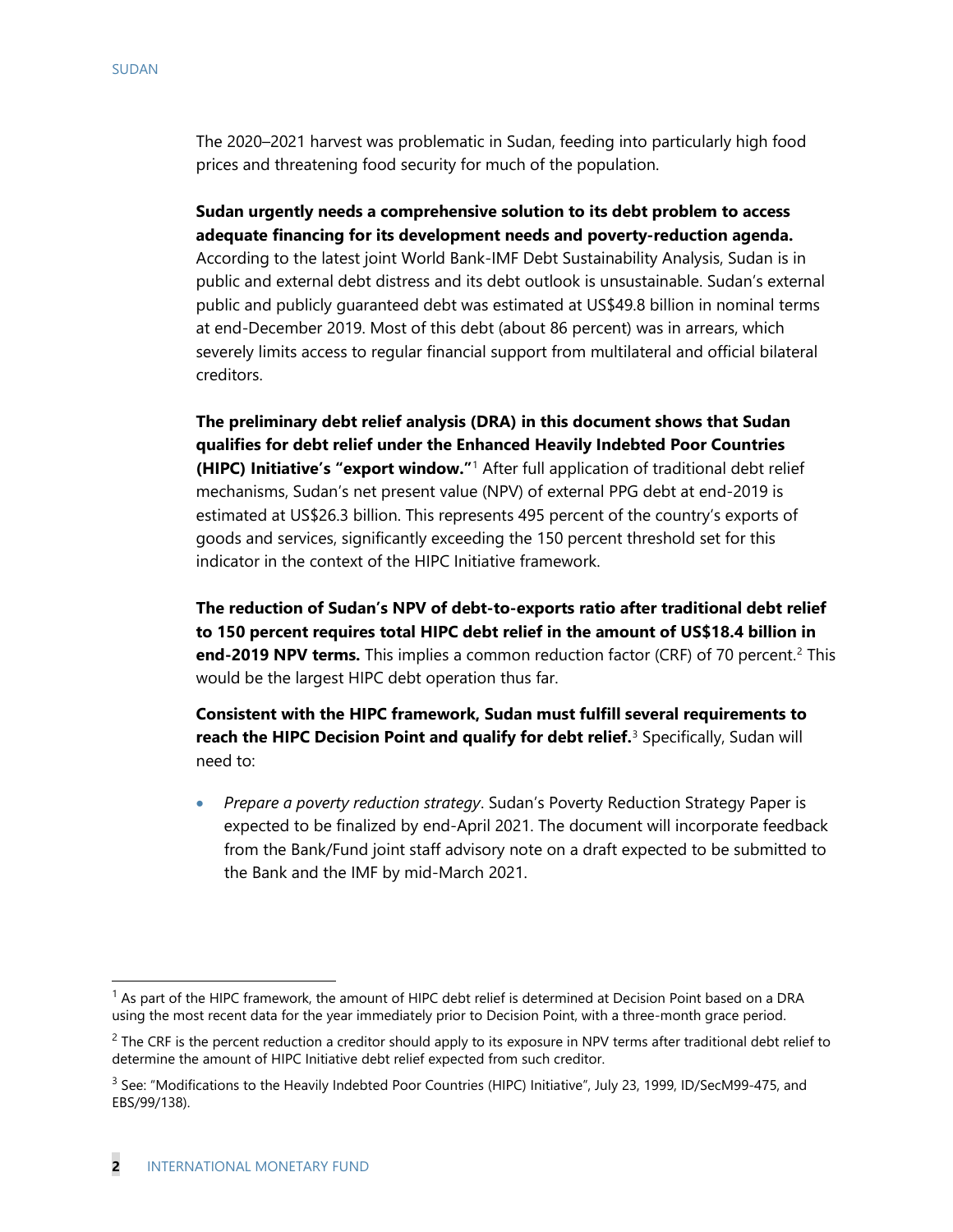- *Establish a satisfactory track record of performance under a SMP that meets UCT conditionality standard for at least six months.* The current SMP has been endorsed by the IMF Board as meeting UCT conditionality standard. The assessment of the minimum 6-month satisfactory track record can be conducted in the coming months based on performance as of end-March 2021.
- *Clear its arrears to IDA, the IMF, and the African Development Bank (AfDB) and clear or have a plan for the clearance of arrears to other external creditors.* Sudan intends to clear its arrears to IDA in March 2021. Discussions on the timing and modalities for the clearance of arrears to the IMF and the AfDB are at an advanced stage. Discussions on the modalities for clearing the arrears to other creditors will take place in the context of the HIPC Initiative.
- *Agree on appropriate Completion Point triggers*. A preliminary set of Completion Point triggers is presented in this document. Feedback received from Executive Directors on this preliminary set will be reflected in the final version to be presented for approval in the HIPC Decision Point document.

**Sudan could reach Decision Point by June 2021.** This is contingent on Sudan meeting the above requirements, including with respect to the continued satisfactory implementation of the current IMF SMP.

**The IMF needs to mobilize adequate resources necessary to provide its share of debt relief to Sudan.** Financing assurances from IMF member countries need to be in place at Decision Point for the delivery of interim HIPC assistance and for HIPC and beyond-HIPC debt relief at Completion Point. An intra-day bridge loan would have to be secured for Sudan to clear its arrears to the IMF at the Decision Point. In addition, satisfactory assurances from Sudan's other creditors for the delivery of HIPC debt relief must be received for the IMF to provide interim HIPC assistance following Decision Point.[4](#page-5-0)

**On reaching Completion Point, Sudan would also qualify for debt relief under the Multilateral Debt Relief Initiative (MDRI) from IDA and the African Development Fund (AfDF) and beyond-HIPC assistance from the IMF.** MDRI debt relief from IDA and AfDF would cancel Sudan's debt owed to these two institutions. MDRI debt relief could amount to US\$316 million in 2023 NPV terms. At Completion Point the IMF would provide beyond-HIPC assistance that Sudan would use to reduce the portion of the pre-Decision Point financing that is not already covered by HIPC debt relief.

**Debt relief under the HIPC Initiative and associated initiatives (traditional debt relief, MDRI and beyond HIPC assistance) will significantly reduce Sudan's external** 

<span id="page-5-0"></span><sup>&</sup>lt;sup>4</sup> In this regard, the IMF requires that financing assurances be obtained from creditors representing at least 70 percent of HIPC-eligible debt.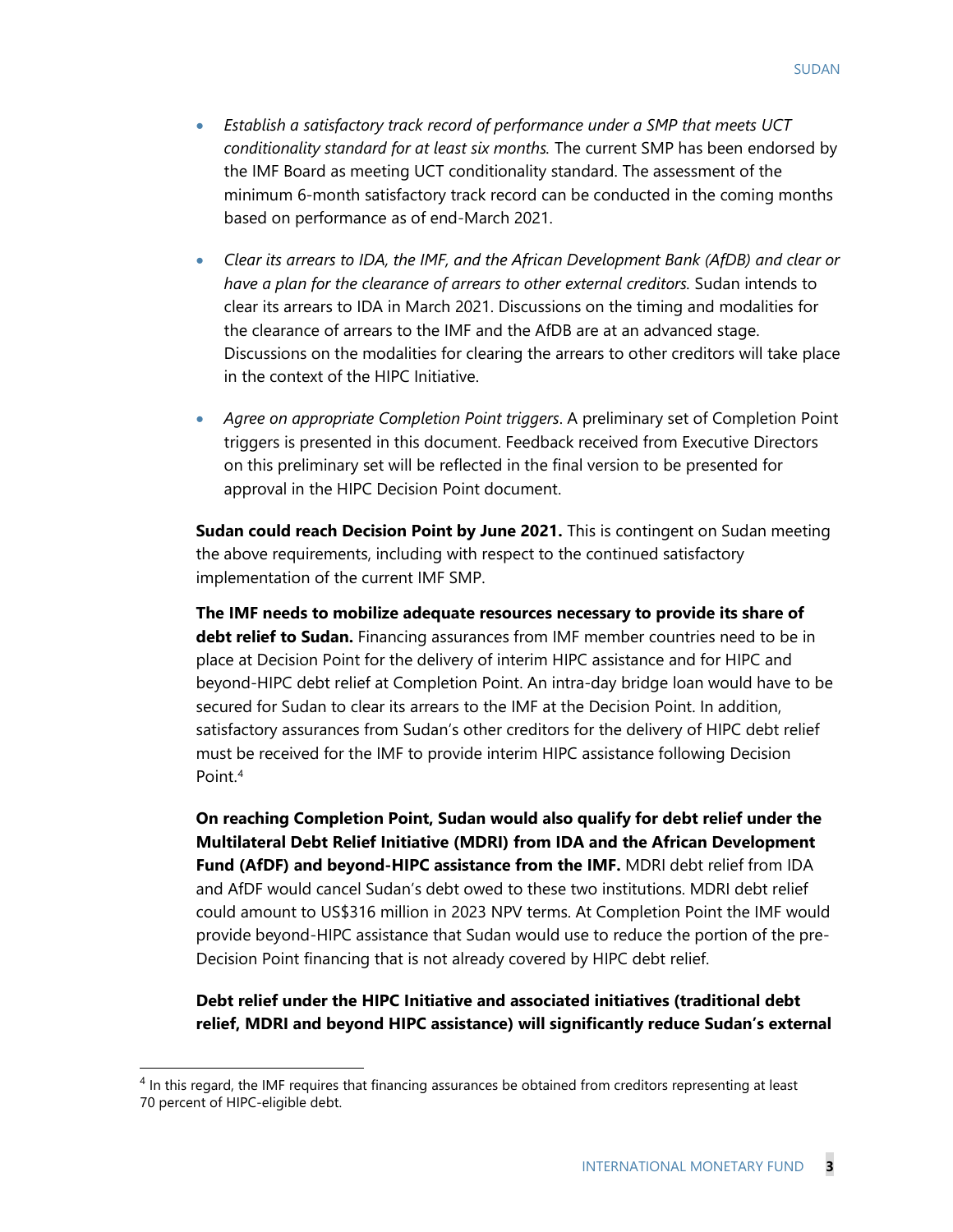**debt burden indicators.** Sudan's NPV of debt-to-exports ratio is projected to decline from 894 percent at end-2019 to 61 at end-2024, driven mostly by debt relief. This ratio would continue to decline gradually thereafter to stabilize at around 33 percent in the outer years of the debt relief analysis projection period. The reduction in the debt service-to-exports ratio—relative to a before debt relief scenario—would be relatively modest, mainly due to the rescheduling of the country's large arrears and the resumption of debt service payments. This ratio is expected to peak at 4.7 percent in 2027 and gradually decrease to stabilize at around 2.0 percent in the outer years of the projection period. Sudan debt outlook depends critically on the preservation of sound fiscal policy, imposing strict limits on non-concessional borrowing, and strengthening the business climate although it will remain vulnerable to climate shocks.

#### **Staff seek the Executive Directors' views and guidance on the following issues:**

- **Eligibility**: Do Executive Directors agree that Sudan is eligible for assistance under the enhanced HIPC Initiative?
- **Timing of Decision Point**: Do Directors agree with the staffs' recommendation that Sudan could reach its Decision Point by June 2021, together with the approval of a new Fund arrangement by the IMF Board, provided that: i) Sudan has a current sixmonth track record of satisfactory performance under a program of upper-credit tranche policy conditionality with the IMF; ii) Sudan clears its arrears to IDA, the IMF, the AfDB and clears or has a plan for the clearance of arrears to other external creditors; and iii) Sudan agrees on appropriate completion point triggers?
- **Floating Completion Point:** What are the Executive Directors' views on possible key policy measures ("triggers" against which satisfactory performance would have to be measured) linked to the floating Completion Point?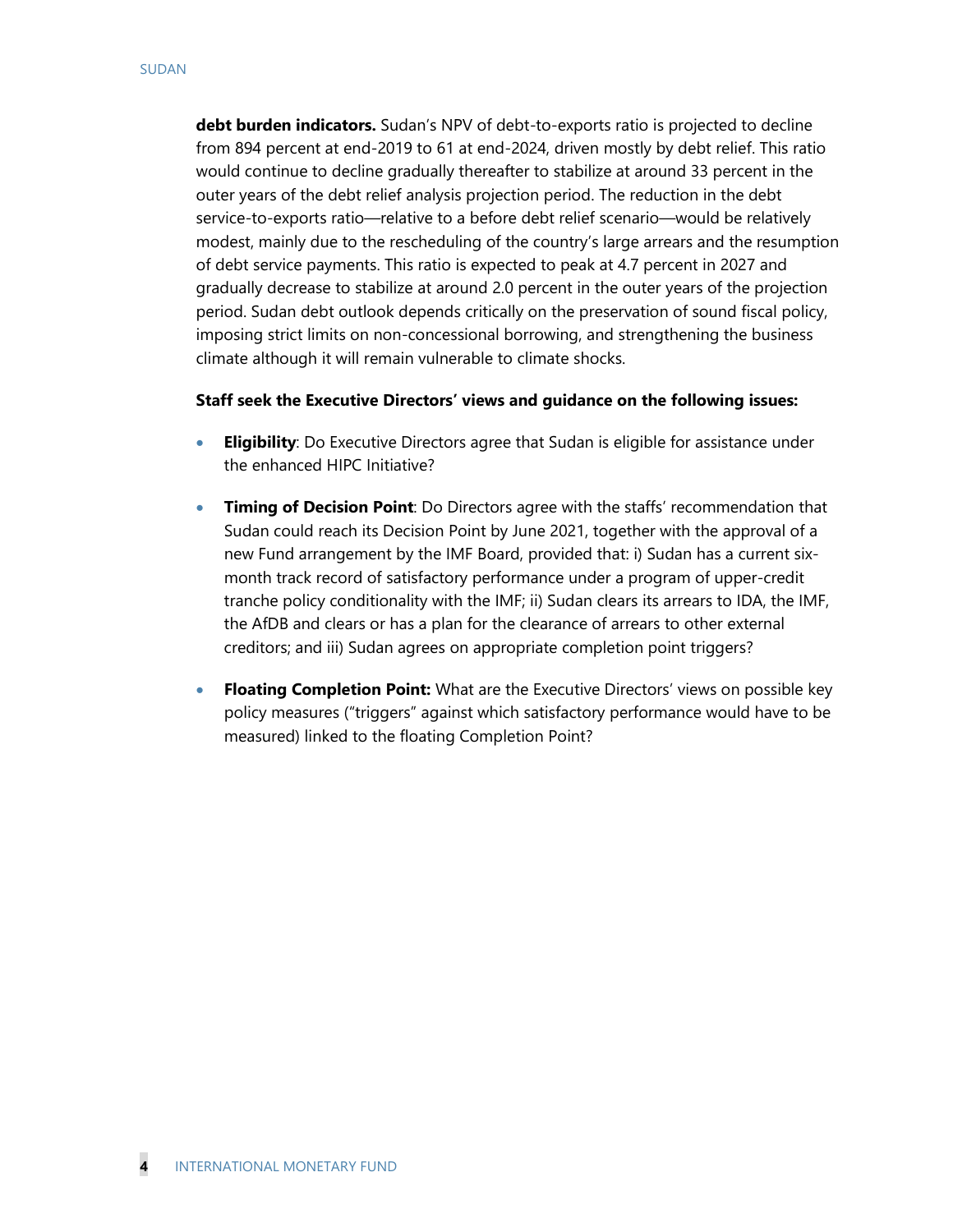Approved By **Subir Lall and Gavin Gray (IMF) and Hafez Ghanem and Ayhan Kose (IDA)**

Prepared by the staffs of the International Monetary Fund and the International Development Association.

## **CONTENTS**

|                                                                                                        | 9  |
|--------------------------------------------------------------------------------------------------------|----|
| BACKGROUND ON ELIGIBILITY FOR HIPC INITIATIVE ASSISTANCE ________________________ 10                   |    |
|                                                                                                        |    |
|                                                                                                        |    |
|                                                                                                        |    |
|                                                                                                        |    |
| A. Macroeconomic Outlook 2000 Communication and 21 AM across 21                                        |    |
|                                                                                                        |    |
| <b>DEBT RELIEF ANALYSIS AND POSSIBLE HIPC INITIATIVE AND MDRI DEBT RELIEF 24</b>                       |    |
|                                                                                                        |    |
|                                                                                                        |    |
|                                                                                                        |    |
|                                                                                                        |    |
| E. Sudan's Debt Service Payments Following the HIPC Decision Point _____________________________31     |    |
| F. Possible Assistance Under MDRI and Multilateral and Bilateral Assistance Beyond HIPC ______ 32      |    |
|                                                                                                        |    |
|                                                                                                        |    |
|                                                                                                        |    |
|                                                                                                        |    |
| C. Monitoring Public Spending Following Provision of HIPC Assistance________________________________37 |    |
| <b>ISSUES FOR DISCUSSION</b>                                                                           | 40 |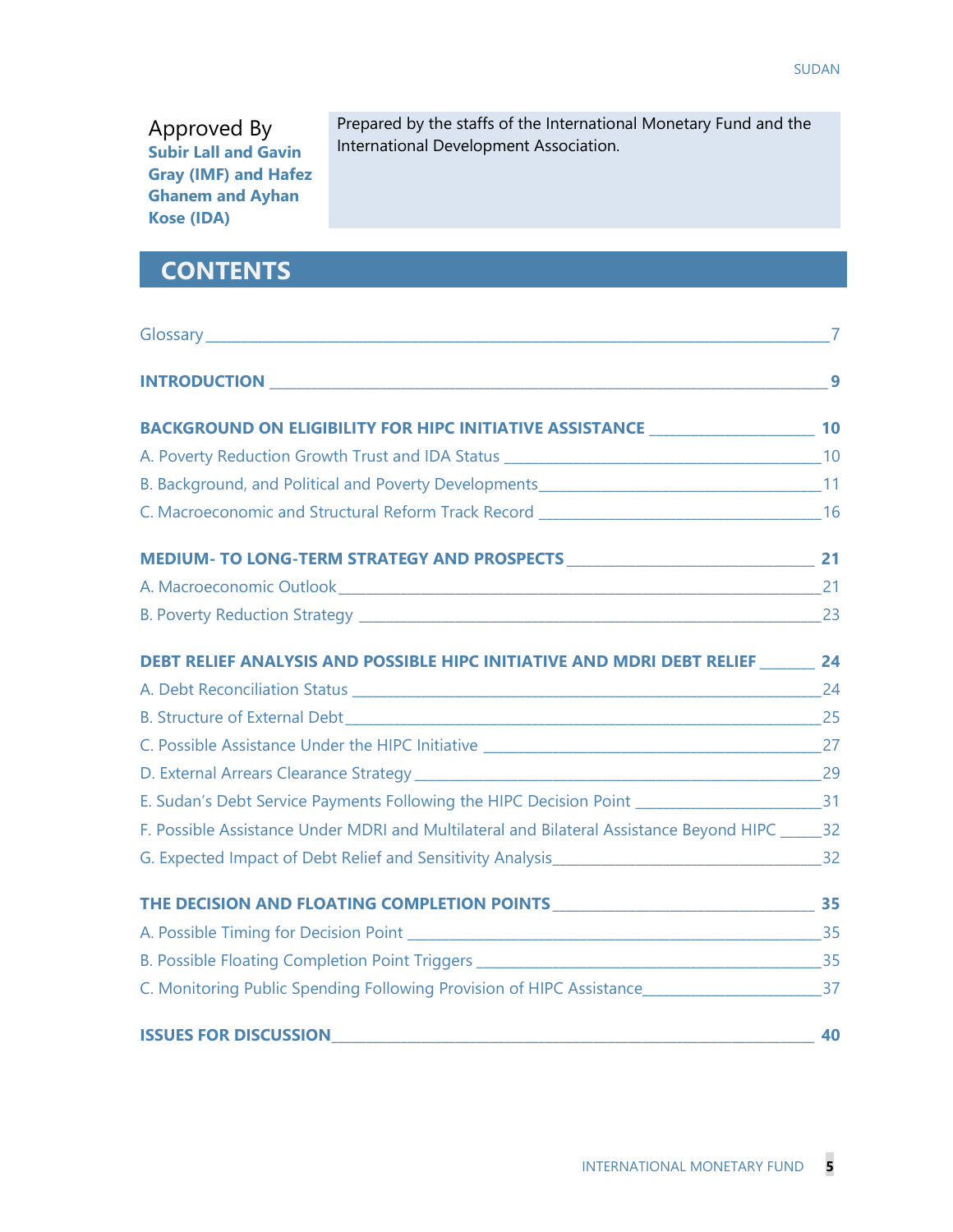#### SUDAN

#### **BOXES**

|                                                                                  | 18 |
|----------------------------------------------------------------------------------|----|
|                                                                                  | 21 |
| 3. Key Macroeconomic Assumptions Underlying the DRA ____________________________ | 34 |
| 4. Possible Triggers for the Floating Completion Point _________________________ | 38 |
| <b>FIGURE</b>                                                                    |    |
| 1. Composition of Estimated External PPG Arrears at end-2019                     | 26 |
| <b>TABLES</b>                                                                    |    |
|                                                                                  | 15 |
| 2. Selected Economic and Financial Indicators, 2017–2021                         | 19 |
| 3. Estimated External Public and Publicly Guaranteed External Debt _____________ | 26 |
| 4. HIPC Initiative Debt Relief – Preliminary Estimates Based on End-2019 Data 27 |    |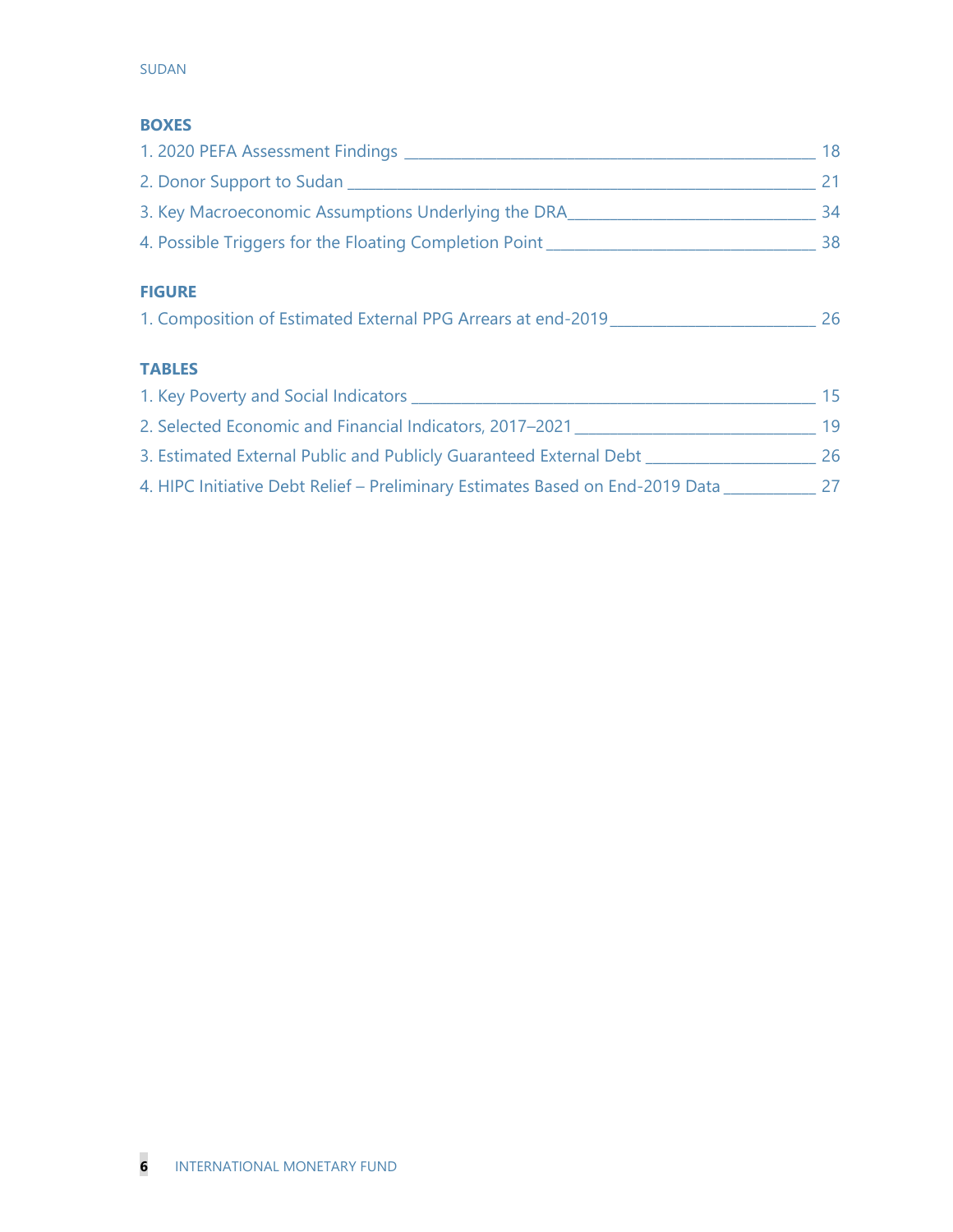## Glossary

| AfDB           | African Development Bank                                 |
|----------------|----------------------------------------------------------|
| AFESD          | Arab Fund for Economic and Social Development            |
| AMF            | Arab Monetary Fund                                       |
| CBoS           | Central Bank of Sudan                                    |
| <b>CEN</b>     | <b>Country Engagement Note</b>                           |
| <b>CRF</b>     | <b>Common Reduction Factor</b>                           |
| CSOs           | Civil Society Organizations                              |
| <b>DPG</b>     | Development Policy Grant                                 |
| <b>DPO</b>     | Development Policy Operation                             |
| <b>DRA</b>     | Debt Relief Analysis                                     |
| <b>DSA</b>     | Debt Sustainability Analysis                             |
| <b>ECF</b>     | <b>Extended Credit Facility</b>                          |
| EFF.           | <b>Extended Fund Facility</b>                            |
| <b>FGD</b>     | <b>Focus Group Discussions</b>                           |
| FoS            | Friends of Sudan                                         |
| <b>GDI</b>     | Gender Development Index                                 |
| GoS            | Government of Sudan                                      |
| <b>GRA</b>     | <b>General Resource Account</b>                          |
| GRP            | Government Resource Planning                             |
| HDI            | Human Development Index                                  |
| <b>HIPC</b>    | Heavily Indebted Poor Country                            |
| <b>IDA</b>     | International Development Association                    |
| <b>IFMIS</b>   | Integrated Financial Management Information System       |
| IMF            | International Monetary Fund                              |
| <b>INTOSAI</b> | International Organization of Supreme Audit Institutions |
| <b>JSAN</b>    | Joint Staff Advisory Note                                |
| <b>LMICs</b>   | Lower Middle-Income Countries                            |
| <b>MDGs</b>    | Millennium Development Goals                             |
| <b>MDRI</b>    | Multilateral Debt Relief Initiative                      |
| MoFEP          | Ministry of Finance and Economic Planning                |
| MPF            | Mutual Partnership Framework                             |
| MTI            | Macroeconomics, Trade & Investment                       |
| <b>NAC</b>     | National Audit Chamber                                   |
| <b>NPV</b>     | Net Present Value                                        |
| <b>ODA</b>     | <b>Official Development Assistance</b>                   |
| OECD           | Organization for Economic Co-operation and Development   |
| OFID           | OPEC Fund for International Development                  |
| <b>PACGs</b>   | Pre-Arrears Clearance Grants                             |
| <b>PPG</b>     | Public and Publicly Guaranteed                           |
| PRGT           | Poverty Reduction and Growth Trust                       |
| <b>PRS</b>     | <b>Poverty Reduction Strategy</b>                        |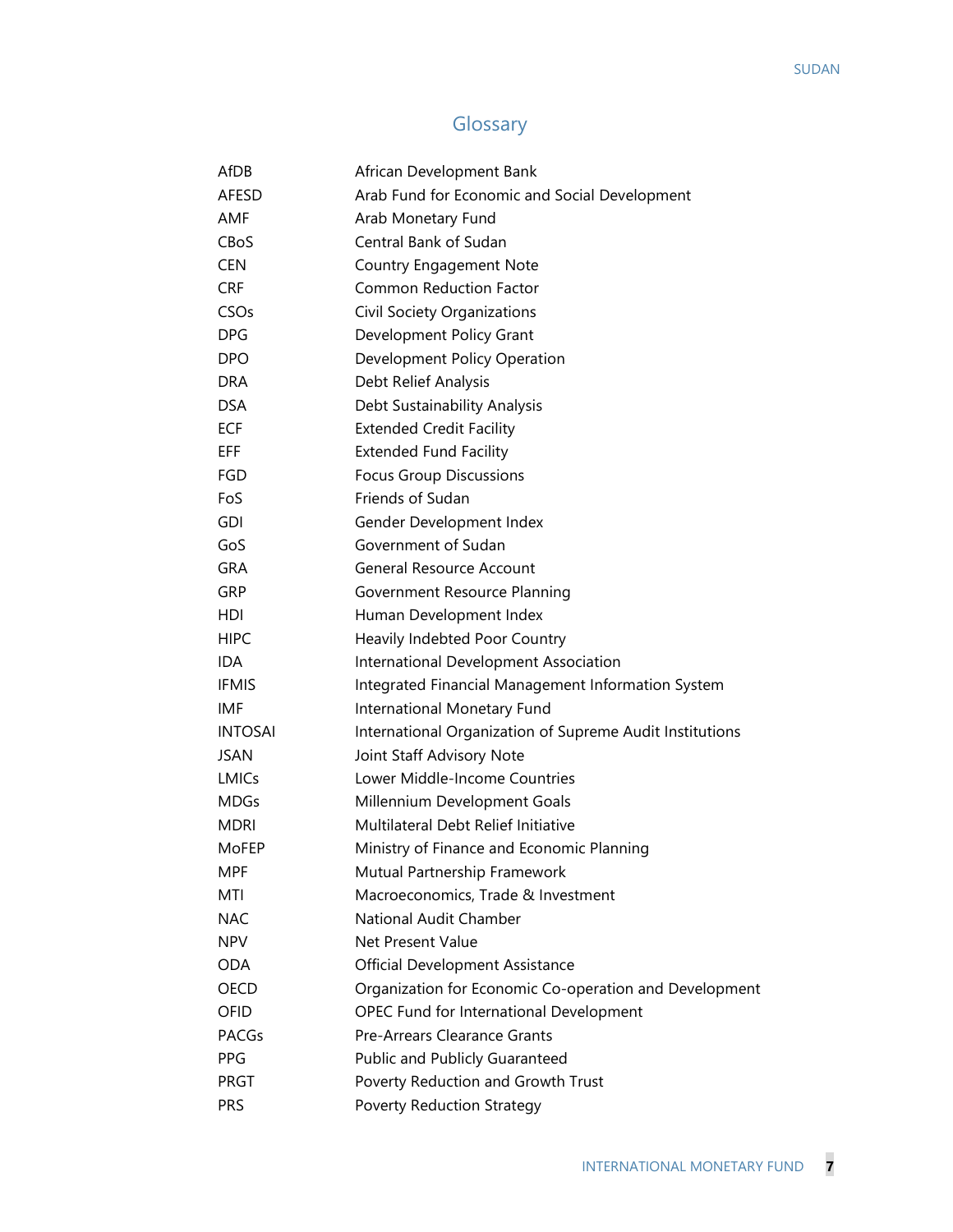#### SUDAN

| <b>PRSP</b> | Poverty Reduction Strategy Paper       |
|-------------|----------------------------------------|
| <b>SAF</b>  | <b>Structural Adjustment Facility</b>  |
| <b>SDFP</b> | Sustainable Development Finance Policy |
| <b>SDG</b>  | Sustainable Development Goals          |
| <b>SFSP</b> | Sudan Family Support Program           |
| <b>SIPF</b> | the Sudan International Partners Forum |
| <b>SMP</b>  | Staff Monitored Program                |
| <b>SOEs</b> | state-owned enterprises                |
| <b>TSF</b>  | <b>Transition Support Facility</b>     |
| UCT         | <b>Upper Credit Tranche</b>            |
| <b>UNDP</b> | United Nations Development Programme   |
| WBG         | World Bank Group                       |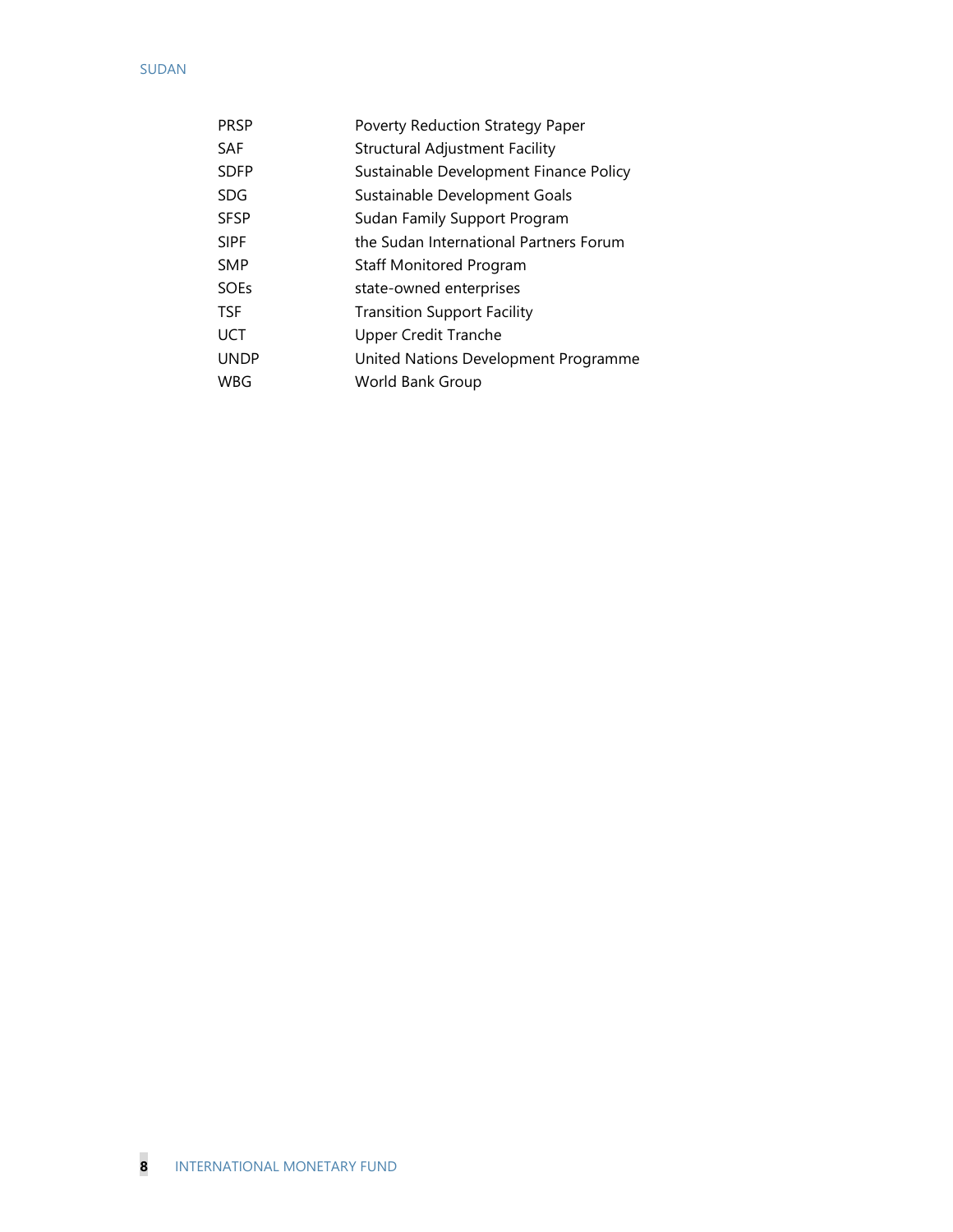## **INTRODUCTION**

## **1. This paper presents a preliminary assessment of the eligibility of the Republic of the**

**Sudan for assistance under the Enhanced Heavily Indebted Poor Countries (HIPC) Initiative.** [5](#page-11-0) The assessment is based on a joint preliminary HIPC debt relief analysis (DRA) conducted by Bank and Fund staffs and the Sudanese authorities.<sup>[6](#page-11-1)</sup> The DRA reflects Sudan's external public and publicly guaranteed (PPG) debt data as of end-December 2019. These data were partially reconciled with creditor information by the authorities, and Bank and Fund staffs. The figures in the document reflect the status of reconciliation as of end-January 2021.[7](#page-11-2)

**2. The DRA shows that, after application of traditional debt relief mechanisms, Sudan's net present value (NPV) of debt-to-exports ratio at end-December 2019 was significantly above the HIPC Initiative threshold.**<sup>[8](#page-11-3)</sup> Possible HIPC Initiative debt relief is estimated at US\$18.4 billion in end-2019 NPV terms. This represents a common reduction factor (CRF) of about 70 percent. Debt relief under the HIPC Initiative and debt relief initiatives beyond HIPC would support Sudan's efforts to achieve sustainable, resilient and inclusive growth, its reengagement with the international community and significant progress toward the Sustainable Development Goals  $(SDG)$ ,<sup>[9](#page-11-4)</sup> including by facilitating access to much-needed new financial support.

**3. The clearance of arrears as part of the HIPC process is expected to unlock significant external financing, which will be critical to implement Sudan's development agenda and essential reforms.** A viable financing package for Sudan will require the timely provision of financial support by the international community in adequate terms and volumes. This reflects the fact that, given Sudan's debt composition, a large share of HIPC debt relief will likely be delivered through the clearance of arrears, limiting the reduction in debt service payments through HIPC debt relief that could be delivered following Decision point.

## **4. Based on the preliminary DRA, Sudan would be eligible for HIPC Initiative debt relief;**

**but it must fulfill some requirements to reach Decision Point and qualify for debt relief.** [10](#page-11-5) Sudan is in the process of finalizing its poverty reduction strategy paper (PRSP). Sudanese authorities also need to: (i) continue to implement satisfactorily the authorities' reform agenda under the current International Monetary Fund (IMF) Staff Monitored Program (SMP); (ii) agree on appropriate

<span id="page-11-0"></span><sup>&</sup>lt;sup>5</sup> Hereafter, the Republic of the Sudan and the Enhanced HIPC Initiative will be referred to as "Sudan" and "HIPC Initiative," respectively.

<span id="page-11-1"></span> $6$  The DRA is also known as HIPC-DSA (Debt Sustainability Analysis).

<span id="page-11-2"></span> $^7$  As of that cutoff, debt data for multilateral creditors had been largely reconciled. The reconciliation of bilateral debt was advanced, although data on debt owed to several official bilateral creditors and commercial claims required further clarification.

<span id="page-11-3"></span> $8$  The HIPC Initiative threshold for the NPV of debt-to-exports ratio is 150 percent, where exports are measured as a three-year historical average of the exports of goods and services.

<span id="page-11-4"></span><sup>&</sup>lt;sup>9</sup> As detailed in section IV.F, initiatives beyond HIPC include debt relief from IDA and the AfDB under the Multilateral Debt Relief Initiative, beyond HIPC debt relief by the IMF, and voluntary bilateral debt relief beyond HIPC from Paris Club creditors.

<span id="page-11-5"></span><sup>&</sup>lt;sup>10</sup> Hereafter, unless otherwise specified, "Decision Point" and "Completion Point" refer to the corresponding HIPC milestones.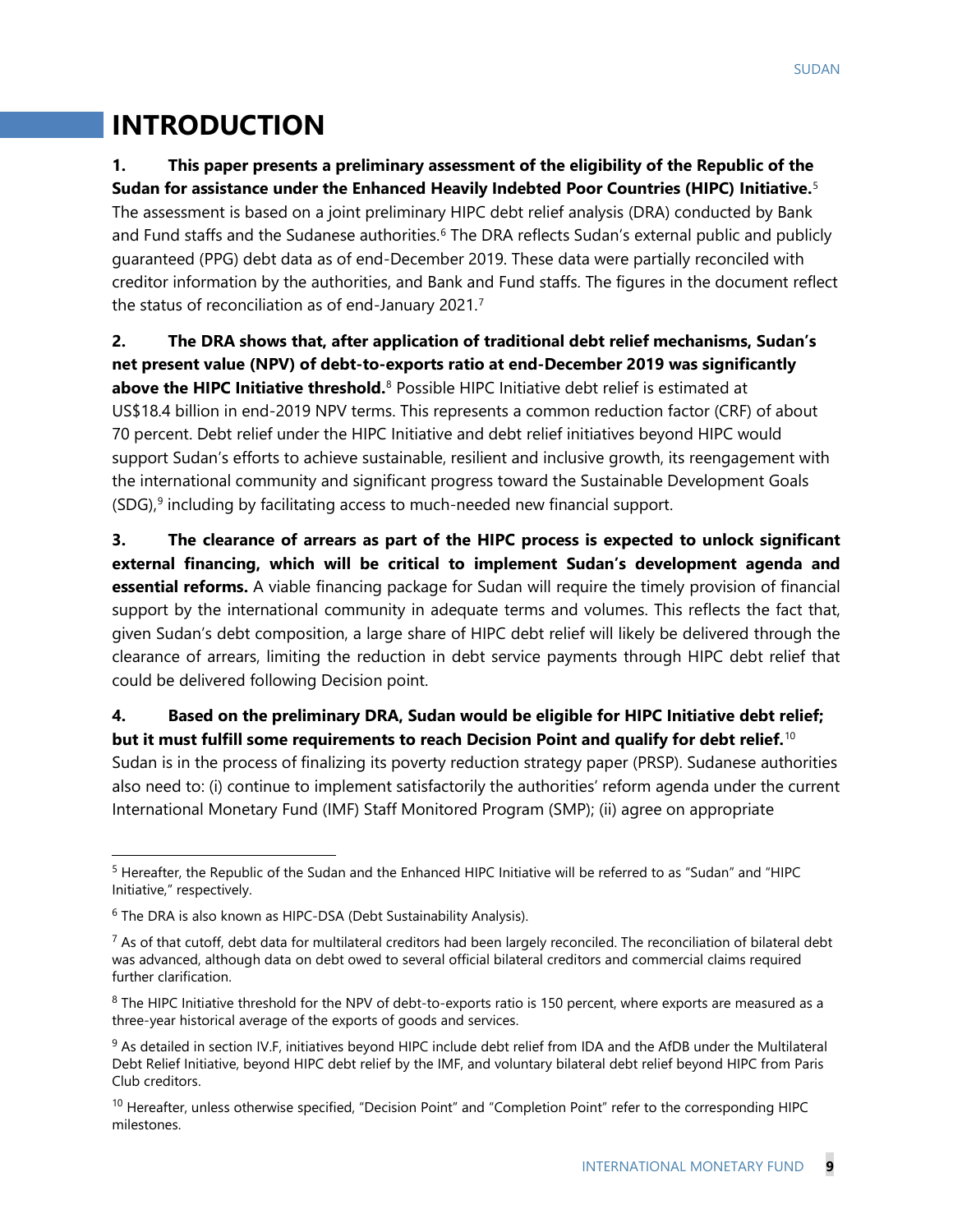Completion Point triggers; (iii) clear its arrears towards the International Development Association (IDA) , the IMF, and the African Development Bank (AfDB); and (iv) clear arrears to other external creditors or have a plan to clear them.

**5. This paper is organized as follows.** Section II provides background information on Sudan's eligibility under the HIPC Initiative and on recent progress in the political, poverty, economic and structural reform areas. Section III discusses Sudan's medium- to long-term macroeconomic framework and its PRSP. Section IV summarizes the preliminary DRA and presents the possible amount of HIPC Initiative debt relief to Sudan, including through arrears clearance. Section V suggests a timeline for preparing the Decision Point document, and outlines reforms that could serve as triggers for Sudan's floating Completion Point. Section VI presents issues for discussion by Executive Directors.

## **BACKGROUND ON ELIGIBILITY FOR HIPC INITIATIVE ASSISTANCE**

## **A. Poverty Reduction Growth Trust and IDA Status**

**6. Sudan is eligible for support from the IMF under the Poverty Reduction and Growth Trust and is an International Development Association (IDA)-only country.** As such, it meets the HIPC Initiative income eligibility criterion.

**7. Sudan has embarked on a home-grown reform agenda in the context of an IMF SMP, which was endorsed by the IMF Executive Board as meeting the Upper Credit Tranche (UCT) conditionality standard on September 23, 2020.** It is expected that with a satisfactory implementation of the SMP, the government of Sudan will build the strong track record of macroeconomic reforms for the minimum 6-month period required to reach the Decision Point. IMF members are mobilizing the financing resources needed to clear Sudan's arrears to the Fund and quota payment related to the 14<sup>th</sup> quota increase, which are estimated at SDR 964.36 million and SDR 115.13 million, respectively. With an established track record and financing assurances in place, Sudan could re-gain access to a Fund-supported financing arrangement and reach Decision Point in the near future. The expected new Fund arrangement would aim to support the authorities' efforts to transition towards economic stability, with an enhanced social safety net and governance and transparency, to attract needed foreign investments, and obtain faster and more inclusive growth.

**8. Sudan is an IDA-only country with a gross national per capita income of US\$590 in 2019.** [11](#page-12-0) The World Bank Group (WBG) Country Engagement Note (CEN) aims to help Sudan stabilize its economy and support progress towards the clearance of arrears to IDA and access to HIPC debt relief**. [12](#page-12-1)** The CEN has two focus areas: re-engagement and contributing to a renewal of the social contract. It also has a cross-cutting theme: promoting inclusion and citizen engagement. The CEN's immediate focus comprises priority support for macroeconomic reforms, complementary social impact mitigation and helping the country clear IDA arrears and reach the Decision Point. The latter

<span id="page-12-0"></span><sup>&</sup>lt;sup>11</sup> World Bank Atlas methodology.

<span id="page-12-1"></span><sup>&</sup>lt;sup>12</sup> The World Bank Board of Executive Directors discussed the Sudan CEN on October 8, 2020.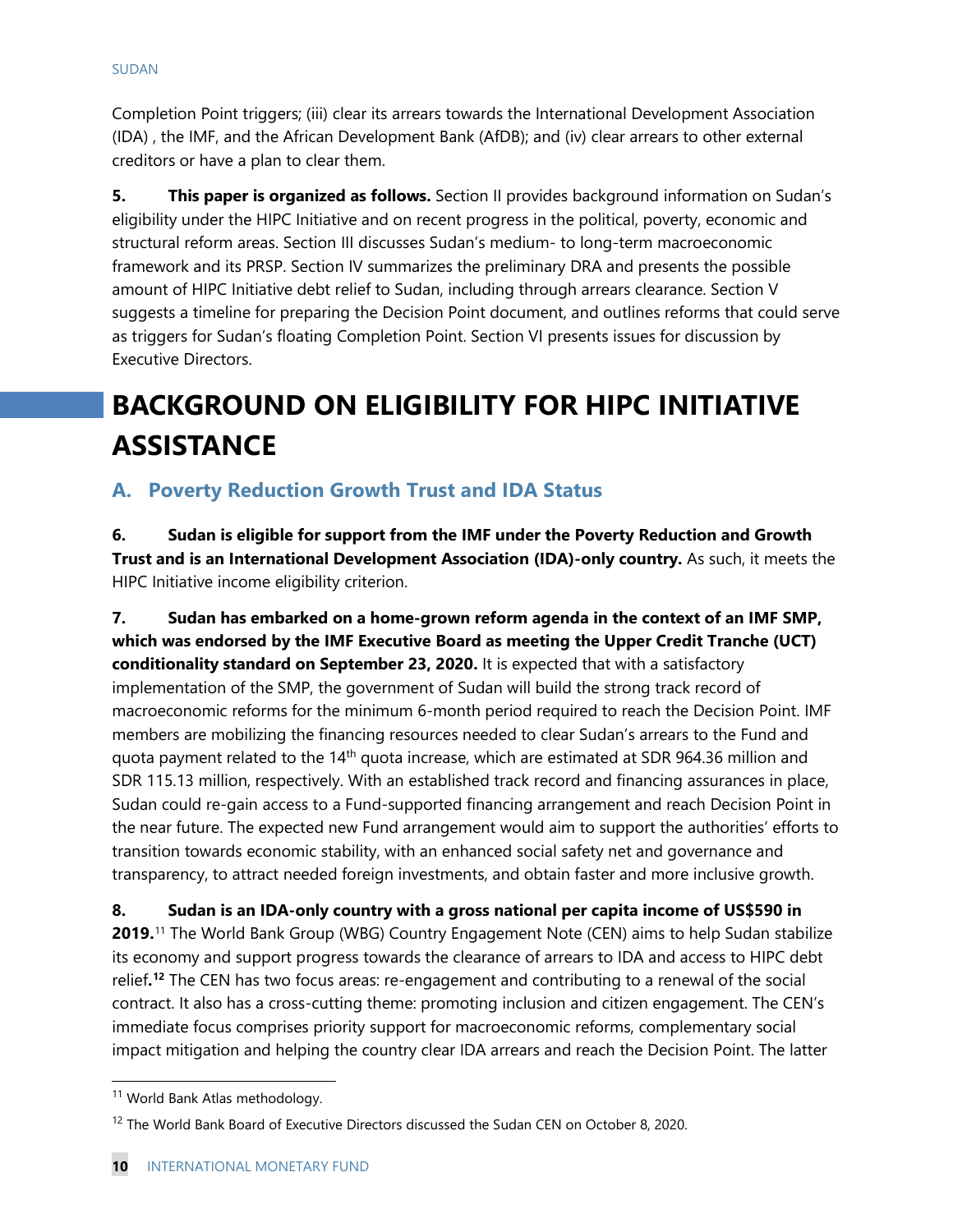would unlock much larger volumes of external financing, including from the WBG itself, which are critical to providing meaningful support for Sudan's transition. Under the CEN, IDA has provided financing to Sudan for the first time since 1991 through exceptional pre-arrears clearance grants (PACGs) for the Sudan Family Support Program (SFSP)[.13](#page-13-0) The CEN also envisages exceptional support from the IDA19 arrears clearance set aside to help finance the Reengagement and Reform Development Policy Financing (DPF) in grant terms which will facilitate the clearance of Sudan's arrears (standing at US\$1.1 billion) in March 2021. The clearance of Sudan's arrears to IDA is the first step of a coordinated approach to unlock critical financing to support recovery and sustainable growth. In addition, the DPF package will also include a request for Turn Around Allocation support. A WBG Country Partnership Framework (CPF) is expected to be developed in the coming months once reengagement with Sudan is complete.

### **B. Background, and Political and Poverty Developments**

**9. Sudan's history has been marked by political instability, conflict and isolation from the world economy.** Sudan has suffered from political instability and conflict for most of the period since its independence in 1956 with only a period of relative calm between 1972–1983. Two civil wars between the northern and southern parts of Sudan culminated in the secession of South Sudan in 2011. Sudan's conflicts are grounded in structural and regional imbalances, with a Khartoum-based economic and political power "center" dominated by mostly Arab groups, and more "peripheral" areas in the west, east, and south. In 1993, Sudan was added to the United States (U.S.) State Sponsors of Terrorism List (SSTL). From 1997 to 2017, Sudan was under comprehensive economic, trade, and financial U.S. sanctions and, since 2005, under sanctions from the United Nations (U.N.) involving an arms embargo, travel bans, and asset freeze for selected individuals and entities. These sanctions resulted in disengagement from the international community. Sudan started accumulating arrears towards the international financial institutions (IFIs) and almost all other external creditors in the 1980s with a resultant ballooning of external debt.

**10. The contraction of Sudan's economy during the last decade reflects in part a failure to adjust to the secession of South Sudan in May 2011.** Following the loss of over 75 percent of oil production to South Sudan, Sudan maintained an overvalued exchange rate and commodity subsidies, mostly for fuel, that it could no longer afford. Internal conflicts and massive displacement of citizens also took a toll on growth. Between 2012–2017 the pace of GDP growth slowed to under 2 percent, while government revenues declined sharply in the absence of oil receipts. Despite some attempts, Sudan failed to reduce the enormous commodity subsidies that progressively destabilized the economy. Fuel subsidies alone grew to 11.8 percent of GDP more than 100 percent of government revenues plus grants in 2019, and more than twice all tax revenues. An overvalued official exchange rate was maintained, together with a system of multiple exchange rates for rationing existing forex to fuel and other priority imports. The annual inflation rate averaged over

<span id="page-13-0"></span><sup>&</sup>lt;sup>13</sup> The SFSP was approved by the IDA Board of Executive Directors on October 23, 2020. It is a cash transfer program to help mitigate the effects of the authorities' ambitious reform agenda. It is financed in equal proportions by IDA PACGs and donor resources (channeled primarily through the Sudan Transition and Recovery Trust Fund – the primary vehicle for donor funding in support of activities in alignment with the CEN). IDA is providing PACGs of up to US\$410 million through the SFSP. The first tranche of PACGs was approved in October 2020, and a second tranche is being discussed in parallel with the re-engagement DPO in March 2021. The SFSP will grant the equivalent of US\$5 per capita to roughly 80 percent of the population.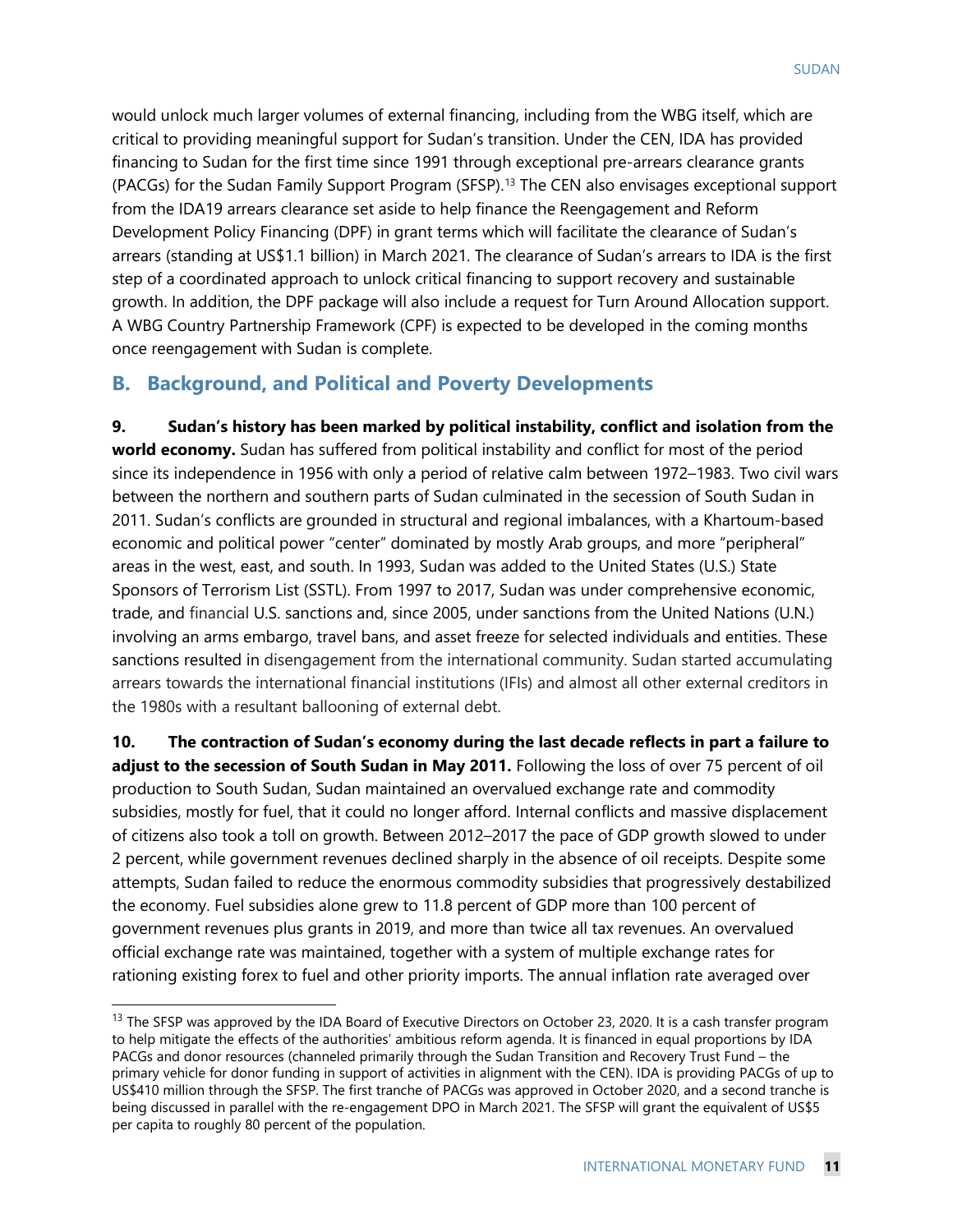50 percent in 2018–2019. High inflation (269 percent as of December 2020) was driven by the monetization of large fiscal deficits and the financing of commodity subsidies.

**11. Economic woes, structural bottlenecks and weak governance have discouraged the needed investments to adjust to the new reality of becoming a non-oil economy.** Despite significant opportunities,<sup>[14](#page-14-0)</sup> private investments have remained at bay in the last decade. Foreign direct investment (FDI) has been hampered by decades of macroeconomic and political instability, pockets of civil conflicts and US sanctions until October 2017, as well as years of economic mismanagement and governance shortcomings. Sudan's inclusion in the U.S. SSTL and the associated reputational risks have deprived the country of much-needed access to external financing and thwarted hopes for foreign investment and corresponding banking relationships. Unlocking private investment has also been hindered by a number of structural bottlenecks, including a non-level playing field (due to a discretionary tax regime), limited access to finance, energy and infrastructure (e.g., power, ports & logistics, digital connectivity), as well as a cumbersome and costly investment climate (e.g., labor market distortions and skills mismatch). Domestic investment has also suffered from the absence of medium-term financing options and the absence of conventional banking, limiting access to credit to well established firms.

**12. Following the secession of South Sudan, Sudan agreed to retain all external debt of the former Sudan under the so-called "zero-option."** The agreement, reached in September 2012, stipulated that Sudan would retain all external liabilities after the secession of South Sudan, provided that the international community gave firm commitments to the delivery of debt relief within two years. It also stipulated that, absent such a commitment, Sudan's external debt would be apportioned with South Sudan based on a formula to be determined. The two parties have extended this agreement on several occasions. A new extension of the agreement until October 2022 is expected to be signed by both parties in the coming weeks.

**13. A largely agrarian country, Sudan is significantly impacted by climate change and recently has been battered by frequent shocks.** These include floods and droughts. In addition, as of February 20, 2021, there have been 28,038 recorded cases of COVID-19, including 1, 864 fatalities, while limitations to combat the pandemic put further stress on the economy. Moreover, there are approximately 1.9 million internally displaced people in need of urgent assistance and over 1.0 million *refugees* and asylum-seekers, exacerbated by new conflict in the neighboring Tigray region of Ethiopia.[15](#page-14-1)

**14. Sudan has a once-in-a-generation window of opportunity to put itself on a path of economic and social renewal.** Sudan's transition process is one of the most important recent developments providing an opportunity for sustainable peace and transformation in the Horn of Africa. The 2019 revolution led to the establishment of a technocratic transitional government with a mandate to carry out sweeping reforms to reverse decades of economic, social, and political decline. The transitional government is due to govern for 39 months following the October 3, 2020, peace agreement, by which time Sudan is to conduct elections that will yield a new democratically elected government. In February 2021, a new government cabinet was formed marking a major

<span id="page-14-0"></span><sup>&</sup>lt;sup>14</sup> Notably in agriculture/agri-business, logistics, infrastructure, conventional finance, and the digital economy.

<span id="page-14-1"></span><sup>15</sup> <https://reporting.unhcr.org/sudan>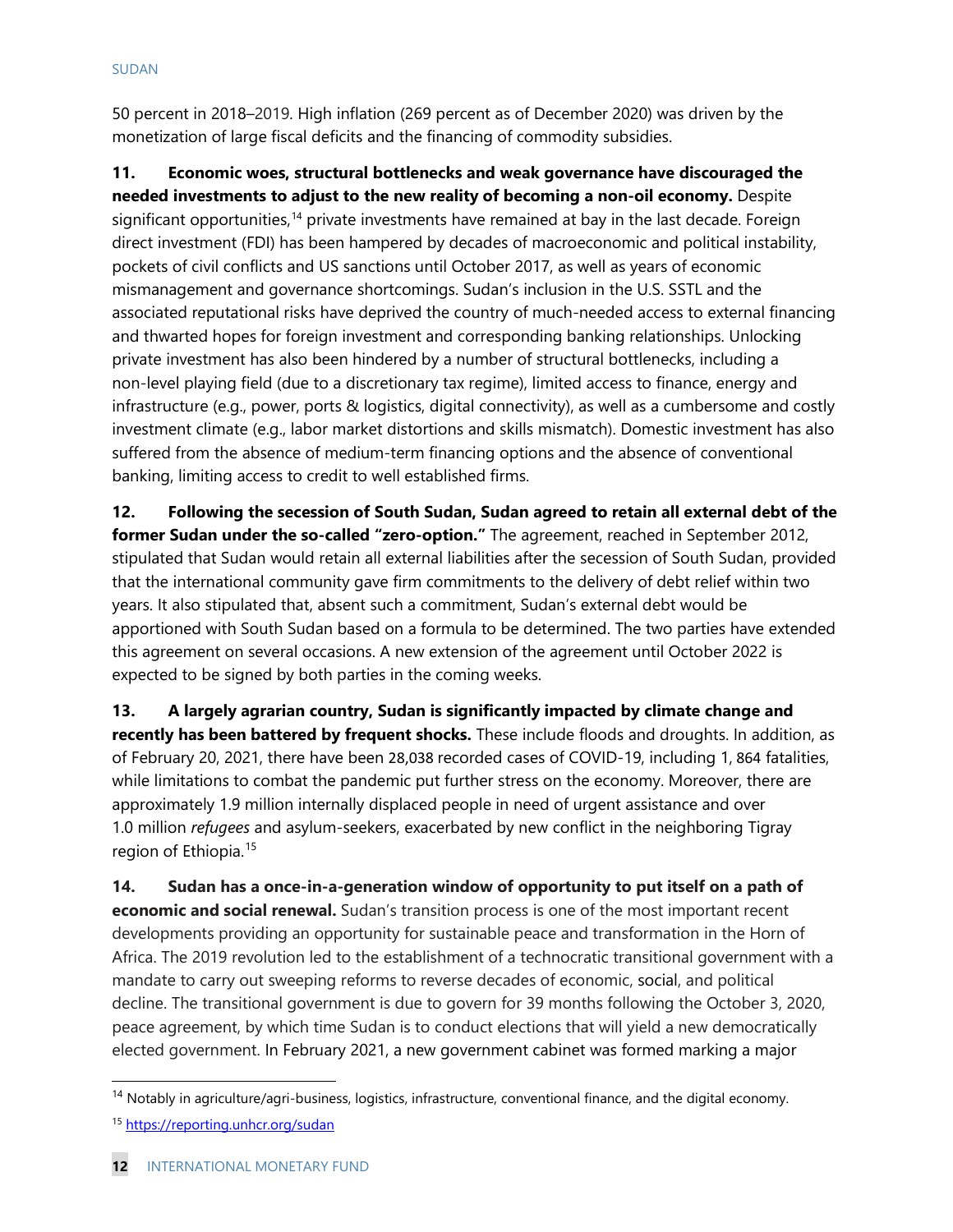political shift in Sudan. For the first time in the country's history, and in line with the October Peace Agreement, representatives of Sudan's vast peripheries (including Darfur, South Kordofan, Blue Nile states) as well as various other areas are now part of the central governance structure. The transitional government has had success in several areas, most prominently in reaching a peace agreement in October 2020 with almost all internal armed opposition groups to end 17 years of conflict. It has also committed to reversing economic distortions, including by agreeing to an IMF SMP that meets UCT conditionality standard and reforms supported by the IDA Reengagement and Reform DPF, which included phasing out costly fuel subsidies essential for macroeconomic stabilization and adjustment of the exchange rate. Notwithstanding a difficult first year in office, the transitional government retains the support of the country's major political forces, including security elements.

**15. The U.S. formally delisted Sudan from the SSTL on December 14, 2020.** This acknowledges the efforts undertaken by the Sudanese government to ensure the success of the political transition and removes an important barrier in the path toward Sudan's reengagement with the international community.

**16. Economic challenges are intertwined with a historically fragile social contract characterized by long-standing tensions between the center and the periphery, and exclusionary governance.** While support for the transitional government continues, there is widespread frustration with the economic hardship and a fragile equilibrium among key political interests. Furthermore, political contestation over power sharing arrangements remains acute. Even though large-scale violence subsided in 2019, localized violence between ethnic groups in parts of Darfur, as well as South and West Kordofan remains a concern. It is critical for Sudan to take advantage of a still favourable political economy to tackle its macroeconomic imbalances and put itself on a sustainable development trajectory.

**17. Sudan's current poverty level is unknown as data from the latest household survey (2014/15) do not reflect the impact of the recent economic decline, high inflation, and COVID-19.**

According to the 2014/15 survey, the incidence of extreme poverty—the percentage of population living below US\$1.90 a day—was 13.5 percent (Table 1). However, when the lower-middle income countries poverty line (US\$3.20 a day) is used, the incidence of poverty raises to 46.1 percent—slightly higher than the 2015 average poverty rate of 44.3 percent for Lower Middle-Income Countries (LMICs).[16](#page-15-0) Data from the 2014/15 survey shows that poverty was particularly high in rural areas, with 15.7 percent living in extreme poverty (compared to 9.5 percent in urban areas). Extreme poverty incidence varied significantly across states, with much higher rates observed in regions in the west, south and east.<sup>[17](#page-15-1)</sup>

**18. Poverty projections for 2021 are yet to be finalized as the situation remains fluid and the full impact of COVID-19 remains unknown.** The rising level of inflation, shortage of certain

<span id="page-15-0"></span> $16$  Sudan was classified as an LMIC at the cutoff for the poverty data.

<span id="page-15-1"></span><sup>&</sup>lt;sup>17</sup> States with the highest extreme poverty rates include: Central Darfur (35.1 percent), West Darfur (24.4 percent), North Darfur (22.4 percent), South Darfur (22.1 percent), South Kordofan (22.1 percent), and East Darfur (20.0 percent). Much lower extreme poverty rates were observed in the Northern (2.1 percent), River Nile (5.6 percent) and Kassala (6.5 percent) states.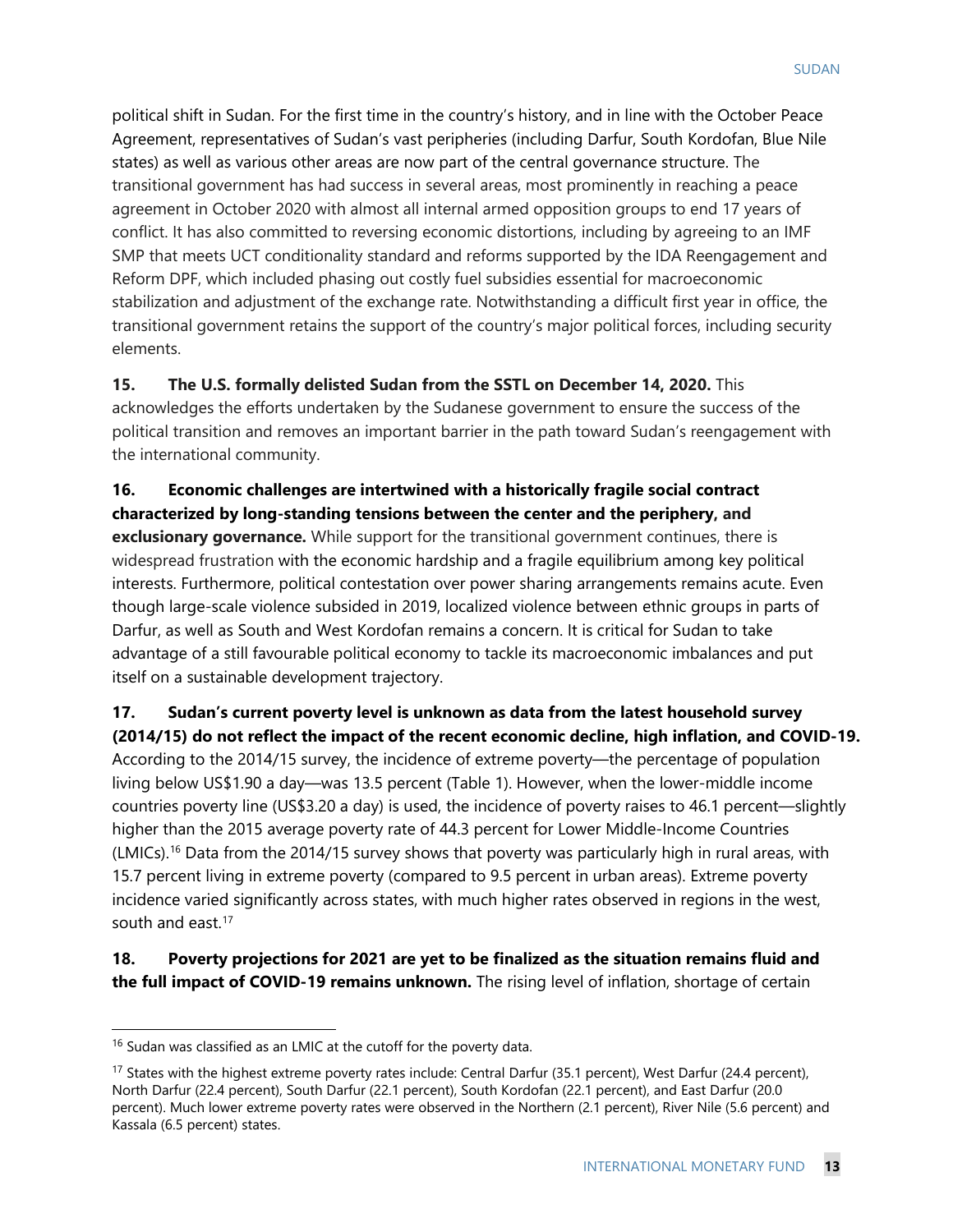#### SUDAN

basic commodities and COVID-19 have negative effects on living conditions. According to the Sudan High Frequency Monitoring Survey on COVID-19, in June 2020, about 40 percent respondents reported either a reduction or total loss in income due to COVID-19; 67 percent respondents had to stop working because of lockdown measures imposed to contain the pandemic. Only 29 percent reported having received their full salary, while 43 percent reported having received only part of their salary and 28 percent reported having received no payment altogether. More than 20 percent of the households were unable to buy bread and cereals as well as milk and milk products; about 45 percent of the respondents said they were worried about having enough food to eat, and many modified their eating habits. Only 10 percent of households with children who attended school before the COVID-19 outbreak were engaged in learning activities during school closures. By September 2020 one-third of respondents had stopped working and over 20 percent of households were unable to buy bread and cereals as well as milk and milk products as price increases were felt by most households. To obtain a more accurate estimate of poverty, a new household survey is urgently needed.

**19. In addition to monetary poverty, most Sudanese households suffer other poverty-**

**related deprivations.** Sudan posts very poor human development indicators for its level of GDP. In the 2020 update of the World Bank's Human Capital Index (HCI), Sudan ranked 160 out of 174 countries. [18](#page-16-0) According to the 2020 Human Development Index (HDI), [19](#page-16-1) Sudan ranks 170 out of 189 countries. Furthermore, Sudan did not meet the 2015 Millennium Development Goals (MDGs), and its progress lagged behind LMICs averages (Table 1). Education and health indicators remain low and vary markedly across states, gender, and income level. The primary school enrolment rate was only 65 percent in 2019 (below the target of universal coverage), with substantial disparities across states, richer and poorer, urban/rural areas, and gender. The under-five mortality rate of 60 deaths per 1,000 births in 2018 is still higher than the 2015 MDG target of 41 per 1,000 births (the average for LMICs was 59 in 2014), meaning that significant efforts are needed to achieve the 2030 SDG target of 25 deaths per 1,000 births. Lack of access to basic water and sanitation is a key contributor to the low HDI. More than 40 percent of the population still lacks access to safe drinking water, and more than 60 percent lacks basic sanitation.

<span id="page-16-0"></span><sup>18</sup> [https://databank.worldbank.org/data/download/hci/HCI\\_2pager\\_SDN.pdf](https://databank.worldbank.org/data/download/hci/HCI_2pager_SDN.pdf)

<span id="page-16-1"></span><sup>19</sup> http://hdr.undp.org/en/content/latest-human-development-index-ranking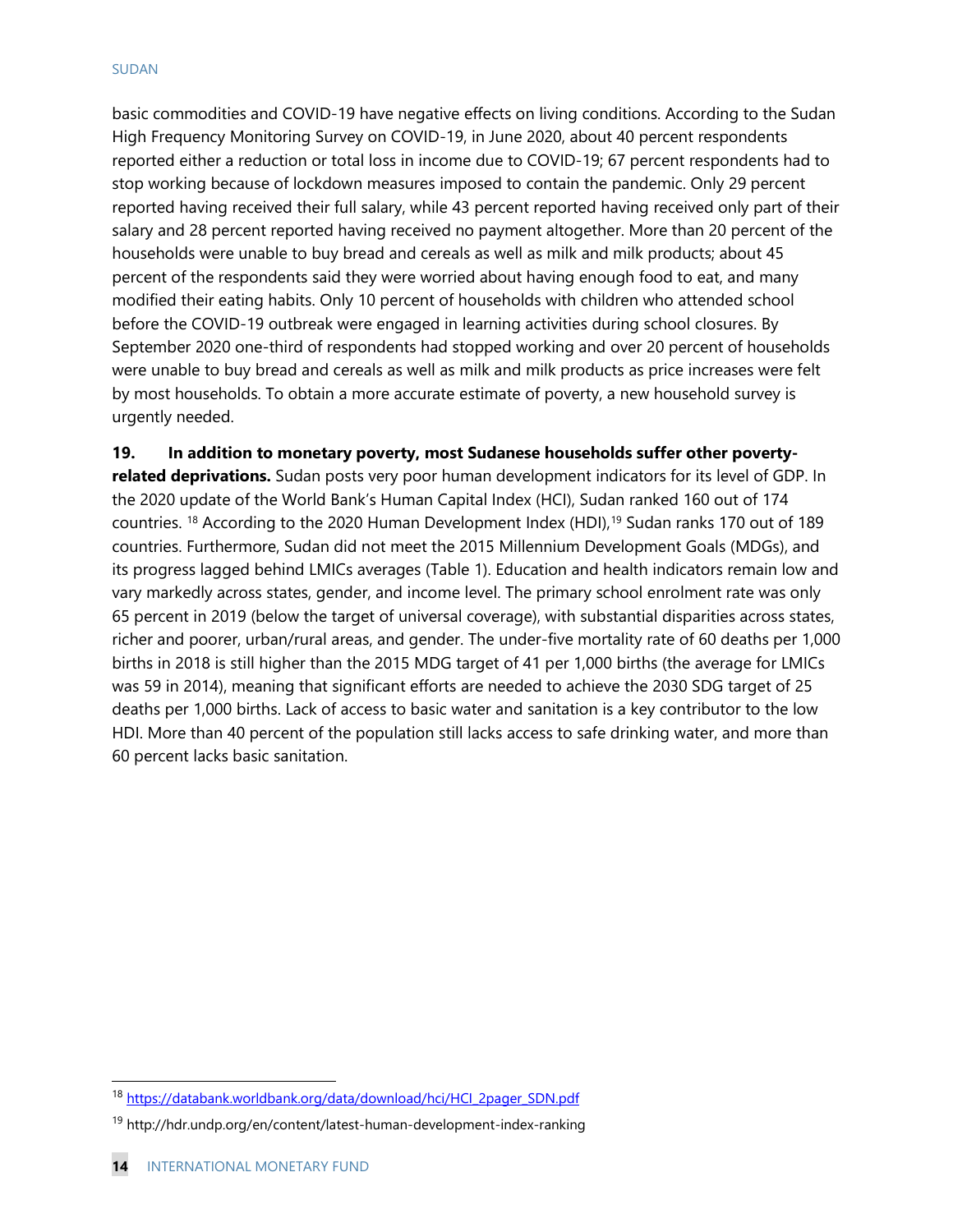| <b>Table 1. Sudan: Key Poverty and Social Indicators</b>                                                                                                                                                                                  |              |      |  |  |  |  |  |  |  |
|-------------------------------------------------------------------------------------------------------------------------------------------------------------------------------------------------------------------------------------------|--------------|------|--|--|--|--|--|--|--|
| <b>Indicator</b>                                                                                                                                                                                                                          | <b>Value</b> | Year |  |  |  |  |  |  |  |
| Extreme Poverty Rate (\$1.9 in 2011 PPP) (%)                                                                                                                                                                                              | 13.5         | 2014 |  |  |  |  |  |  |  |
| Lower Middle-Income Poverty Rate (\$3.2 in 2011 PPP) (%)                                                                                                                                                                                  | 46.1         | 2014 |  |  |  |  |  |  |  |
| School Enrollment, Primary (% gross)                                                                                                                                                                                                      | 65           | 2019 |  |  |  |  |  |  |  |
| School Enrollment, Primary, Female (% gross)                                                                                                                                                                                              | 69           | 2019 |  |  |  |  |  |  |  |
| School Enrollment, Primary, Male (% gross)                                                                                                                                                                                                | 63           | 2019 |  |  |  |  |  |  |  |
| Human Capital Index                                                                                                                                                                                                                       | 160          | 2020 |  |  |  |  |  |  |  |
| Human Development Index, Global Ranking                                                                                                                                                                                                   | 170          | 2020 |  |  |  |  |  |  |  |
| Under-five mortality (per 1,000 births)                                                                                                                                                                                                   | 60           | 2018 |  |  |  |  |  |  |  |
| Life expectancy at birth (years)                                                                                                                                                                                                          | 65.1         | 2018 |  |  |  |  |  |  |  |
| Labor Force participation rate (%)                                                                                                                                                                                                        | 53.0         | 2014 |  |  |  |  |  |  |  |
| Unemployment rate (%)                                                                                                                                                                                                                     | 11.0         | 2014 |  |  |  |  |  |  |  |
| Extreme Poverty Rate $(\$1.9$ in 2011 PPP $)$ $%$                                                                                                                                                                                         | 13.5         | 2014 |  |  |  |  |  |  |  |
| Lower Middle-Income Poverty Rate (\$3.2 in 2011 PPP) (%)                                                                                                                                                                                  | 46.1         | 2014 |  |  |  |  |  |  |  |
| Sources: World Bank, Poverty & Equity and Macroeconomics, Trade & Investment Global Practices, World<br>Development Indicators, March 2020 Debt Sustainability Analysis, United Nations Development Programme<br>Human Development Index. |              |      |  |  |  |  |  |  |  |

**20. Sudan has one of the world's lowest rankings for gender equality.** When the HDI is disaggregated by sex, Sudan's Gender Development Index (GDI) is 0.837,<sup>[20](#page-17-0)</sup> placing it in the group of countries furthest from achieving gender parity.<sup>[21](#page-17-1)</sup> Factors contributing to this outcome include: low levels of women's political participation (28 percent); unequal participation in the labor market (24.5 percent); unequal education attainment of adult women relative to adult men (15.3 percent); lack of inclusion and participation in official peace building and conflict resolution initiatives. Recent legislative changes to increase women's personal freedom and criminalize female genital mutilation are steps in the right direction; however, more targeted, affirmative measures will be needed to bring about gender parity and inclusion.

**21. Unemployment of women and youth is a concerning issue in Sudan.** Sudan's labor market is characterized by low overall labor force participation, in which women and youth are particularly disadvantaged. The labor force participation rate in 2014 was 76 percent among men, compared to 33 percent among women.<sup>[22](#page-17-2)</sup> The overall unemployment rate for women is more than twice that of men (19 percent and 8 percent, respectively), and being a young woman is even more detrimental: 27 percent of young women are unemployed, compared to 20 percent of young men. Unemployment rates have a direct link to poverty with households with an unemployed head being nine-percentage point more likely to be moderately poor than those with identical characteristics.

<span id="page-17-0"></span><sup>&</sup>lt;sup>20</sup> The GDI, based on the sex-disaggregated HDI, is defined as the ratio of the female to the male HDI [\(http://hdr.undp.org/sites/all/themes/hdr\\_theme/country-notes/SDN.pdf\)](http://hdr.undp.org/sites/all/themes/hdr_theme/country-notes/SDN.pdf).

<span id="page-17-1"></span><sup>&</sup>lt;sup>21</sup> UNDP 2019. Human Development Report 2019. Beyond income, beyond averages, beyond today: Inequalities in human development in the 21st century. New York. http://hdr.undp.org/en/content/human-development-report-2019.

<span id="page-17-2"></span><sup>&</sup>lt;sup>22</sup> World Bank 2019. Poverty and Inequality in Sudan, 2009-2014 (Report No. AUS0001487).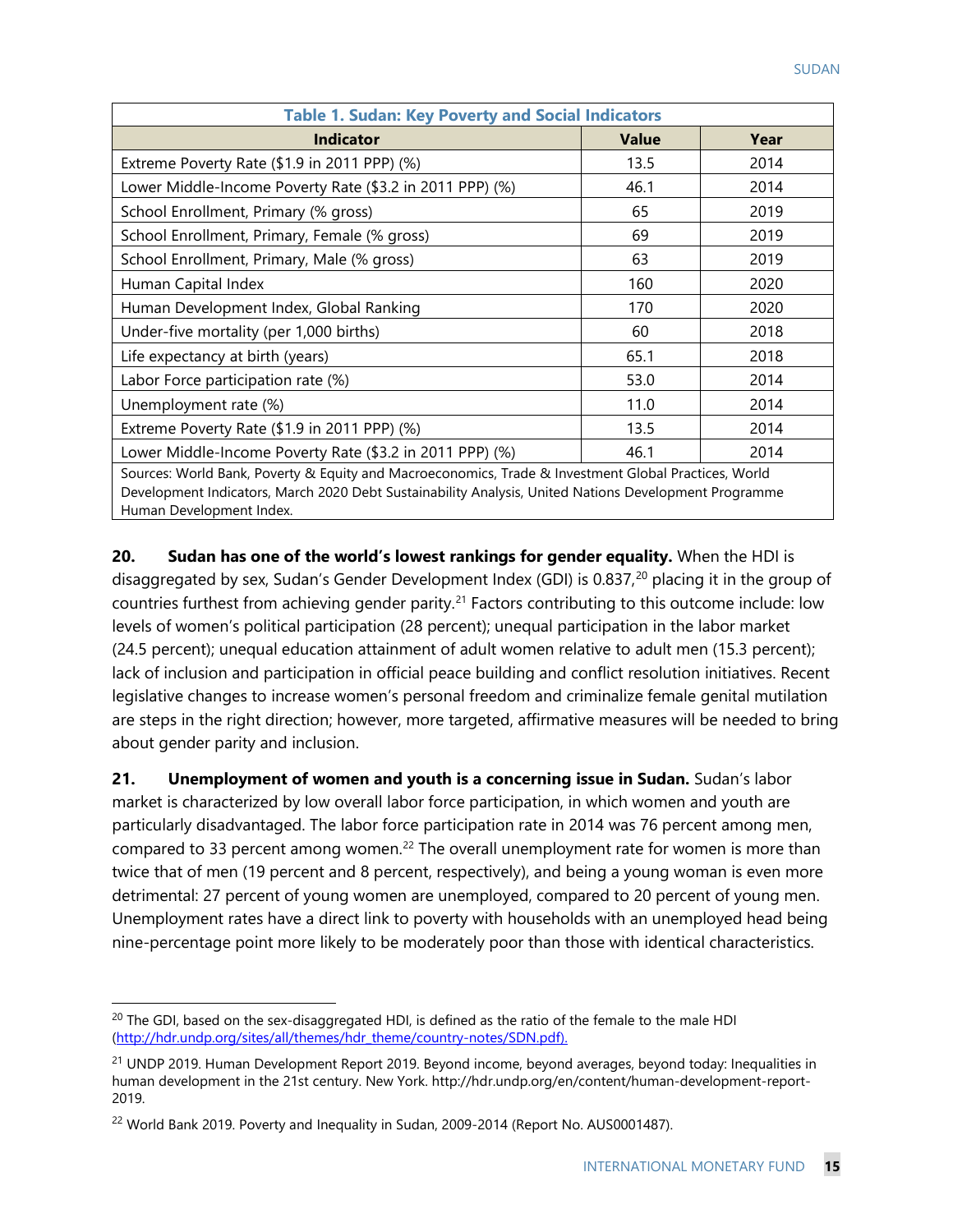## **C. Macroeconomic and Structural Reform Track Record**

#### **22. The Government of Sudan (GoS) has launched a comprehensive package of structural**

**reforms.** These aim at addressing major inherited economic imbalances, fighting corruption, increasing social support to the population, and providing a foundation for sustainable growth. Following the loss of most oil reserves with the secession of South Sudan in 2011, Sudan maintained large commodity subsidies, mostly for fuel, that it could no longer afford and overvalued official exchange rates. This has been the primary cause of accumulating macroeconomic imbalances, which led to high inflation and pressures for currency depreciation. Over time, the neglect of public investment in human and physical capital also took a progressive toll on economic growth, while the combination of low social spending and high inflation reduced real incomes and increased poverty.<sup>23</sup>

### **23. Critical reforms that underlie the current IMF Staff Monitored Program and the IDA Reengagement and Reform DPF operation include:**

- **The sharp reduction and elimination of fuel subsidies.** Fuel subsidies alone grew to account for almost 100 percent of Government revenues by 2019. In March 2019, the Government introduced a dual pricing system for diesel and gasoline that began allocating a portion of fuel to the population at higher prices. These "commercial prices" were increased to market rates in October 2019. The Ministry of Finance and Economic Planning (MoFEP) passed two decrees (Decree No.66 and Decree No.94) in the fourth quarter of 2020 that effectively ended subsidies on retail diesel and gasoline, which had formerly accounted for an enormous share of budgetary spending. In January 2021, residential electricity rates on large consumers were also increased by around 500 percent as part of a four-year program to stabilize electricity subsidies. Government spending on fuel subsidies decreased in 2020 to 3.8 percent of GDP from 10.5 percent in 2019. The 2021 budget programs fuel subsidy spending at 0.3 percent of GDP. The reduction/elimination of fuel subsidies also helps moderate consumption and promotes alternative, clean sources of energy that can have long-lasting beneficial effect on the climate and the environment.
- **Exchange rate liberalization.** The authorities agreed under the SMP that all but the customs exchange rate would be unified, and that banks and foreign exchange bureaus would be permitted to set exchange rates in line with market conditions. This reform was implemented on February 21, 2021 (Central Bank of Sudan Circular No. 1/2021). The customs exchange rate is expected to be unified with the market rate in mid-2021.
- **Social protection.** Social spending increased as a percentage of GDP in 2020 and is expected to increase significantly in 2021 with the rollout of the SFSP. Social protection through an expansive cash transfer program is an essential element for the expansion and modernization of Sudan's social safety net system. As part of this approach, it is envisioned that the SFSP will provide 12 months of consistent support to beneficiaries, eventually transitioning recertified eligible beneficiaries to longer-term permanent social safety net support. The SFSP will also help to

<span id="page-18-0"></span> $^{23}$  Sudan's public spending on health is 1.2 percent of GDP (2017). This is lower than both the regional average (2.4 percent) and the average for its income group (2.1 percent). Regarding education, Sudan spends 2.2 percent (2009) of its GDP in government education spending. This is lower than both the regional average (4.0 percent) and the average for its income group (3.6 percent).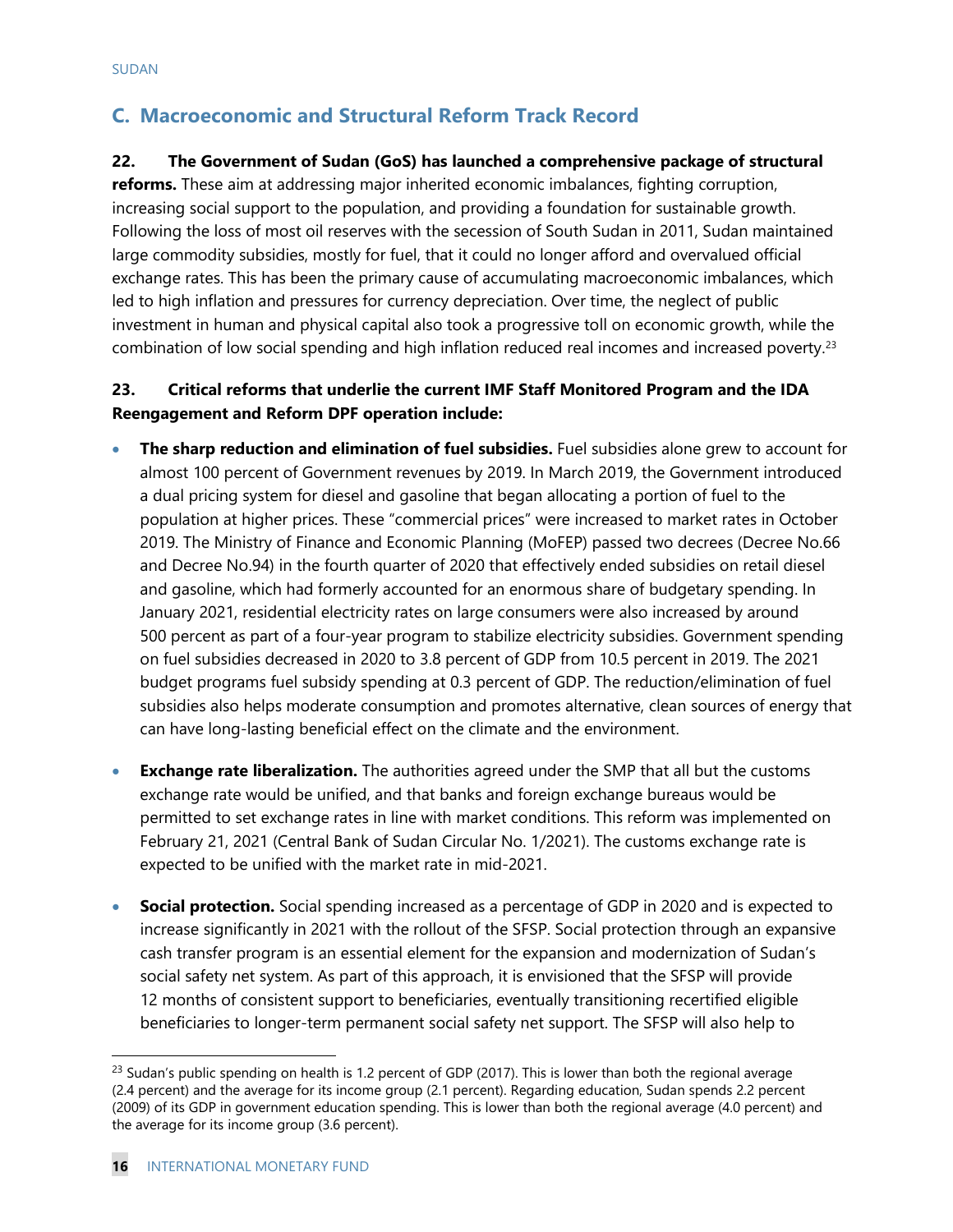establish the key building blocks of a modern social protection system by laying the digital infrastructure for mobile payments and strengthening the national registry – both goals will encourage greater inclusion and the empowerment of women. Critically, the SFSP will pave the way for a future shock-responsive national safety net programs by facilitating rapid identification of potential beneficiaries for expanded coverage. This can support improved efficiency of interventions and greater coordination in social service delivery beyond the existing social safety net.

- **Public finance management (PFM) and anti-corruption.** The creation of an effective and transparent PFM system is a high priority of the Transitional Government. It is critical to ensure efficient fiscal policy implementation and minimize fiscal risks. In 2020, the authorities published the central government budget on the Ministry of Finance website. Starting in 2021, the central government budget will be published on the website within one month after its approval by the Legislative Council, and quarterly budget execution reports within one month after the end of each quarter (Decree No.92). The 2020 Public Expenditure and Financial Accountability (PEFA) review (Box 1) forms the foundation for a comprehensive reform strategy going forward. As part of this, significant progress has already been made in compiling a list of all SOEs, with work ongoing to clarify ownership. The government is seeking assistance from the World Bank and other development partners to launch PFM reforms as part of its poverty reduction strategy.
- **Tax reform.** Over the last decade, Sudan never developed an effective tax system to replace its previous reliance on oil revenues. Consequently, tax revenues to the central budget were only 3 percent of GDP in 2020, preventing the government from executing core government functions in a sustainable way. In addition, the tax system was plagued by large, often individualized, exemptions that lacked transparency. A major initiative is underway for the sharp reduction in exemptions, consistent with the goal to build a transparent, modern, and fair tax system. All ministerial-granted tax exemptions have been abolished as of 2020, no new special exemptions can be granted. As part of the 2021 budget, the authorities plan to introduce: a progressive personal income tax starting in 2021; a higher VAT on telecommunications; liberalization of the exchange rate on oil revenue and grants leading to improved revenue via valuation effects; the removal of income tax exemptions for all the companies that currently benefit from these exemptions; and improvements in tax administration to widen the tax base and curb tax evasion.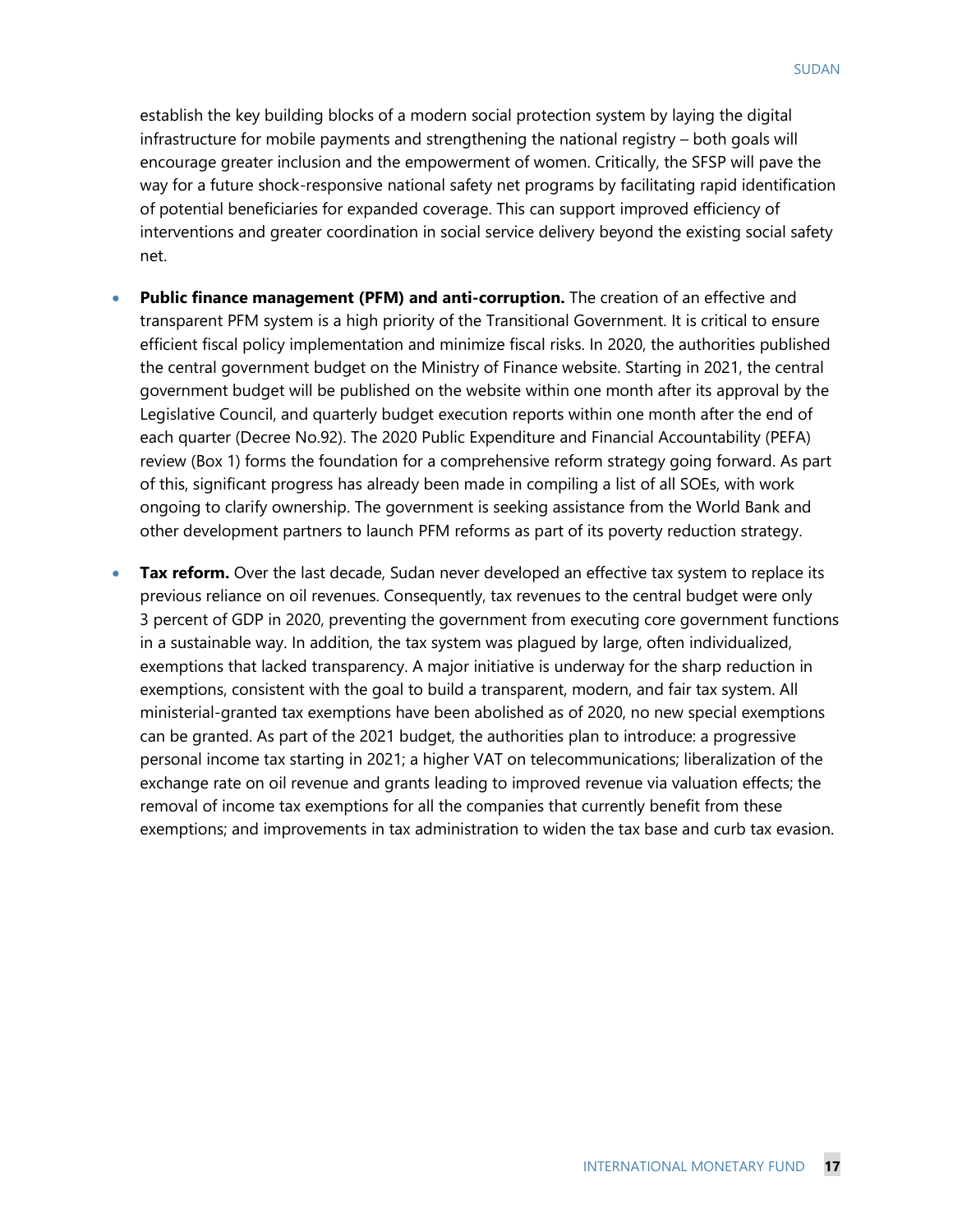#### **Box 1. 2020 PEFA Assessment Findings**

**The 2020 PEFA findings highlight weaknesses** in the quality and timeliness of data, lack of an organized structure of checks and balances, and absent or insufficient publication of information and transparency of procedures.

**Access to budgetary data has been scarce and procedures opaque.** MoFEP does not provide local governments (LGs) with a ceiling or budget envelop through the Budget Call Circular (BCC). LGs are informed of their allocations after the budget approval. Moreover, the allocations are not disclosed publicly so LGs cannot compare their allocations.<sup>1</sup>

**The implementation of a medium-term fiscal framework is lacking and the macro-fiscal unit needs strengthening to enhance policy formulation.** The Single Treasury Account (TSA) needs to be fully implemented at central government level including by improving cash forecasting, extending the setting of cash ceilings for ministries, departments, and agencies from one to three months, and improving management of payments. The reports of the Auditor General had no traction or publicity, despite highlighting weaknesses and inefficiencies in Sudan's fiscal governance.

**The large SOE system is highly inefficient, not transparent, suffers from preferential allocation of contracts and presents important unmanaged fiscal risks.** The National Audit Chamber has been very active in signaling these shortcomings with very little traction until now. The transition government committed to engage in a far-reaching set of reforms. A prime minister decree was issued in June 2020 requiring inventorying all SOEs and subjecting them to MOFEP oversight. To aid in that effort, the government requested World Bank technical assistance for supporting the development of SOEs ownership and oversight arrangements and the development of an SOEs reform roadmap.

**Sudan's complex and opaque tax system reduces the state's capacity to raise revenue.** Sudan's overly complex and unaccountable tax system grants generous tax exemptions in favor of selected business or creates "ad hoc" loopholes resulting in weak fiscal governance framework. Weak tax administration, numerous and complex tax rules necessitate more frequent encounters with public officials and increase compliance costs, which also raise incentives for avoidance and corruption. This resulted in current tax collection rate in Sudan at about 6 percent of GDP in 2019, and far below its peers.<sup>2</sup>

<sup>1</sup> The Open Budget Survey (OBS which was first launched in 2006) gives Sudan 2 out of 100 in budget transparency. <sup>2</sup> Sudan—IMF Country Report No. 20/73.

**24. The Government also seeks to implement other critical reforms over the short- and medium-term.** These are civil service reforms, fiscal federalism, removing administrative barriers to business and investment, and power sector restructuring. In particular, the Government recognizes the importance of creating favorable conditions for private sector-led growth to power economic recovery and build stability. The IFC and the World Bank, together with donors, have been supporting the authorities' efforts to improve the investment climate, foster Public-Private Dialogue, strengthen the legal and institutional framework for Public-Private Partnerships (PPPs), and support MSME development, focusing on access to finance, business entry and taxation, innovation and entrepreneurship. Going forward, the authorities' top reform priorities are foundational for effective private sector development (e.g., institutional, legal, and regulatory framework of the investment climate).

**25. The strong policy commitments contained in the IMF SMP and the IDA Reengagement and Reform DPF reflect the transitional government's determination to reverse years of economic mismanagement that has led to an economic crisis.** The global pandemic and the record flooding further complicated their task in 2020. Implementation under the SMP started out

**\_\_\_\_\_\_\_\_\_\_\_\_\_\_\_\_\_\_\_\_\_\_\_\_\_\_\_\_\_\_\_\_\_\_\_**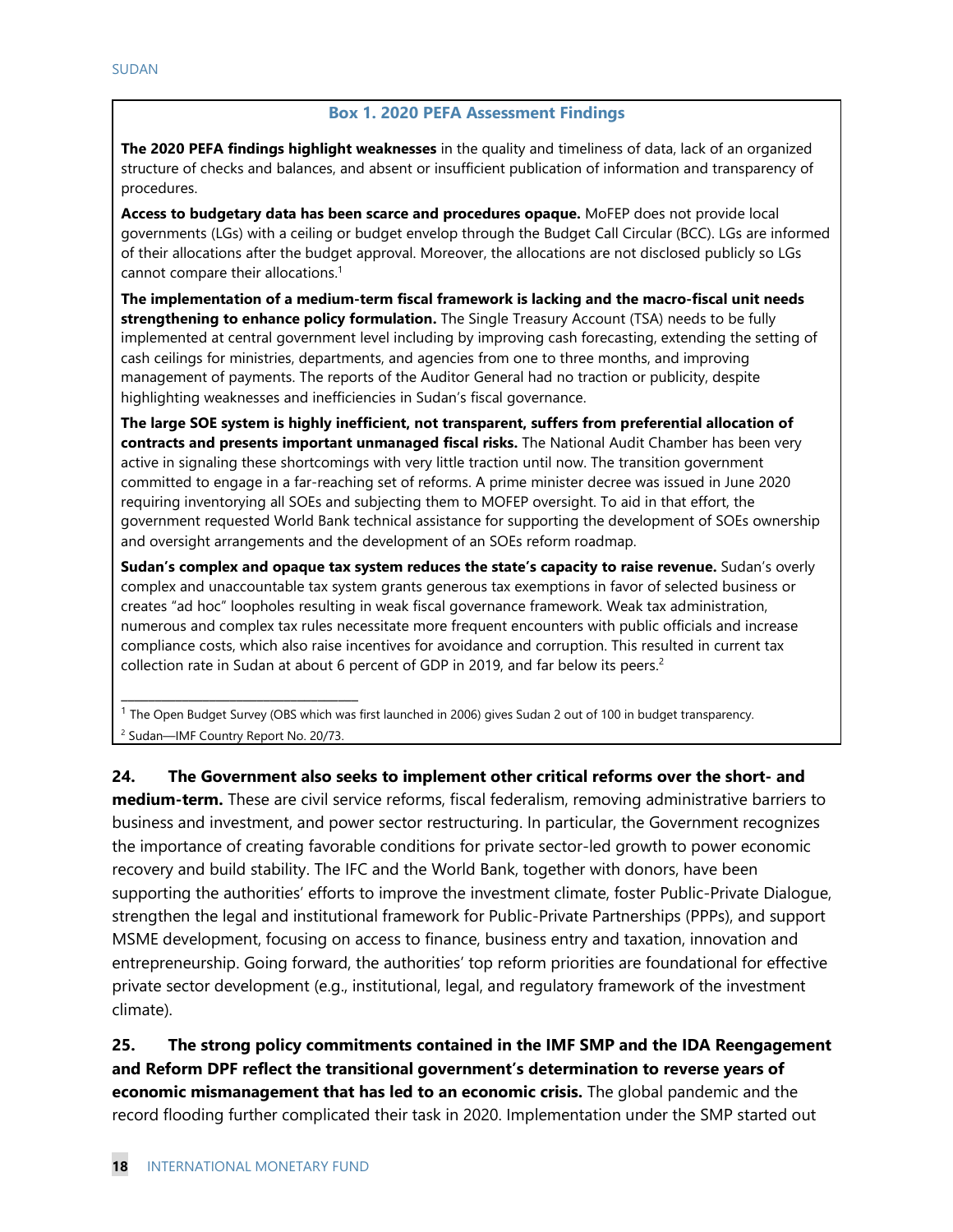slow, reflecting the fragile political environment, but implementation of structural reforms has picked up while quantitative performance has been more mixed. On the structural side, subsidies on the retail sale of imported gasoline and diesel were eliminated and a price adjustment mechanism adopted last November; this was extended to domestically produced gasoline and diesel in December. The Ministry of Finance published the revised 2020 budget; January – November monthly budget execution; and a partial inventory of SOEs on its website in December. Several pieces of important legislation are well underway, including the Anti-Corruption National Committee Law and revised Central Bank Act (October and December 2020 structural benchmarks). IMF staff has provided comments and conducted follow up drafting session with the authorities, but these laws have not yet been passed by the Joint Council. The unification of the official and market exchange rates with the move to a band to limit undue volatility took place on February 21, 2021, and the unification of the customs exchange rate is expected to take place end-June. The IDA DPF supported policy actions aiming at addressing fuel subsidies and the exchange rate, which are central to macroeconomic stabilization and to laying the foundations for economic growth. The DPF also supported efforts to rollout the SFSP and improve public sector transparency.

|                                         | 2017    | 2018    | 2019    | 2020    | 2021     |
|-----------------------------------------|---------|---------|---------|---------|----------|
|                                         |         | est     | est.    | proj.   | proj.    |
| Output                                  |         |         |         |         |          |
| Real GDP growth at market prices (%)    | 0.7     | $-2.3$  | $-2.5$  | $-3.6$  | 0.9      |
| Inflation                               |         |         |         |         |          |
| Period average (%)                      | 32.4    | 63.3    | 51.0    | 163.3   | 191.4    |
| End of period (%)                       | 25.2    | 72.9    | 57.0    | 269.3   | 111.4    |
| Central government finances             |         |         |         |         |          |
| Revenue and grants (% of GDP)           | 6.9     | 8.9     | 7.8     | 4.8     | 11.7     |
| Expenditure (% of GDP)                  | 13.1    | 16.7    | 18.7    | 10.8    | 14.4     |
| Fiscal balance (% of GDP)               | $-6.2$  | $-7.9$  | $-10.8$ | $-5.9$  | $-2.7$   |
| Public debt (% of GDP)                  | 152.9   | 185.6   | 200.3   | 249.1   | 203.5    |
| Money and credit                        |         |         |         |         |          |
| Broad money (% change)                  | 68.8    | 111.8   | 60.1    | 88.0    | 77.0     |
| Credit to the private sector (% change) | 38.4    | 69.3    | 45.8    | 78.8    | 80.0     |
| <b>Balance of payments</b>              |         |         |         |         |          |
| Current account (% of GDP) (cash basis) | $-6.9$  | $-8.7$  | $-11.4$ | $-13.2$ | $-6.0$   |
| FDI (% of GDP)                          | 1.7     | 3.1     | 2.9     | 2.7     | 2.5      |
| Reserves (in months of imports)         | 0.3     | 0.2     | 0.2     | 0.3     | 0.4      |
| <b>Exchange rate</b>                    |         |         |         |         |          |
| REER (% change)                         | $-13.2$ | $-24.5$ | $-12.5$ |         | $\cdots$ |

#### **Table 2. Sudan: Selected Economic and Financial Indicators, 2017–2021**

urces: Sudan authorities; and IMF staff estimates and projections

**26. The World Bank and the IMF are coordinating their support.** In particular, policy actions supported through IDA DPF, and other operations, and benchmarks under the SMP are fully aligned. The World Bank and the IMF are also providing complementary technical assistance (TA) on a wide range of fiscal policies and public financial management, including promoting transparency and anticorruption measures. Areas supported by the World Bank include policy support and TA in social protection (the SFSP and targeted assistance programs), PFM (diagnostic exercises, tax administration, open procurement, wage policy), and the energy sector (addressing fuel subsidies, reforming the power sector). The IFC, in strong collaboration with the World Bank, has been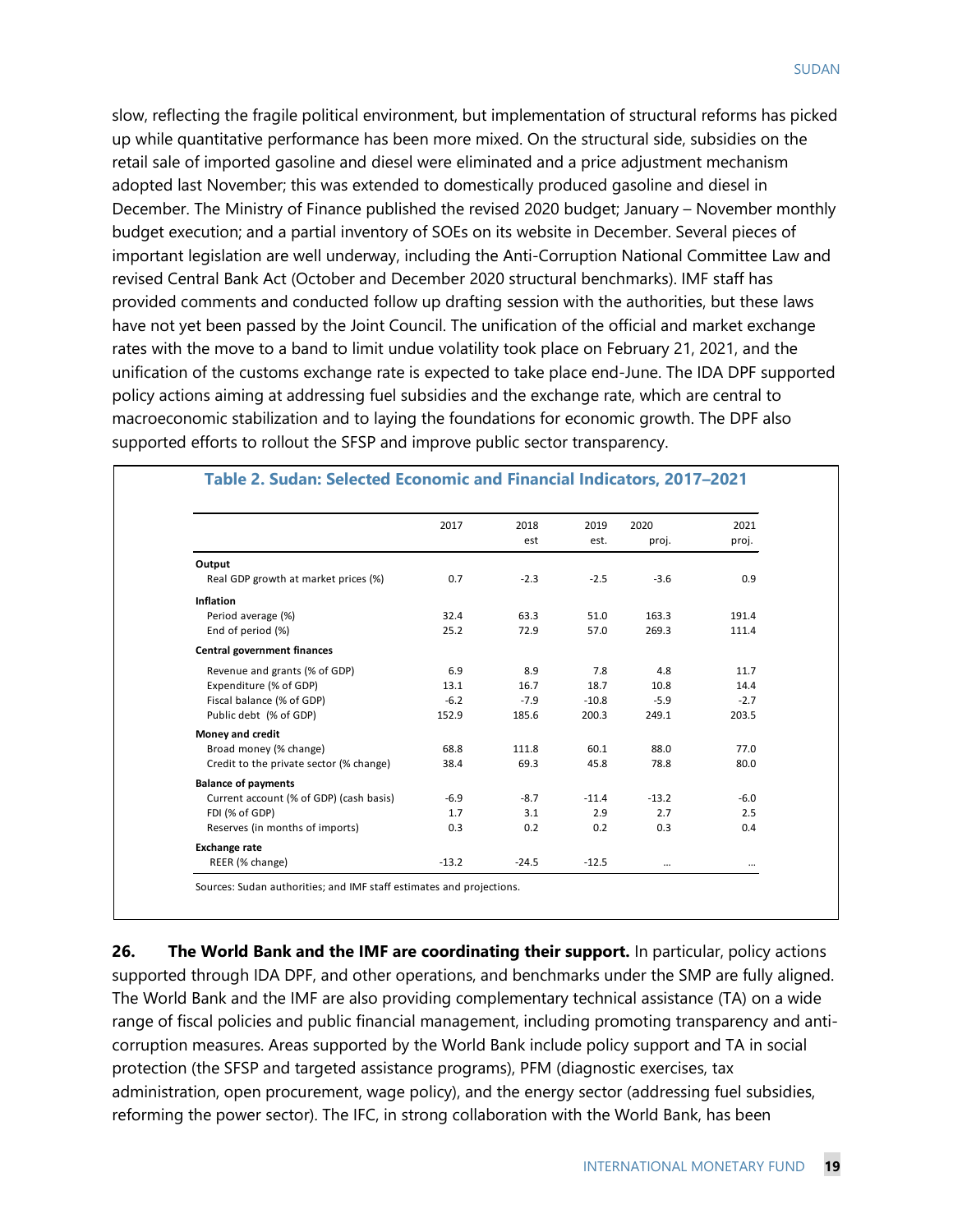#### SUDAN

supporting the Government's private sector development reform agenda (including new investment and PPP laws, improving the business and regulatory environment, private sector analytics, SMEs development). Most of this work has been supported by IDA PACGs and a multi-donor trust fund. The CPF to be developed in the coming months will lay out a full WBG program of support in the coming years, including in areas covered by the Completion Point triggers through regular IDA financing – following the clearance of arrears – and TA. Fund staff is providing technical assistance to the authorities to strengthen PFM, fiscal reporting and statistics (GDP, prices, monetary reporting); to monitor fiscal risks related to SOEs); and to improve the legal framework through desk reviews of the Central Bank Act, Banking Business Act, and Anti-Corruption Law to ensure they meet international standards. Capacity development is also being provided through a governance diagnostic exercise which will build a roadmap for strengthening governance across various sectors of government. For the period ahead, technical assistance is envisioned in the areas of debt management, macroeconomic modeling, import tariff reform, the monetary policy framework and financial stability.

**27. Several development partners are engaged in Sudan beyond the Bank and the Fund.**

The current aid landscape in Sudan is mainly humanitarian and dominated by off-budget flows. A substantial part of external support is currently not channeled through the government, with U.N. and humanitarian agencies being designated as executing agencies for the assistance. In this context, partnership with U.N. agencies has been critical in early recovery activities, especially in regions emerging from conflict where the U.N. has a strong comparative advantage. The AfDB Group is providing grant support to Sudan in agriculture, women and youth empowerment and capacity building as well as emergency support for flood and COVID 19 response (about US\$155 million in performance-based allocation – PBA – grants are expected to be committed over 2020–22, these will be supplemented with resources from the Transitional Support Facility – TSF) supplementing the PBA resources. The United Kingdom, European Union and United States provide support on macro-fiscal reforms and institutional strengthening. France provides support on public financial management, tax administration, political economy analysis, and citizen engagement aspects. The African Legal Support Facility (ALSF) has provided assistance on commercial claims litigation. Sustained dialogue with partners on program implementation is critical. At the global level, the Friends of Sudan group (FoS – see Box 2) provides a useful vehicle for building consensus on priority areas of support and mobilizing donor resources, including in support for the SFSP. In May 2020, the FoS adopted the Mutual Partnership Framework (MPF) capturing key Government and donor commitments in support of Sudan's economic reform agenda and debt relief process.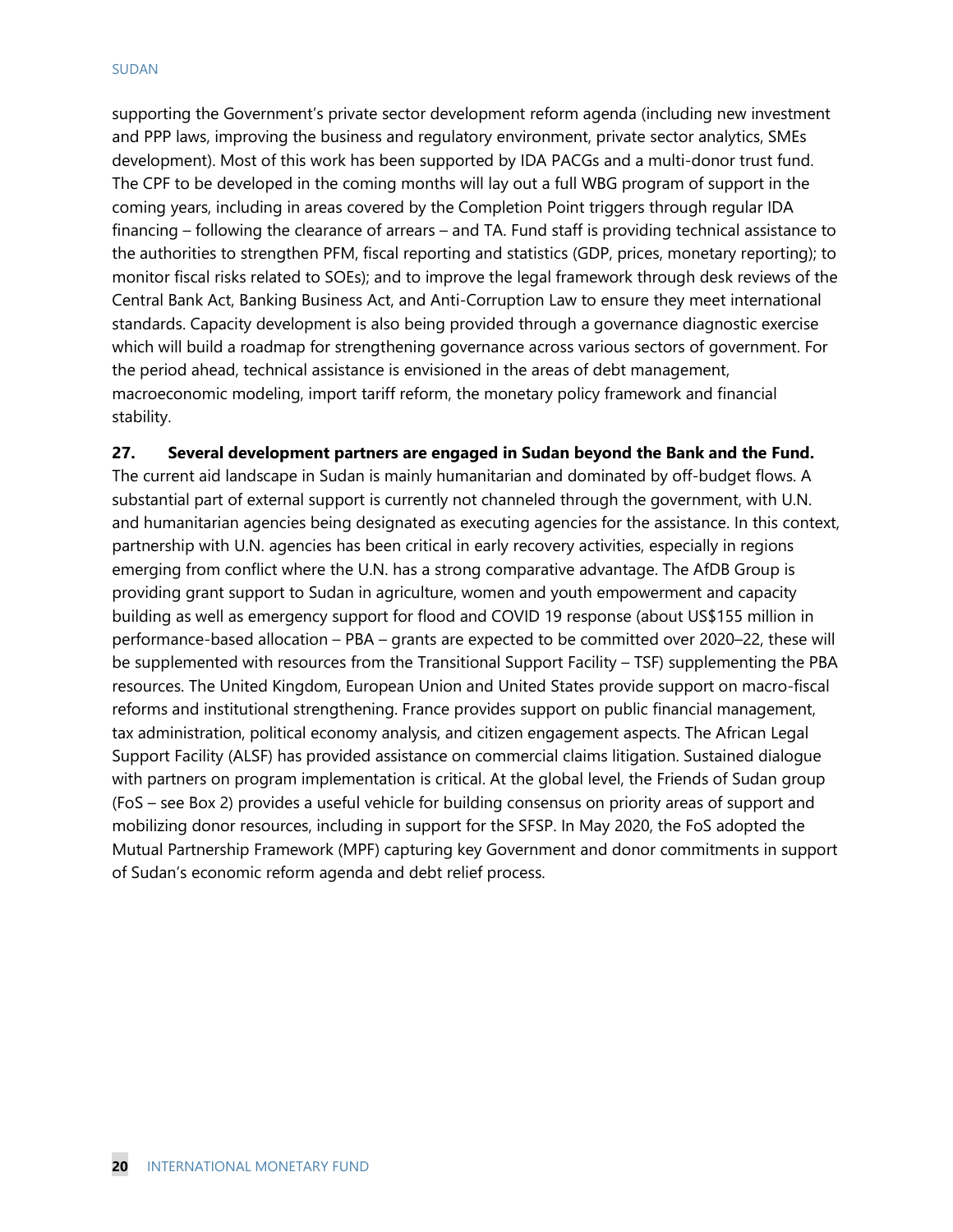#### **Box 2. Donor Support to Sudan**

**The Friends of Sudan (FoS) group has served as a catalytic vehicle for building consensus on priority areas of support and mobilizing donor resources for Sudan's economic and peacebuilding transition.** The FoS includes the Special Envoys for Sudan from the United States, the United Kingdom, Norway, France, Germany, Sweden, the European Union, the United Nations, the IMF, the World Bank, Saudi Arabia and the United Arab Emirates (UAE). A wider configuration includes the AfDB, Arab Union, Canada, Egypt, Ethiopia, Italy, Japan, Kuwait, The Netherlands and Qatar. The League of Arab States has also been invited to recent meetings. In May 2020, at the Paris FoS meeting, led by France, the group adopted the Mutual Partnership Framework (MPF) capturing key Government and donor commitments in support of Sudan's economic reform agenda and debt relief process. Implementation of the MPF is coordinated at the country level through the Sudan International Partners Forum (SIPF), which provides a platform for dialogue among humanitarian, development, and civil society partners. The SIPF is coordinated by the Ministry of Finance and Economic Planning (MoFEP).

**In June, a high-level Sudan Partnership Conference was held in Berlin.** The Conference was co-hosted by the Federal Republic of Germany, the European Union, the United Nations, and Sudan, and was attended by delegations from 40 countries and 15 international organizations and agencies. To support Sudan's economic reforms and mitigate their social impact on its population, partners pledged over US\$1.8 billion for both humanitarian and development support, of which close to US\$393 million were pledged for the Sudan Family Support Program (SFSP) through the World Bank Sudan Transition and Recovery Support Trust Fund (STARS), and additional US\$42 million from the United States and Germany for SFSP through the World Food Program (WFP). In addition, the UAE pledged US\$50 million in support of community infrastructure development and Saudi Arabia pledged \$US10 million in support of COVID-19 health crisis. As of February 2021, pledges to STARS amounted to US\$569.5 million, including pledges from the European Union, Canada, France, Finland, Germany, Ireland, Italy, Netherlands, Norway, Saudi Arabia, Sweden, Spain, SPF-MDTF, UAE, and the United Kingdom. Actual contributions received by February 2021 amount to US\$301 million, with US\$284 million soft-earmarked for the SFSP. It is expected that the remaining pledges will be realized in early 2021.

**To maximize support, the IDA is providing additional pre-arrears clearance grants of up to US\$410 million to mitigate the impact of economic reforms through the SFSP.** The first of these was approved in October 2020, and the second tranche with additional financing was submitted to the Executive Board for approval in late February. The World Bank also pledged to provide additional resources to support emergency COVID-19 response through the Health Emergency Preparedness and Response Multi-Donor Fund (HEPRF), championed by Japan and the State and Peacebuilding Fund.

## **MEDIUM- TO LONG-TERM STRATEGY AND PROSPECTS**

#### **A. Macroeconomic Outlook**

**28. The successful implementation of policy measures under the SMP will lay the** 

**foundation for sustained, inclusive growth.** The elimination of market distortions through exchange rate unification and subsidy reform, together with legislative changes aimed at improving the business climate and addressing long-standing governance and transparency issues will support greater private sector investment. Sudan's removal from the U.S. SSTL adds to this support. The removal of subsidies and customs exchange rate reform will provide much needed fiscal space for greater social spending. These reforms will need to be complemented by a range of growthenhancing structural reforms across the economy, including in agriculture, private sector development, energy and human capital. A decade of slow growth in the context of social upheaval,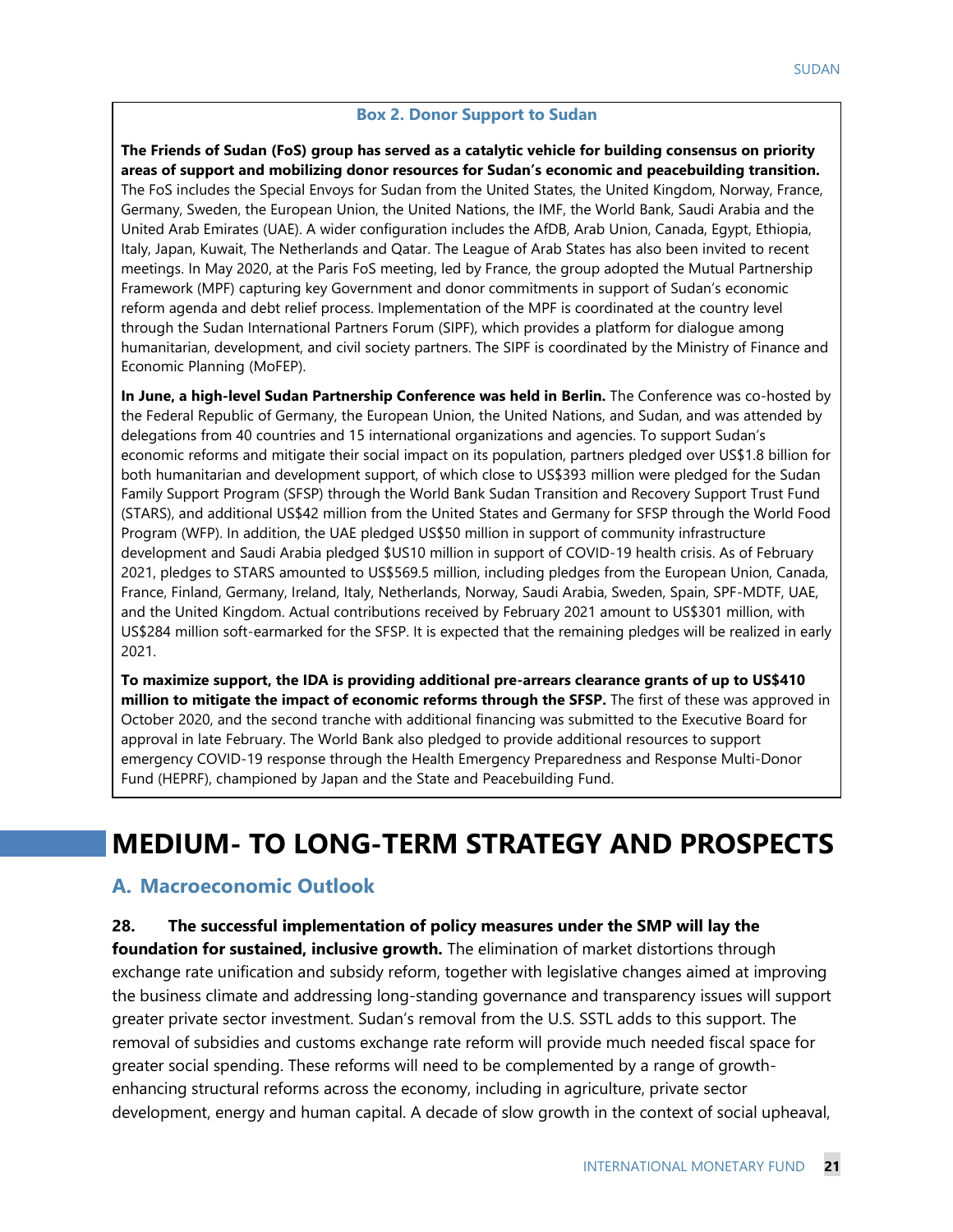large macroeconomic imbalances, and high transaction costs due to strained foreign economic relations culminated in three years of economic recession. This speaks for the enormous potential to accelerate growth in the context of stabilization, growth-enhancing reforms, and the restoration of normal foreign economic relations.

**29. The outlook, assuming HIPC Decision Point is attained, is positive, as macroeconomic stability is restored following the difficult adjustments to fuel prices, exchange rate unification, and the policy actions under the SMP.** It is expected that 2021 will finally bring Sudan positive growth and progress in stabilization. However, the economic and social situation in the country remains challenging, and downside risks are high.

**30. Following three years of contraction (2018–20), growth is expected to pick up slowly weighed by the still-unsettled economic and political environment, and the impact of COVID-19.**  In the medium term, growth should increase as the economy stabilizes, the business climate improves, and foreign inflows increase. Sudan is projected to reach its 2017 level of GDP in 2024, and to sustain strong growth rates into the medium term in the 4–5 percent range. The accelerated growth will reflect Sudan's initial dividend from the achievement of internal peace, the correction of distortions, improvements in the investment climate, a depreciated exchange rate, and the realization of some low-hanging fruit in public investment. Sudan's longer-term prospects will depend not only on maintaining macroeconomic stability and a favorable climate for private business and investment, but on policies to reverse decades of neglect in social spending and public infrastructure.

**31. Recent reforms provide Sudan with a strong chance to stabilize the economy in 2021.** Budget savings from the sharp reduction in fuel subsidy spending and inflows of foreign grants, expected to be 4 percent of GDP higher in 2021 than in 2020, will underpin Sudan's plan for major fiscal consolidation to slow the pace of monetary expansion and inflation. While the rate of inflation exceeded 300 percent in early 2021, inflation should moderate significantly during the year, bringing the annual rate of inflation for 2021 down to 111 percent at end-year. In 2022, inflation is expected to be less than 30 percent, and should steadily decline in the following years. This reflects the government's commitment to keep fiscal deficits under control, as well as expanded future opportunities for deficit finance that will be less inflationary.

**32. The reduction in subsidies and unification of the customs rate will also provide fiscal space for much needed social spending which is supported by significant donor grants in the near- to medium-term.** As a result, deficit monetization is expected to decline significantly, bringing inflation to below 20 percent a year. While exports return to pre-COVID levels, import demand, including for social programs and investment, remains strong leaving the current account in sizable deficit financed by FDI and public and private investment flows. Over time, improved competitiveness and higher investment will boost export growth, strengthening the external position and halving the (cash) current account deficit in the medium-term. Foreign grants are expected at an exceptionally high level of 4.2 percent of GDP in 2021, the majority of which are earmarked for the rollout of the Sudan Family Support Program of transfers to the population.

**33. Much improved domestic revenue mobilization and tax administration will underpin debt sustainability.** In 2021, the major expected increase in inflows of foreign grants relative to 2020 and higher tariff revenues from the adjustment of the customs exchange rate will give a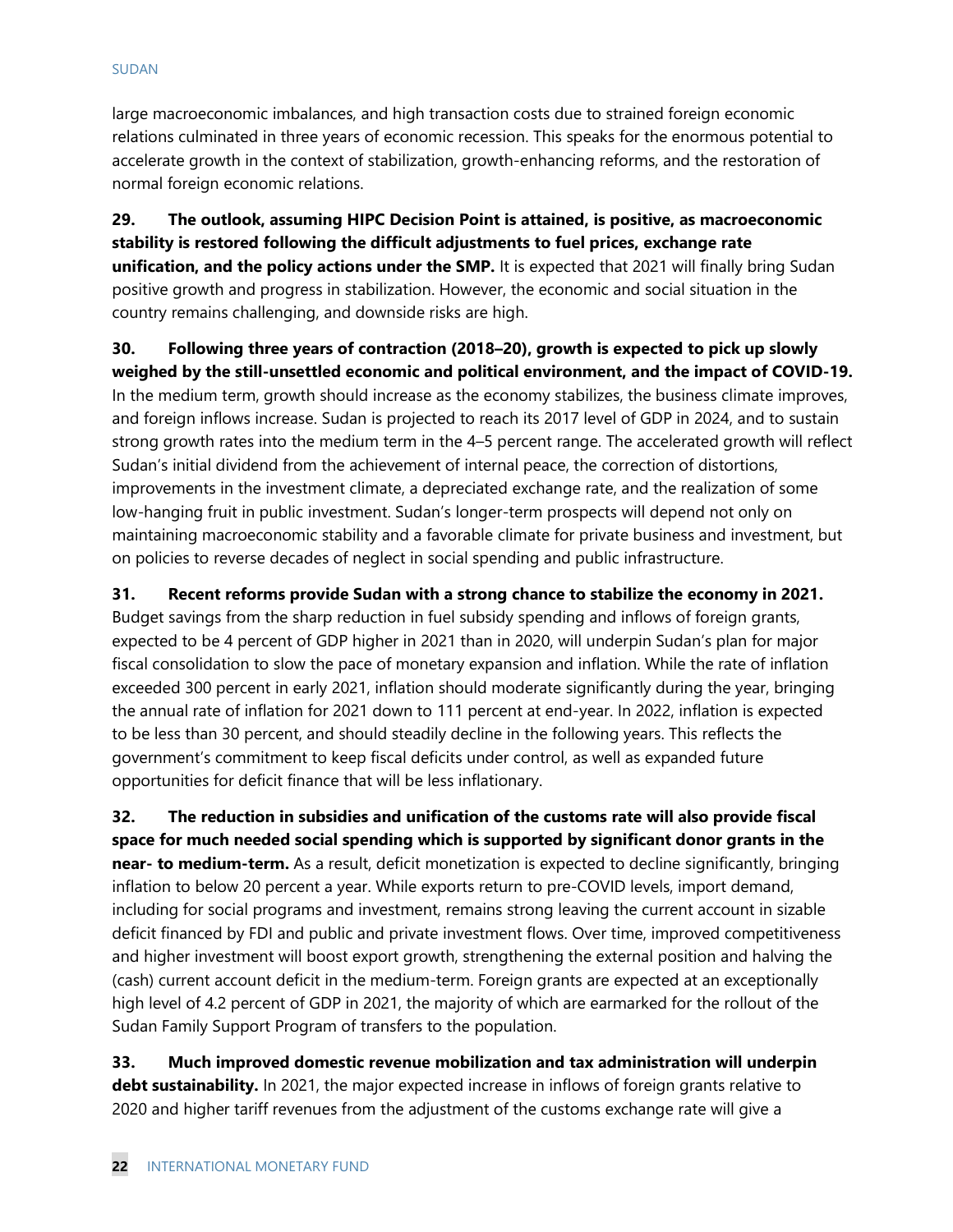particular boost to government receipts. Improvements in tax administration and tax policy reforms aimed at broadening the tax base by eliminating various exemptions under the VAT and personal income tax, and harmonizing the corporate income tax rate, will increase tax revenue by about 3 percentage points of GDP in the medium term. In the long run, continued improvements in tax administration could add another 1–2 percentage points of tax revenue. On the expenditure side, better budget execution and the redistribution of government revenues toward social spending and infrastructure projects will not only significantly reduce the fiscal deficit, but also support poverty reduction and inclusive growth. The primary fiscal balance will turn positive in the medium- to long-run, markedly improving debt sustainability. Over time, as the size of foreign grants decreases, tax revenues are expected to increase, as would opportunities for the non-monetary financing of budget deficits, thereby giving Sudan a possibility to sustain a fiscal and financial position consistent with economic stability.

**34. Risks to the macroeconomic outlook are significant.** On the upside, removal of Sudan from the SSTL, improvements in macroeconomic management, governance and transparency and the strengthening of the business climate could attract a surge in foreign investment and donor flows. On the downside, failure to implement the envisioned policy measures or a reversion to old policies (subsidies, multiple currency practices, lack of transparency/governance) will not only hamper economic growth but put at risk an inclusive outcome. The Government has shown a strong resolve to implement the necessary reforms, but there is still lack of consensus in some important areas. Given the current dangerously high rate of inflation, achieving stabilization in 2021 will not be easy, and money demand could be easily destabilized. Other risks include the continued fragility of the internal peace process and the fact that Sudan is prone to flooding and other natural disasters. While the Government has an important source of legitimacy as part of the transition process to inclusive policies and democracy, the continued deterioration of the economic situation is testing the patience of a significant part of the population, and social uprisings are becoming more common. Slow progress on governance and transparency reforms to strengthen the investment climate and continued political instability—or, worse yet, a disruption to peace—could lead to a flight to quality and a halt to donor support and foreign investment. Significant risks will persist even if the HIPC Decision Point is reached as planned. Nevertheless, many of these risks are mitigated by an increasing awareness in the government and the country that backtracking on reforms and stabilization efforts at this point could only lead Sudan to a mounting crisis and instability. The active engagement of the IMF, World Bank, and international community will also help mitigate such risks.

### **B. Poverty Reduction Strategy**

**35. The Government of Sudan is in the process of completing a Poverty Reduction Strategy**  Paper (PRSP).<sup>[24](#page-25-0)</sup> The PRSP will reflect the shared view of key stakeholders on a national roadmap to alleviate poverty and identify the budgetary resources and priority sectors to achieve this objective.

<span id="page-25-0"></span><sup>&</sup>lt;sup>24</sup> An interim PRSP was approved by the Council of Ministers and the Parliament in July 2012. The September 2013 Joint Staff Advisory Note (JSAN) prepared by Bank and Fund staff noted – inter alia – that the participatory process was encouraging; but required further strengthening and inclusiveness to meet the standards needed for a full PRSP. The PRSP under preparation is taking this issue into account. In addition, it is using updated social statistics and information from recent surveys together with additional analytical work in various areas.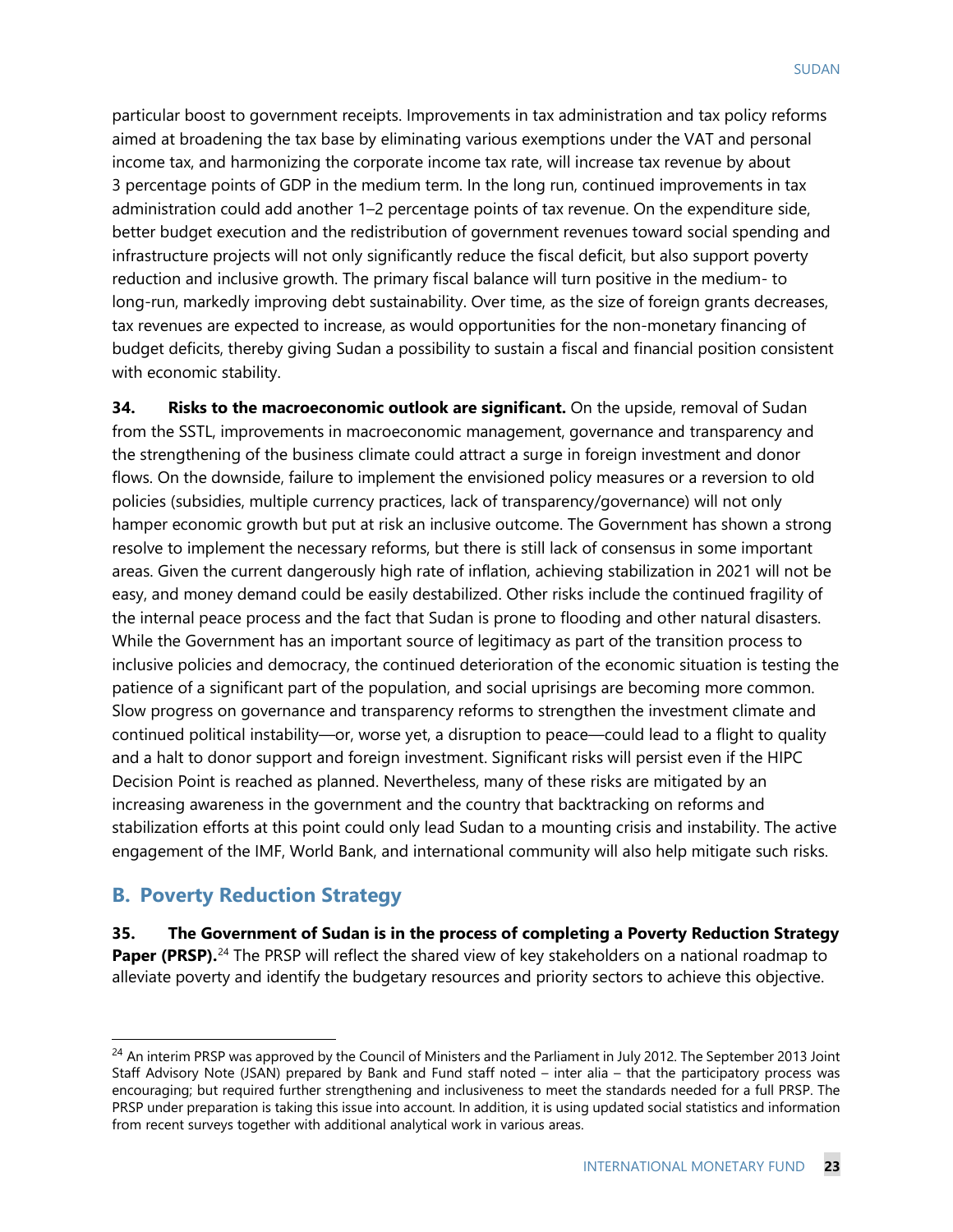The document will provide an overall assessment of the macroeconomic framework and the poverty profile of Sudan and the suitability of the macroeconomic reforms to release necessary budgetary resources for poverty reduction. Furthermore, the document will elaborate on the process for identifying and prioritizing sectors, cross-cutting areas and activities. It will also discuss issues of cooperation and partnerships required to achieve the PRSP objectives and outline the PRSP monitoring and evaluation framework.

**36. The PRSP document is expected to be finalized by end-April 2021.** A draft document has already been prepared identifying five preliminary pillars, namely promoting: (i) macroeconomic stability; (ii) inclusive economic growth; (iii) human and social development; iv) peace; and v) the strengthening of governance and institutional capacity. These pillars reflect consultations conducted in March 2019,<sup>[25](#page-26-0)</sup> and a second round of consultations conducted in February/March 2021. The consultation process, involving stakeholders nationwide and with the international community, is documented in the PRSP document. The draft document will be sent to the Bank and Fund in mid-March 2021. The final version is expected for end-April 2021. A Joint Staff Advisory Note (JSAN) will be prepared upon its submission.

## **DEBT RELIEF ANALYSIS AND POSSIBLE HIPC INITIATIVE AND MDRI DEBT RELIEF**

## **A. Debt Reconciliation Status**

**37. A preliminary DRA has been prepared jointly by the Sudanese authorities and staffs**  from the Bank and the Fund. The DRA is based on Sudan's external public and publicly quaranteed (PPG) debt disbursed and outstanding as of end-December 2019.<sup>[26](#page-26-1),[27](#page-26-2)</sup> As of end January 2021, Sudan's debt to multilateral creditors was largely reconciled and the reconciliation of bilateral debt was advanced.<sup>[28](#page-26-3)</sup> The reconciliation was performed jointly by the authorities and staffs from the Bank and Fund.

<span id="page-26-0"></span><sup>&</sup>lt;sup>25</sup> These initial consultations involved 34 workshops and 102 Focus Group Discussions (FGD) among government officials and Civil Society Organizations (CSOs), across 17 of the 18 states in Sudan (Gadaref State was not covered due to the political situation at the time). The discussions were attended by male and female participants representing different groups such as banks, civil servants, businesspeople, fishermen, farmers and pastoralists, craftsmen, miners, informal sector, pensioners, then parliamentarians, faith groups, youth groups, women groups, teachers, and displaced people. Questions at the FGD focused on the definition of poverty, its causes, measures taken and opinions, and the strategic priority areas to address poverty.

<span id="page-26-1"></span> $26$  As part of the HIPC Initiative framework, the amount of HIPC Initiative debt relief is determined on the basis of a DRA using the most recent data for the year immediately prior to Decision Point (end-2020 if this milestone is reached by June 2021), with a three-month grace period. Such DRA will be presented in the HIPC Decision Point document.

<span id="page-26-2"></span><sup>&</sup>lt;sup>27</sup> This DRA reflects the implementation of the "zero option" agreed between Sudan and South Sudan 2012.

<span id="page-26-3"></span><sup>&</sup>lt;sup>28</sup> As of that cutoff, data on debt owed to several non-Paris Club official bilateral creditors and on commercial claims (representing 34 and 12 percent, respectively, of Sudan's reported end-2019 debt stock) required further clarification.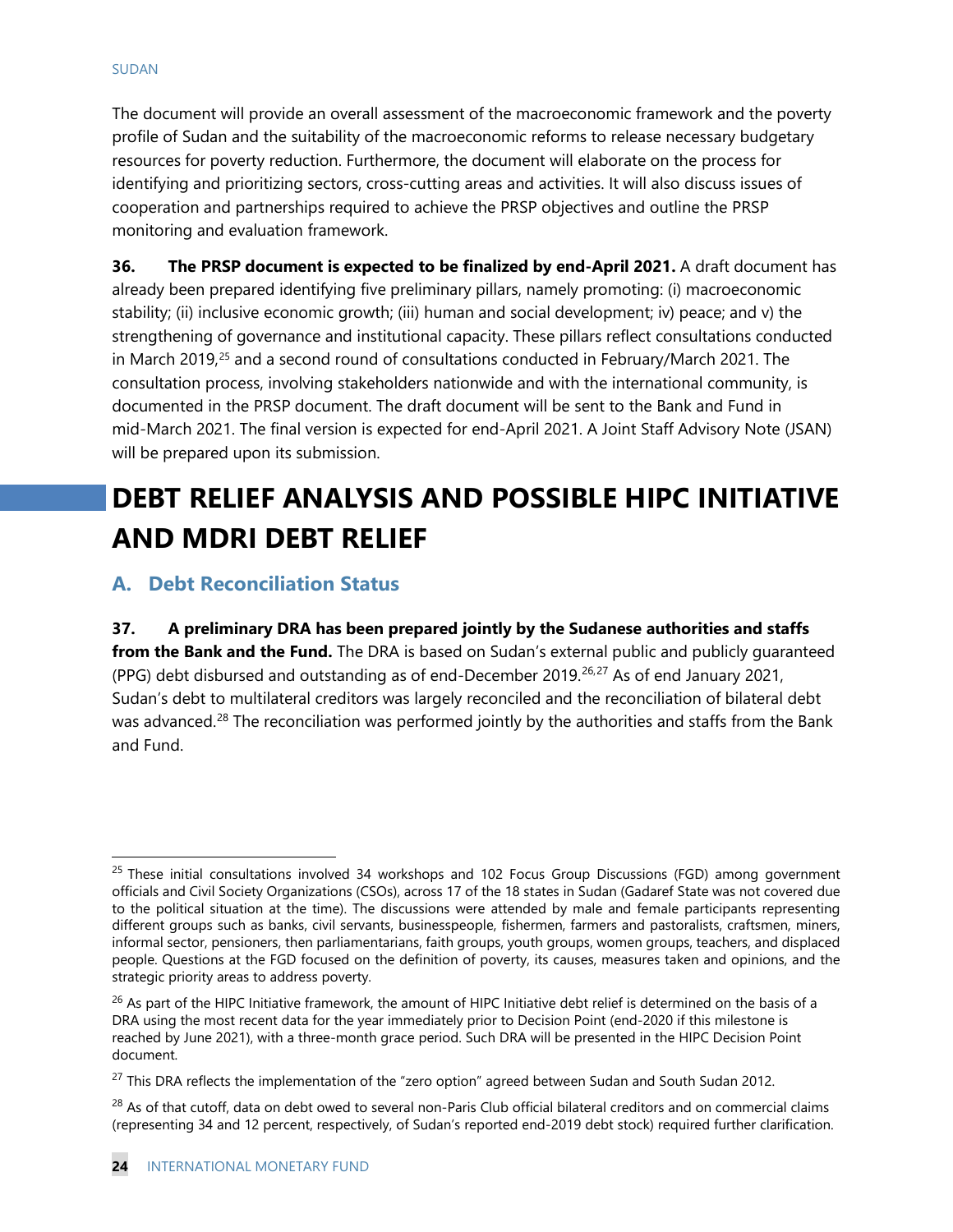## **B. Structure of External Debt**

### **38. Sudan's external PPG debt was estimated at US\$49.8 billion in nominal terms at**

**end-December 2019 (Table 3).** Given large arrears, this corresponds to a similar level in NPV terms. Multilateral creditors account for about 11 percent of the total debt stock in nominal terms. Major multilateral creditors include IDA, the IMF, and the Arab Fund for Economic and Social Development (AFESD). Together these creditors account for close to three-quarters of Sudan's multilateral debt. Official bilateral debt accounts for about 77 percent of the total debt stock (equally divided between Paris Club and non-Paris Club creditors, each accounting for about 38 percent). Major Paris Club creditors include Austria, France and the United States, which represent more than 64 percent of the debt owed to this group of creditors. Among non-Paris Club creditors, the top three (China, Kuwait, and Saudi Arabia) account for more than 86 percent of debts in this category. Commercial creditors claims are estimated to represent about 12 percent of the nominal debt stock, about two-thirds of claims from these creditors correspond to the London Club.

**39. Most of Sudan's estimated external PPG debt (about 86 percent) was in arrears at end-December 2019, much of which corresponds to arrears on interest payments and penalties (Figure 1).** Arrears on Sudan's external PPG debt at end-December 2019 are estimated at US\$42.6 billion. This includes arrears to IDA (US\$1.0 billion), the IMF (US\$1.3 billion) and the AfDB Group (AfDB, US\$0.4 billion). By end-2019 arrears had accumulated to all multilateral creditors with the exception of the International Fund for Agricultural Development – IFAD),<sup>29,[30](#page-27-1)</sup> representing about 52 percent of Sudan's debt owed to multilateral creditors. Arrears are estimated to represent close to 90 percent of the debt owed to official bilateral creditors and 100 percent of the debt owed to commercial creditors.

<span id="page-27-0"></span><sup>&</sup>lt;sup>29</sup> Arrears to the Arab Monetary Fund (AMF) at end-2019 in the amount of US\$13 million were repaid during 2020.

<span id="page-27-1"></span><sup>&</sup>lt;sup>30</sup> Arrears to the Arab Fund for Economic and Social Development (AFESD) were rescheduled in 2019. As part of the agreement, the authorities repaid interest arrears on April 24, 2019, and principal arrears were rescheduled.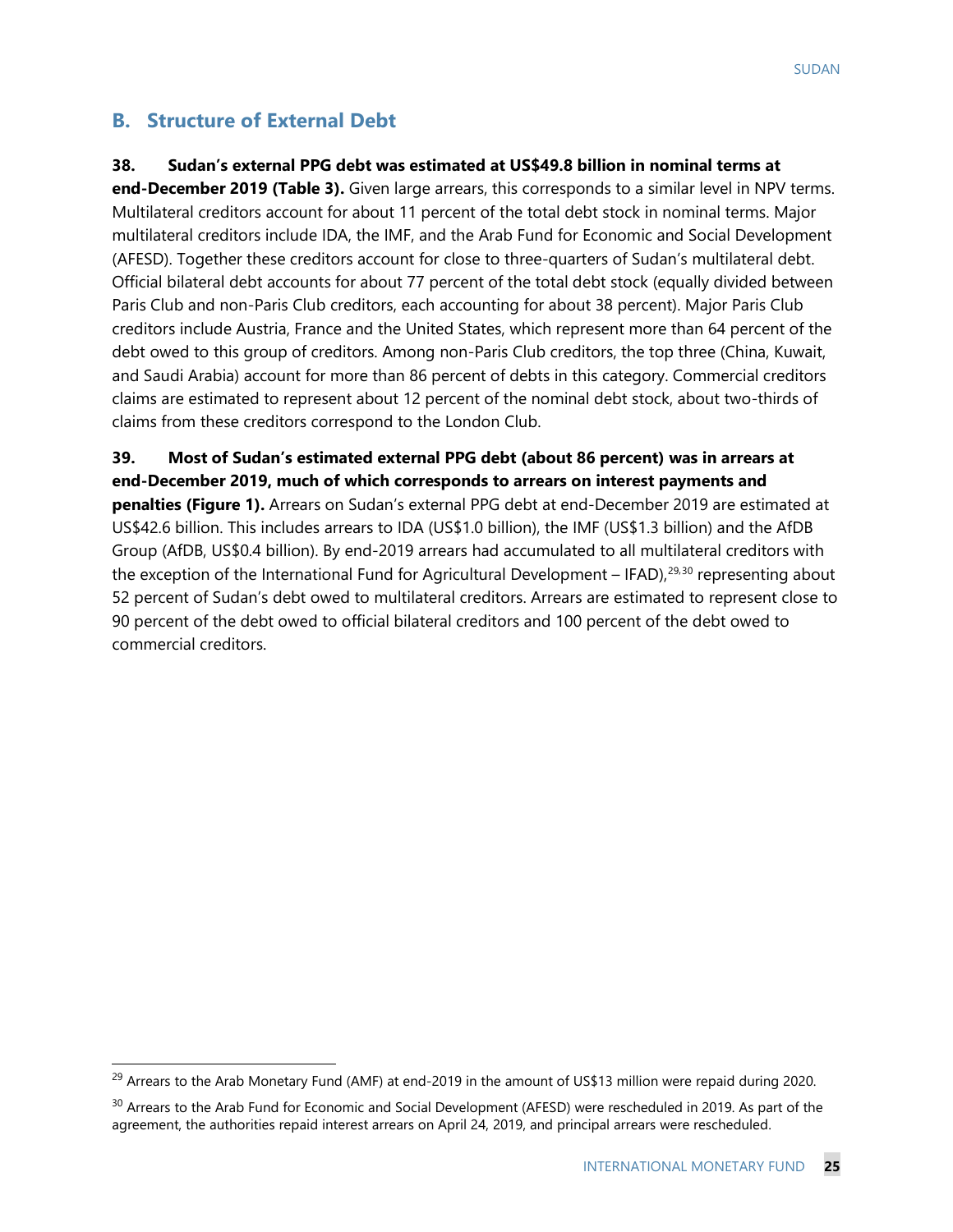#### **Table 3. Sudan: Estimated External Public and Publicly Guaranteed External Debt** (As of end-2019)

|                  |                      |            |             |            |              | <b>Stock NPV terms</b>         |              |                               |  |
|------------------|----------------------|------------|-------------|------------|--------------|--------------------------------|--------------|-------------------------------|--|
|                  | <b>Nominal Stock</b> | 1/         |             | Arrears    |              | Before traditional debt relief |              | After traditional debt relief |  |
|                  |                      |            |             |            |              | 1/2/                           |              | 1/2/3/                        |  |
|                  | US\$ billion         | Percent of | USS billion | Percent of | US\$ billion | Percent of                     | US\$ billion | Percent of                    |  |
|                  |                      | total      |             | total      |              | total                          |              | total                         |  |
| Total            | 49.8                 |            | 42.6        |            | 49.7         |                                | 26.4         |                               |  |
| Multilateral     | 5.6                  | 11.3%      | 3.0         | 6.9%       | 5.7          | 11.4%                          | 5.7          | 21.5%                         |  |
| <b>IDA</b>       | 1.4                  | 2.9%       | 1.0         | 2.4%       | 1.4          | 2.8%                           | 1.4          | 5.3%                          |  |
| <b>IMF</b>       | 1.3                  | 2.7%       | 1.3         | 3.1%       | 1.3          | 2.7%                           | 1.3          | 5.1%                          |  |
| AfDB Group       | 0.5                  | 1.0%       | 0.4         | 0.9%       | 0.5          | 1.0%                           | 0.5          | 1.9%                          |  |
| <b>AFESD</b>     | 1.4                  | 2.8%       | 0.0         | 0.0%       | 1.4          | 2.8%                           | 1.4          | 5.4%                          |  |
| Other $4/$       | 1.0                  | 2.0%       | 0.2         | 0.5%       | 1.0          | 2.1%                           | 1.0          | 3.9%                          |  |
| <b>Bilateral</b> | 38.2                 | 76.7%      | 33.7        | 79.1%      | 38.1         | 76.6%                          | 18.6         | 70.6%                         |  |
| Paris Club 5/    | 19.1                 | 38.3%      | 17.6        | 41.3%      | 19.1         | 38.3%                          | 8.2          | 31.0%                         |  |
| Non-Paris Club   | 19.1                 | 38.4%      | 16.1        | 37.8%      | 19.0         | 38.3%                          | 10.4         | 39.6%                         |  |
| Commercial       | 6.0                  | 12.0%      | 6.0         | 14.0%      | 6.0          | 12.0%                          | 2.1          | 7.9%                          |  |

Sources: Sudanese authorities and staff estimates.

1/ Includes arrears.

2/ Applied discount rates are the average Commercial Interest Reference Rates (CIRRs) published by the OECD over the 6-month period prior to December 2019. The SDR discount rate is calculated using the CIRRs for all SDR basket currencies except the Chinese yuan. The OECD does not publish a CIRR for the Chinese yuan, therefore it is calculated based on the China bond yield curve for bonds with a 7-year maturity increased by 100 basis point, per the standard CIRR methodology.

3/ Assumes a stock-of-debt operation on Naples terms at end-December 2019 and comparable action by other official bilateral and commercial creditors on eligible debt. The NPV reduction resulting from the application of traditional debt relief varies from creditor to creditor depending on the composition of the debt owed to each creditor (pre-cutoff date vs. post-cutoff date, ODA vs. non-ODA), which determines the applicability of Naples terms and the granted terms.

4/ Other multilateral creditors include: the Arab Monetary Fund (AMF), the European Commission, the Islamic Development Bank (IsDB), the International Fund for Agricultural Development (IFAD) and the OPEC Fund for International Development (OFID). 5/ Paris Club cutoff date is January 1, 1984.

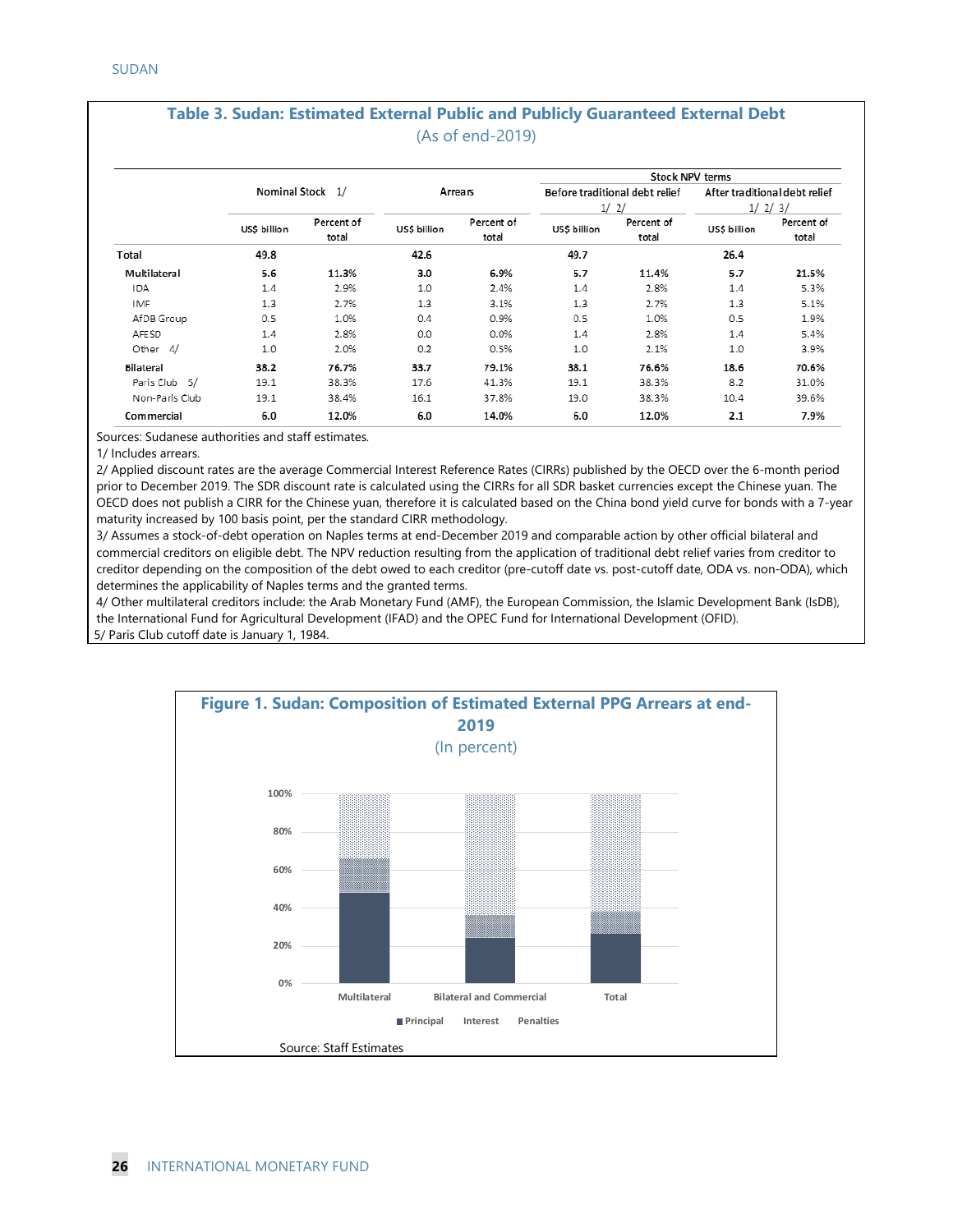## **C. Possible Assistance Under the HIPC Initiative**

**40. Sudan would qualify for debt relief under the HIPC Initiative's "export window."**[31](#page-29-0) After full application of traditional debt relief mechanisms,<sup>[32](#page-29-1)</sup> Sudan's NPV of external PPG debt at end-2019 is estimated at US\$26.4 billion. This represents 495 percent of the country's exports of goods and services, significantly exceeding the 150 percent threshold set for this indicator in the context of the HIPC Initiative framework.<sup>[33](#page-29-2)</sup>

**41. Reducing Sudan's NPV of debt-to-exports ratio from 495 percent to the 150 percent threshold would require US\$18.4 billion of HIPC Initiative debt relief in end-December 2019 NPV terms (Table 4).** This implies a common reduction factor of 70 percent. Based on proportional burden sharing, the amount of HIPC debt relief from multilateral, bilateral and commercial creditors is estimated at US\$3.9, US\$13.0 and US\$1.4 billion, respectively.<sup>[34](#page-29-3)</sup>

|                                                                                                                                                       | <b>After traditional</b><br>debt relief $1/$ | After HIPC debt | (NPV terms as of |
|-------------------------------------------------------------------------------------------------------------------------------------------------------|----------------------------------------------|-----------------|------------------|
|                                                                                                                                                       |                                              | relief          | end-2019)        |
|                                                                                                                                                       | (A)                                          | (B)             | $(A) - (B)$      |
| Total                                                                                                                                                 | 26.4                                         | 8.0             | 18.4             |
| (as percent of exports)                                                                                                                               | 494.8                                        | 150.0           | 344.8            |
| of which:                                                                                                                                             |                                              |                 |                  |
| Multilateral                                                                                                                                          | 5.7                                          | 1.7             | 3.9              |
| Bilateral                                                                                                                                             | 18.6                                         | 5.6             | 13.0             |
| Commercial                                                                                                                                            | 2.1                                          | 0.6             | 1.4              |
| Memorandum items                                                                                                                                      |                                              |                 |                  |
| Common reduction factor (percent) 2/                                                                                                                  | 69.7                                         |                 |                  |
| Exports 3/                                                                                                                                            | 5.3                                          |                 |                  |
| Sources: Sudanese authorities and staff estimates.<br>1/ Assumes a stock-of-debt operation on Naples terms at end-December 2019 and comparable action |                                              |                 |                  |
| by other official bilateral and commercial creditors on eligible debt.                                                                                |                                              |                 |                  |

<span id="page-29-0"></span> $31$  Sudan is not eligible under the HIPC Initiative "fiscal window." To qualify for debt relief under this window, a country must have an NPV of debt-to-revenue ratio above 250 percent. In addition, it should also have an export-to-GDP ratio of at least 30 percent and a fiscal revenues-to-GDP ratio of at least 15 percent, using an average of the last three years of actual data (see "Modifications to the Heavily Indebted Poor Countries (HIPC) Initiative", July 23, 1999 ID/SecM99-475, and EBS/99/138). At end-2019, Sudan's, NPV of debt-to-revenue ratio amounted to 1,260 percent. However, during 2017–19, the average export-to-GDP and average revenue-to-GDP stood at 13.8 percent and 7.6 percent, respectively.

<span id="page-29-1"></span> $32$  The scenario after full application of traditional debt relief assumes a stock-of-debt operation on Naples terms at end-December 2019 and comparable action by other official bilateral and commercial creditors on eligible debt.

<span id="page-29-2"></span><sup>&</sup>lt;sup>33</sup> Consistent with the HIPC framework, the NPV of debt-to-exports ratio after traditional debt relief was estimated using the three-year average of Sudan's exports of goods and non-factor services for 2017 through 2019.

<span id="page-29-3"></span><sup>&</sup>lt;sup>34</sup> Amounts for official bilateral and commercial creditors are additional to expected debt relief under traditional debt relief mechanisms.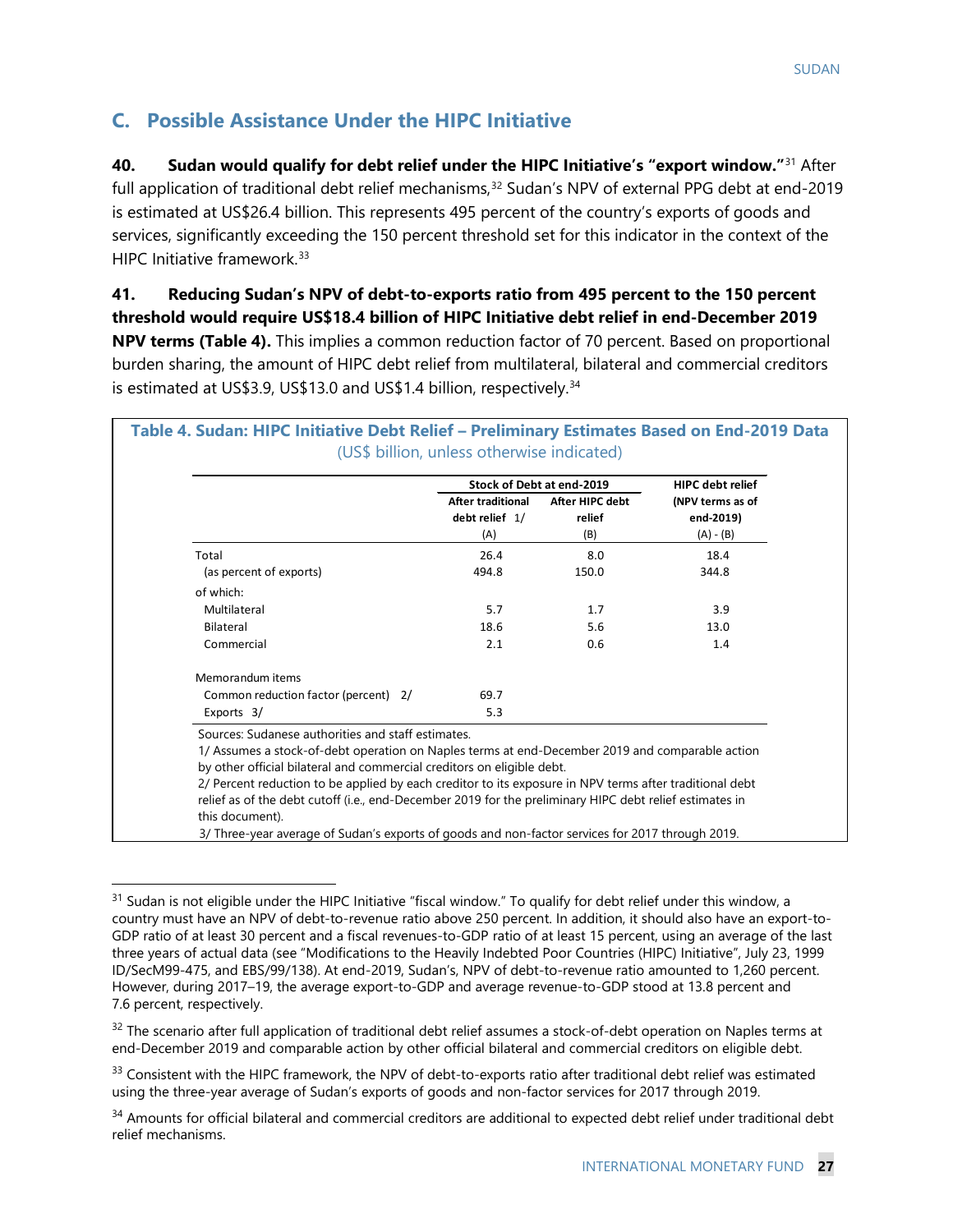**42. Assumptions for timing and modalities for the delivery of HIPC debt relief.** For the purposes of this DRA, it is assumed that Sudan reaches the Decision and Completion points by June 2021 and in June 2024, respectively.<sup>[35](#page-30-0)</sup> Below are the assumptions on the modalities for the delivery of HIPC debt relief by Sudan's external creditors. These assumptions underpin the illustrative scenarios presented in Section IV.G of this document.

- **IDA** assistance under the HIPC Initiative and the MDRI is estimated at about US\$1.2 billion in end-2019 NPV terms.<sup>36</sup> This is equivalent to a reduction of close to 85 percent in the NPV of Sudan's debt to IDA as of that cutoff. It is estimated that 93 percent of IDA's debt relief would be delivered through the arrears clearance operation to be concluded in March 2021 entirely financed with grants.[37](#page-30-2) HIPC Initiative debt relief from IDA would be delivered in full through the arrears clearance operation. Therefore, based on these preliminary estimates, IDA would not provide additional HIPC debt relief through a reduction in debt service payments after Decision Point. At Completion Point, Sudan would benefit from IDA's MDRI debt relief. Estimates on IDA's nominal debt relief are provided in Table A7.
- **IMF** assistance under the HIPC Initiative is estimated at US\$929 million in end-2019 NPV terms. Of this amount, US\$5.9 million represents the concessional element associated with the subsidization of PRGT interest during the interim period.<sup>[38](#page-30-3)</sup> After approval of the Decision Point by the Boards of the IMF and the IDA, it is expected that the IMF would provide HIPC interim assistance on eligible debt service falling due prior to Completion Point, subject to Sudan maintaining satisfactory progress under the new Fund arrangement to be approved at Decision Point (Table A8). These obligations would mainly include GRA charges on credit outstanding under the EFF arrangement.<sup>[39](#page-30-4)</sup>
- **AfDB Group**'s debt relief under the HIPC Initiative is estimated at US\$341 million in end-2019 NPV terms and would be entirely delivered through the arrears clearance operation in concessional terms expected to take place in April 2021.

<span id="page-30-0"></span><sup>&</sup>lt;sup>35</sup> These are working assumptions for simulation purposes only. Sudan will reach the Decision and Completion points upon meeting the requirements set under the HIPC Initiative framework. In particular, the floating Completion Point will be reached once Sudan implements the HIPC Completion Point triggers to be approved by Executive Directors at Decision Point. A preliminary set of Completion Point triggers – for feedback by Executive Directors – is presented in Box 4, Section V.B.

<span id="page-30-1"></span><sup>&</sup>lt;sup>36</sup> The combined debt relief from IDA in the context of the HIPC Initiative and MDRI will depend on the actual Completion Point date. The estimated reduction in this paragraph reflects the assumption that the country reaches the HIPC Completion Point in June 2024.

<span id="page-30-2"></span><sup>&</sup>lt;sup>37</sup> Section IV.D describes the modalities for arrears clearance and accounting of the grant element of arrears clearance operations as part of the delivery of HIPC debt relief.

<span id="page-30-3"></span><sup>&</sup>lt;sup>38</sup> This subsidy arises from the fact that IMF members lending resources to the PRGT are remunerated based on the SDR interest rate, even though borrowers from the PRGT are currently not paying any interest.

<span id="page-30-4"></span><sup>&</sup>lt;sup>39</sup> Debt service eligible for IMF's HIPC interim assistance may include charges due on Sudan's pre-Decision Point arrears to the Fund that would not become due until after Decision Point. Sudan's pre-HIPC Decision Point arrears comprise principal and charges and interest due on General Resource Account (GRA) and Trust Fund loans. Given the charging cycle on these credits, a portion of Trust Fund interest and GRA charges applicable to Sudan' arrears would only become due at end-June and in August 2021, respectively, i.e., after the assumed Decision Point is reached.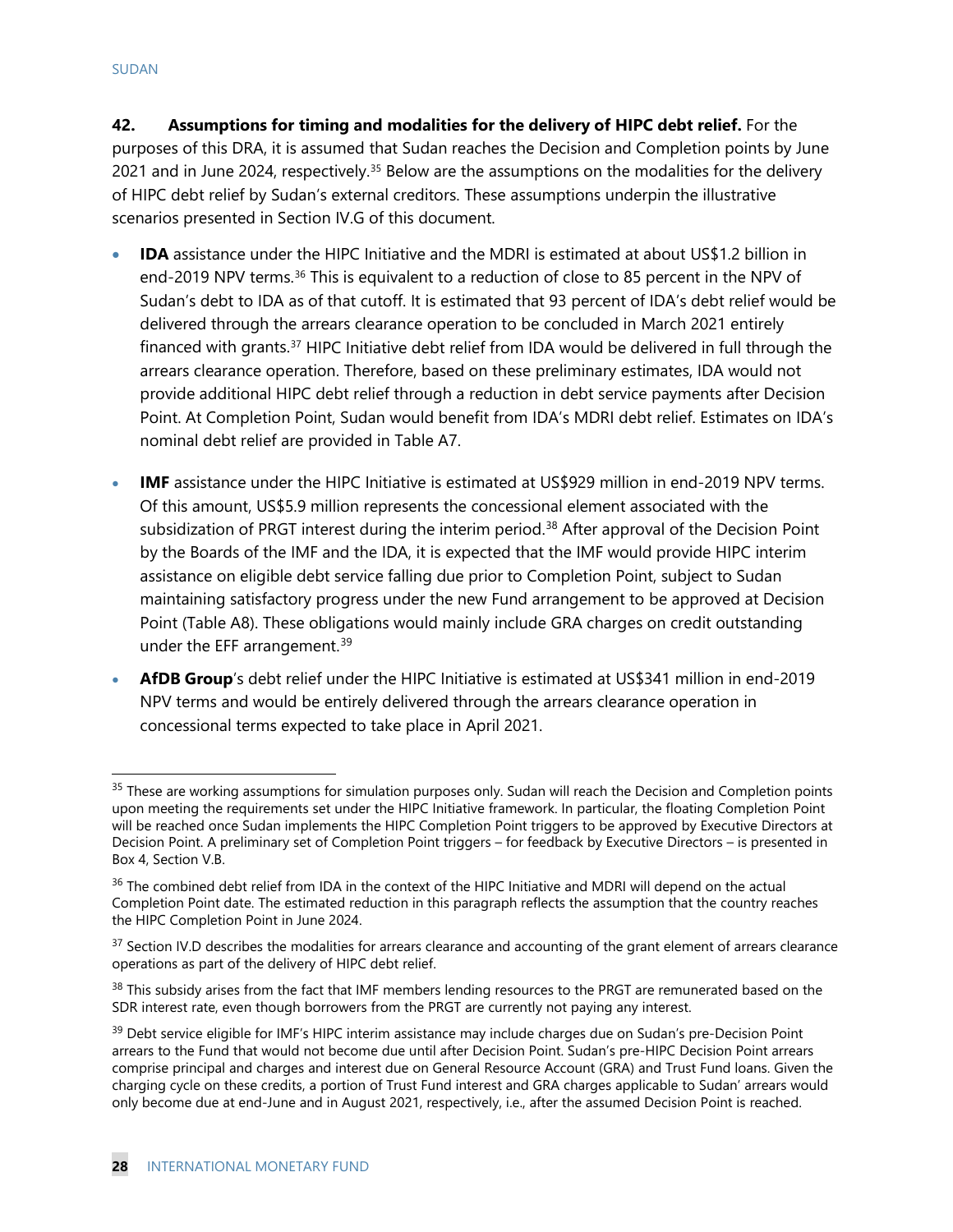- **Other multilateral creditors**' debt relief under the HIPC Initiative is estimated at about US\$1.7 billion in end-2019 NPV terms. Creditors are assumed to provide this debt relief through the concessional debt restructuring (forgiveness, rescheduling or refinancing,) of Sudan's debt towards these creditors (including accumulated arrears). These operations are assumed to take place at Completion Point, except when the provision of interim debt relief is required for the full delivery of a creditor's share of HIPC Initiative debt relief.
- **Paris Club creditors**' expected debt relief under the HIPC Initiative is estimated at about US\$5.7 billion in end-2019 NPV terms.<sup>[40](#page-31-0)</sup> These creditors are assumed to provide interim HIPC debt relief through a Cologne flow operation to take place shortly after Sudan's Decision Point.<sup>[41](#page-31-1)</sup> The remaining HIPC debt relief would be delivered through a stock of debt operation shortly after Sudan's Completion Point.
- **Non-Paris Club bilateral and commercial creditors**' expected debt relief under the HIPC Initiative is estimated at US\$8.7 billion in end-2019 NPV terms. It is assumed that these creditors would provide terms comparable to those of the Paris Club.<sup>[42](#page-31-2)</sup> The Sudanese authorities have confirmed their intention to approach these creditors and pursue the provision of such treatment as soon as the terms have been confirmed.

**43. A successful implementation of the HIPC Initiative will depend on full participation of all creditors in an equitable manner.** As in previous HIPC cases, Bank and Fund staff will encourage creditors to deliver their expected debt relief and provide relevant information to facilitate discussions on the provision of debt relief.

## **D. External Arrears Clearance Strategy**

**44. The scale of Sudan's arrears distinguishes it from previous HIPC cases and a large share of HIPC debt relief is expected to be delivered through concessional arrears clearance operations.** Most of Sudan's external debt was in arrears at end-December 2019, including to IDA, the IMF and the AfDB Group. Most of the arrears are expected to be cleared in concessional terms.

<span id="page-31-0"></span> $40$  Based on preliminary end-2019 reconciliation of bilateral debt, and financing assumptions, a Paris Club agreement would provide over half of the bilateral financing and hence be representative for the purposes of the IMF Lending into Official Arrears policy.

<span id="page-31-1"></span><sup>&</sup>lt;sup>41</sup> The actual Paris Club treatment to Sudan will be the outcome of the negotiations which will follow the approval of the HIPC Decision and Completion Point documents. The working assumptions for performing the simulations in this document, which are broadly in line with past practice, are detailed hereafter. As part of the treatment at Decision Point, arrears on pre-cutoff non-ODA debt are assumed to receive a stock of debt reduction under Naples terms (i.e., 67 NPV percent reduction). A Cologne flow operation would be applied to the remaining Paris Club non-ODA debt (i.e., 90 percent NPV reduction). Pre-cutoff ODA debt (including arrears) is assumed to be rescheduled at the lower of the original interest rate of the loan or the relevant CIRR reported in Table D2. Post-cutoff debt is assumed to be rescheduled over 16 years with a 3-year grace period (instead of the 8 years with 3-year grace period applied in other cases, which would imply a bunching of debt service in the medium-term due to the size of post-cutoff debt). Given Sudan's exceptional circumstances, it is also assumed that payments falling due during the interim period and associated moratorium interest are deferred until after Completion Point.

<span id="page-31-2"></span> $42$  The terms granted by the Paris Club will established in the Agreed Minutes to be signed by the country and Paris Club creditors. Under the HIPC framework, non-Paris Club and commercial creditors are expected to deliver an NPV reduction consistent with traditional debt relief (as relevant) and HIPC debt relief consistent with the CRF.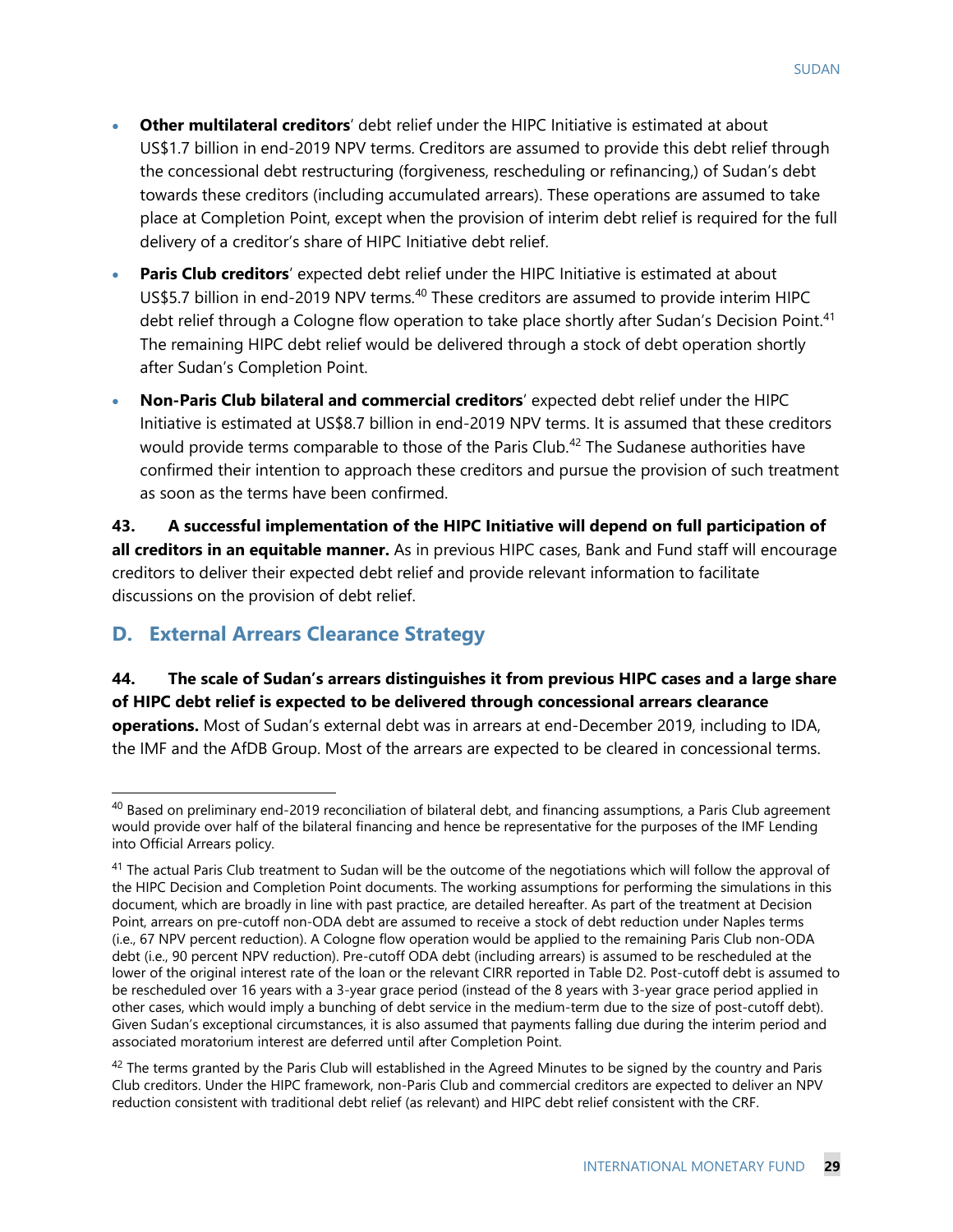Sudan's discussions on the clearance of arrears to non-Paris Club creditors will be undertaken as part of the negotiations for the provision of HIPC debt relief; these negotiations are expected to accelerate once the terms of the Paris Club Decision Point treatment have been confirmed. Consistent with HIPC Initiative methodology, the grant element embedded in arrears clearance operations will be counted towards a creditor's contribution to debt reduction under the HIPC Initiative.[43](#page-32-0)

**45. Sudan's arrears to IDA will be cleared in March 2021, through a bridge loan provided by a bilateral donor.** The clearance of arrears will restore Sudan's access to IDA financing. Sudan will use up to US\$1,160 million of the proceeds of the Reengagement and Reform DPF to repay the bridge loan. The portion of the DPF used to repay the bridge loan will be financed with a combination of an exceptional allocation from the IDA19 arrears clearance set aside and the country's regular IDA allocation. Access to exceptional support from the IDA19 arrears clearance set aside will be in accordance with IDA's systematic approach to arrears clearance.<sup>44</sup>

**46. Arrears to the IMF are expected to be cleared in 2021 through a bridge loan from bilateral donors, which remains to be secured.** This could place the IMF in a position to approve a new financing three-year Fund-supported arrangement for Sudan[.45](#page-32-2) The new Fund arrangement will be front-loaded given the large upfront balance of payments need; the authorities plan to use the proceeds to repay the bridge loan.

**47. The clearance of arrears to the AfDB Group is expected to take place in April 2021, also facilitated by a bridge loan from a bilateral donor.** The operation will proceed in accordance with the framework of the AfDB's Transition Support Facility (TSF), which has a dedicated arrears clearance pillar. This framework calls for burden sharing of arrears clearance costs: a beneficiary country or donors acting on its behalf must meet up to a maximum of one-third of its arrears clearance obligations and the AfDB Group a minimum of two-thirds. Precise proportions are determined on a case-by-case basis.[46](#page-32-3)

**48. The Sudanese authorities are in discussions on the clearance of arrears with other multilateral creditors.** Discussions on the timing and modalities for the clearance of arrears to these creditors are ongoing. The DRA in this document assumes that arrears to these creditors are cleared on terms consistent with Sudan's limited repayment capacity. Following the Board's informal discussion of the Preliminary HIPC document, Bank and Fund staff will communicate the preliminary CRF and the outcome of the DRA to all multilateral creditors. Staff will also indicate the intention of

<span id="page-32-0"></span><sup>&</sup>lt;sup>43</sup> See "HIPC Debt Initiative: The Chairman's Summary of the Multilateral Development Banks' Meeting," March 6, 1998, IDA/Sec M98-90.

<span id="page-32-1"></span><sup>&</sup>lt;sup>44</sup> This approach is described in IDA, "Further Elaboration of a Systematic Approach to Arrears Clearance," June 2007.

<span id="page-32-2"></span><sup>&</sup>lt;sup>45</sup> This depends on whether or not the temporary access increase in the PRGT's annual limits will be extended beyond April 2021. If it is not extended, blend financing will likely be needed.

<span id="page-32-3"></span><sup>&</sup>lt;sup>46</sup> The precise modalities will be laid out in a document to be submitted for African Development Fund (AfDF) Executive Board approval ahead of the operation.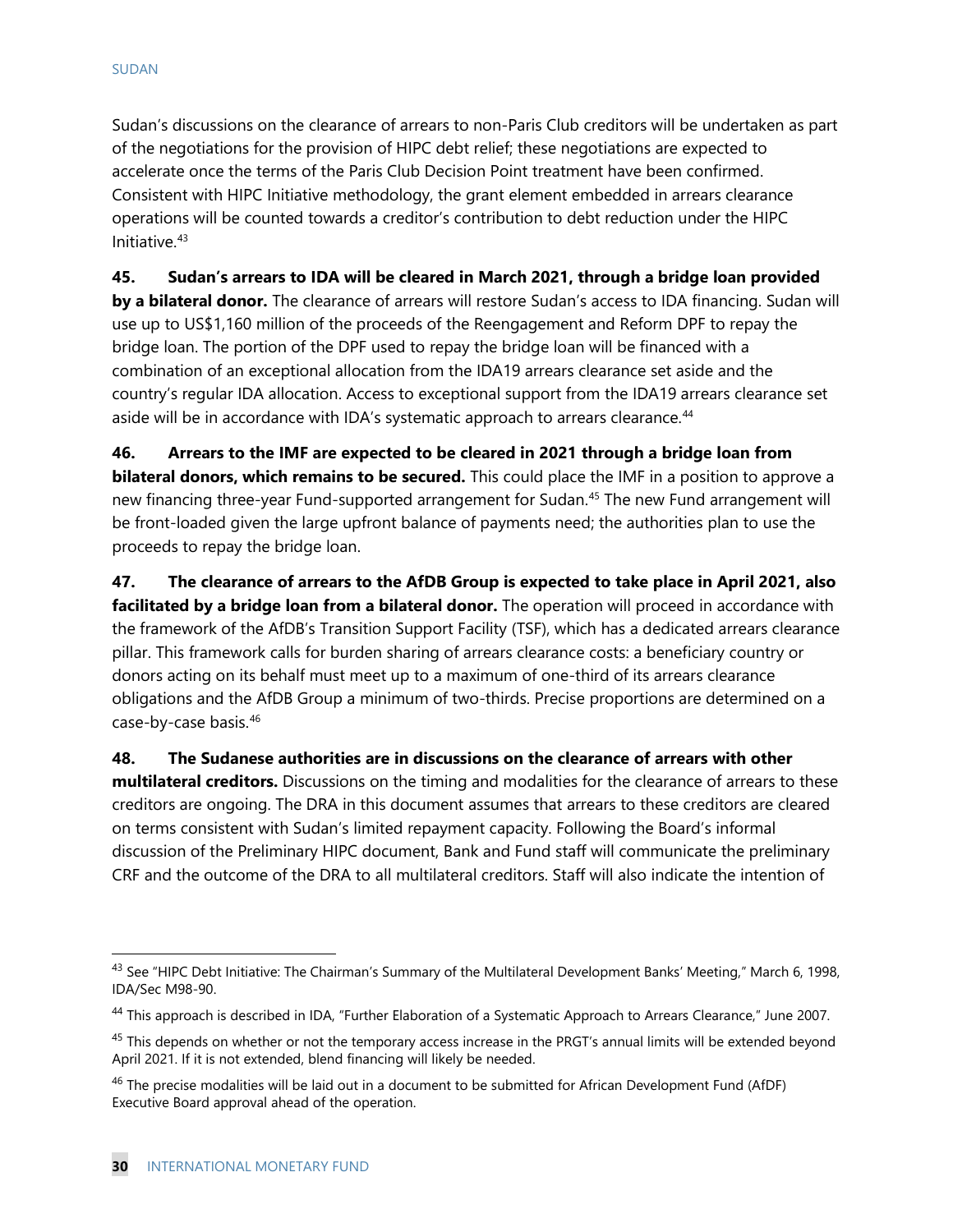IDA and the IMF to provide HIPC Initiative debt relief, and request confirmation by these creditors of their plans to clear arrears and provide debt relief consistently with the HIPC Initiative framework.

**49. The clearance of arrears to the Paris Club is expected to take place through an exceptional treatment, based on the precedents of Liberia and Somalia.** In the context of the adoption of a new Fund arrangement at Decision Point, Paris Club creditors are expected to agree to grant an exceptional treatment to Sudan, beyond the standard Naples terms that would typically be applied to arrears on pre-cutoff non-ODA debt and the standard terms for post-cutoff debt. Sudan will seek comparable treatment from all its non-Paris Club official bilateral and commercial creditors.

### **E. Sudan's Debt Service Payments Following the HIPC Decision Point**

**50. Based on the assumptions outlined in the two sections above, a large share of HIPC debt relief from multilateral creditors (about 37 percent) would be delivered through concessional arrears clearance operations ahead of Decision Point.** The remaining debt relief is assumed to be delivered through the concessional restructuring of debt, including debt in arrears, starting from Decision Point.<sup>[47](#page-33-0)</sup> Repayment of the IMF arrangement to be approved at Decision Point would induce a sharp increase in principal payments over the period 2026–2031.<sup>[48](#page-33-1)</sup> However, most of the increase in debt service payments would be netted out by beyond-HIPC relief from the IMF at Completion Point.

**51. During the interim period, the direct effect of debt relief on the GoS budget will lead to an increase in actual debt service payments.** Sudan has not been servicing most of its external debt, and after arrears clearance, the government must resume paying debt service. The DRA estimates that, in a scenario of enhanced HIPC assistance and multilateral arrears clearance, debt service payments will average close to US\$128 million annually during calendar years 2021–24 (roughly the period covered by the interim period – Table A3). While this will represent a drain on the fiscal space available for development spending, the impact will be mitigated by the anticipated increase in external financial support once Sudan has normalized relations with the IFIs, and overall, the fiscal resource envelope is expected to expand.

**52. Following the Decision Point, IDA will provide strong financial support to Sudan in terms consistent with its risk of debt distress and the IDA grant allocation framework.** Sudan's outstanding obligations to multilateral creditors excluding arrears are estimated at US\$2.7 billion at end-December 2019. Under the before-HIPC debt relief scenario, debt service payments associated to these obligations are estimated to average about US\$240 million during the calendar years covered by the interim period, this is equivalent to 7 percent of projected fiscal revenues. It is expected that IDA will maintain strongly positive net flows to Sudan, including through DPF

<span id="page-33-0"></span><sup>&</sup>lt;sup>47</sup> As detailed in paragraph 37, creditors are assumed to provide HIPC debt relief through the concessional debt restructuring at Completion Point, except when the provision of interim debt relief is required for the full delivery of a creditor's share of HIPC Initiative debt relief.

<span id="page-33-1"></span> $48$  There will be no principal obligations towards the IMF falling due for the first  $4\frac{1}{2}$  years after Decision Point.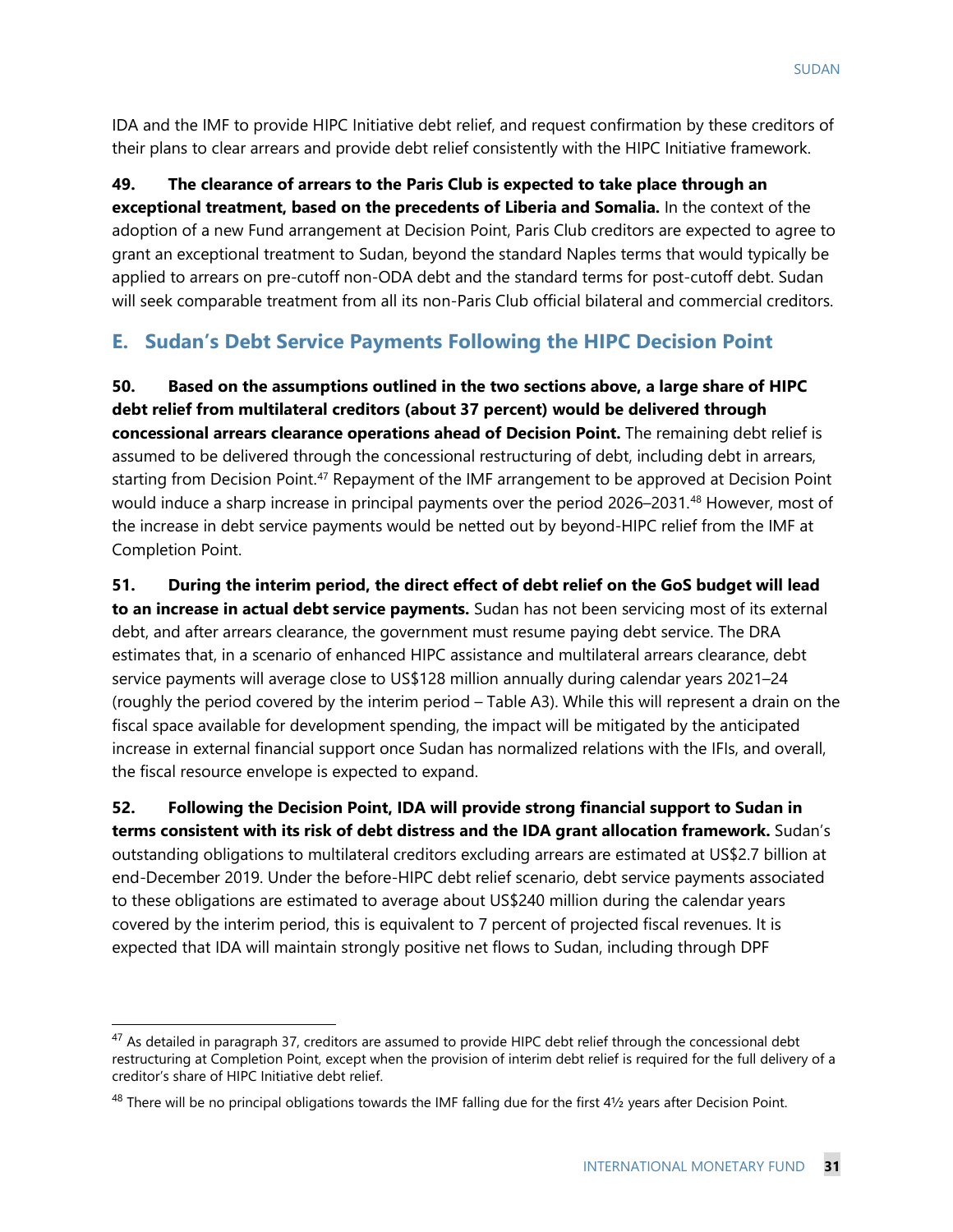operations.[49](#page-34-0) Other creditors, including the AfDB are also expected to provide additional grant financing.

## **F. Possible Assistance Under MDRI and Multilateral and Bilateral Assistance Beyond HIPC**

**53. On reaching the Completion Point, Sudan would qualify for debt relief under the MDRI from IDA and the AfDF.** MDRI debt relief by IDA and the AfDF would be provided through cancellation of all outstanding debt disbursed prior to end-December 2003 and end-December 2004, respectively, that is still outstanding at Completion Point.[50](#page-34-1) MDRI debt relief would result in the cancellation of all remaining debt from Sudan to these two institutions at Completion Point . If Sudan reaches the Completion Point by the assumed Completion Point date (June 2024), preliminary estimates indicate that MDRI debt relief could amount to US\$316 million in end-2023 NPV terms. Of this amount, US\$230 million would be provided by IDA (Table A7, and US\$86 million by the AfDF).

**54. At Completion Point, Sudan would also qualify for beyond-HIPC debt relief from the IMF through the PRG-HIPC Trust Fund.** Sudan has no debt eligible for MDRI relief from the IMF.<sup>[51](#page-34-2)</sup> At Completion Point, the IMF – through the PRG-HIPC Trust Fund – would provide beyond-HIPC assistance that Sudan would use to reduce the portion of the pre-Decision Point financing that is not already covered by debt relief under the HIPC initiative. This would include any Fund financing disbursed immediately after Sudan clears its arrears to the IMF and before Decision Point, consisting of the initial disbursement under the new IMF arrangement.<sup>[52](#page-34-3)</sup>

**55. Most Paris Club official creditors would provide debt relief under bilateral initiatives beyond the HIPC Initiative.** Pending Sudan's successful implementation of the HIPC Initiative process, most Paris Club creditors are expected to provide further relief and cancel 100 percent of their claims against Sudan after it reaches the Completion Point (see Table A9). This additional assistance is estimated to amount US\$2.7 billion in end-2023 NPV terms).

## **G. Expected Impact of Debt Relief and Sensitivity Analysis**

**56. Simulations under a baseline and two alternative scenarios – lower exports and lower growth – were conducted to test the sustainability of Sudan's external debt after the provision of debt relief (Tables A5 and A6, Figures 3 and 4).** Results under the three scenarios are presented

<span id="page-34-0"></span><sup>&</sup>lt;sup>49</sup> The IDA Reengagement and Reform DPF will include US\$215 million of budget support, which would ensure positive net-flows to Sudan during the interim period.

<span id="page-34-1"></span><sup>&</sup>lt;sup>50</sup> In the case of IDA and the AfDF, the implementation of MDRI will take place at the beginning of the quarter following the Completion Point.

<span id="page-34-2"></span><sup>&</sup>lt;sup>51</sup> The IMF does not have outstanding MDRI-eligible loans. The last of the MDRI-eligible debt was repaid in FY2014, and the MDRI Trusts were liquidated in 2015.

<span id="page-34-3"></span> $52$  It is assumed that, in addition to the amount of IMF financing that Sudan needs to repay the bridge loan, new financing of 30 percent of Sudan's new quota would be provided and evenly disbursed under a three-year Fundsupported arrangement to support balance of payment needs and reserves accumulation.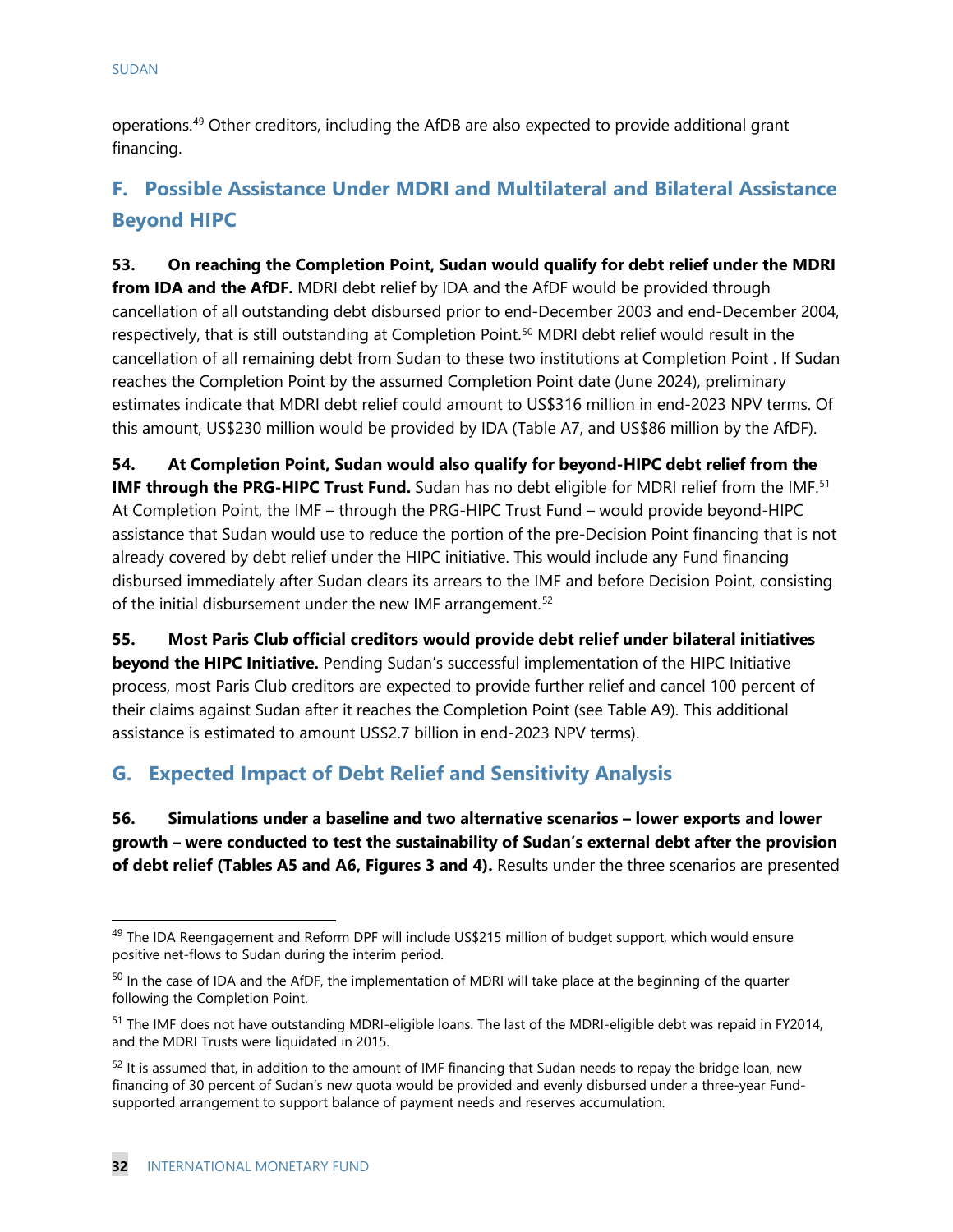below.[53](#page-35-0) In all three scenarios, debt indicators reflect the conditional HIPC, MDRI and IMF and bilateral beyond-HIPC debt relief.<sup>[54](#page-35-1)</sup>

- **Baseline.** Under this scenario, the pace of reform implementation is consistent with reaching the Decision Point and Completion points by June 2021 and in June 2024, respectively—as detailed in the next section. The assumptions underpinning this scenario are described in Box 3. Under this scenario, Sudan's NPV of debt-to-exports ratio is projected to decline from 894 percent at end-2019 to 61 at end-2024, driven mostly by debt relief. This ratio would continue to decline gradually thereafter to stabilize at around 33 percent in the outer years of the projection period. The reduction in the debt service-to-exports ratio—relative to a before debt relief scenario would be relatively modest, mainly due to the rescheduling of the country's large arrears and the resumption of debt service payments. The ratio would peak at 4.7 percent in 2027 and is expected to decline thereafter, stabilizing at around 2.0 percent in the outer years of the projection period.
- **First alternative scenario – climate shock.** This scenario highlights the sensitivity of debt indicators to temporary lower exports levels driven by two consecutive years of a climate-related shock affecting livestock and agricultural production. Specifically, exports are hit by two years of consecutive uncorrelated climate related shocks (i.e., drought, flooding, animal disease, locust infestation) which reduce output and exports. As a result, the fiscal deficit widens temporarily due to financial support for the sector and lower tax revenue, as does the current account deficit before returning to their medium-term paths. Under this scenario, Sudan's NPV of debt to exports ratio deteriorates, sharply increasing by 38 and 82 percentage points during the two years of the shock, with an attendant deterioration of the debt service-to-exports ratio. The difference with the baseline scenario then narrows and real GDP bounces back to the baseline level in 2025.
- **Second alternative scenario – limited progress in strengthening the business climate.** This scenario highlights the sensitivity of debt indicators to permanently lower growth relative to the baseline. The assumed lower growth would be consistent with a slower-than-envisioned improvement in the business climate and private investment, perhaps as a result of a continued challenging security environment. Under this scenario growth remains subdued over the full medium term, lagging population growth, and only starts on a path toward potential as the business climate slowly begins to improve. By the end of the projection period, dollar GDP is only 65 percent of its baseline level. Lower fiscal revenue combined with greater social spending pressures push the fiscal deficit higher; lower domestic production reduces exports, while lower capital imports are partially offset by buoyant basic and humanitarian imports, leading to a larger current account deficit which only gradually narrows over the longer term. As a result, the NPV of

<span id="page-35-0"></span><sup>53</sup> The three-year historical average exports of goods and services is used for as denominator for the NPV of debt-toexports ratio. Current year export of goods and services is used as denominator for the debt service-to-exports ratio.

<span id="page-35-1"></span><sup>&</sup>lt;sup>54</sup> Under the conditional delivery of HIPC debt relief, the full delivery of HIPC, MDRI and beyond HIPC debt relief is only reflected on debt stock indicators from Completion Point. Debt stock indicators during the interim period reflect only HIPC interim debt relief, including from arrears clearance operations taking place prior to Completion Point.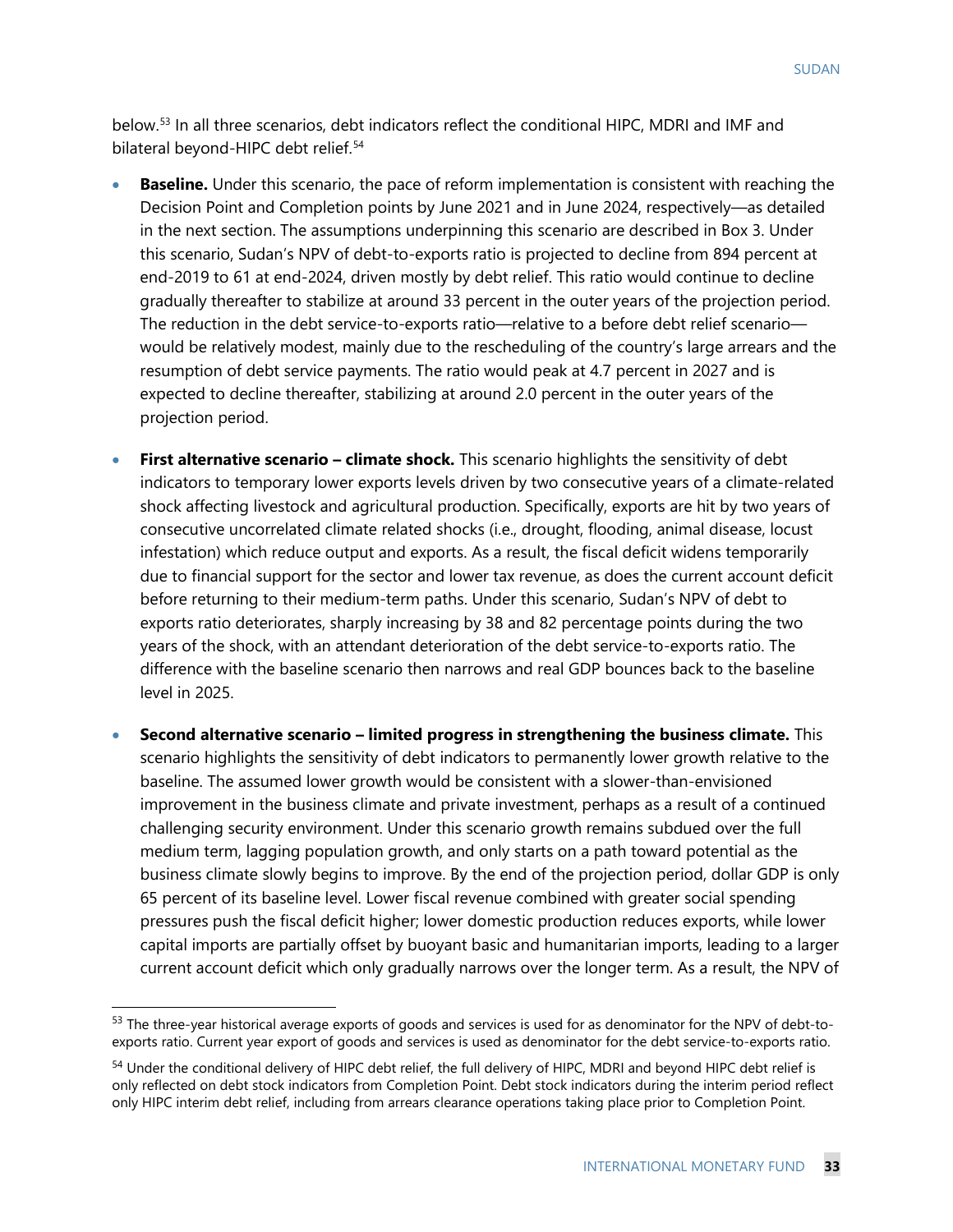debt to exports is, on average, about 32 percentage points higher over the 2022–2030 period than in the baseline, and on average about 16 percentage points higher over the long-term. The debt service-to-exports also deteriorates significantly under this scenario, reaching its peak in 2027 at about 7 percent.

#### **Box 3. Key Macroeconomic Assumptions Underlying the DRA** 1/

Key medium- to long-term macroeconomic assumptions underpinning the preliminary DRA baseline include:

- **Real GDP growth**. Following three consecutive years of contraction, growth is projected to pick up gradually starting in 2021 as economic stability is restored and remaining distortions removed, peaking in 2027 as re-engagement with global economy, including IFIs, private sector credit growth, and improvements in the business climate strengthen investment. Growth is expected to level off in the 4.5 percent range over the long-term.
- *CPI inflation*. Renewed access to IFI financing, fiscal consolidation and the strengthening of central bank independence serve to bring down inflation from triple-digits to below 20 percent in 2023, settling in a 5–6 percent range over the medium- to long-term.
- *Fiscal policy*. The elimination of fuel subsidies and unification of the customs exchange rate, together with tax policy measures and the return of grant budget financing will provide fiscal space for much needed social spending. Domestic revenue is expected to increase from 7 percent to 10 percent following the Decision Point, with further strengthening of tax policy measures and revenue administration reforms contributing to a further uptick to around 12 percent in the long run. Grants are expected to rise significantly in the near term, with funding for the Sudan Family Support Program but decline gradually over time to around ½ percent of GDP over the long-term. Over time, the non-oil primary deficit shrinks to the 1–2 percent of GDP range, supporting debt sustainability.
- **Domestic borrowing**. The implementation of a dual banking system (i.e., the return of conventional banking) is expected to provide some space for domestic financing, which could then support liquidity management by the CBOS. Borrowing is expected to remain low, with the stock of domestic debt rising to about 20 percent of GDP over the medium-term.
- *External borrowing*. With the fiscal consolidation noted above, the framework assumes limited concessional borrowing in terms comparable to standard IDA terms, with a small amount of nonconcessional borrowing in later years, with annual borrowing rising to about 1 percent of GDP over the medium-term.
- **External sector**. The current account is expected to remain in significant deficit in the near term reflecting Sudan's low domestic production capacity and need for imports, including for investment. Over time, as investment in the agricultural sector increases, exports are expected to rise, reducing the current account deficit to between 4.5 and 5 percent over the medium- to long-term.

1/ The assumptions in the preliminary DRA are consistent with those expected to underpin the new IMF funding arrangement.

*\_\_\_\_\_\_\_\_\_\_\_\_\_\_\_\_\_\_\_\_\_\_\_\_\_\_\_*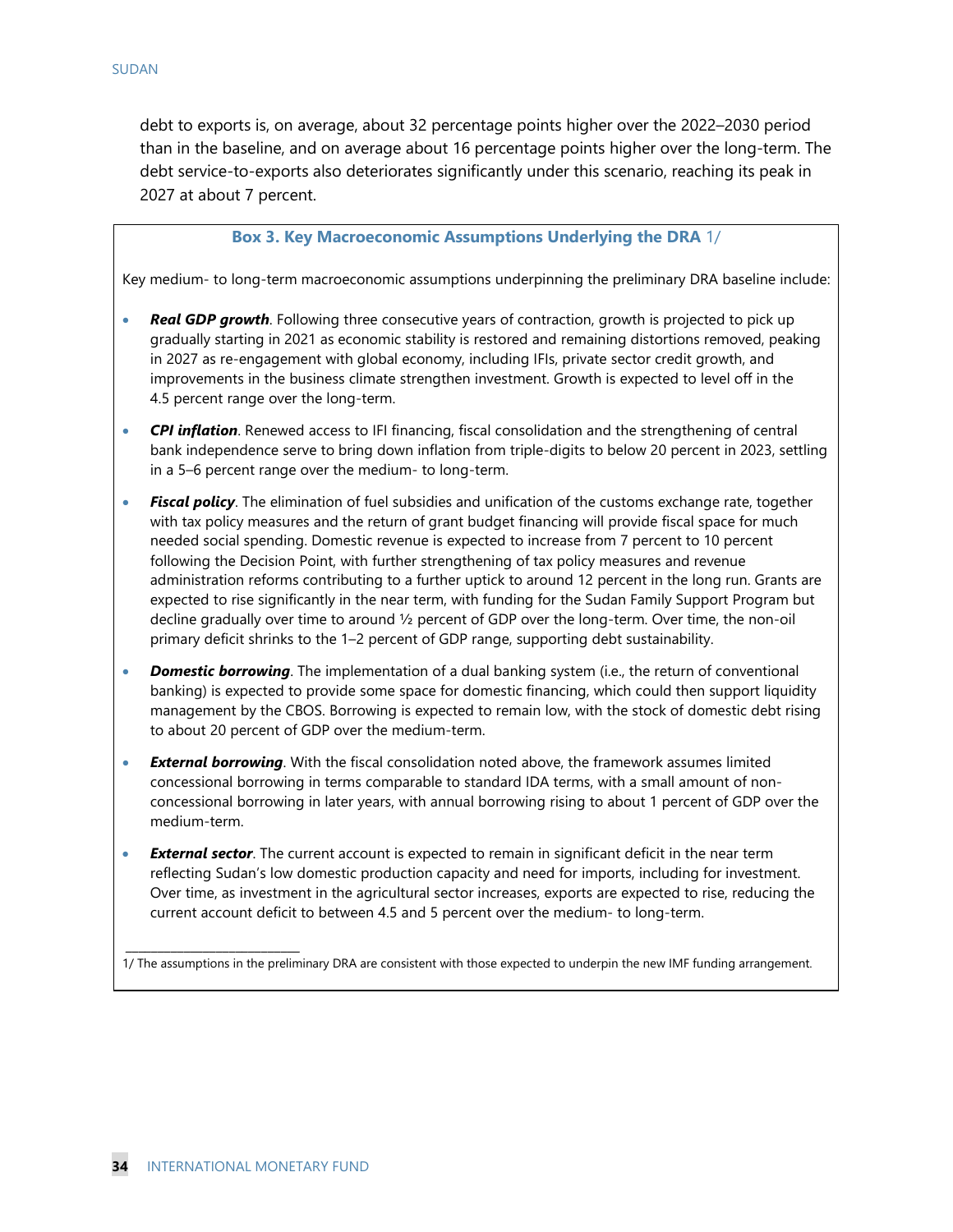## **THE DECISION AND FLOATING COMPLETION POINTS**

### **A. Possible Timing for Decision Point**

**57. Sudan could reach the HIPC Initiative Decision Point by June 2021 – at the time of IMF Board consideration of the new Fund arrangement.** This indicative timing reflects the assumption that the authorities maintain satisfactory performance under the current SMP and meet the required minimum 6-month satisfactory implementation track record upon completion of the second review based on an end-March 2021 test date. The IMF Executive Board is expected to pronounce on the track record in June 2021.[55](#page-37-0) Sudan has also to clear its arrears to IDA, the IMF, and the AfDB; and arrears to other external creditors should be cleared or Sudan has to have a plan for clearing them. As detailed earlier in the document, arrears to IDA and the AfDB will be cleared in March and April 2021, respectively. The IMF has yet to secure the financing package for arrears clearance.<sup>[56](#page-37-1)</sup> The indicative timing assumes that satisfactory financing assurances have been secured to cover the IMF's portion of Sudan's debt relief and that the authorities have submitted its PRSP to the Bank and Fund and agreed on acceptable Completion Point triggers.

### **B. Possible Floating Completion Point Triggers**

**58. The set of possible triggers for Sudan's floating Completion Point in this document support transformative reforms.** In addition to the standard triggers on satisfactory implementation of the poverty reduction strategy and maintenance of macroeconomic stability, Sudan's possible triggers include actions in several areas (Box 4). This preliminary set reflects a shared understanding with the authorities on possible areas for the triggers. Discussions are currently underway with the authorities for the agreement of more concrete triggers in these areas. Following the informal discussion of this document by the Executive Boards, and consistently with the HIPC framework, staff will continue to engage with the authorities and relevant stakeholders to ensure a final set of concrete triggers for approval at Decision Point. These final triggers will be specific and focus on the actual implementation of reforms, and will be carefully calibrated to balance ambition, capacity constraints and planned capacity building support from the IMF, World Bank, and other development partners.

**59. The possible triggers build on reforms achieved to date.** The triggers also complement the reform objectives that are expected to be outlined in the new IMF arrangement. The policy anchors for the new Fund arrangement are likely to involve achieving macroeconomic stability and reforms to strengthen the business climate and inclusive growth, including governance and transparency, PFM, debt management, as well as improvements in statistics for policy making and program monitoring. They also complement and are natural next steps for prior actions in IDA's Reengagement and Reform DPF, most notably the prior actions under pillar 2 (strengthening social

<span id="page-37-0"></span><sup>&</sup>lt;sup>55</sup> The IMF Board is expected to assess the adequacy of the track record based on performance at the second review of the SMP.

<span id="page-37-1"></span><sup>&</sup>lt;sup>56</sup> The IMF Board is expected to discuss the financing package for arrears clearance on March 15, 2021.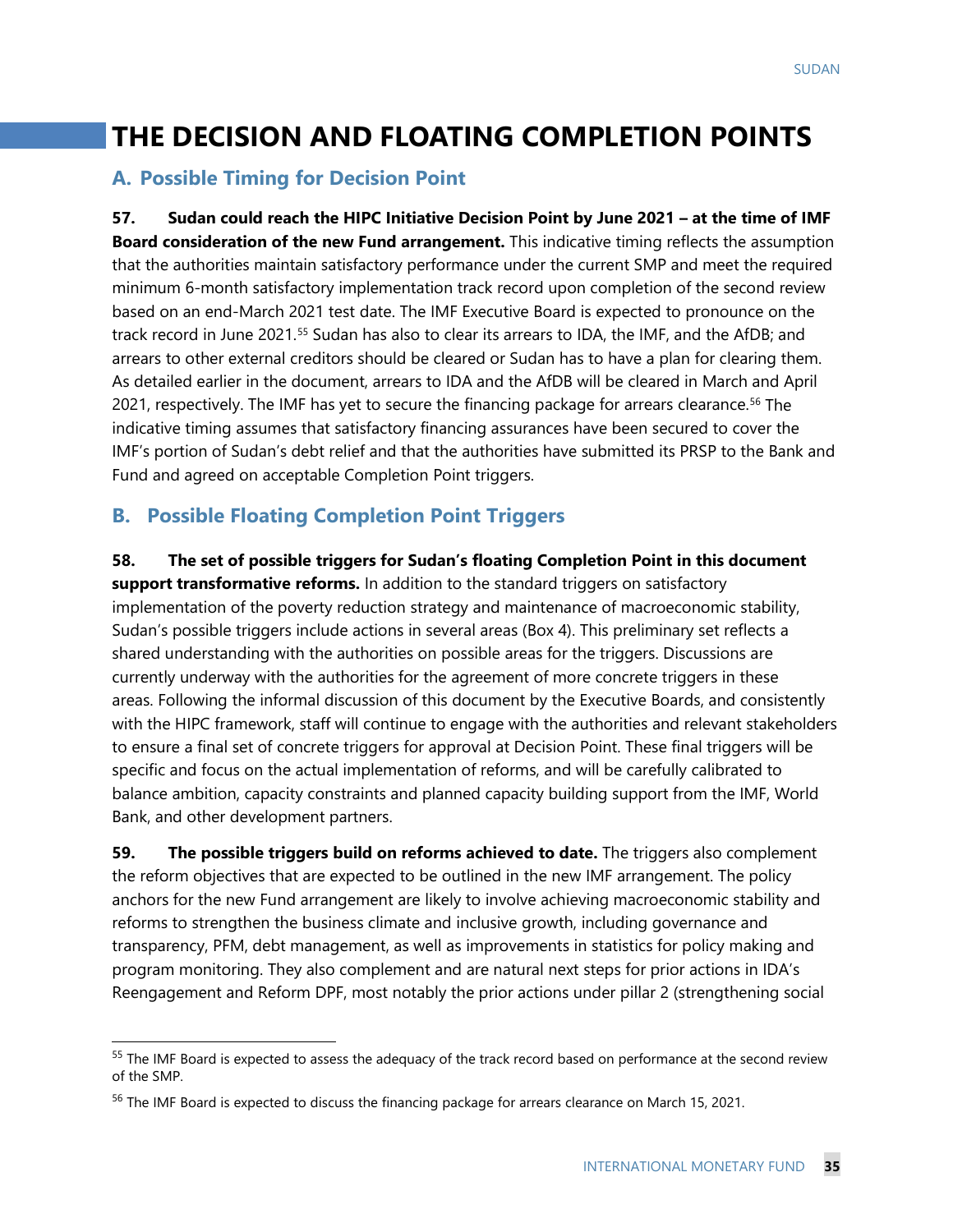protection and financial inclusion) and pillar 3 (improving transparency and accountability of government).

**60. The possible floating Completion Point triggers are critical for enhancing growth, improving fiscal sustainability, and reducing poverty.** This includes sustaining a macroeconomic policy mix that is consistent with overall stability. The emphasis on public financial and expenditure management reflects the vital importance of this area for ensuring efficient management of public resources and the avoidance of future debt problems. The list of possible triggers in Box 4 includes triggers that would help to ensure that the Government strengthens domestic revenue mobilization, public procurement, debt management, social protection and statistics. It also includes triggers aiming at improving the business environment, attract investment and promote growth.

- The public financial and expenditure management triggers are natural milestones on the path to inclusive, accountable governance and foundational steps toward fiscal sustainability and propoor expenditure. They aim at ensuring a sound public finance and asset management framework, and increased transparency. A strengthened budget process would further institutionalize gender budgeting and reporting. This will facilitate the analysis of budget-policy linkages, value for money considerations, tracking of PRSP progress, and more effective engagement with the public. This is important to generate trust and a renewed social contract in which the government demonstrates responsiveness to citizens in process and through investment in services and social outcomes. The SOE trigger will strengthen governance and financial oversight over the vast SOE sector including those owned by the military-security complex. Publication of audits, starting with the largest SOEs, will demonstrate the exercise of government oversight and allow for public scrutiny.
- The triggers on debt management aim to enhance debt transparency and strengthen debt management capacity. Comprehensive, reliable, and timely debt data is a pre-requisite for effective debt and fiscal management, and to effectively evaluate the sustainability of public debt and monitor emerging risks. This is complemented by actions that will reduce the fragmentation of debt management functions and support fiscal policy makers through the provision of accurate and timely debt service data and will help sound decision-making on the granting of guarantees.
- To help mitigate the impact of future shocks, the trigger on social protection aims to lay the foundations for an adequate social protection system by Completion Point. It also aims to increase the use of digital payment methods, which will have lasting positive implications for the effectiveness of social policy, social protection and financial inclusion. Both efforts are gendersensitive and will encourage women's financial literacy, inclusion, and empowerment.
- The trigger on AML/CFT aims to help Sudan strengthen its compliance with the international standards in this area in advance of an upcoming AML/CFT mutual evaluation. Money laundering, terrorist financing, and related activities threaten the integrity of the financial system, discourage foreign investment, discourage and distort international capital flows, hinder the establishment of new – and maintenance of existing – corresponding banking relationships, and may also drain resources from more productive economic activities. A National Risk Assessment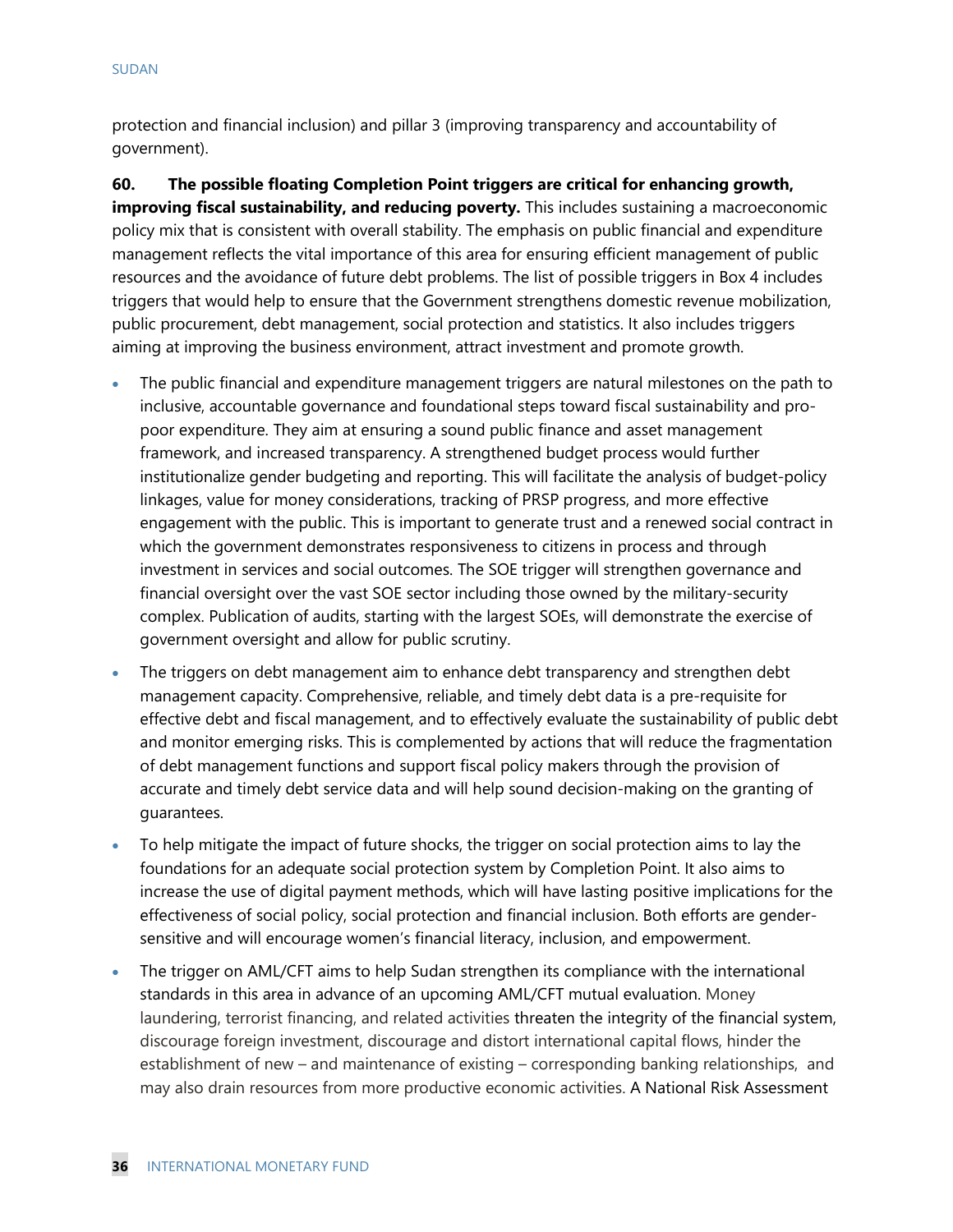(NRA) allows a country to identify, assess, and understand its money laundering and terrorism financing risks and so is the foundation for applying a risk-based approach to mitigate those risks.

• Reform of the electricity sector is critical to Sudan's future. Despite dependence on thermal power, Sudan has had some of the lowest electricity prices in the world, and, consequently, the highest electricity consumption per household in Africa. This is true even if most of the population is not connected to the grid. Both direct and indirect subsidies to the power sector have crippled public finance, while overconsumption of energy has had negative environmental consequences. The financial unviability of the sector has resulted in the deterioration of electricity service since mid-2020, resulting in the unprecedented power crisis with large scale power rationing and damaging Sudan's economic recovery. Sudan has accordingly prioritized in its agenda reform of the electricity sector, moving toward a viable and effective power sector, cost-recovery tariffs, and the development of alternative renewable sources of energy. Together with the phasing out of fuel subsidies, this promises to have the additional benefit of significantly reducing Sudan's carbon emissions.

**61. For the purpose of the DRA in this document, the technical assumption used by Bank and Fund staffs is that Sudan reaches its Completion Point in June 2024.** Risks around this indicative timing (notably weak capacity) are significant and would be mitigated by the authorities' strong reform commitment demonstrated under the IMF SMP, and supported by the World Bank's engagement, and technical assistance from the IMF and World Bank, together with other development partners.

### **C. Monitoring Public Spending Following Provision of HIPC Assistance**

**62. Securing the effective use of public spending for poverty reduction and inclusive growth is a key objective of the HIPC Initiative.** The authorities will continue their ongoing efforts to strengthen the programming, management and control of public expenditures, and to improve service delivery in key sectors. Within this framework, technical assistance from IDA, IMF, AfDB and other partners will be needed as it will be important to continue to strengthen public financial management capacity.

**63. The GoS maintains the practice of having a national plan with strategic programs and key projects; but links with budget formulation remain weak.** Key government entities also produce strategic sectoral plans; however, the budget process remains incremental and is not linked to these strategies. In addition, the absence of macroeconomic and fiscal forecasting, coupled with the absence of a MTEF, impacts effort to direct resources strategically as budget allocations lack anchors in medium- and long-term strategic priorities. Additionally, the reporting on the implementation of the plans is limited to technical statistics without links to financial reporting. This reduces the monitoring of budget results, reduces accountability vis-a-vis the objectives and limits the feedback needed to enhance the efficiency of planning and budgeting.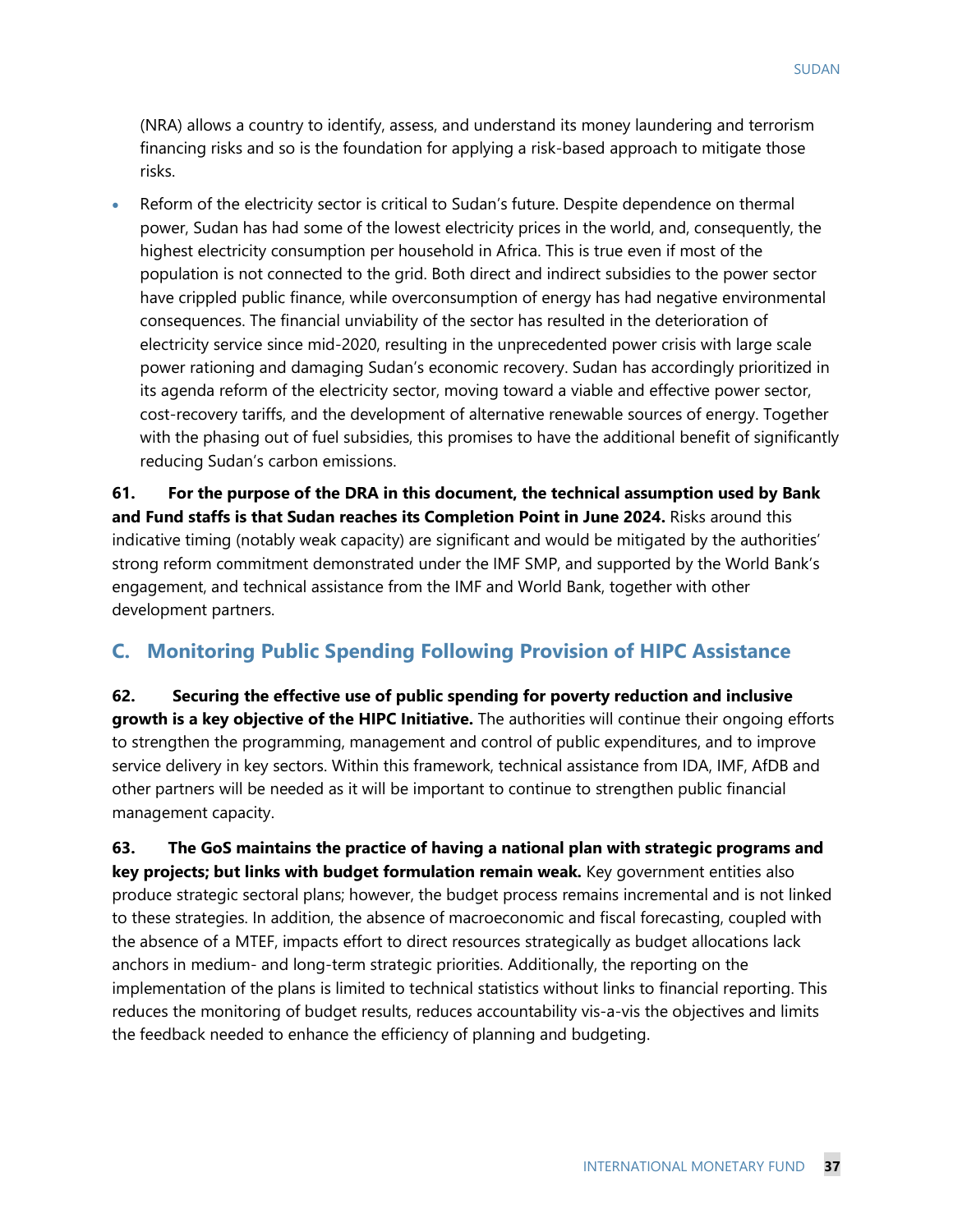#### **Box 4. Possible Triggers for the Floating Completion Point**

#### **Poverty reduction strategy implementation**

• Satisfactory implementation for at least one year of Sudan's poverty reduction strategy (PRS), as evidenced by the endorsement by the Boards of IDA and the IMF of an Annual Progress Report submitted by the government on the PRS implementation.

#### **Macroeconomic stability**

• Maintain macroeconomic stability as evidenced by satisfactory implementation of the Fund-supported arrangement.

#### **Public financial and expenditure management and transparency**

- Strengthen budget regulatory and procedural framework, enhance reporting and transparency, and improve alignment of budget allocation with national development objectives, including between the federal and state levels, and increase comprehensiveness of the budget based on recent diagnostic work.
- Publish the General Government consolidated financial statement based on the GFS definition, for 2021 and annually thereafter within three months of end of the reporting period, and audited accounts in accordance with international good practices
- Strengthen the legal and regulatory framework for SOE governance, including financial reporting, external audit, disclosure requirements, and financial oversight.

#### **Domestic resource mobilization**

• Strengthen the Large Taxpayer Office by leveraging digital/electronic means to strengthen Tax Administration Core System (TACS) database and on-demand reporting, to ensure that at least 60 percent of total domestic revenues are managed through taxpayers assigned to the LTO.

#### **Public procurement**

• Strengthen the Public Procurement legal framework and enhance transparency through the publication of procurement opportunities and contracts awarded by at least the top 10 most spending procurement and contracting units.

#### **Debt management**

- Enhance transparency by producing and timely disclosing at least one annual and four consecutive quarterly comprehensive reports on total (external and domestic) public and publicly guaranteed debt.
- Strengthen debt management by establishing a Debt Management Office/Unit managing external and domestic debt, adopting regulations and operational procedures for the approval, issuance and monitoring of loan guarantees in line with best practice, and enhancing coordination with fiscal policy.

#### **Social protection and financial inclusion**

• Establish a national social registry as the primary directory of poor and vulnerable households eligible for social protection support and reach a large share of cash transfer beneficiaries via digital means.

#### **Growth and governance**

- Strengthen the banking sector by: (i) adopting a resolution framework based on international best practice; and (ii) develop and initiate implementation of a resolution strategy and plan for banks based on the Act and results from the Asset Quality Review of banks.
- Strengthen compliance with international standards on AML/CFT by completing and disseminating the results of the ML/FT national risk assessment (NRA) and adopting a national money laundering and terrorism financing (AML/CFT) risk-based strategy.
- Strengthen the regulation and viability of electricity sector through measures for an effective regulatory framework, roadmaps for achieving cost recovery, expanding renewable energy sources, and clarification of potential role of the private sector.
- Strengthen the institutional, legal and regulatory frameworks to unlock private investments to allow greater participation of the private sector in Sudan's economic recovery.

#### **Statistics**

• Produce and publish revised and rebased annual GDP time series based on updated supply and use tables (SUT) resulting from the 2020/21 comprehensive industrial survey (CIS).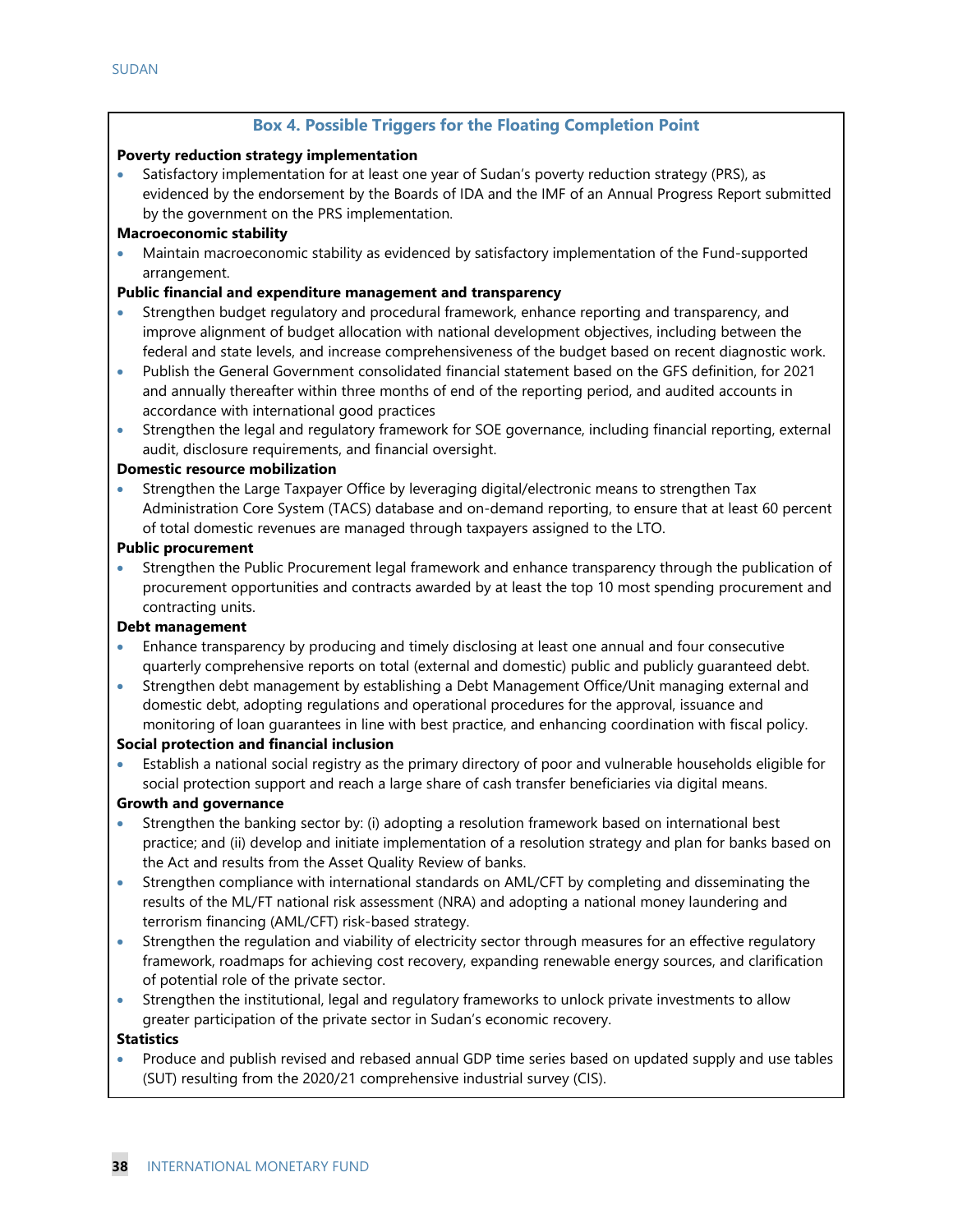**64. An incomplete Integrated Financial Management Information System (IFMIS) impacts the MoFEP capacity to produce adequate expenditure reporting.** [57](#page-41-0) Expenditure is recorded through the Government Resource Planning (GRP) System, which is used by all federal entities but is not linked to financial systems at the local level.<sup>[58](#page-41-1)</sup> Some expenditures, mainly donors' funded, are incurred off budget. The Electronic Payment System (E15) is used to electronically collect all Government's duties, fees, and payments. This system is operated by the Chamber of Accounts; however, the General Directorate of Revenue is not part of the system, hence the controlling and planning part is absent. Moreover, the MoFEP Development Department keeps records of projects carried out at the national level and those carried out by the local governments with federal government transfers. The GRP system is capable of supporting budget preparation and execution by economic, administrative, and functional classification. The system, however, is underutilized which leads to inconsistencies between budget allocation and reporting. There are no budget execution data by ministry, program-head or function. This hampers the monitoring and tracking of health, education, and other poverty-related spending, and renders producing such reports difficult without significant manual efforts.

**65. Accounting policies and standards need to be aligned with international good practice.**  Sudan has a fair accounting system and the Chamber of Accounts prepares the final accounts. There is no backlog, generally, but there is a delay in submitting the accounts to the National Audit Chamber (NAC).[59](#page-41-2) The NAC has sufficient legal independence, applies INTOSAI standards and also submits its audit reports to the legislature/sovereign council within three months after receipt of annual financial statements. It also has a good audit follow-up mechanism. Nonetheless, executive implementation of audit recommendations has been an issue. Audit coverage mandate appears to be wide, covering all budgeted institutions, but the extent of coverage of extra-budgetary units and SOEs is unknown as there is no data on extra-budgetary units.

**66. The GoS is looking to develop a PFM reform strategy.** The strategy will be informed by diagnostics currently underway (PEFA and Tax administration and policy assessments) and will be elaborated in consultation with development partners. The MoFEP is aware of the PFM challenges and weaknesses and of the capacity to effectively manage public finances. The SMP discussions and Bank diagnostics underway present a good opportunity for the development of a PFM roadmap. The government has expressed commitment to tackling the weaknesses and carrying out the needed

<span id="page-41-0"></span><sup>&</sup>lt;sup>57</sup> The MoFEP is aware of the importance of developing an IFMIS and is seeking support from the Bank and other development partners to do so.

<span id="page-41-1"></span><sup>&</sup>lt;sup>58</sup> The institutions segment in the CoA for the general government is not complete as it does not fully capture the central government agencies, the extra budgetary units, and the subnational units. Additionally, the public corporate sector is not properly defined.

<span id="page-41-2"></span><sup>&</sup>lt;sup>59</sup> Financial reporting covers basic financial indicators but there is no reporting by administrative or functional classification and no reporting at the project level. They are generally submitted with delay to the NAC. According to NAC brief, the accounts should be submitted by end of June, and the observed delay is 45-60 days. Nevertheless, the financial Law (2007) stipulates that the accounts should be submitted by the MDAs three months after the close of the financial year and two months in the case of SoEs. The discrepancy between Law and accepted practice should be resolved in the new OBL and its regulations.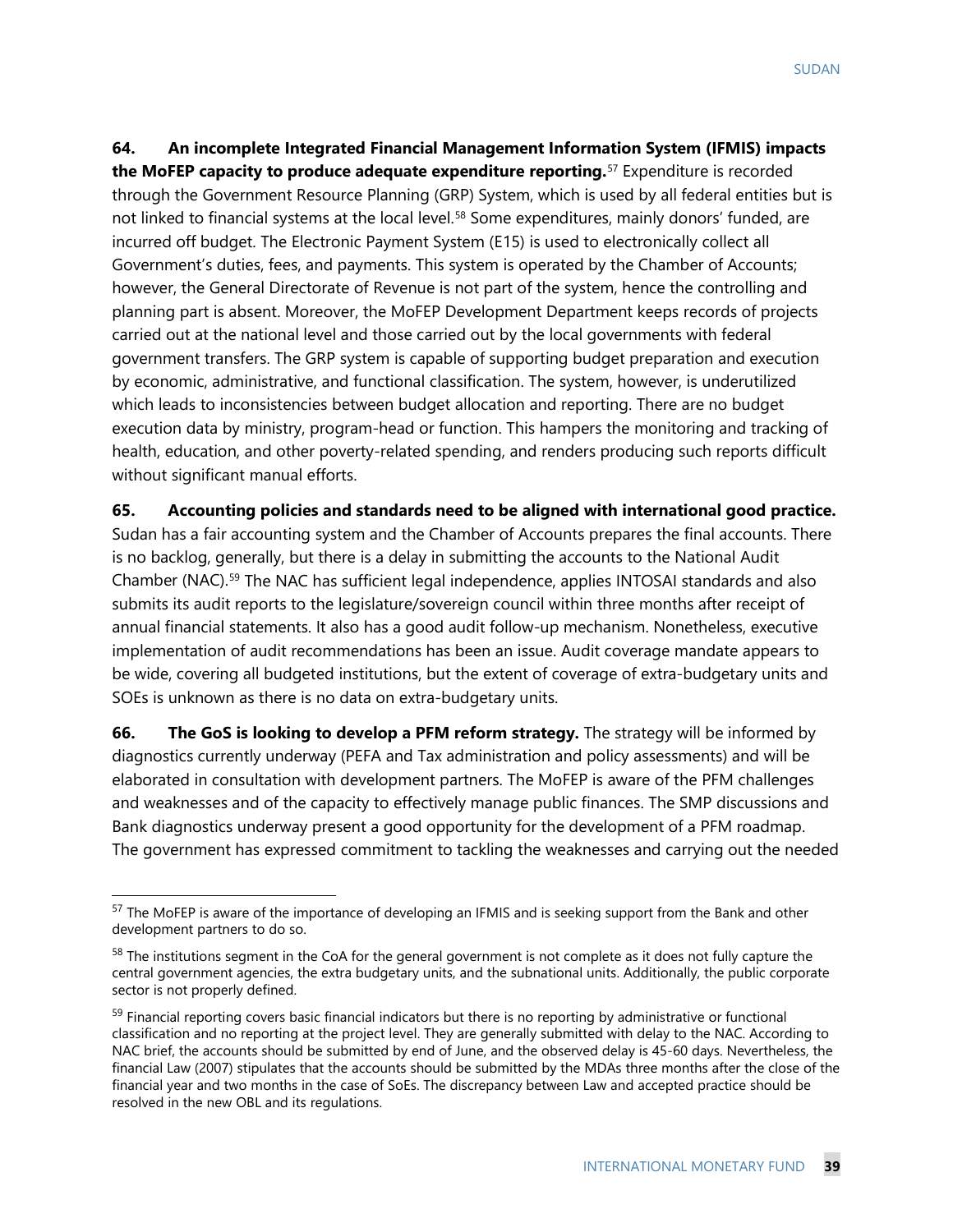reform with support from development partners. The main PEFA and Tax diagnostic findings have informed the government strategic documents such as the PRSP. The HIPC Completion Point triggers on PFM are integral to a comprehensive PFM reform road map the government intends to develop and implement.

## **ISSUES FOR DISCUSSION**

**67. This paper presents a preliminary assessment of Sudan's eligibility for assistance under the HIPC Initiative.** Executive Directors' views and guidance are sought, in particular, on the following issues:

- **Eligibility:** Do Executive Directors agree that Sudan is eligible for assistance under the enhanced HIPC Initiative?
- **Timing of Decision Point:** Do Directors agree with the staffs' recommendation that Sudan could reach its Decision Point by June 2021, together with the approval of a new Fund arrangement by the IMF Board, provided that: (i) Sudan has a current six-month track record of satisfactory performance under a program of upper-credit tranche policy conditionality with the IMF; (ii) Sudan clears its arrears to IDA, the IMF, the AfDB and clears or has a plan for the clearance of arrears to other external creditors; and (iii) Sudan agrees on appropriate completion point triggers?
- **Floating Completion Point:** What are the Executive Directors' views on possible key policy measures ("triggers" against which satisfactory performance would have to be measured) linked to the floating Completion Point?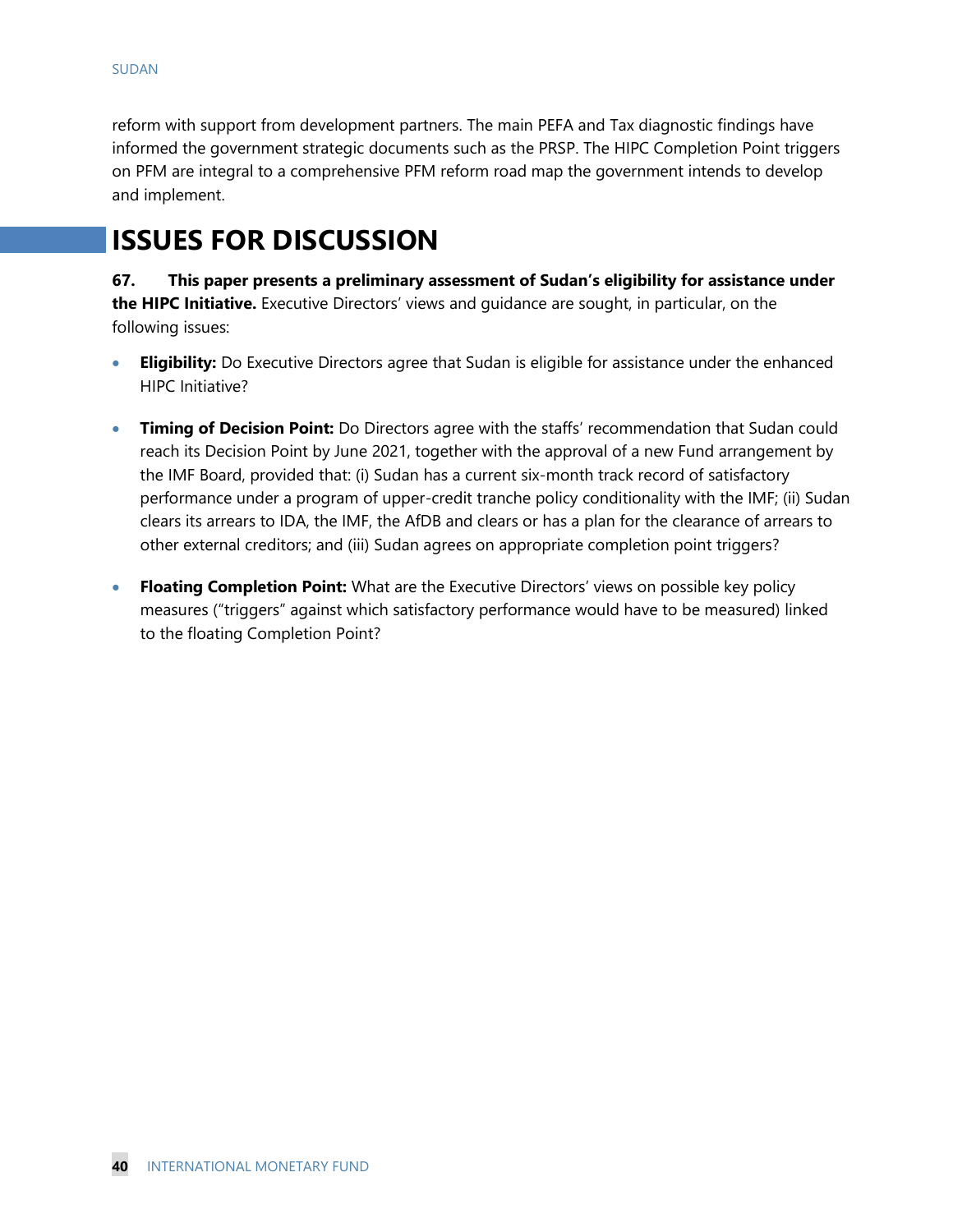

## **Annex Figures and Tables**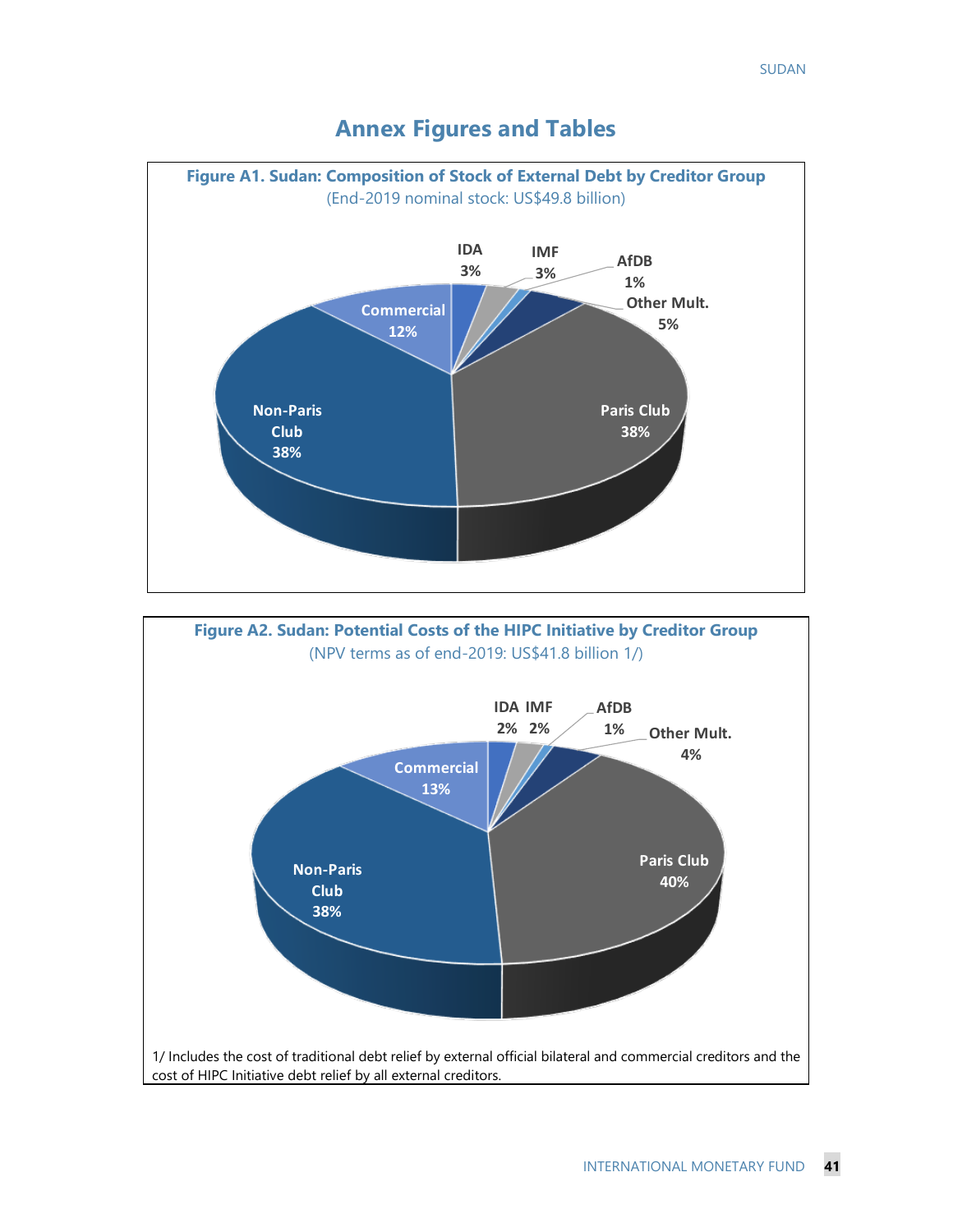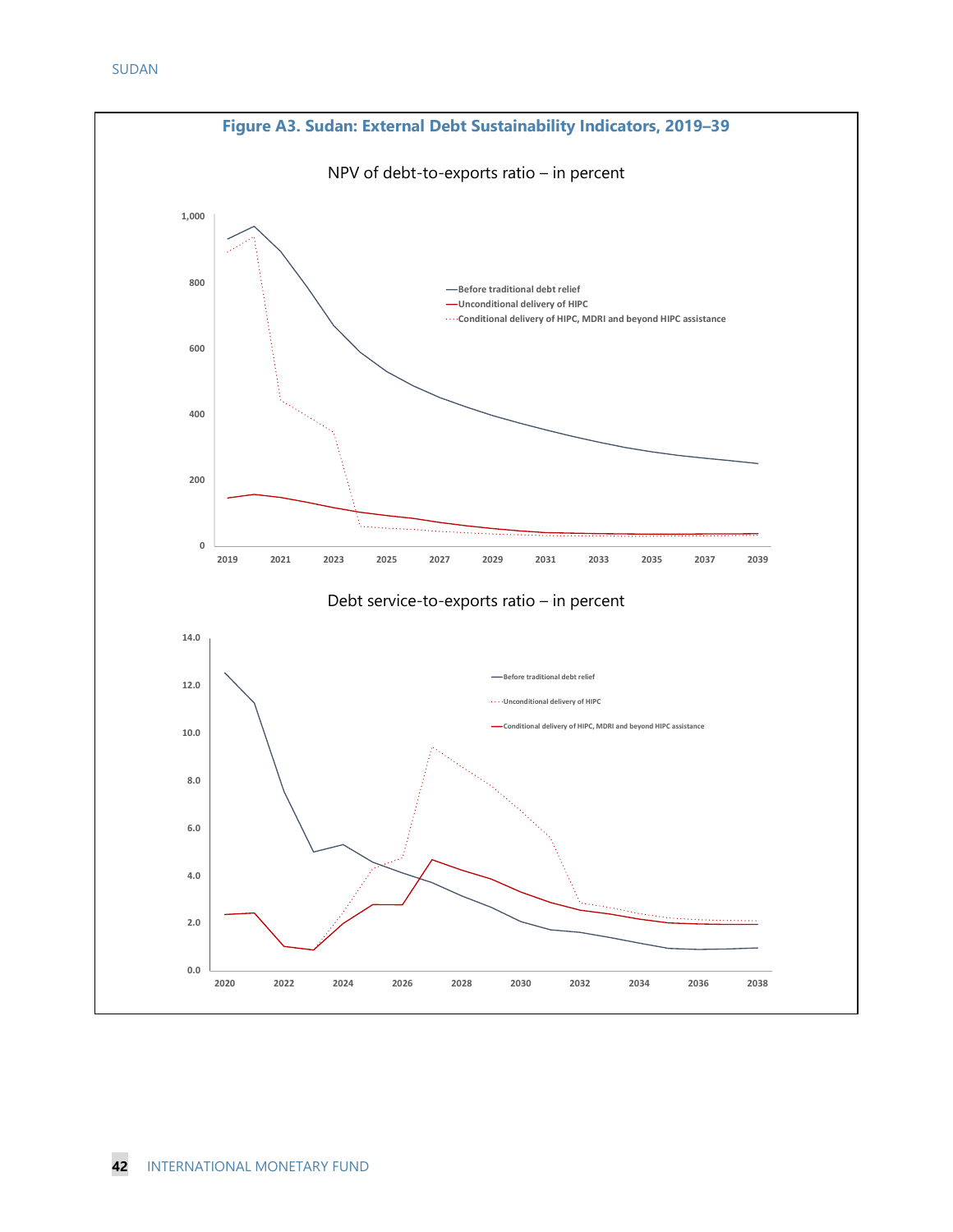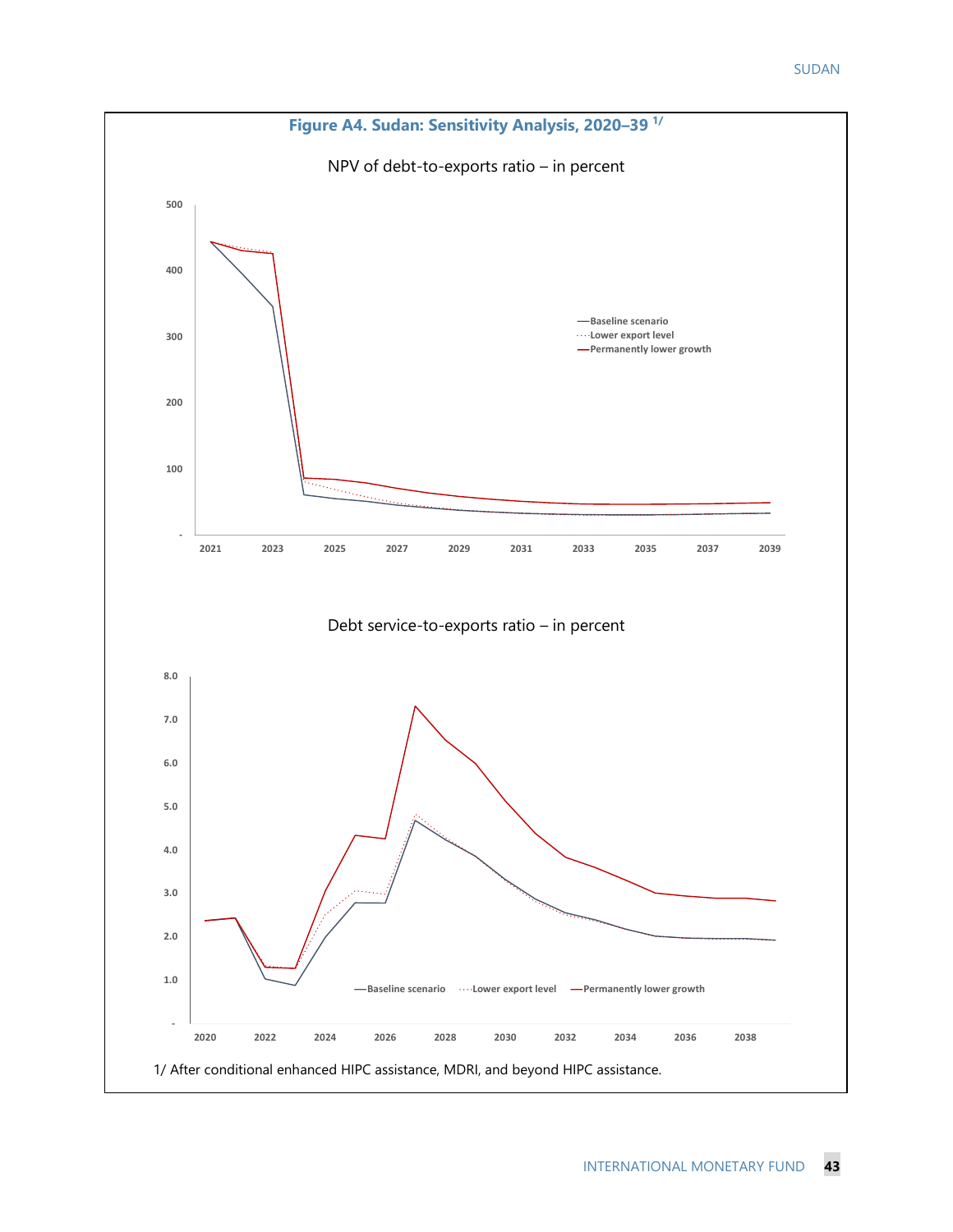|                              |      |                       |         | Legal Situation |         |                                                    |         | Base Situation for Calculation of<br><b>HIPC Debt Relief</b> |         |
|------------------------------|------|-----------------------|---------|-----------------|---------|----------------------------------------------------|---------|--------------------------------------------------------------|---------|
|                              |      | Nominal Debt Stock 1/ |         | Arrears Stock   |         | NPV of Debt before traditional debt<br>relief 1/2/ |         | NPV of Debt after<br>traditional debt relief 1/2/3/          |         |
| Total<br><b>Multilateral</b> |      | US\$ million          | Percent | US\$ million    | Percent | US\$ million                                       | Percent | US\$ million                                                 | Percent |
|                              |      | 49,795.1              | 100.0   | 42,632.0        | 100.0   | 49,744.0                                           | 100.0   | 26,364.2                                                     | 100.0   |
|                              |      | 5,648.0               | 11.3    | 2,950.7         | 6.9     | 5,665.7                                            | 11.4    | 5,665.7                                                      | 21.5    |
| <b>IDA</b>                   |      | 1,431.7               | 2.9     | 1,010.0         | 2.4     | 1,397.2                                            | 2.8     | 1,397.2                                                      | 5.3     |
| IMF                          |      | 1,333.2               | 2.7     | 1,333.2         | 3.1     | 1,333.2                                            | 2.7     | 1,333.2                                                      | 5.1     |
| AfDB Group                   |      | 486.1                 | 1.0     | 368.3           | 0.9     | 488.7                                              | 1.0     | 488.7                                                        | 1.9     |
| AFESD                        |      | 1,407.6               | 2.8     | 6.7             | 0.0     | 1.413.1                                            | 2.8     | 1,413.1                                                      | 5.4     |
| AMF                          |      | 426.7                 | 0.9     | 13.2            | 0.0     | 426.2                                              | 0.9     | 426.2                                                        | 1.6     |
| EU                           |      | 95.8                  | 0.2     | 95.3            | 0.2     | 95.8                                               | 0.2     | 95.8                                                         | 0.4     |
| <b>IFAD</b>                  |      | 135.1                 | 0.3     | 0.0             | 0.0     | 120.8                                              | 0.2     | 120.8                                                        | 0.5     |
| <b>IsDB</b>                  |      | 246.0                 | 0.5     | 77.2            | 0.2     | 300.8                                              | 0.6     | 300.8                                                        | 1.1     |
| OFID                         |      | 85.8                  | 0.2     | 46.9            | 0.1     | 89.8                                               | 0.2     | 89.8                                                         | 0.3     |
|                              |      |                       |         |                 |         |                                                    |         |                                                              |         |
| <b>Bilateral</b>             |      | 38, 191.1             | 76.7    | 33,725.3        | 79.1    | 38, 122.3                                          | 76.6    | 18,624.7                                                     | 70.6    |
| Paris Club                   | $4/$ | 19,074.9              | 38.3    | 17,610.0        | 41.3    | 19,076.7                                           | 38.3    | 8,177.2                                                      | 31.0    |
| Austria                      |      | 4,093.3               | 8.2     | 2,860.5         | 6.7     | 4,093.3                                            | 8.2     | 1,348.4                                                      | 5.1     |
| Belgium                      |      | 1,159.0               | 2.3     | 1,159.0         | 2.7     | 1,159.0                                            | 2.3     | 381.8                                                        | 1.4     |
| Canada                       |      | 164.9                 | 0.3     | 164.9           | 0.4     | 164.9                                              | 0.3     | 54.0                                                         | 0.2     |
| Denmark                      |      | 720.1                 | 1.4     | 720.1           | 1.7     | 720.1                                              | 1.4     | 405.8                                                        | 1.5     |
| EEC                          | 5/   | 10.8                  | 0.0     | 8.1             | 0.0     | 12.3                                               | 0.0     | 9.9                                                          | 0.0     |
| France                       |      | 5,032.4               | 10.1    | 5,032.4         | 11.8    | 5.032.4                                            | 10.1    | 1,842.0                                                      | 7.0     |
| Germany                      |      | 394.8                 | 0.8     | 394.8           | 0.9     | 394.8                                              | 0.8     | 129.9<br>2.8                                                 | 0.5     |
| Ireland                      |      | 8.6                   | 0.0     | 8.6             | 0.0     | 8.6                                                | 0.0     |                                                              | 0.0     |
| Italy                        |      | 1,375.6               | 2.8     | 1,375.6         | 3.2     | 1,375.6                                            | 2.8     | 778.1                                                        | 3.0     |
| Japan                        |      | 967.6                 | 1.9     | 967.6           | 2.3     | 967.6                                              | 1.9     | 469.9                                                        | 1.8     |
| Netherlands                  |      | 314.3                 | 0.6     | 314.3           | 0.7     | 314.3                                              | 0.6     | 105.2                                                        | 0.4     |
| Norway                       |      | 100.1                 | 0.2     | 100.1           | 0.2     | 100.1                                              | 0.2     | 32.8                                                         | 0.1     |
| Russia                       |      | 17.2                  | 0.0     | 17.2            | 0.0     | 17.2                                               | 0.0     | 13.2                                                         | 0.0     |
| Spain                        |      | 59.4                  | 0.1     | 59.4            | 0.1     | 59.4                                               | 0.1     | 59.1                                                         | 0.2     |
| Switzerland                  |      | 463.6                 | 0.9     | 463.6           | 1.1     | 463.6                                              | 0.9     | 152.7                                                        | 0.6     |
| United Kingdom               |      | 1,068.8               | 2.1     | 1,063.5         | 2.5     | 1,068.8                                            | 2.1     | 350.8                                                        | 1.3     |
| <b>United States</b>         |      | 3,124.5               | 6.3     | 2,900.3         | 6.8     | 3,124.8                                            | 6.3     | 2,040.8                                                      | 7.7     |
| Non-Paris Club               |      | 19,116.2              | 38.4    | 16,115.3        | 37.8    | 19,045.6                                           | 38.3    | 10,447.5                                                     | 39.6    |
| Algeria                      |      | 83.0                  | 0.2     | 0.0             | 0.0     | 70.9                                               | 0.1     | 70.9                                                         | 0.3     |
| China                        |      | 2,118.1               | 4.3     | 1,873.2         | 4.4     | 2,120.0                                            | 4.3     | 2,099.0                                                      | 8.0     |
| Croatia                      |      | 43.1                  | 0.1     | 43.1            | 0.1     | 43.1                                               | 0.1     | 42.6                                                         | 0.2     |
| Czech Republic               |      | 113.1                 | 0.2     | 113.1           | 0.3     | 113.1                                              | 0.2     | 37.0                                                         | 0.1     |
| Hungary                      |      | 15.9                  | 0.0     | 15.9            | 0.0     | 15.9                                               | 0.0     | 14.8                                                         | 0.1     |
| India                        |      | 468.6                 | 0.9     | 157.6           | 0.4     | 461.8                                              | 0.9     | 453.6                                                        | 1.7     |
| Iran                         |      | 445.6                 | 0.9     | 445.6           | 1.0     | 445.6                                              | 0.9     | 240.9                                                        | 0.9     |
| Iraq                         |      | 93.7                  | 0.2     | 93.7            | 0.2     | 93.7                                               | 0.2     | 30.7                                                         | 0.1     |
| Kuwait                       |      | 9,785.5               | 19.7    | 9,275.5         | 21.8    | 9,783.2                                            | 19.7    | 3,609.2                                                      | 13.7    |
| Libya                        |      | 260.1                 | 0.5     | 260.1           | 0.6     | 260.1                                              | 0.5     | 251.2                                                        | 1.0     |
| Malaysia                     |      | 138.7                 | 0.3     | 138.7           | 0.3     | 138.7                                              | 0.3     | 137.3                                                        | 0.5     |
| Oman                         |      | 89.2                  | 0.2     | 89.2            | 0.2     | 89.2                                               | 0.2     | 88.3                                                         | 0.3     |
| Pakistan                     |      | 28.3                  | 0.1     | 28.3            | 0.1     | 28.3                                               | 0.1     | 28.0                                                         | 0.1     |
| Poland                       |      | 93.4                  | 0.2     | 93.4            | 0.2     | 93.4                                               | 0.2     | 92.4                                                         | 0.4     |
| Qatar                        |      | 46.5                  | 0.1     | 35.5            | 0.1     | 46.3                                               | 0.1     | 26.6                                                         | 0.1     |
| Romania                      |      | 172.3                 | 0.3     | 172.3           | 0.4     | 172.3                                              | 0.3     | 56.4                                                         | 0.2     |
| Saudi Arabia                 |      | 4,593.4               | 9.2     | 2,937.5         | 6.9     | 4,547.8                                            | 9.1     | 2,725.1                                                      | 10.3    |
| Serbia                       |      | 51.1                  | 0.1     | 51.1            | 0.1     | 51.1                                               | 0.1     | 50.6                                                         | 0.2     |
| Turkey                       |      | 45.6                  | 0.1     | 45.6            | 0.1     | 45.6                                               | 0.1     | 45.4                                                         | 0.2     |
| United Arab Emirates         |      | 430.9                 | 0.9     | 245.9           | 0.6     | 425.4                                              | 0.9     | 347.3                                                        | 1.3     |
| Commercial                   |      | 5,956.0               | 12.0    | 5,956.0         | 14.0    | 5,956.0                                            | 12.0    | 2,073.8                                                      | 7.9     |

## **Table A1. Sudan: Debt Stock by Creditor in Nominal Terms and in Net Present Value**

Sources: Sudan authorities and staff estimates and projections.

1/ Includes Arrears

2/ Discount rates applied are the average Commercial Interest Reference Rates published by the OECD over the 6-month period prior to December 2019. The discount rate for the SDR is calculated using the CIRR published by the OECD for all SDR basket currencies except the Chinese yuan. The OECD does not publish a CIRR for the Chinese yuan, therefore it is<br>calculated based on the Chinabond yield curve the 6-month period prior to December 2019.

4/ Paris Club cutoff date is January 1, 1984. 3/ Assumes a stock-of-debt operation on Naples terms at end-December 2019; and comparable action by other official bilateral creditors on eligible debt (pre-cutoff and non-ODA).

5/ Special Action Credits (SAC) provided by the European Economic Community (EEC) member states according to the 21/12/1978 Council decision n°79/195 EEC are bilateral loans for which IDA acts as administrative agent. As of November 1, 2005, all Paris Club SAC creditors (Belgium, Denmark, Germany, France, Italy, the Netherlands and the United-Kingdom) have<br>decided to classify these credits as bila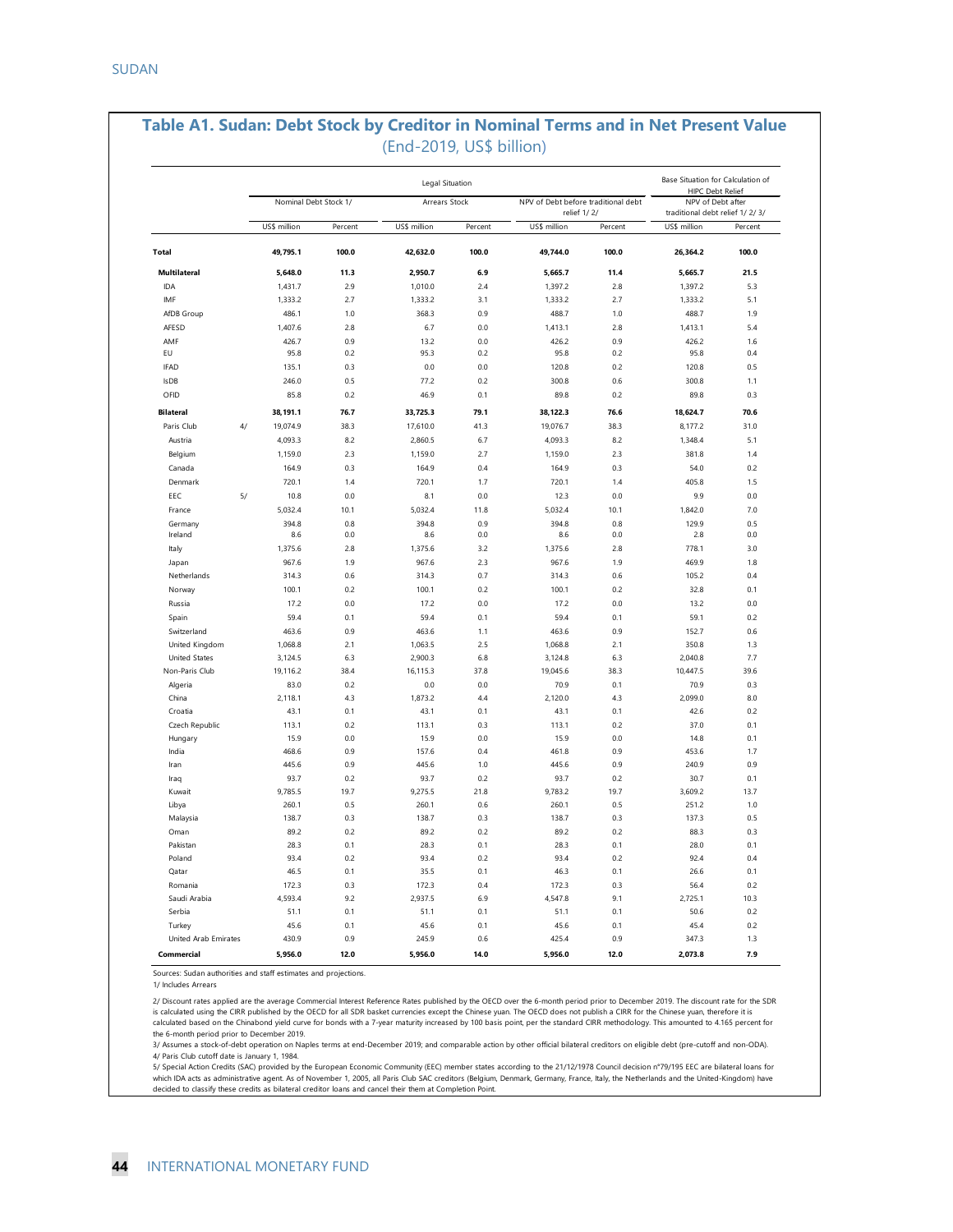#### **Table A1. Sudan: Debt Stock by Creditor in Nominal Terms and in Net Present Value (concluded)**

|                     |    |                       |         | Legal Situation |         |                                                    |         | Base Situation for Calculation of<br><b>HIPC Debt Relief</b> |         |  |
|---------------------|----|-----------------------|---------|-----------------|---------|----------------------------------------------------|---------|--------------------------------------------------------------|---------|--|
|                     |    | Nominal Debt Stock 1/ |         | Arrears Stock   |         | NPV of Debt before traditional debt<br>relief 1/2/ |         | NPV of Debt after<br>traditional debt relief 1/2/3/          |         |  |
|                     |    | US\$ million          | Percent | US\$ million    | Percent | US\$ million                                       | Percent | US\$ million                                                 | Percent |  |
| <b>Total</b>        |    | 49,795.1              | 100.0   | 42,632.0        | 100.0   | 49,744.0                                           | 100.0   | 26,364.2                                                     | 100.0   |  |
| <b>Multilateral</b> |    | 5.648.0               | 11.3    | 2.950.7         | 6.9     | 5.665.7                                            | 11.4    | 5.665.7                                                      | 21.5    |  |
| IDA                 |    | 1,431.7               | 2.9     | 1,010.0         | 2.4     | 1,397.2                                            | 2.8     | 1,397.2                                                      | 5.3     |  |
| IMF                 |    | 1,333.2               | 2.7     | 1,333.2         | 3.1     | 1,333.2                                            | 2.7     | 1,333.2                                                      | 5.1     |  |
| AfDB Group          |    | 486.1                 | 1.0     | 368.3           | 0.9     | 488.7                                              | 1.0     | 488.7                                                        | 1.9     |  |
| AFESD               |    | 1,407.6               | 2.8     | 6.7             | 0.0     | 1,413.1                                            | 2.8     | 1,413.1                                                      | 5.4     |  |
| AMF                 |    | 426.7                 | 0.9     | 13.2            | 0.0     | 426.2                                              | 0.9     | 426.2                                                        | 1.6     |  |
| EU                  |    | 95.8                  | 0.2     | 95.3            | 0.2     | 95.8                                               | 0.2     | 95.8                                                         | 0.4     |  |
| <b>IFAD</b>         |    | 135.1                 | 0.3     | 0.0             | 0.0     | 120.8                                              | 0.2     | 120.8                                                        | 0.5     |  |
| <b>IsDB</b>         |    | 246.0                 | 0.5     | 77.2            | 0.2     | 300.8                                              | 0.6     | 300.8                                                        | 1.1     |  |
| OFID                |    | 85.8                  | 0.2     | 46.9            | 0.1     | 89.8                                               | 0.2     | 89.8                                                         | 0.3     |  |
| <b>Bilateral</b>    |    | 38.191.1              | 76.7    | 33.725.3        | 79.1    | 38, 122.3                                          | 76.6    | 18,624.7                                                     | 70.6    |  |
| Paris Club          | 4/ | 19,074.9              | 38.3    | 17,610.0        | 41.3    | 19,076.7                                           | 38.3    | 8,177.2                                                      | 31.0    |  |
| Post-cutoff date    |    | 1,380.1               | 2.8     | 1,324.6         | 3.1     | 1,389.1                                            | 2.8     | 1,377.9                                                      | 5.2     |  |
| ODA                 |    | 991.3                 | 2.0     | 935.9           | 2.2     | 988.9                                              | 2.0     | 979.6                                                        | 3.7     |  |
| Non-ODA             |    | 388.8                 | 0.8     | 388.8           | 0.9     | 400.2                                              | 0.8     | 398.2                                                        | 1.5     |  |
| Pre-cutoff date     |    | 17.694.8              | 35.5    | 16,285.4        | 38.2    | 17.687.6                                           | 35.6    | 6.799.3                                                      | 25.8    |  |
| ODA                 |    | 1,285.8               | 2.6     | 1.114.6         | 2.6     | 1,290.0                                            | 2.6     | 1,402.5                                                      | 5.3     |  |
| Non-ODA             |    | 16,409.0              | 33.0    | 15,170.7        | 35.6    | 16,397.6                                           | 33.0    | 5,396.9                                                      | 20.5    |  |
| Non-Paris Club      |    | 19.116.2              | 38.4    | 16.115.3        | 37.8    | 19,045.6                                           | 38.3    | 10,447.5                                                     | 39.6    |  |
| Post-cutoff date    |    | 5,194.0               | 10.4    | 3,197.9         | 7.5     | 5,122.6                                            | 10.3    | 5,091.5                                                      | 19.3    |  |
| ODA                 |    | 2.913.2               | 5.9     | 917.0           | 2.2     | 2.841.7                                            | 5.7     | 2.832.6                                                      | 10.7    |  |
| Non-ODA             |    | 2,280.9               | 4.6     | 2,280.9         | 5.4     | 2,280.9                                            | 4.6     | 2,258.9                                                      | 8.6     |  |
| Pre-cutoff date     |    | 13,922.1              | 28.0    | 13,449.2        | 31.5    | 13,923.0                                           | 28.0    | 5,356.0                                                      | 20.3    |  |
| <b>ODA</b>          |    | 1,231.5               | 2.5     | 758.6           | 1.8     | 1,232.4                                            | 2.5     | 1,193.9                                                      | 4.5     |  |
| Non-ODA             |    | 12,690.6              | 25.5    | 12,690.6        | 29.8    | 12,690.6                                           | 25.5    | 4,162.1                                                      | 15.8    |  |
| Commercial          |    | 5,956.0               | 12.0    | 5,956.0         | 14.0    | 5,956.0                                            | 12.0    | 2,073.8                                                      | 7.9     |  |

Sources: Sudan authorities and staff estimates and projections.

1/ Includes Arrears

2/ Discount rates applied are the average Commercial Interest Reference Rates published by the OECD over the 6-month period prior to December 2019. The discount rate for the SDR is calculated using the CIRR published by the OECD for all SDR basket currencies except the Chinese yuan. The OECD does not publish a CIRR for the Chinese yuan, therefore it is calculated based on the Chinabond yield curve for bonds with a 7-year maturity increased by 100 basis point, per the standard CIRR methodology. This amounted to 4.165 percent for the 6-month period prior to December 2019.

4/ Paris Club cutoff date is January 1, 1984. 3/ Assumes a stock-of-debt operation on Naples terms at end-December 2019; and comparable action by other official bilateral creditors on eligible debt (pre-cutoff and non-ODA).

5/ Special Action Credits (SAC) provided by the European Economic Community (EEC) member states according to the 21/12/1978 Council decision n°79/195 EEC are bilateral loans for which IDA acts as administrative agent. As of November 1, 2005, all Paris Club SAC creditors (Belgium, Denmark, Germany, France, Italy, the Netherlands and the United-Kingdom) have decided to classify these credits as bilateral creditor loans and cancel their them at Completion Point.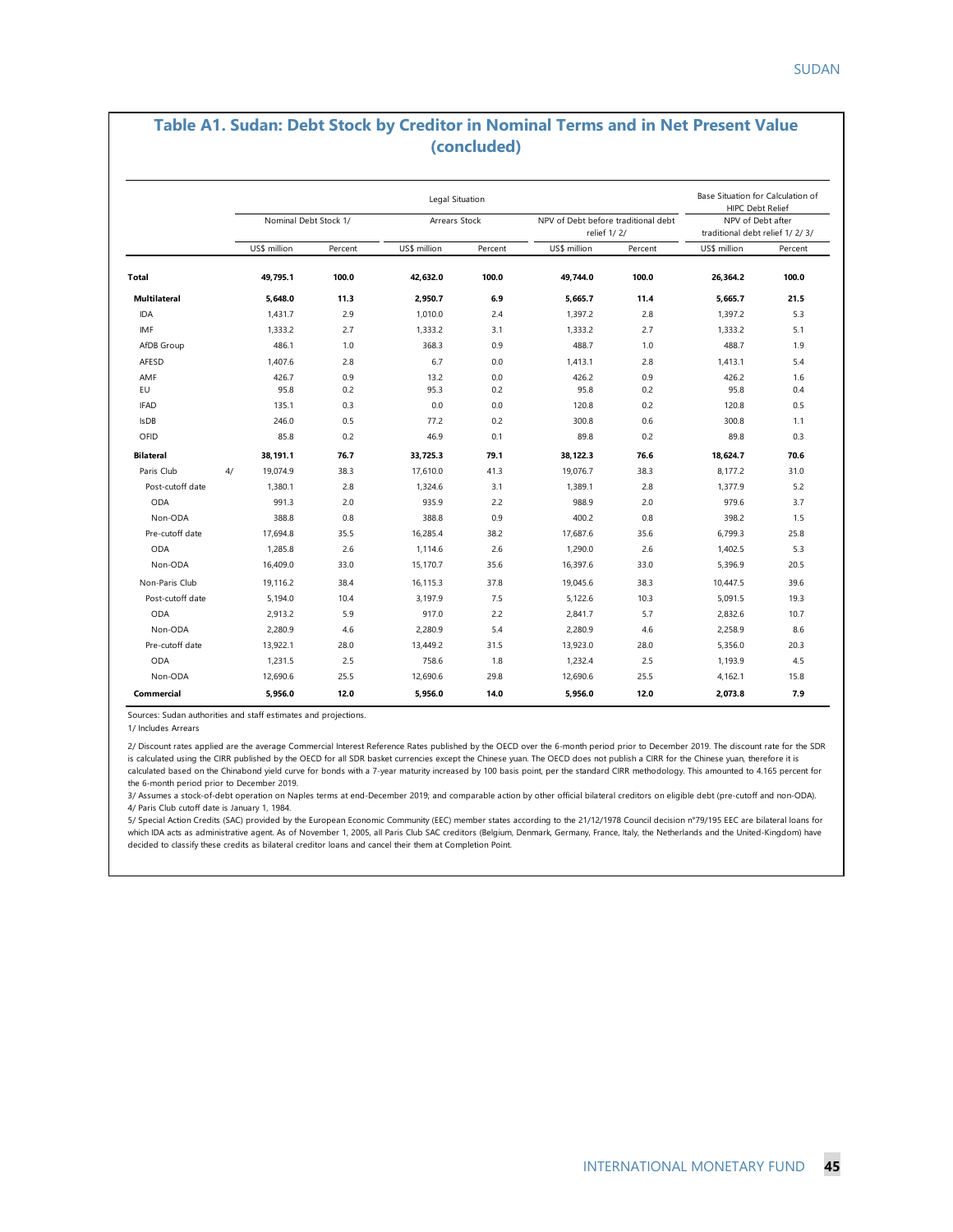| rable AZ. Sudan. Discount and exchange Kates Underphining the Debt Kener Analysis | (End-December 2019)                           |                                     |
|-----------------------------------------------------------------------------------|-----------------------------------------------|-------------------------------------|
|                                                                                   | Exchange Rate 1/<br>(Currency per U.S dollar) | Discount Rate 2/<br>(in percent per |
| U.S. dollar                                                                       | 1.00                                          | 2.8                                 |
| Algerian dinar                                                                    | 119.60                                        | 2.0                                 |
| Canadian dollar                                                                   | 1.31                                          | 2.4                                 |
| Chinese yuan                                                                      | 6.75                                          | 4.2                                 |
| Danish krone                                                                      | 6.68                                          | 0.4                                 |
| Euro                                                                              | 0.89                                          | 0.5                                 |
| Indian rupee                                                                      | 71.34                                         | 2.0                                 |
| Japanese yen                                                                      | 109.12                                        | 0.7                                 |
| Korean won                                                                        | 1,160.90                                      | 2.4                                 |
| Kuwaiti dinar                                                                     | 0.30                                          | 2.0                                 |
| Saudi Arabia riyal                                                                | 3.75                                          | 2.0                                 |
| Soviet Union ruble                                                                | 1.67                                          | 2.0                                 |
| Swiss franc                                                                       | 0.97                                          | 0.2                                 |
| Swedish krona                                                                     | 9.32                                          | 0.6                                 |
| Norwegian krone                                                                   | 8.80                                          | 2.2                                 |
| United Arab Emirates dhirams                                                      | 3.67                                          | 2.0                                 |
| U.K. pound                                                                        | 0.76                                          | 1.6                                 |
| Special Drawing Rights 3/                                                         | 0.72                                          | 2.0                                 |

**Table A2. Sudan: Discount and Exchange Rates Underpinning the Debt Relief Analysis**

Sources: OECD; and IMF, International Financial Statistics.

1/ The exchange rates are expressed as national currency per U.S. dollar at end-December 2019.

2/ Discount rates applied are the average Commercial Interest Reference Rates published by the OECD over the 6-month period prior to December 2019. The discount rate for the SDR is calculated using the CIRR published by the OECD for all SDR basket currencies except the Chinese yuan. The OECD does not publish a CIRR for the Chinese yuan, therefore it is calculated based on the Chinabond yield curve for bonds with a 7-year maturity increased by 100 basis point, per the standard CIRR methodology. This amounted to 4.165 percent for the for the 6-month period prior to December 2019.

3/ The IsDB, AfDB Group and AMF use the Islamic dinar (ISD), African currency unit (UAC) and Arab accounting dinar (AAD) respectively, which are all linked to the SDR (ISD 1=UAC 1=AAD 3=SDR 1) and use the same discount rate as the SDR.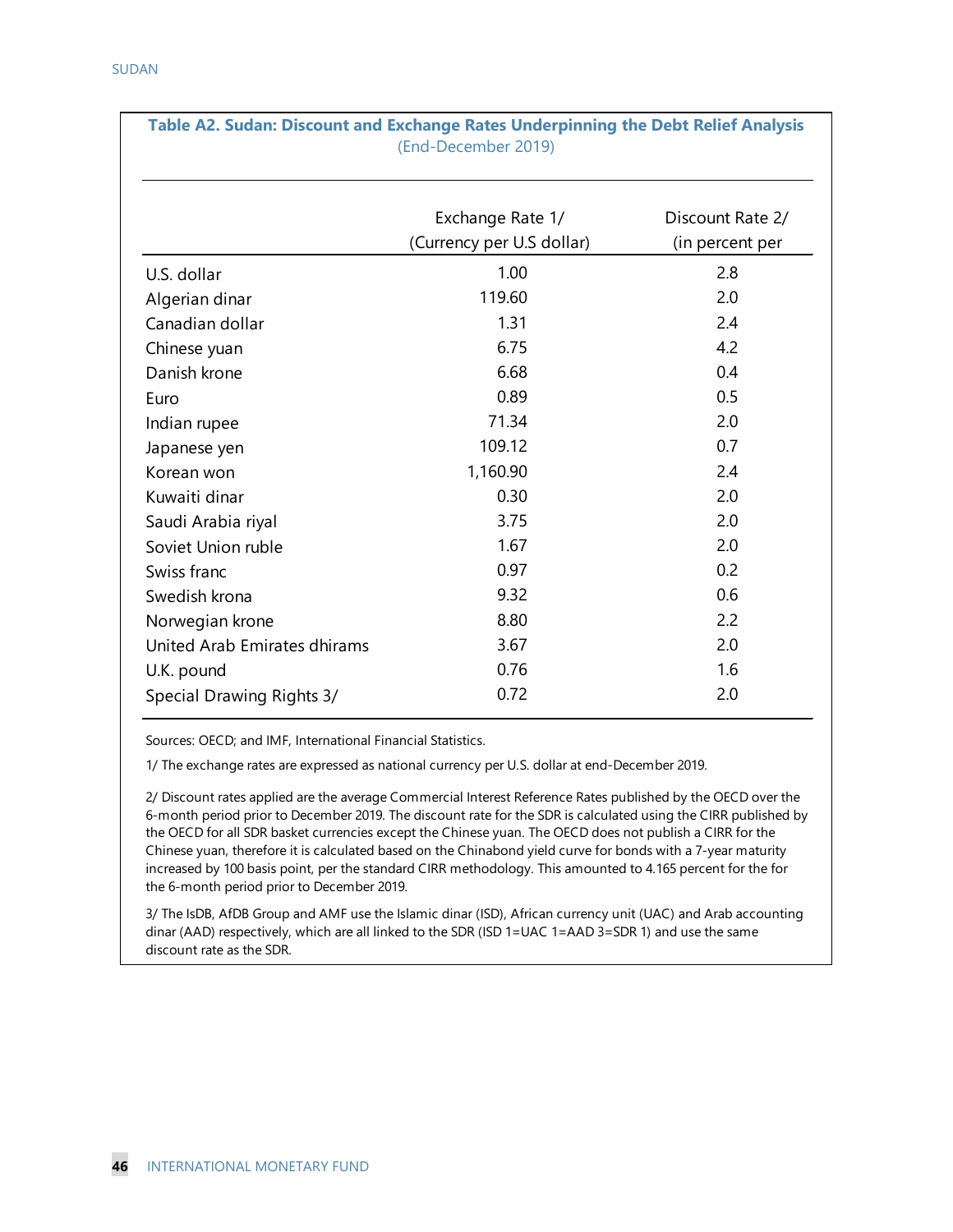### **Table A3. Sudan: External Debt Service, 2020–39**

(US\$ million, unless otherwise indicated)

|                                                                           |       |       |       |         |         |         |         |         |         |       |       |       |       |       |       |         |         | Average |         |         |              |             |
|---------------------------------------------------------------------------|-------|-------|-------|---------|---------|---------|---------|---------|---------|-------|-------|-------|-------|-------|-------|---------|---------|---------|---------|---------|--------------|-------------|
|                                                                           | 2020  | 2021  | 2022  | 2023    | 2024    | 2025    | 2026    | 2027    | 2028    | 2029  | 2030  | 2031  | 2032  | 2033  | 2034  | 2035    | 2036    | 2037    | 2038    | 2039    | 2020<br>2029 | 2030 - 2039 |
| I. Before traditional debt relief and multilateral arrears clearance      |       |       |       |         |         |         |         |         |         |       |       |       |       |       |       |         |         |         |         |         |              |             |
| Total                                                                     | 638.5 | 691.0 | 544.0 | 408.    | 475.    | 447.0   | 429.2   | 415.6   | 374.3   | 336.5 | 277.0 | 245.7 | 244.4 | 226.2 | 200.7 | 168.4   | 167.8   | 178.5   | 194.9   | 189.0   | 475.9        | 209.2       |
| Existing debt 2/                                                          | 638.5 | 690.6 | 542.2 | 406.3   | 472.5   | 443.3   | 422.9   | 402.8   | 359.7   | 319.9 | 254.9 | 216.3 | 206.2 | 177.7 | 139.8 | 94.8    | 79.2    | 72.8    | 70.0    | 42.8    | 469.9        | 135.5       |
| Multilateral                                                              | 194.8 | 274.4 | 271.9 | 163.4   | 243.2   | 220.7   | 207.6   | 196.8   | 172.5   | 163.5 | 149.8 | 138.7 | 133.0 | 109.0 | 99.7  | 86.6    | 73.6    | 68.4    | 65.8    | 38.8    | 210.9        | 96.3        |
| <b>IDA</b>                                                                | 42.6  | 42.3  | 41.8  | 40.3    | 38.6    | 37.0    | 36.4    | 36.0    | 30.0    | 25.1  | 19.1  | 15.8  | 13.1  | 10.5  | 6.5   | 4.0     | 1.4     | 0.7     | 0.0     | 0.0     | 37.0         | 7.1         |
| IMF                                                                       | 0.0   | 0.0   | 0.0   | 0.0     | 0.0     | 0.0     | 0.0     | 0.0     | 0.0     | 0.0   | 0.0   | 0.0   | 0.0   | 0.0   | 0.0   | 0.0     | 0.0     | 0.0     | 0.0     | 0.0     | 0.0          | 0.0         |
| AfDB Group                                                                | 8.8   | 8.7   | 8.7   | 8.6     | 8.6     | 8.3     | 8.2     | 8.2     | 8.1     | 7.9   | 7.6   | 7.2   | 6.7   | 6.6   | 6.6   | 6.2     | 5.8     | 3.9     | 3.7     | 1.0     | 8.4          | 5.5         |
| Others 3/                                                                 | 143.3 | 223.4 | 221.4 | 114.5   | 196.0   | 175.4   | 163.0   | 152.6   | 134.4   | 130.4 | 123.2 | 115.7 | 113.3 | 91.8  | 86.6  | 76.4    | 66.4    | 63.8    | 62.1    | 37.8    | 165.4        | 83.7        |
| Bilateral                                                                 | 443.7 | 416.2 | 270.3 | 242.8   | 229.3   | 222.6   | 215.3   | 205.9   | 187.2   | 156.4 | 105.2 | 77.6  | 73.2  | 68.8  | 40.1  | 8.2     | 5.6     | 4.4     | 4.2     | 4.1     | 259.0        | 39.1        |
| Paris Club                                                                | 33.0  | 32.0  | 30.9  | 30.0    | 28.3    | 26.6    | 23.4    | 21.1    | 18.4    | 16.6  | 0.2   | 0.0   | 0.0   | 0.0   | 0.0   | 0.0     | 0.0     | 0.0     | 0.0     | 0.0     | 26.0         | 0.0         |
| Other official Bilateral                                                  | 410.7 | 384.2 | 239.4 | 212.8   | 201.0   | 196.0   | 191.9   | 184.8   | 168.8   | 139.8 | 105.0 | 77.6  | 73.2  | 68.8  | 40.1  | 8.2     | 5.6     | 4.4     | 4.2     | 4.1     | 232.9        | 39.1        |
| Commercial                                                                | 0.0   | 0.0   | 0.0   | 0.0     | 0.0     | 0.0     | 0.0     | 0.0     | 0.0     | 0.0   | 0.0   | 0.0   | 0.0   | 0.0   | 0.0   | 0.0     | 0.0     | 0.0     | 0.0     | 0.0     | 0.0          | 0.0         |
| Debt service to exports ratio                                             | 12.6  | 11.3  | 7.6   | 5.0     | 5.3     | 4.6     | 4.1     | 3.7     | 3.2     | 2.7   | 2.1   | 1.7   | 1.6   | 1.4   | 1.2   | 0.9     | 0.9     | 0.9     | 1.0     | 0.9     | 6.0          | 1.3         |
| Debt service to revenue ratio                                             | 39.8  | 27.0  | 14.6  | 10.4    | 10.9    | 9.5     | 8.6     | 7.5     | 6.2     | 5.1   | 3.9   | 3.2   | 3.0   | 2.6   | 2.2   | 1.8     | 1.7     | 1.7     | 1.8     | 1.7     | 14.0         | 2.4         |
| New debt 4/                                                               | 0.0   | 0.4   | 1.9   | 1.9     | 2.6     | 3.7     | 6.3     | 12.9    | 14.6    | 16.6  | 22.1  | 29.5  | 38.2  | 48.4  | 60.2  | 73.6    | 88.7    | 105.7   | 124.8   | 146.2   | 6.1          | 73.7        |
| II. After traditional debt relief 5/                                      |       |       |       |         |         |         |         |         |         |       |       |       |       |       |       |         |         |         |         |         |              |             |
| Total                                                                     | 798.7 | 874.4 | 843.3 | 1,635.0 | 1,679.5 | 1,629.0 | 1,633.2 | 1,643.1 | 696.6   | 735.8 | 747.0 | 767.4 | 826.1 | 882.8 | 941.8 | 1,003.1 | 1,136.7 | 1,262.3 | 1,410.4 | 1,550.0 | 1,210.8      | 979.0       |
| Existing debt                                                             | 798.7 | 874.0 | 841.5 | 1,633.1 | 1.676.9 | 1.625.3 | 1.626.9 | 1.630.2 | 682.0   | 719.2 | 724.9 | 738.0 | 787.9 | 834.3 | 881.6 | 929.6   | 1.048.0 | 1.156.6 | 1.285.6 | 1.403.8 | 1,210.8      | 979.0       |
| Multilateral                                                              | 194.8 | 274.4 | 271.9 | 163.4   | 243.2   | 220.7   | 207.6   | 196.8   | 172.5   | 163.5 | 149.8 | 138.7 | 133.0 | 109.0 | 99.7  | 86.6    | 73.6    | 68.4    | 65.8    | 38.8    | 210.9        | 96.3        |
| <b>IDA</b>                                                                | 42.6  | 42.3  | 41.8  | 40.3    | 38.6    | 37.0    | 36.4    | 36.0    | 30.0    | 25.1  | 19.1  | 15.8  | 13.1  | 10.5  | 6.5   | 4.0     | 1.4     | 0.7     | 0.0     | 0.0     | 37.0         | 7.1         |
| IMF                                                                       | 0.0   | 0.0   | 0.0   | 0.0     | 0.0     | 0.0     | 0.0     | 0.0     | 0.0     | 0.0   | 0.0   | 0.0   | 0.0   | 0.0   | 0.0   | 0.0     | 0.0     | 0.0     | 0.0     | 0.0     | 0.0          | 0.0         |
| AfDB Group                                                                | 8.8   | 8.7   | 8.7   | 8.6     | 8.6     | 8.3     | 8.2     | 8.2     | 8.1     | 7.9   | 7.6   | 7.2   | 6.7   | 6.6   | 6.6   | 6.2     | 5.8     | 3.9     | 3.7     | 1.0     | 8.4          | 5.5         |
| Others 3/                                                                 | 143.3 | 223.4 | 221.4 | 114.5   | 196.0   | 175.4   | 163.0   | 152.6   | 134.4   | 130.4 | 123.2 | 115.7 | 113.3 | 91.8  | 86.6  | 76.4    | 66.4    | 63.8    | 62.1    | 37.8    | 165.4        | 83.7        |
| Bilateral 5/                                                              | 585.7 | 581.4 | 551.4 | 1,417.9 | 1,382.9 | 1,354.7 | 1,364.3 | 1,372.9 | 476.0   | 513.6 | 523.8 | 537.5 | 581.3 | 638.8 | 680.7 | 725.6   | 838.4   | 932.5   | 1,041.5 | 1,161.7 | 960.1        | 766.2       |
| Paris Club                                                                | 128.2 | 127.8 | 127.6 | 387.5   | 381.0   | 374.5   | 385.3   | 397.8   | 150.3   | 173.1 | 199.2 | 225.7 | 256.3 | 292.2 | 333.2 | 378.1   | 443.9   | 499.7   | 563.6   | 634.2   | 263.3        | 382.6       |
| Other official Bilatera                                                   | 457.5 | 453.6 | 423.8 | 1,030.4 | 1,001.9 | 980.2   | 979.0   | 975.1   | 325.7   | 340.5 | 324.6 | 311.8 | 325.0 | 346.6 | 347.5 | 347.6   | 394.5   | 432.9   | 478.0   | 527.6   | 696.8        | 383.6       |
| Commercial                                                                | 18.2  | 18.2  | 18.2  | 51.8    | 50.8    | 49.9    | 55.0    | 60.5    | 33.5    | 42.1  | 51.4  | 61.8  | 73.6  | 86.5  | 101.2 | 117.3   | 136.0   | 155.7   | 178.3   | 203.3   | 39.8         | 116.5       |
| Debt service to exports ratio                                             | 15.7  | 14.3  | 11.7  | 20.0    | 18.8    | 16.7    | 15.7    | 14.7    | 5.9     | 5.8   | 5.6   | 5.4   | 5.5   | 5.5   | 5.5   | 5.7     | 6.1     | 6.5     | 7.0     | 7.3     | 13.9         | 6.0         |
| Debt service to revenue ratio                                             | 49.8  | 34.1  | 22.7  | 41.8    | 38.7    | 34.6    | 32.8    | 29.8    | 11.5    | 11.2  | 10.6  | 10.1  | 10.1  | 10.3  | 10.4  | 10.7    | 11.6    | 12.3    | 13.3    | 14.0    | 30.7         | 11.3        |
| New debt                                                                  | 0.0   | 0.4   | 1.9   | 1.9     | 2.6     | 3.7     | 6.3     | 12.9    | 14.6    | 16.6  | 22.1  | 29.5  | 38.2  | 48.4  | 60.2  | 73.6    | 88.7    | 105.7   | 124.8   | 146.2   |              |             |
| III. After enhanced HIPC assistance and multilateral arrears clearance /6 |       |       |       |         |         |         |         |         |         |       |       |       |       |       |       |         |         |         |         |         |              |             |
| Total                                                                     | 120.8 | 149.6 | 74.3  | 71.9    | 221.6   | 421.3   | 495.2   | 1,054.2 | 1,016.0 | 980.5 | 900.  | 793.4 | 431.8 | 427.1 | 411.4 | 395.2   | 399.9   | 410.5   | 426.1   | 436.1   | 454.4        | 429.4       |
| Existing debt                                                             | 120.8 | 149.2 | 72.4  | 70.1    | 219.0   | 417.5   | 488.9   | 1,041.3 | 1,001.3 | 963.8 | 878.0 | 764.0 | 393.6 | 378.6 | 351.2 | 321.6   | 311.2   | 304.7   | 301.3   | 289.9   | 454.4        | 429.4       |
| Multilateral                                                              | 120.8 | 149.2 | 72.4  | 70.1    | 98.5    | 95.7    | 140.5   | 185.9   | 173.1   | 167.7 | 160.3 | 106.0 | 53.4  | 44.9  | 39.5  | 33.9    | 28.1    | 25.0    | 23.8    | 14.3    | 127.4        | 52.9        |
| IDA                                                                       | 0.0   | 27.5  | 41.8  | 40.3    | 38.6    | 37.0    | 36.4    | 36.0    | 30.0    | 25.1  | 19.1  | 15.8  | 13.1  | 10.5  | 6.5   | 4.0     | 1.4     | 0.7     | 0.0     | 0.0     | 31.3         | 7.1         |
| IMF                                                                       | 0.0   | 0.0   | 0.0   | 0.0     | 0.0     | 0.0     | 48.9    | 97.8    | 97.8    | 97.8  | 97.8  | 48.9  | 0.0   | 0.0   | 0.0   | 0.0     | 0.0     | 0.0     | 0.0     | 0.0     | 34.2         | 14.7        |
| AfDB Group                                                                | 0.0   | 44    | 8.7   | 8.6     | 8.6     | 8.3     | 8.2     | 8.2     | 8.1     | 7.9   | 7.6   | 7.2   | 6.7   | 6.6   | 6.6   | 6.2     | 5.8     | 3.9     | 3.7     | 1.0     | 7.1          | 5.5         |
| Others 3/                                                                 | 120.8 | 117.3 | 22.0  | 21.1    | 51.3    | 50.4    | 46.9    | 43.9    | 37.1    | 36.8  | 35.9  | 34.1  | 33.6  | 27.7  | 26.4  | 23.6    | 20.9    | 20.4    | 20.1    | 13.4    | 54.8         | 25.6        |
| Bilateral                                                                 | 0.0   | 0.0   | 0.0   | 0.0     | 118.2   | 311.3   | 336.3   | 829.1   | 802.3   | 771.3 | 693.4 | 634.1 | 316.1 | 307.8 | 283.8 | 257.6   | 250.5   | 244.2   | 238.6   | 233.0   | 316.9        | 345.9       |
| Paris Club                                                                | 0.0   | 0.0   | 0.0   | 0.0     | 20.3    | 103.2   | 112.2   | 389.1   | 377.7   | 363.0 | 331.6 | 314.0 | 26.8  | 26.8  | 26.8  | 26.8    | 26.8    | 26.8    | 26.8    | 26.8    | 136.6        | 86.0        |
| Other official Bilatera                                                   | 0.0   | 0.0   | 0.0   | 0.0     | 98.0    | 208.1   | 224.1   | 440.0   | 424.6   | 408.3 | 361.8 | 320.1 | 289.3 | 281.0 | 257.0 | 230.8   | 223.7   | 217.4   | 211.8   | 206.2   | 180.3        | 259.9       |
| Commercial                                                                | 0.0   | 0.0   | 0.0   | 0.0     | 2.3     | 10.5    | 12.2    | 26.3    | 26.0    | 24.8  | 24.3  | 23.9  | 24.1  | 25.9  | 27.9  | 30.1    | 32.7    | 35.5    | 38.9    | 42.5    | 10.2         | 30.6        |
| Debt service to exports ratio                                             | 2.4   | 2.4   | 1.0   | 0.9     | 2.5     | 4.3     | 4.8     | 9.4     | 8.6     | 7.8   | 6.7   | 5.6   | 2.9   | 2.7   | 2.4   | 2.2     | 2.2     | 2.1     | 2.1     | 2.1     | 4.4          | 3.1         |
| Debt service to revenue ratio                                             | 7.5   | 5.8   | 2.0   | 1.8     | 5.1     | 9.0     | 9.9     | 19.1    | 16.8    | 14.9  | 12.7  | 10.4  | 5.3   | 5.0   | 4.6   | 4.2     | 4.1     | 4.0     | 4.0     | 3.9     | 9.2          | 5.8         |
| New debt                                                                  | 0.0   | 0.4   | 1.9   | 1.9     | 2.6     | 3.7     | 6.3     | 12.9    | 14.6    | 16.6  | 22.1  | 29.5  | 38.2  | 48.4  | 60.2  | 73.6    | 88.7    | 105.7   | 124.8   | 146.2   |              |             |
| Sources: Sudan authorities and staff estimates and projections.           |       |       |       |         |         |         |         |         |         |       |       |       |       |       |       |         |         |         |         |         |              |             |

1/ All external debt statistics correspond to public and publicly guaranteed debt.

2/ Includes only scheduled debt service on current maturities and does not include projected penalty interest on arrears.

3/ Other multilaterals include AMF, EU, IFAD, IsDB, and OFID.

4/ The projected debt service is based on PRGT/GRA arrangements in the amount equal to the stock of arrears at arrears clearance.

6/ Paris Club and other official bilateral creditors are assumed to provide a Cologne flow rescheduling on eligible debt during interim period 'and the remaining of their share of relief after of the completion point (i.e. 5/ Shows the external debt situation after the full use of traditional debt-relief mechanisms (hypothetical stock-of-debt operations on Naples terms) by Paris Club creditors that includes treatment of debt stock in arrears

**47**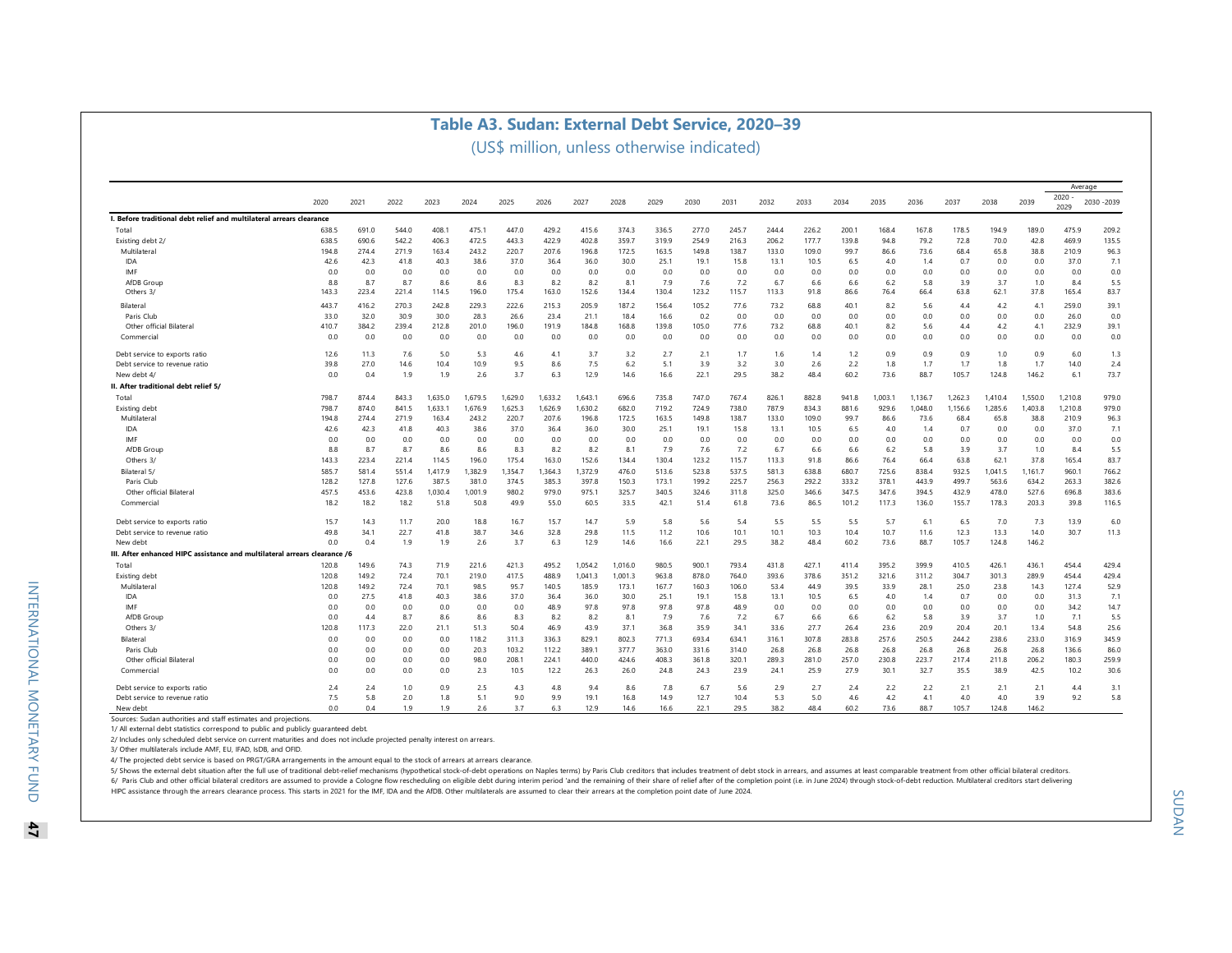### **Table A3. Sudan: External Debt Service, 2020–39 (concluded)**

(US\$ million, unless otherwise indicated)

|                                                                                                                                                                                                                                |         |              |          |                          |            |            |            |          |          |          |          |          |          |          |          |          |          |            |            |            | Average      |             |
|--------------------------------------------------------------------------------------------------------------------------------------------------------------------------------------------------------------------------------|---------|--------------|----------|--------------------------|------------|------------|------------|----------|----------|----------|----------|----------|----------|----------|----------|----------|----------|------------|------------|------------|--------------|-------------|
|                                                                                                                                                                                                                                | 2020    | 2021         | 2022     | 2023                     | 2024       | 2025       | 2026       | 2027     | 2028     | 2029     | 2030     | 2031     | 2032     | 2033     | 2034     | 2035     | 2036     | 2037       | 2038       | 2039       | 2020<br>2029 | 2030 - 2039 |
| IV. Debt Service after HIPC and MDRI Assistance                                                                                                                                                                                |         |              |          |                          |            |            |            |          |          |          |          |          |          |          |          |          |          |            |            |            |              |             |
| Total                                                                                                                                                                                                                          | 120.8   | 149.6        | 74.3     | 71.9                     | 198.2      | 376.0      | 401.7      | 912.2    | 880.0    | 849.6    | 775.7    | 721.6    | 412.0    | 409.9    | 398.3    | 385.0    | 392.7    | 405.9      | 422.4      | 435.1      | 397.3        | 402.1       |
| Existing debt                                                                                                                                                                                                                  | 120.8   | 149.2        | 72.4     | 70.1                     | 195.6      | 372.2      | 395.4      | 899.3    | 865.4    | 833.0    | 753.6    | 692.1    | 373.9    | 361.4    | 338.     | 311.4    | 304.1    | 300.2      | 297.6      | 288.9      | 397.3        | 402.1       |
| Multilateral                                                                                                                                                                                                                   | 120.8   | 149.2        | 72.4     | 70.1                     | 75.1       | 50.4       | 46.9       | 43.9     | 37.1     | 36.8     | 35.9     | 34.1     | 33.6     | 27.7     | 26.4     | 23.6     | 20.9     | 20.4       | 20.1       | 13.4       | 70.3         | 25.6        |
| IDA                                                                                                                                                                                                                            | 0.0     | 27.5         | 41.8     | 40.3                     | 19.5       | 0.0        | 0.0        | 0.0      | 0.0      | 0.0      | 0.0      | 0.0      | 0.0      | 0.0      | 0.0      | 0.0      | 0.0      | 0.0        | 0.0        | 0.0        | 12.9         | 0.0         |
| IMF $8/$                                                                                                                                                                                                                       | 0.0     | 0.0          | 0.0      | 0.0                      | 0.0        | 0.0        | 0.0        | 0.0      | 0.0      | 0.0      | 0.0      | 0.0      | 0.0      | 0.0      | 0.0      | 0.0      | 0.0      | 0.0        | 0.0        | 0.0        | 0.0          | 0.0         |
| AfDB Group                                                                                                                                                                                                                     | 0.0     | 4.4          | 8.7      | 8.6                      | 4.3        | 0.0        | 0.0        | 0.0      | 0.0      | 0.0      | 0.0      | 0.0      | 0.0      | 0.0      | 0.0      | 0.0      | 0.0      | 0.0        | 0.0        | 0.0        | 2.6          | 0.0         |
| Others 3/                                                                                                                                                                                                                      | 120.8   | 117.3        | 22.0     | 21.1                     | 51.3       | 50.4       | 46.9       | 43.9     | 37.1     | 36.8     | 35.9     | 34.1     | 33.6     | 27.7     | 26.4     | 23.6     | 20.9     | 20.4       | 20.1       | 13.4       | 54.8         | 25.6        |
| Bilateral                                                                                                                                                                                                                      | 0.0     | 0.0          | 0.0      | 0.0                      | 118.2      | 311.3      | 336.3      | 829.1    | 802.3    | 771.3    | 693.4    | 634.1    | 316.1    | 307.8    | 283.8    | 257.6    | 250.5    | 244.2      | 238.6      | 233.0      | 316.9        | 345.9       |
| Paris Club                                                                                                                                                                                                                     | 0.0     | 0.0          | 0.0      | 0.0                      | 20.3       | 103.2      | 112.2      | 389.1    | 377.7    | 363.0    | 331.6    | 314.0    | 26.8     | 26.8     | 26.8     | 26.8     | 26.8     | 26.8       | 26.8       | 26.8       | 136.6        | 86.0        |
| Other official Bilateral                                                                                                                                                                                                       | 0.0     | 0.0          | 0.0      | 0.0                      | 98.0       | 208.1      | 224.1      | 440.0    | 424.6    | 408.3    | 361.8    | 320.1    | 289.3    | 281.0    | 257.0    | 230.8    | 223.7    | 217.4      | 211.8      | 206.2      | 180.3        | 259.9       |
| Commercial                                                                                                                                                                                                                     | 0.0     | 0.0          | 0.0      | 0.0                      | 2.3        | 10.5       | 12.2       | 26.3     | 26.0     | 24.8     | 24.3     | 23.9     | 24.1     | 25.9     | 27.9     | 30.1     | 32.7     | 35.5       | 38.9       | 42.5       | 10.2         | 30.6        |
| Debt service to exports ratio                                                                                                                                                                                                  | 2.4     | 2.4          | 1.0      | 0.9                      | 2.2        | 3.8        | 3.9        | 8.2      | 7.4      | 6.7      | 5.8      | 5.1      | 2.7      | 2.6      | 2.3      | 2.2      | 2.1      | 2.1        | 2.1        | 2.1        | 3.9          | 2.9         |
| Debt service to revenue ratio                                                                                                                                                                                                  | 7.5     | 5.8          | 2.0      | 1.8                      | 4.6        | 8.0        | 8.1        | 16.5     | 14.6     | 12.9     | 11.0     | 9.5      | 5.0      | 4.8      | 4.4      | 4.1      | 4.0      | 4.0        | 4.0        | 3.9        | 8.2          | 5.5         |
| New debt                                                                                                                                                                                                                       | 0.0     | 0.4          | 1.9      | 1.9                      | 2.6        | 3.7        | 6.3        | 12.9     | 14.6     | 16.6     | 22.1     | 29.5     | 38.2     | 48.4     | 60.2     | 73.6     | 88.7     | 105.7      | 124.8      | 146.2      |              |             |
| V. After enhanced HIPC assistance, multilateral arrears clearance, MDRI,                                                                                                                                                       |         | and bilatera |          | l beyond HIPC assistance |            |            |            |          |          |          |          |          |          |          |          |          |          |            |            |            |              |             |
| Total                                                                                                                                                                                                                          | 120.8   | 149.6        | 74.3     | 71.9                     | 178.6      | 272.7      | 289.5      | 523.1    | 502.3    | 486.5    | 444.1    | 407.6    | 385.2    | 383.1    | 371.5    | 358.2    | 365.9    | 379.1      | 395.6      | 408.3      | 284.6        | 316.1       |
| Existing debt                                                                                                                                                                                                                  | 120.8   | 149.2        | 72.4     | 70.1                     | 176.0      | 269.0      | 283.2      | 510.2    | 487.7    | 469.9    | 422.0    | 378.2    | 347.1    | 334.7    | 311.3    | 284.6    | 277.3    | 273.4      | 270.8      | 262.1      | 284.6        | 316.1       |
| IDA                                                                                                                                                                                                                            | 120.8   | 149.2        | 72.4     | 70.1                     | 75.1       | 50.4       | 46.9       | 43.9     | 37.1     | 36.8     | 35.9     | 34.1     | 33.6     | 27.7     | 26.4     | 23.6     | 20.9     | 20.4       | 20.1       | 13.4       | 70.3         | 25.6        |
| World Bank                                                                                                                                                                                                                     | 0.0     | 27.5         | 41.8     | 40.3                     | 19.5       | 0.0        | 0.0        | 0.0      | 0.0      | 0.0      | 0.0      | 0.0      | 0.0      | 0.0      | 0.0      | 0.0      | 0.0      | 0.0        | 0.0        | 0.0        | 12.9         | 0.0         |
| IMF $7/$                                                                                                                                                                                                                       | 0.0     | 0.0          | 0.0      | 0.0                      | 0.0        | 0.0        | 0.0        | 0.0      | 0.0      | 0.0      | 0.0      | 0.0      | 0.0      | 0.0      | 0.0      | 0.0      | 0.0      | 0.0        | 0.0        | 0.0        | 0.0          | 0.0         |
| AfDB Group                                                                                                                                                                                                                     | 0.0     | 4.4          | 8.7      | 8.6                      | 4.3        | 0.0        | 0.0        | 0.0      | 0.0      | 0.0      | 0.0      | 0.0      | 0.0      | 0.0      | 0.0      | 0.0      | 0.0      | 0.0        | 0.0        | 0.0        | 2.6          | 0.0         |
| Others 3/                                                                                                                                                                                                                      | 120.8   | 117.3        | 22.0     | 21.1                     | 51.3       | 50.4       | 46.9       | 43.9     | 37.1     | 36.8     | 35.9     | 34.1     | 33.6     | 27.7     | 26.4     | 23.6     | 20.9     | 20.4       | 20.1       | 13.4       | 54.8         | 25.6        |
| Bilateral                                                                                                                                                                                                                      | 0.0     | 0.0          | 0.0      | 0.0                      | 98.6       | 208.1      | 224.1      | 440.0    | 424.6    | 408.3    | 361.8    | 320.1    | 289.3    | 281.0    | 257.0    | 230.8    | 223.7    | 217.4      | 211.8      | 206.2      | 180.4        | 259.9       |
| Paris Club 8/                                                                                                                                                                                                                  | 0.0     | 0.0          | 0.0      | 0.0                      | 0.6        | 0.0        | 0.0        | 0.0      | 0.0      | 0.0      | 0.0      | 0.0      | 0.0      | 0.0      | 0.0      | 0.0      | 0.0      | 0.0        | 0.0        | 0.0        | 0.1          | 0.0         |
| Other official Bilateral                                                                                                                                                                                                       | 0.0     | 0.0          | 0.0      | 0.0                      | 98.0       | 208.1      | 224.1      | 440.0    | 424.6    | 408.3    | 361.8    | 320.1    | 289.3    | 281.0    | 257.0    | 230.8    | 223.7    | 217.4      | 211.8      | 206.2      | 180.3        | 259.9       |
| Commercial                                                                                                                                                                                                                     | 0.0     | 0.0          | 0.0      | 0.0                      | 2.3        | 10.5       | 12.2       | 26.3     | 26.0     | 24.8     | 24.3     | 23.9     | 24.1     | 25.9     | 27.9     | 30.1     | 32.7     | 35.5       | 38.9       | 42.5       | 34.0         | 30.6        |
| Debt service to exports ratio                                                                                                                                                                                                  | 2.4     | 2.4          | 1.0      | 0.9                      | 2.0        | 2.8        | 2.8        | 4.7      | 4.2      | 3.9      | 3.3      | 2.9      | 2.6      | 2.4      | 2.2      | 2.0      | 2.0      | 2.0        | 2.0        | 1.9        | 2.7          | 2.3         |
| Debt service to revenue ratio                                                                                                                                                                                                  | 7.5     | 5.8          | 2.0      | 1.8                      | 4.1        | 5.8        | 5.8        | 9.5      | 8.3      | 7.4      | 6.3      | 5.4      | 4.7      | 4.5      | 4.1      | 3.8      | 3.7      | 3.7        | 3.7        | 3.7        | 5.8          | 4.4         |
| New debt                                                                                                                                                                                                                       | 0.0     | 0.4          | 1.9      | 1.9                      | 2.6        | 3.7        | 6.3        | 12.9     | 14.6     | 16.6     | 22.1     | 29.5     | 38.2     | 48.4     | 60.2     | 73.6     | 88.7     | 105.7      | 124.8      | 146.2      |              |             |
| Reduction in debt service as a results of                                                                                                                                                                                      |         |              |          |                          |            |            |            |          |          |          |          |          |          |          |          |          |          |            |            |            |              |             |
| Traditional debt relief mechanisms                                                                                                                                                                                             |         | $-183.4$     | $-299.3$ | $-1.226.9$               | $-1.204.4$ | $-1.182.0$ | $-1.203.9$ | 1.227.5  | $-322.3$ | $-399.3$ | $-470.0$ | $-521.7$ | $-581.7$ | $-656.6$ | $-741.8$ | $-834.8$ | $-968.8$ | $-1.083.8$ | $-1.215.6$ | $-1.361.0$ | $-805.4$     | $-843.6$    |
| HIPC initiative assistance and multilateral arrears clearance                                                                                                                                                                  |         | 0.0          | 769.0    | 1,563.1                  | 1.458.0    | 1.207.8    | 1,137.9    | 588.9    | $-319.3$ | $-244.6$ | $-153.1$ | $-26.0$  | 394.3    | 455.7    | 530.4    | 607.9    | 736.8    | 851.9      | 984.4      | 1.114.0    | 684.5        | 549.6       |
| Additional MDRI assistance                                                                                                                                                                                                     |         |              |          |                          | 23.3       | 45.3       | 93.6       | 142.0    | 135.9    | 130.9    | 124.4    | 71.8     | 19.8     | 17.2     | 13.1     | 10.2     | 7.2      | 4.6        | 3.7        | 1.0        | 95.2         | 27.3        |
| Additional bilateral beyond HIPC assistance                                                                                                                                                                                    |         |              |          |                          | 19.6       | 103.2      | 112.2      | 389.1    | 377.7    | 363.0    | 331.6    | 314.0    | 26.8     | 26.8     | 26.8     | 26.8     | 26.8     | 26.8       | 26.8       | 26.8       | 136.5        | 86.0        |
| <b>Memorandum items:</b>                                                                                                                                                                                                       |         |              |          |                          |            |            |            |          |          |          |          |          |          |          |          |          |          |            |            |            |              |             |
| Exports of goods and nonfactor services 9/                                                                                                                                                                                     | 5.085.6 | 6.125.7      | 7.192.3  | 8.156.7                  | 8.937.3    | 9.768.4    | 10.403.1   | 11.159.7 | 11,824.1 | 12.590.  | 13.349.2 | 14.159.3 | 15.074.5 | 16.003.6 | 16.997.6 | 17.736.3 | 18.506.9 | 19.310.8   | 20.149.4   | 21.166.2   |              |             |
| Government revenues 10                                                                                                                                                                                                         | 1.604.5 | 2,563.2      | 3,719.7  | 3.915.0                  | 4.339.4    | 4,702.6    | 4,985.8    | 5,515.4  | 6,037.1  | 6,570.6  | 7.077.6  | 7.613.3  | 8.201.2  | 8.588.1  | 9.033.2  | 9.386.5  | 9.838.2  | 10,230.5   | 10.641.9   | 11.073.1   |              |             |
| 7/ Includes beyond-HIPC assistance to the remaining outstanding debt stock associated with the arrears clearance. The IMF does not have outstanding MDRI-eligible debt. The last of the MDRI-eligible debt was repaid in P/201 |         |              |          |                          |            |            |            |          |          |          |          |          |          |          |          |          |          |            |            |            |              |             |

8/ Paris Club creditors deliver, through voluntarily bilateral initiatives, additional debt relief beyond the HIPC Initiative after the completion point (assumed to be delivered in June 2024). Details on the modalities of

9/ Exports of goods as defined in IMF, Balance of Payments Manual, 6th edition, 2009. Refers to fiscal year exports.

10/ Revenues are defined as central government revenues, excluding grants.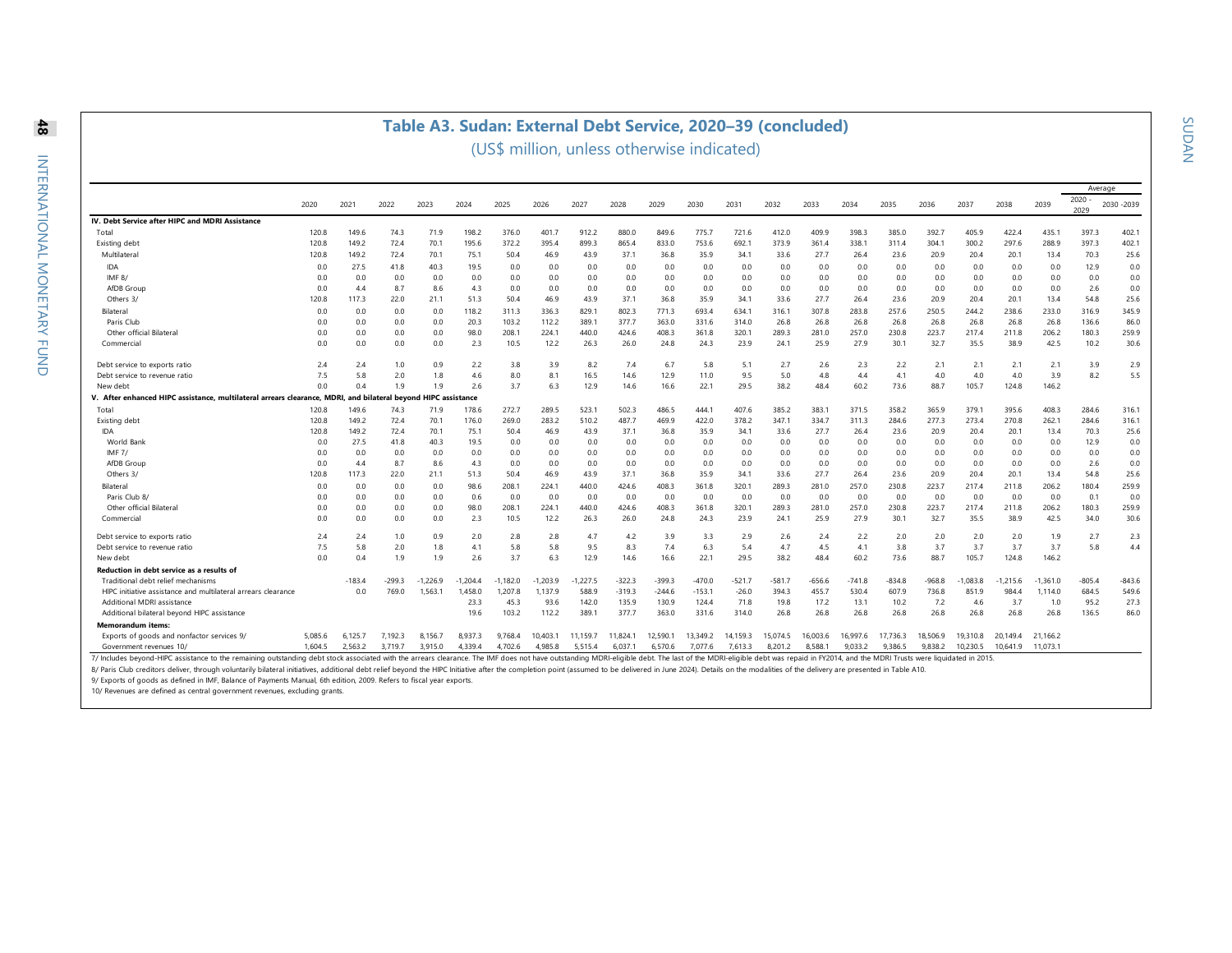|                                                                              |                      |          |             |                     | Table A4. Sudan: Net Present Value of External Debt, 2019-39 1/ |                                            |             |          |          |            |          |          |          |                    |          |                     |          |                    |                     |          |          |                  |                  |
|------------------------------------------------------------------------------|----------------------|----------|-------------|---------------------|-----------------------------------------------------------------|--------------------------------------------|-------------|----------|----------|------------|----------|----------|----------|--------------------|----------|---------------------|----------|--------------------|---------------------|----------|----------|------------------|------------------|
|                                                                              |                      |          |             |                     |                                                                 | (US\$ billion, unless otherwise indicated) |             |          |          |            |          |          |          |                    |          |                     |          |                    |                     |          |          |                  |                  |
|                                                                              |                      |          |             |                     |                                                                 |                                            |             |          |          |            |          |          |          |                    |          |                     |          |                    |                     |          |          |                  |                  |
|                                                                              |                      |          |             |                     |                                                                 |                                            |             |          |          |            |          |          |          |                    |          |                     |          |                    |                     |          |          | Average          |                  |
|                                                                              | 2019                 | 2020     | 2021        | 2022                | 2023                                                            | 2024                                       | 2025        | 2026     | 2027     | 2028       | 2029     | 2030     | 2031     | 2032               | 2033     | 2034                | 2035     | 2036               | 2037                | 2038     | 2039     | $2019 -$<br>2028 | $2029 -$<br>2039 |
| I. Before traditional debt relief and multilateral arrears clearance         |                      |          |             |                     |                                                                 |                                            |             |          |          |            |          |          |          |                    |          |                     |          |                    |                     |          |          |                  |                  |
| NPV of total debt                                                            | 49 744 0             | 49.247.5 | 48 742 7    | 48.297              | 48.056.3                                                        | 47.781.6                                   | 551         | 473623   | 47 207 0 | 1180<br>47 | 47.097.6 | 47.174.3 | 47327    | 47.536.6           | 47.826.  | 48.192.             | 48 646 5 | 49,165.0           | $49^{\circ}$<br>192 | 50,306.  | 50.951.0 | 48 110 9         | 48.540.2         |
| NPV of outstanding debt                                                      | 49,744.0             | 49,229.5 | 48.649.8    | 48.204.5            | 47.8847                                                         | 47,491.0                                   |             | 46,755.6 | 46.405.6 | 46.090.4   | 45.807.8 | 45,583.7 | 45,393.3 | 45.208.8           | 45,048.5 | 44.922.5            | 44,838.7 | 44.768.8           | 44 704 0            | 44.640.7 | 44,603.2 | 47.757.3         | 45,047.3         |
| Multilateral                                                                 | 5,665.7              | 5,524.9  | 5,301.7     | 5,076.5             | 4,955.2                                                         | 4,751.7                                    | 4.566.6     | 4,390.9  | 4.222.5  | 4.075.0    | 3,933.5  | 3.802.9  | 3,680.9  | 3,562.1            | 3,465.   | 3.375.5             | 3,297.2  | 3,230.4            | 3,167.5             | 3,106.0  | 3,070.3  | 4,853.1          | 3,426.5          |
| <b>IDA</b>                                                                   | 1,397.2              | 1,363.0  | 1,328.4     | 1,293.5             | 1,259.2                                                         | 1,225.9                                    | 1,193.5     | 1,160.9  | 1,128.1  | 1,100.5    | 1,077.3  | 1,059.5  | 1.044.7  | 1,032.3            | 1,022.2  | 1,015.9             | 1,012.0  | 1,010.7            | 1,010.0             | 1,010.0  | 1,010.0  | 1,245.0          | 1,027.7          |
| IMF                                                                          | 1,333.2              | 1,333.2  | 1,333.2     | 1,333.2             | 1.333.2                                                         | 1,333.2                                    | 1.333.2     | 1.333.2  | 1,333.2  | 1,333.2    | 1,333.2  | 1.333.2  | 1,333.2  | 1,333.2            | 1,333.2  | 1,333.2             | 1,333.2  | 1.333.2            | 1.333.2             | 1,333.2  | 1,333.2  | 1,333.2          | 1,333.2          |
| AfDB Group                                                                   | 488.7                | 481.9    | 475.        | 468.2               | 461.3                                                           | 454.3                                      | 447.5       | 440.6    | 433.7    | 426.7      | 419.8    | 413.1    | 406.7    | 400.8              | 394.7    | 388.6               | 382.8    | 377.3              | 373.6               | 370.0    | 369.1    | 457.8            | 390.6            |
| Others 2/                                                                    | 2,446.6              | 2,346.8  | 2,165.0     | 1.981.6             | 1,901.5                                                         | 1,738.3                                    | 1,592.5     | 1,456.2  | 1.327.5  | 1,214.5    | 1,103.3  | 997.     | 896.2    | 795.9              | 715.0    | 637.7               | 569.2    | 509.3              | 450.7               | 392.7    | 358.0    | 1,817.0          | 675.0            |
| of which Multilateral debt in arrears                                        | 2.950.7              | 2.950.7  | 2.950.7     | 2.950.7             | 2.950.7                                                         | 2.950.7                                    | 2.950.7     | 2.950.7  | 2.950.7  | 2.950.7    | 2.950.7  | 2.950.7  | 2.950.7  | 2.950.7            | 2.950.7  | 2.950.7             | 2.950.7  | 2.950.7            | 2.950.7             | 2.950.7  | 2.950.7  | 2.950.7          | 2,950.7          |
| Bilatera                                                                     | 38,122.3             | 37,748.6 | 37,392.2    | 37,172.0            | 36.973.5                                                        | 36,783.3                                   | 36.5948     | 36,408.7 | 36.227   | 36.059.5   | 35.9183  | 35.824.8 | 35.7564  | 35.690.6           | 35.6274  | 35.591.0            | 35,585.5 | 35.582.4           | 35,580.5            | 35.578.7 | 35.5770  | 36.948.2         | 35,664.8         |
| Paris Club                                                                   | 19,076.7             | 19.050.1 | 19,023.7    | 18.997.6            | 18.971.8                                                        | 18,946.9                                   | 18,923.1    | 18.901.7 | 18,882.  | 18.864.6   | 18.848.5 | 18.848.3 | 18.848.3 | 18,848.3           | 18.848.3 | 18.848.3            | 18.848.3 | 18.848.3           | 18,848.3            | 18.848.3 | 18,848.3 | 18,963.8         | 18.848.3         |
| Other official Bilateral                                                     | 19.045.6             | 18,698.5 | 18,368.5    | 18,174.4            | 18,001.7                                                        | 17,836.4                                   | 17.671.7    | 17,506.9 | 17 344 9 | 17,194.8   | 17,069.8 | 16,976.5 | 16,908.2 | 16,842.3           | 16,779.1 |                     | 16.737.2 | 16,734.1           | 16,732.2            | 16,730.4 | 16,728.7 | 17,984.3         | 16,816.5         |
| Commercial                                                                   | 5.956.0              | 5.956.0  | 5.956.0     | 5.956.0             | 5.956.0                                                         | 5.956.0                                    | 5.956.0     | 5.956.0  | 5.956.0  | 5.956.0    | 5,956.0  | 5.956.0  | 5.956.0  | 5.956.0            | 5.956.0  | 16,742.7<br>5.956.0 | 5.956.0  | 5,956.0            | 5.956.0             | 5.956.0  | 5.956.0  | 5.956.0          | 5.956.0          |
| NPV of new borrowing                                                         |                      | 18.0     | 92.9        | 92.9                | 171.7                                                           | 290.6                                      | 434.3       | 606.7    | 801.4    | 1,027.5    | 1,289.8  | 1,590.6  | 1,934.5  | 2,327.8            | 2,777.6  | 3,269.6             | 3,807.8  | 4,396.1            | 5,015.1             | 5,665.5  | 6,347.8  | 392.9            | 3,492.9          |
| II. After traditional debt relief 3/                                         |                      |          |             |                     |                                                                 |                                            |             |          |          |            |          |          |          |                    |          |                     |          |                    |                     |          |          |                  |                  |
| NPV of total debt                                                            | 26,364.2             | 26,037.0 | 25,683.6    | 25,277.7            | 24.149.7                                                        | 22,987.                                    | 21<br>868.5 | 20,744.8 | 19,607.7 | 19.417.1   | 19,217.1 | 19,041   | 18,886.4 | 18,722.5           | 18,559.3 | 18,381.1            | 18,190.6 | 17,921.2           | 17,561.0            | 17,088.8 | 16,513.8 | 23,213.7         | 18,189.4         |
| NPV of outstanding debt                                                      | 26.364.2             | 26,019.0 | 25.590.7    | 25,184.8            | 23.978.                                                         | 22.696.5                                   | 2           | 20.138.  | 18,806.3 | 18.389.5   | 17.927.3 | 17,450.5 | 16.951.9 | 16.394.7           | 15.781.7 | 15,111.5            | 14.382.8 | 13.525.0           | 12.545.9            | 11.423.3 | 10.166.0 | 22.860.          | 14,696.4         |
| Multilateral                                                                 | 5.665.7              | 5.5249   | 5.301.7     | 5.076.5             | 4.955.2                                                         | 4.751.7                                    | 4.566.6     | 4.390.9  | 4.222.5  | 4.075.0    | 3.933.5  | 3,802.9  | 3.680.9  | 3.562.1            | 3.465.1  | 3.375.5             | 3.297.2  | 3.230.4            | 3,167.5             | 3,106.0  | 3,070.3  | 4.853.1          | 3,426.5          |
| <b>IDA</b>                                                                   | 1.397.2              | 1.363.0  | 1.328.4     | 1.293.5             | 1.259.2                                                         | 1.225.9                                    | 1.193.5     | 1.160.9  | 1,128.1  | 1.100.5    | 1.077.3  | 1.059.5  | 1 044 7  | 1.032.3            | 1.022.2  | 1.015.9             | 1.012.0  | 1.010.7            | 1.010.0             | 1.010.0  | 1,010.0  | 1,245.0          | 1,027.7          |
| IMF                                                                          | 1,333.2              | 1,333.2  | 1,333.2     | 1,333.2             | 1,333.2                                                         | 1,333.2                                    | 1,333.2     | 1,333.2  | 1,333.2  | 1,333.2    | 1,333.2  | 1,333.2  | 1,333.2  | 1,333.2            | 1,333.2  | 1,333.2             | 1,333.2  | 1,333.2            | 1,333.2             | 1,333.2  | 1,333.2  | 1,333.2          | 1,333.2          |
| AfDB Group                                                                   | 488.7                | 481.9    | 475.        | 468.2               | 461.3                                                           | 454.3                                      | 447.5       | 440.6    | 433.7    | 426.7      | 419.8    | 413.1    | 406.7    | 400.8              | 394.7    | 388.6               | 382.8    | 377.3              | 373.6               | 370.0    | 369.1    | 457.8            | 390.6            |
| Others 2/                                                                    | 2,446.6              | 2.346.8  | 2,165.0     | 1,981.6             | 1.901.5                                                         | 1,738.3                                    | 1,592.5     | 1,456.2  | 1,327.5  | 1,214.5    | 1,103.3  | 997.     | 896.2    | 795.9              | 715.0    | 637.7               | 569.2    | 509.3              | 450.                | 392.7    | 358.0    | 1,817.0          | 675.0            |
| Bilateral                                                                    | 18,624.7             | 18,420.4 | 18.215.5    | 18,034.9            | 6,983.                                                          | 15,938.8                                   | 14,895.1    | 13,814.6 | 12,697.4 | ,448.5     | 12,156.8 | 11,849.  | ,521.8   | 144.7              | 10,703.5 | 10,212.8            | 9,669.1  | 9,004.2            | 8,234.              | 7,343.9  | 6,318.9  | 16,007.3         | 9,832.7          |
| Paris Club                                                                   | 8.177.2              | 8.165.4  | 8.153.8     | 8.142.1             | 7,870.2                                                         | 7,598.4                                    | 7,326.6     | 7.037.6  | 6.729.5  | 6.662.2    | 6.571.3  | 6.453.5  | 6.307.9  | 6.130.3            | 5.915.0  | 5.656.5             | 5.350.6  | 4.975.9            | 4.541.4             | 4.038.6  | 3,459.9  | 7.586.3          | 5,400.1          |
| Other official Bilateral                                                     | 10.447.5             | 10.255.0 | 10.061.     | 9.892.8             | 9.112.9                                                         | 8.340.4                                    | 7.568.5     | 6.7770   | 5.967.9  | 5,786.3    | 5,585.5  | 5.395.6  | 5.213.9  | 5.014.4            | 4.788    | 4,556.3             | 4.318.5  | 4,028.4            | 3,693.2             | 3.305.3  | 2,858.9  | 8.4210           | 4,432.6          |
| Commercial                                                                   | 2,073.8              | 2,073.7  | 2,073.6     | 2.073.4             | 2,039.7                                                         | 2,006.0                                    | 1,972.3     | 1,932.6  | 1,886.3  | 1,866.0    | 1,837.0  | 1,798.4  | 1,749.2  | 1,687.8            | 1,613.   | 1,523.2             | 1,416.5  | 1,290.3            | 1.143               | 973.4    | 776.9    | 1,999.8          | 1,437.2          |
| NPV of new borrowing                                                         |                      | 18.0     | 92.9        | 92.9                | 171.7                                                           | 290.6                                      | 434.3       | 606.     | 801.4    | 1,027.5    | 1,289.8  | 1,590.6  | 1,934.5  | 2,327.8            | 2,777.6  | 3,269.6             | 3,807.8  | 4,396.1            | 5,015.              | 5,665.5  | 6,347.8  |                  |                  |
| III. After conditional delivery of enhanced HIPC assistance and multilateral |                      |          |             |                     | arrears clearance 4/ 5/                                         |                                            |             |          |          |            |          |          |          |                    |          |                     |          |                    |                     |          |          |                  |                  |
| NPV of total debt                                                            | 47.6364              | 47.663.6 | 24.<br>1813 | 24.315.3            | 24.818                                                          | 8.436.6                                    | 8.440.5     | 8.309.9  | 7.6422   | 7.025.0    | 6.460 S  | 6.001.1  | 5.680.   | 5.762.7            | 5.908.9  | 6.117.1             | 6.393.9  | 6.7248             | 7.086.5             | 7.476.6  | 7.903.8  | 20,846.9         | 6,501.5          |
| NPV of outstanding debt                                                      | 47.636.4             | 47,645.6 | 24.088.4    | 24.222.4            | 24.646.4                                                        | 8.146.0                                    | 8.006.1     | 7,703.2  | 6.840.8  | 5.997.5    | 5.171.1  | 4.410.5  | 3.745.6  | 3,434.9            | 3,131.3  | 2,847.5             | 2,586.1  | 2,328.6            | 2,071.3             | 1,811.2  | 1.556.0  | 20,493.3         | 3,008.6          |
| Multilateral                                                                 | 3,558.1              | 3,491.3  | 3,385.5     | 3,358.7             | 3,334.7                                                         | 1,221.2                                    | 1,148.0     | 1,028.6  | 861.6    | 704.2      | 549.1    | 398.5    | 299.4    | 251.1              | 210.4    | 174.5               | 143.6    | 118.0              | 95.1                | 73.0     | 60.0     | 2,209.2          | 215.7            |
| IDA                                                                          | 331.4                | 338.6    | 318.4       | 283.4               | 249.2                                                           | 215.9                                      | 183.5       | 150.9    | 118.1    | 90.5       | 67.2     | 49.5     | 34.7     | 22.3               | 12.2     | 5.9                 | 2.0      | 0.7                | 0.0                 | 0.0      | 0.0      | 228.0            | 17.7             |
| IMF                                                                          | 1.156.7              | 1.179.5  | 1,202.6     | 1.226.2             | 1.250.3                                                         | 448.2                                      | 457.0       | 417.1    | 327.5    | 236.1      | 142.9    | 48.0     | 0.0      | 0.0                | 0.0      | 0.0                 | 0.0      | 0.0                | 0.0                 | 0.0      | 0.0      | 790.             | 17.4             |
| AfDB Group                                                                   | 107.5                | 124.5    | 120.4       | 112.0               | 103.7                                                           | 95.3                                       | 87.3        | 79.2     | 71.2     | 63.2       | 55.4     | 48.0     | 40.9     | 34.3               | 27.8     | 21.2                | 15.1     | 9.3                | 5.5                 | 1.8      | 0.8      | 96.4             | 23.6             |
| Others 2/                                                                    | 1.962.4              | 1.848.7  | 1.744.1     | 1.737.0             | 1.731.6                                                         | 461.7                                      | 420.2       | 381.4    | 344.8    | 314.3      | 283.5    | 253.1    | 223.8    | 194.5              | 170.5    | 147.3               | 126.5    | 108.0              | 89.7                | 71.2     | 59.2     | 1.094.6          | 157.0            |
| Bilateral                                                                    |                      | 38.198.3 | 18.638.0    |                     | 19.215.8                                                        |                                            | 6,193.0     | 6.013.0  | 5.335.4  | 4.667.4    | 4.013.4  | 3,420.7  | 2.872.2  |                    | 2,384.9  | 2.159.5             | 1.954.2  |                    | 1,547.6             | 1.344.9  | 1.142.2  | 16.143.9         | 2,292.5          |
| Paris Club                                                                   | 38,122.3<br>19.076.7 | 19.089.1 | 8.158.0     | 18,792.5<br>8.202.3 | 8.342.3                                                         | 6,263.5<br>2.714.6                         | 2.714.7     | 2.664.5  | 2.336.1  | 2.011.2    | 1.693.1  | 1.398.9  |          | 2,627.7<br>1.112.1 | 1.109.0  | 1.105.8             | 1.102.6  | 1,750.5<br>1.099.3 | 1.096.              | 1.092.7  | 1.089.4  |                  |                  |
|                                                                              |                      |          |             |                     |                                                                 |                                            |             |          |          |            |          |          | 1,115.3  |                    |          |                     |          |                    |                     |          |          | 7,531.0          | 1,183.1          |
| Other official Bilateral                                                     | 19.045.6             | 19,109.2 | 0.480.1     | 10.590.1            | 10.873.6                                                        | 3.548.9                                    | 3.478.3     | 3.348.5  | 2.999.4  | 2.656.3    | 2.320.3  | 2.021.8  | 1.756.9  | 1,515.5            | 1.275.9  | 1.053.7             | 851.6    | 651.2              | 451.6               | 252.1    | 52.8     | 8,613.0          | 1,109.4          |
| Commercial                                                                   | 5.956.0              | 5.956.0  | 2.065.0     | 2.071.2             | 2.095.9                                                         | 661.3                                      | 665.1       | 661.6    | 6438     | 625.9      | 608.6    | 591.3    | 574.0    | 556.1              | 536.0    | 513.5               | 488.3    | 460.               | 428.6               | 393.3    | 353.8    | 2,140.2          | 500.3            |
| NPV of new borrowing                                                         |                      | 18.0     | 92.9        | 92.9                | 171.7                                                           | 290.6                                      | 434.3       | 606.7    | 801.4    | 1.027.5    | 1.289.8  | 1.590.6  | 1.934.5  | 2,327.8            | 2,777.6  | 3.269.6             | 3.807.8  | 4.396.1            | 5.015.1             | 5.665.5  | 6.347.8  |                  |                  |
| Sources: Sudan authorities and staff estimates and projections.              |                      |          |             |                     |                                                                 |                                            |             |          |          |            |          |          |          |                    |          |                     |          |                    |                     |          |          |                  |                  |

1/ All NPV debt stocks refer to public and publicly guaranteed debt at end-December 2019.

2/ Other multilaterals include AFESD, AMF, IFAD, IsDB, and OFID.

3/ Shows the external debt situation after the full use of traditional debt-relief mechanisms (hypothetical stock-of-debt operations on Naples terms) by Paris Club creditors that includes treatment of debt stock in arrears

comparable treatment from other official bilateral creditors.

4/ Paris Club and other official bilateral creditors are assumed to provide a Cologne flow rescheduling on eligible debt during interim period and the remaining of their share of relief after of the completion point (i.e.

stock-of-debt reduction. Multilateral creditors start delivering HIPC assistance through the arrears clearance process. This starts at June 2024 for the IMF, IDA and the AfDB. For the IMF, it includes beyond-HIPC assistanc stock associated with the arrears clearance. Other multilaterals are assumed to clear their arrears (as at the completion point date of end-June 2024).

**49**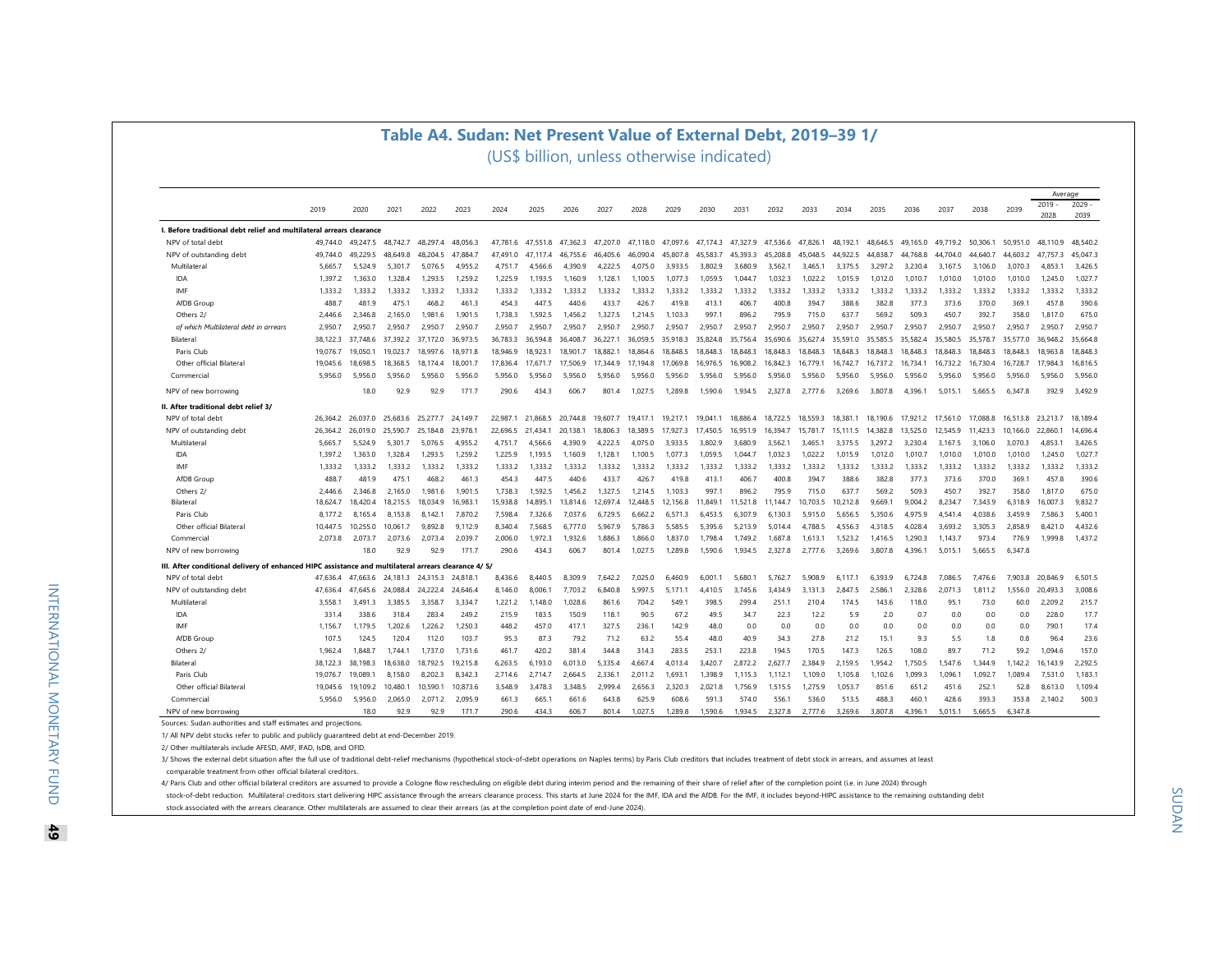#### **Table A4. Sudan: Net Present Value of External Debt, 2019–39 (concluded)** (US\$ billion, unless otherwise indicated)

|                                                                                                                                                                                                                               |          |          |          |          |              |                        |         |         |         |         |         |         |         |         |         |         |                |         |         |         |         | Average  |          |
|-------------------------------------------------------------------------------------------------------------------------------------------------------------------------------------------------------------------------------|----------|----------|----------|----------|--------------|------------------------|---------|---------|---------|---------|---------|---------|---------|---------|---------|---------|----------------|---------|---------|---------|---------|----------|----------|
|                                                                                                                                                                                                                               | 2019     | 2020     | 2021     | 2022     | 2023         | 2024                   | 2025    | 2026    | 2027    | 2028    | 2029    | 2030    | 2031    | 2032    | 2033    | 2034    | 2035           | 2036    | 2037    | 2038    | 2039    | 2019     | $2029 -$ |
|                                                                                                                                                                                                                               |          |          |          |          |              |                        |         |         |         |         |         |         |         |         |         |         |                |         |         |         |         | 2028     | 2039     |
| IV. After unconditional delivery of enhanced HIPC assistance and multilateral                                                                                                                                                 |          |          |          | arrears  | clearance 5/ |                        |         |         |         |         |         |         |         |         |         |         |                |         |         |         |         |          |          |
| NPV of total debt                                                                                                                                                                                                             | 7.866.1  | 8.015.7  | 8.123.6  |          | 8.431.       | 8,436.6                | 8.440.5 | 8.309.9 | 7.6422  | 7.025.0 | 6.460.9 | 6.001   | 5.680.  | 5.762.7 | 5.908.9 | 6.117.1 | 6.393.9        | 6.724.8 | 7.086.5 | 7.476.6 | 7.903.8 | 8.052.7  | 6,501.5  |
| NPV of outstanding debt                                                                                                                                                                                                       | 7,866.1  | 7,997.7  | 8,030.7  | 8,142.5  | 8,260.       | 8,146.0                | 8,006.1 | 7,703.2 | 6.840.8 | 5,997.5 | 5,171.  | 4.410.5 | 3,745.6 | 34349   | 3.131.3 | 2.847.5 | 2.586.1        | 2,328.6 | 2.071.3 | 1,811.2 | 1.556.0 | 7,699.   | 3,008.6  |
| Multilateral                                                                                                                                                                                                                  | 1,590    | 1.509.3  | 1.388.0  | 1.341.1  | 1,295.8      | 1,221.2                | 1,148.0 | 1.028.6 | 861.6   | 704.2   | 549.1   | 398.5   | 299.4   | 251.1   | 210.4   | 174.5   | 143.6          | 118.0   | 95.1    | 73.0    | 60.0    | 1,208.8  | 215.7    |
| IDA                                                                                                                                                                                                                           | 331.4    | 338.6    | 318.4    | 283.4    | 249.2        | 215.9                  | 183.5   | 150.9   | 118.1   | 90.5    | 67.2    | 49.5    | 34.7    | 22.3    | 12.2    | 5.9     | 2.0            | 0.7     | 0.0     | 0.0     | 0.0     | 228.0    | 17.7     |
| IMF                                                                                                                                                                                                                           | 406.7    | 414.7    | 422.8    | 431.1    | 439.6        | 448.2                  | 457.0   | 417.1   | 327.5   | 236.1   | 142.9   | 48.0    | 0.0     | 0.0     | 0.0     | 0.0     | 0.0            | 0.0     | 0.0     | 0.0     | 0.0     | 400.1    | 17.4     |
| AfDB Group                                                                                                                                                                                                                    | 107.5    | 124.5    | 120.4    | 112.0    | 103.7        | 95.3                   | 87.3    | 79.2    | 71.2    | 63.2    | 55.4    | 48.0    | 40.9    | 34.3    | 27.8    | 21.2    | 15.1           | 9.3     | 5.5     | 1.8     | 0.8     | 96.4     | 23.6     |
| Others 2/                                                                                                                                                                                                                     | 7447     | 631.5    | 526.4    | 514.5    | 503.3        | 461.7                  | 420.2   | 3814    | 3448    | 314.3   | 283.5   | 253.1   | 223.8   | 1945    | 170.5   | 147.3   | 126.5          | 108.0   | 89.7    | 71.2    | 59.2    | 4843     | 157.0    |
| Bilateral                                                                                                                                                                                                                     | 5.646.9  | 5.851.9  | 5.998.4  | 6.148.9  | 6.303.5      | 6.263.5                | 6.193.0 | 6.013.0 | 5.335.4 | 4.667.4 | 4.013.4 | 3.420.7 | 2.872.2 | 2.627.7 | 2.384.9 | 2.159.5 | 1.954.2        | 1.750.5 | .547.6  | .344.9  | 1.142.2 | 5.842.2  | 2.292.5  |
| Paris Club                                                                                                                                                                                                                    | 2.479.3  | 2.537.4  | 2.594.5  | 2.653.2  | 2.713.4      | 2.714.6                | 2.714.7 | 2.664.5 | 2.336.  | 2.011.2 | 1.693.  | 1.398.9 | 1.115.3 | 1.112.  | 1.109.0 | 1.105.8 | 1.102.6        | 1.099.3 | .096.   | 1.092.7 | 1,089.4 | 2.541.9  | 1.183.1  |
| Other official Bilateral                                                                                                                                                                                                      | 3.167.6  | 3.314.4  | 3.403.8  | 3.495.7  | 3.590.2      | 3.548.9                | 3.478.3 | 3.348.5 | 2.999.4 | 2.656.3 | 2.320.3 | 2.021.8 | 1.756.9 | 1.515.5 | 1.275.9 | 1.053.7 | 851.6          | 651.2   | 451.6   | 252.1   | 52.8    | 3.300.3  | 1.109.4  |
| Commercial                                                                                                                                                                                                                    | 628.8    | 636.5    | 644.4    | 652.5    | 660.8        | 661.3                  | 665.1   | 661.6   | 643.8   | 625.9   | 608.6   | 591.3   | 574.0   | 556.    | 536.0   | 513.5   | 488.3          | 460.    | 428.6   | 393.3   | 353.8   | 648.1    | 500.3    |
| NPV of new borrowing                                                                                                                                                                                                          |          | 18.0     | 92.9     | 92.9     | 171.7        | 290.6                  | 434.3   | 606.7   | 801.4   | 1,027.5 | 1.289.8 | 1,590.6 | 1.934.5 | 2,327.8 | 2,777.6 | 3,269.6 | 3.807.8        | 4.396.1 | 5,015.1 | 5,665.5 | 6,347.8 |          |          |
| V. After conditional delivery of enhanced HIPC assistance and multilateral arrears clearance, and                                                                                                                             |          |          |          |          |              | <b>MDRI</b> assistance |         |         |         |         |         |         |         |         |         |         |                |         |         |         |         |          |          |
| NPV of total debt                                                                                                                                                                                                             | 47.636.4 | 47.663.6 | 24.181.3 | 24.315.3 | 24.818.      | 7,677.                 | 7.712.7 | 7.662.7 | 7.125.5 | 6.635.  | 6.195.3 | 5.855.7 | 5.604.5 | 5.706.  | 5.868.9 | 6.089.9 | 6.376.8        | 6.714.8 | 7.081.0 | 7.4748  | 7.903.0 | 20.542.8 | 6.442.8  |
| NPV of outstanding debt                                                                                                                                                                                                       | 47,636.4 | 47,645.6 | 24,088.4 | 24,222.4 | 24,646.4     | 7,386.5                | 7,278.4 | 7,056.0 | 6,324.1 | 5,607.6 | 4,905.5 | 4,265.1 | 3,670.0 | 3,378.3 | 3,091.4 | 2,820.3 | 2,569.0        | 2,318.7 | 2,065.9 | ,809.4  | 1,555.2 | 20,189.2 | 2,949.9  |
| Multilateral                                                                                                                                                                                                                  | 3.558.1  | 3.491.3  | 3.385.5  | 3.358.7  | 3.334.7      | 461.7                  | 420.2   | 381.4   | 3448    | 314.3   | 283.5   | 253.1   | 223.8   | 194.5   | 170.5   | 147.3   | 126.5          | 108.0   | 89.7    | 71.2    | 59.2    | 1.905.1  | 157.0    |
| IDA                                                                                                                                                                                                                           | 331.4    | 338.6    | 318.4    | 283.4    | 249.2        | 0.0                    | 0.0     | 0.0     | 0.0     | 0.0     | 0.0     | 0.0     | 0.0     | 0.0     | 0.0     | 0.0     | 0.0            | 0.0     | 0.0     | 0.0     | 0.0     | 152.1    | 0.0      |
| IMF6/                                                                                                                                                                                                                         | 1.156.7  | 1.179.5  | 1.202.6  | 1.226.2  | 1.250.3      | 0.0                    | 0.0     | 0.0     | 0.0     | 0.0     | 0.0     | 0.0     | 0.0     | 0.0     | 0.0     | 0.0     | 0.0            | 0.0     | 0.0     | 0.0     | 0.0     | 601.5    | 0.0      |
| AfDB Group                                                                                                                                                                                                                    | 107.5    | 124.5    | 120.4    | 112.0    | 103.7        | 0.0                    | 0.0     | 0.0     | 0.0     | 0.0     | 0.0     | 0.0     | 0.0     | 0.0     | 0.0     | 0.0     | 0.0            | 0.0     | 0.0     | 0.0     | 0.0     | 56.8     | 0.0      |
| Others 2/                                                                                                                                                                                                                     | 1.962.4  | 1.848.7  | 1.744.1  | 1.737.0  | 1.731.6      | 461.7                  | 420.2   | 381.4   | 344.8   | 314.3   | 283.5   | 253.1   | 223.8   | 194.5   | 170.5   | 147.3   | 126.5          | 108.0   | 89.7    | 71.2    | 59.2    | 1.094.6  | 157.0    |
| Bilateral                                                                                                                                                                                                                     | 38.122.3 | 38.198.3 | 18,638.0 | 18.792.5 | 19,215.8     | 6.263.5                | 6.193.0 | 6.013.0 | 5.335.4 | 4.667.4 | 4.013.4 | 3.420.7 | 2.872.2 | 2.627.7 | 2.384.9 | 2.159.5 | 1.954.2        | 1.750.5 | .547.6  | 344.9   | .142.2  | 16.143.9 | 2.292.5  |
| Paris Club                                                                                                                                                                                                                    | 19.076.7 | 19.089.1 | 8.158.0  | 8.202.3  | 8.342.3      | 2.714.6                | 2.714.7 | 2.664.5 | 2.336.  | 2.011.2 | 1.693.1 | 1.398.9 | 1.115.3 | 1.112.1 | 1.109.0 | 1.105.8 | 1.102.6        | 1.099.3 | 1.096.1 | 1.092.7 | 1.089.4 | 7.531.0  | 1.183.1  |
| Other official Bilateral                                                                                                                                                                                                      | 19.045.6 | 19.109.2 | 10.480.  | 10.590.  | 10.873.6     | 3.548.9                | 3.478.3 | 3.348.5 | 2.999.4 | 2.656.3 | 2.320.3 | 2.021.8 | 1.756.9 | 1.515.5 | 1.275.9 | 1.053.7 | 851.6          | 651.2   | 451.6   | 252.1   | 52.8    | 8.613.0  | 1.109.4  |
| Commercial                                                                                                                                                                                                                    | 5.956.0  | 5.956.0  | 2.065.0  | 2,071.2  | 2.095.9      | 661.3                  | 665.    | 661.6   | 643.8   | 625.9   | 608.6   | 591.3   | 574.0   | 556.    | 536.0   | 513.5   | 488.3          | 460.    | 428.6   | 393.3   | 353.8   | 2.140.2  | 500.3    |
| NPV of new borrowing                                                                                                                                                                                                          |          | 18.0     | 92.9     | 92.9     | 171.7        | 290.6                  | 434.3   | 606.7   | 801.4   | 1.027.5 | 1.289.8 | 1.590.6 | 1.934.5 | 2.327.8 | 2.777.6 | 3.269.6 | 3.807.8        | 4.396.1 | 5.015.1 | 5.665.5 | 6.347.8 |          |          |
| VI. After conditional enhanced HIPC assistance and multilateral arrears clearance. MDRI. and bilateral bevond HIPC assistance                                                                                                 |          |          |          |          |              |                        |         |         |         |         |         |         |         |         |         |         |                |         |         |         |         |          |          |
| NPV of total debt                                                                                                                                                                                                             | 47.636.4 | 47.663.6 | 24.181.3 | 24.315.3 | 24.818.      | 4.962.5                | 4.998.0 | 4.998.2 | 4.789.4 | 4.624.0 | 4.502.2 | 4.456.8 | 4.489.2 | 4.593.9 | 4.7599  | 4.984   | 5.274.2        | 5.615.5 | 5.984.9 | 6.382.1 | 6.813.6 | 19.298   | 5.259.7  |
| NPV of outstanding debt                                                                                                                                                                                                       | 47.636.4 | 47.645.6 | 24.088.4 | 24.222.4 | 24.646.4     | 4.671.9                | 4.563.7 | 4.391.5 | 3.988.0 | 3.596.4 | 3.212.4 | 2.866.2 | 2.554.7 | 2.266.1 | .982.4  | 1.714.5 | .466.4         | 1.219.3 | 969.8   | 716.6   | 465.8   | 18.945.1 | 1,766.8  |
| Multilateral                                                                                                                                                                                                                  | 3.558.   | 3.491.3  | 3.385.5  | 3.358.7  | 3.334.7      | 461.7                  | 420.2   | 381.4   | 344.8   | 314.3   | 283.5   | 253.1   | 223.8   | 194.5   | 170.5   | 147.3   | 126.5          | 108.0   | 89.7    | 71.2    | 59.2    | 1.905.1  | 157.0    |
| IDA                                                                                                                                                                                                                           | 331.4    | 338.6    | 318.4    | 283.4    | 249.2        | 0.0                    | 0.0     | 0.0     | 0.0     | 0.0     | 0.0     | 0.0     | 0.0     | 0.0     | 0.0     | 0.0     | 0.0            | 0.0     | 0.0     | 0.0     | 0.0     | 152.1    | 0.0      |
| IMF $6/$                                                                                                                                                                                                                      | 1.156.7  | 1.179.5  | 1.202.6  | 1.226.2  | 1.250.3      | 0.0                    | 0.0     | 0.0     | 0.0     | 0.0     | 0.0     | 0.0     | 0.0     | 0.0     | 0.0     | 0.0     | 0.0            | 0.0     | 0.0     | 0.0     | 0.0     | 601.5    | 0.0      |
| AfDB Group                                                                                                                                                                                                                    | 107.5    | 124.5    | 120.4    | 1120     | 103.7        | 0.0                    | 0.0     | 0.0     | 0.0     | 0.0     | 0.0     | 0.0     | 0.0     | 0.0     | 0.0     | 0.0     | 0 <sub>0</sub> | 0.0     | 0.0     | 0.0     | 0.0     | 56.8     | 0.0      |
| Others 2/                                                                                                                                                                                                                     | 1.962.4  | 1.848.7  | 1.744.   | 1.737.0  | 1.731.6      | 461.7                  | 420.2   | 381.4   | 344.8   | 314.3   | 283.5   | 253.1   | 223.8   | 194.5   | 170.5   | 147.3   | 126.5          | 108.0   | 89.7    | 71.2    | 59.2    | 1.094.6  | 157.0    |
| Bilateral                                                                                                                                                                                                                     | 38.122.3 | 38.198.3 | 18.638.0 | 18.792.5 | 19.215.8     | 3.548.9                | 3.478.3 | 3.348.5 | 2.999.4 | 2.656.3 | 2.320.3 | 2.021.8 | 1.756.9 | 1.515.5 | 1.275.9 | 1.053.7 | 851.6          | 651.2   | 451.6   | 252.1   | 52.8    | 4.899.8  | 1.109.4  |
| Paris Club 7/                                                                                                                                                                                                                 | 19.076.7 | 19.089.1 | 8.158.0  | 8.202.3  | 8.342.3      | 0.0                    | 0.0     | 0.0     | 0.0     | 0.0     | 0.0     | 0.0     | 0.0     | 0.0     | 0.0     | 0.0     | 0.0            | 0.0     | 0.0     | 0.0     | 0.0     | 6.286.8  | 0.0      |
| Other official Bilateral                                                                                                                                                                                                      | 19.045.6 | 19.109.2 | 10.480.1 | 10.590.  | 10.873.6     | 3.548.9                | 3.478.3 | 3.348.5 | 2.999.4 | 2.656.3 | 2.320.3 | 2.021.8 | 1.756.9 | 1.515.5 | 1.275.9 | 1,053.7 | 851.6          | 651.2   | 451.6   | 252.1   | 52.8    | 8,613.0  | 1,109.4  |
| Commercia                                                                                                                                                                                                                     | 5,956.0  | 5,956.0  | 2.065.0  | 2.071.2  | 2,095.9      | 661.3                  | 665.1   | 661.6   | 643.8   | 625.9   | 608.6   | 591.3   | 574.0   | 556.    | 536.0   | 513.5   | 488.3          | 460.    | 428.6   | 393.3   | 353.8   | 2,140.2  | 500.3    |
| NPV of new borrowing                                                                                                                                                                                                          |          | 18.0     | 92.9     | 92.9     | 171.7        | 290.6                  | 434.3   | 606.7   | 801.4   | 1,027.5 | 1,289.8 | 1,590.6 | 1,934.5 | 2,327.8 | 2,777.6 | 3,269.6 | 3,807.8        | 4,396.1 | 5,015.1 | 5,665.5 | 6,347.8 |          |          |
| 5/ Unconditional delivery of HIPC assistance assumes full delivery of estimated enhanced HIPC Initiative debt relief as of end-December 2019, while conditional delivery of HIPC assistance assumes that the full delivery of |          |          |          |          |              |                        |         |         |         |         |         |         |         |         |         |         |                |         |         |         |         |          |          |

considered after the expected completion point. Therefore, the NPV of debt under the conditional scenario is higher than under the unconditional scenario during the interim period.

6/ Includes MDRI like beyond-HIPC assistance to the remaining outstanding debt stock associated with the arrears clearance. The IMF does not have outstanding MDRI-eligible debt. The last of the MDRI-eligible debt was repai

7/ Paris Club creditors deliver, through voluntarily bilateral initiatives, additional debt relief beyond the HIPC Initiative after the completion point (assumed to be delivered in June 2024). Details on the modalities of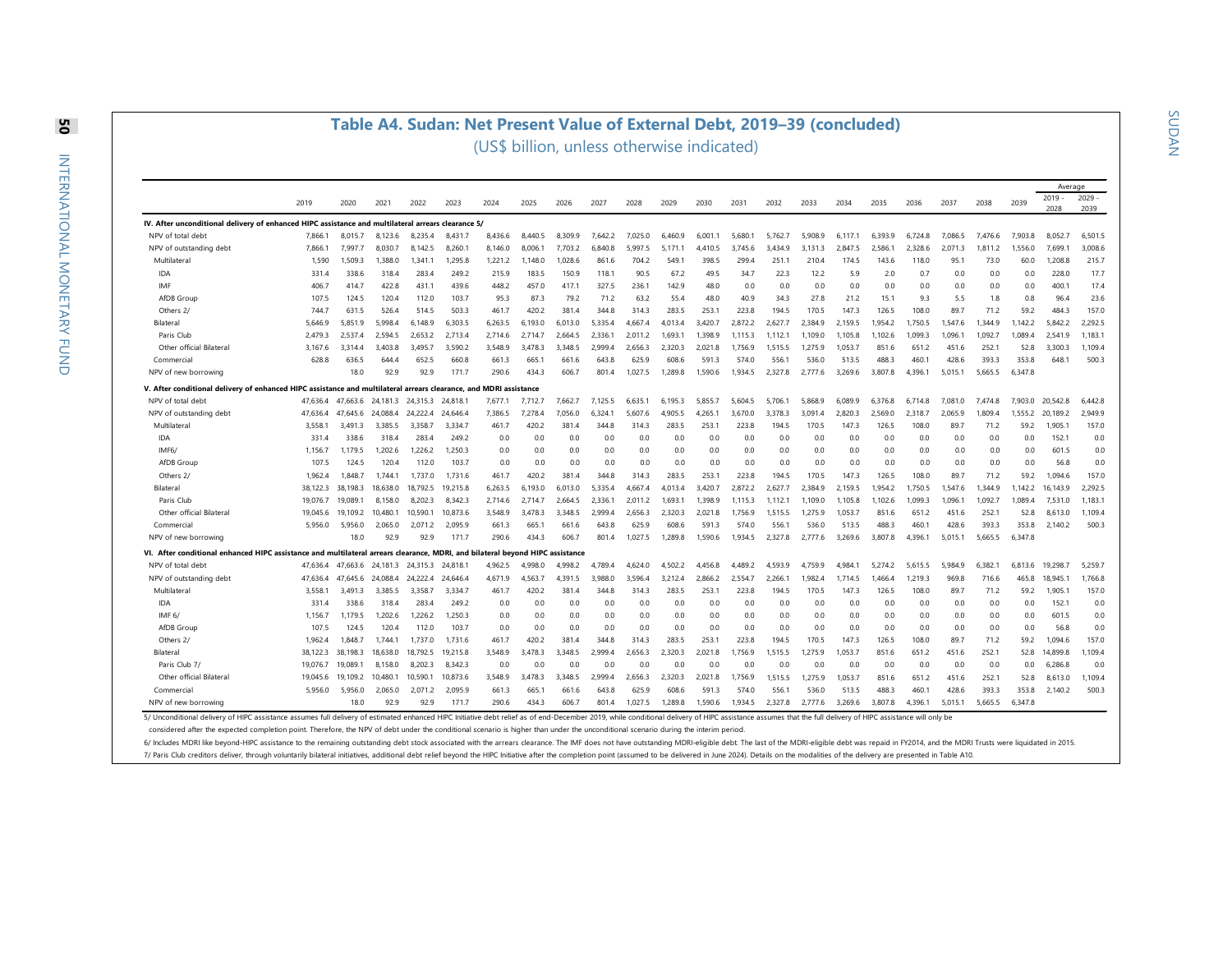|                                                                                                    |           |         |         |        |        |       | Table Ab. Sudan. External Debt multators, 2019–39 T/ |       |       |       |       |       |       |       |       |       |       |       |       |       |       |          |          |
|----------------------------------------------------------------------------------------------------|-----------|---------|---------|--------|--------|-------|------------------------------------------------------|-------|-------|-------|-------|-------|-------|-------|-------|-------|-------|-------|-------|-------|-------|----------|----------|
|                                                                                                    |           |         |         |        |        |       |                                                      |       |       |       |       |       |       |       |       |       |       |       |       |       |       | Average  |          |
|                                                                                                    |           |         |         |        |        |       |                                                      |       |       |       |       |       |       |       |       |       |       |       |       |       |       | $2019 -$ | $2029 -$ |
|                                                                                                    | 2019      | 2020    | 2021    | 2022   | 2023   | 2024  | 2025                                                 | 2026  | 2027  | 2028  | 2029  | 2030  | 2031  | 2032  | 2033  | 2034  | 2035  | 2036  | 2037  | 2038  | 2039  | 2028     | 2039     |
| I. Before traditional debt relief                                                                  |           |         |         |        |        |       |                                                      |       |       |       |       |       |       |       |       |       |       |       |       |       |       |          |          |
| NPV of debt-to-GDP ratio                                                                           | 148.2     | 143.3   | 135.4   | 131.2  | 126.1  | 119.3 | 112.4                                                | 105.0 | 97.4  | 90.6  | 84.7  | 79.5  | 74.9  | 71.0  | 67.7  | 65.0  | 62.7  | 60.7  | 58.7  | 56.9  | 55.1  | 117.8    | 67.0     |
| NPV of debt-to-exports ratio 2/3/                                                                  | 933.5     | 972.6   | 895.9   | 787.3  | 671.3  | 590.2 | 531.1                                                | 488.1 | 452.0 | 423.4 | 397.2 | 374.8 | 354.1 | 334.9 | 317.2 | 300.7 | 287.6 | 277.0 | 268.5 | 260.4 | 252.1 | 645.8    | 311.3    |
| NPV of debt-to-revenue ratio 4/                                                                    | 2.008.2   | 3.069.3 | 1.901.7 | .298.4 | .227.5 | 101.1 | 1.011.2                                              | 949.9 | 855.9 | 780.5 | 716.8 | 666.5 | 621.6 | 579.6 | 556.9 | 533.5 | 518.3 | 499.7 | 486.0 | 472.7 | 460.1 | .355.0   | 555.6    |
| Debt service-to-exports ratio                                                                      |           | 12.6    | 11.3    | 7.6    | 5.0    | 5.3   | 4.6                                                  | 4.1   | 3.7   | 3.2   | 2.7   | 2.1   | 1.7   | 1.6   | 1.4   | 1.2   | 0.9   | 0.9   | 0.9   | 1.0   | 0.9   | 6.4      | 1.4      |
| Debt service-to-revenue ratio 4/                                                                   | $\ddotsc$ | 39.8    | 27.0    | 14.6   | 10.4   | 10.9  | 9.5                                                  | 8.6   | 7.5   | 6.2   | 5.1   | 3.9   | 3.2   | 3.0   | 2.6   | 2.2   | 1.8   | 1.7   | 1.7   | 1.8   | 1.7   | 15.0     | 2.6      |
| II. After traditional debt relief 5/                                                               |           |         |         |        |        |       |                                                      |       |       |       |       |       |       |       |       |       |       |       |       |       |       |          |          |
| NPV of debt-to-GDP ratio                                                                           | 78.5      | 75.8    | 71.3    | 68.7   | 63.3   | 57.4  | 51.7                                                 | 46.0  | 40.5  | 37.4  | 34.6  | 32.1  | 29.9  | 27.9  | 26.3  | 24.8  | 23.5  | 22.1  | 20.7  | 19.3  | 17.9  | 56.9     | 25.4     |
| NPV of debt-to-exports ratio 2/3/                                                                  | 494.8     | 514.2   | 472.1   | 412.1  | 337.4  | 284.0 | 244.2                                                | 213.8 | 187.7 | 174.5 | 162.1 | 151.3 | 141.3 | 131.9 | 123.1 | 114.7 | 107.6 | 101.0 | 94.8  | 88.4  | 81.7  | 315.5    | 118.0    |
| NPV of debt-to-revenue ratio 4/                                                                    | 1,064.3   | 1,622.7 | 1.002.0 | 679.6  | 616.8  | 529.7 | 465.0                                                | 416.1 | 355.5 | 321.6 | 292.5 | 269.0 | 248.1 | 228.3 | 216.1 | 203.5 | 193.8 | 182.2 | 171.7 | 160.6 | 149.1 | 667.7    | 210.4    |
| Debt service-to-exports ratio                                                                      |           | 15.7    | 14.3    | 11.7   | 20.0   | 18.8  | 16.7                                                 | 15.7  | 14.7  | 5.9   | 5.8   | 5.6   | 5.4   | 5.5   | 5.5   | 5.5   | 5.7   | 6.1   | 6.5   | 7.0   | 7.3   | 14.8     | 6.0      |
| Debt service-to-revenue ratio 4/                                                                   |           | 49.8    | 34.7    | 22.7   | 41.8   | 38.7  | 34.6                                                 | 32.8  | 29.8  | 11.5  | 11.2  | 10.6  | 10.1  | 10.1  | 10.3  | 10.4  | 10.7  | 11.6  | 12.3  | 13.3  | 14.0  | 32.9     | 11.3     |
| III. After conditional delivery of enhanced HIPC assistance and multilateral arrears clearance     |           |         |         |        |        |       |                                                      |       |       |       |       |       |       |       |       |       |       |       |       |       |       |          |          |
| NPV of debt-to-GDP ratio                                                                           | 141.9     | 138.7   | 67.2    | 66.1   | 65.1   | 21.1  | 19.9                                                 | 18.4  | 15.8  | 13.5  | 11.6  | 10.1  | 9.0   | 8.6   | 8.4   | 8.2   | 8.2   | 8.3   | 8.4   | 8.5   | 8.6   | 47.3     | 8.9      |
| NPV of debt-to-exports ratio 2/3/                                                                  | 894.0     | 941.3   | 444.5   | 396.4  | 346.7  | 104.2 | 94.3                                                 | 85.7  | 73.2  | 63.1  | 54.5  | 47.7  | 42.5  | 40.6  | 39.2  | 38.2  | 37.8  | 37.9  | 38.3  | 38.7  | 39.1  | 283.3    | 41.3     |
| NPV of debt-to-revenue ratio 4/                                                                    | 1.923.0   | 2.970.5 | 943.4   | 653.7  | 633.9  | 194.4 | 179.5                                                | 166.7 | 138.6 | 116.4 | 98.3  | 84.8  | 74.6  | 70.3  | 68.8  | 67.7  | 68.1  | 68.4  | 69.3  | 70.3  | 71.4  | 666.3    | 73.8     |
| Debt service-to-exports ratio                                                                      | $\ddotsc$ | 2.4     | 2.4     | 1.0    | 0.9    | 2.5   | 4.3                                                  | 4.8   | 9.4   | 8.6   | 7.8   | 6.7   | 5.6   | 2.9   | 2.7   | 2.4   | 2.2   | 2.2   | 2.1   | 2.1   | 2.1   | 4.0      | 3.5      |
| Debt service-to-revenue ratio 4/                                                                   |           | 7.5     | 5.8     | 2.0    | 1.8    | 5.1   | 9.0                                                  | 9.9   | 19.1  | 16.8  | 14.9  | 12.7  | 10.4  | 5.3   | 5.0   | 4.6   | 4.2   | 4.1   | 4.0   | 4.0   | 3.9   | 8.6      | 6.6      |
| IV. After unconditional delivery of enhanced HIPC assistance and multilateral arrears clearance 6/ |           |         |         |        |        |       |                                                      |       |       |       |       |       |       |       |       |       |       |       |       |       |       |          |          |
| NPV of debt-to-GDP ratio                                                                           | 23.4      | 23.3    | 22.6    | 22.4   | 22.1   | 21.1  | 19.9                                                 | 18.4  | 15.8  | 13.5  | 11.6  | 10.1  | 9.0   | 8.6   | 8.4   | 8.2   | 8.2   | 8.3   | 8.4   | 8.5   | 8.6   | 19.9     | 8.9      |
| NPV of debt-to-exports ratio 2/3/                                                                  | 147.6     | 158.3   | 149.3   | 134.3  | 117.8  | 104.2 | 94.3                                                 | 85.7  | 73.2  | 63.1  | 54.5  | 47.7  | 42.5  | 40.6  | 39.2  | 38.2  | 37.8  | 37.9  | 38.3  | 38.7  | 39.1  | 108.9    | 41.3     |
| NPV of debt-to-revenue ratio 4/                                                                    | 317.6     | 499.6   | 317.0   | 221.4  | 215.4  | 194.4 | 179.5                                                | 166.7 | 138.6 | 116.4 | 98.3  | 84.8  | 74.6  | 70.3  | 68.8  | 67.7  | 68.1  | 68.4  | 69.3  | 70.3  | 71.4  | 227.7    | 73.8     |
| Debt service-to-exports ratio                                                                      |           | 2.4     | 2.4     | 1.0    | 0.9    | 2.5   | 4.3                                                  | 4.8   | 9.4   | 8.6   | 7.8   | 6.7   | 5.6   | 2.9   | 2.7   | 2.4   | 2.2   | 2.2   | 2.1   | 2.1   | 2.1   | 4.0      | 3.5      |
| Debt service-to-revenue ratio 4/                                                                   |           | 7.5     | 5.8     | 2.0    | 1.8    | 5.1   | 9.0                                                  | 9.9   | 19.1  | 16.8  | 14.9  | 12.7  | 10.4  | 5.3   | 5.0   | 4.6   | 4.2   | 4.1   | 4.0   | 4.0   | 3.9   | 8.6      | 6.6      |
| V. After conditional delivery of enhanced HIPC assistance and multilateral arre                    |           |         |         |        |        |       | ars clearance. and MDRI assistance                   |       |       |       |       |       |       |       |       |       |       |       |       |       |       |          |          |
| NPV of debt-to-GDP ratio                                                                           | 141.9     | 138.7   | 67.2    | 66.    | 65.1   | 19.2  | 18.2                                                 | 17.0  | 14.7  | 12.8  | 11.1  | 9.9   | 8.9   | 8.5   | 8.3   | 8.2   | 8.2   | 8.3   | 8.4   | 8.5   | 8.6   | 46.5     | 8.8      |
| NPV of debt-to-exports ratio 2/3/                                                                  | 894.0     | 941.3   | 444.5   | 396.4  | 346.7  | 94.8  | 86.1                                                 | 79.0  | 68.2  | 59.6  | 52.2  | 46.5  | 41.9  | 40.2  | 38.9  | 38.0  | 37.7  | 37.8  | 38.2  | 38.7  | 39.1  | 279.6    | 40.9     |
| NPV of debt-to-revenue ratio 4/                                                                    | 1,923.0   | 2,970.5 | 943.4   | 653.7  | 633.9  | 176.9 | 164.0                                                | 153.7 | 129.2 | 109.9 | 94.3  | 82.7  | 73.6  | 69.6  | 68.3  | 67.4  | 67.9  | 68.3  | 69.2  | 70.2  | 71.4  | 659.5    | 73.0     |
| Debt service-to-exports ratio                                                                      | $\ddotsc$ | 2.4     | 2.4     | 1.0    | 0.9    | 2.2   | 3.8                                                  | 3.9   | 8.2   | 7.4   | 6.7   | 5.8   | 5.1   | 2.7   | 2.6   | 2.3   | 2.2   | 2.1   | 2.1   | 2.1   | 2.1   | 3.6      | 3.3      |
| Debt service-to-revenue ratio 4/                                                                   |           | 7.5     | 5.8     | 2.0    | 1.8    | 4.6   | 8.0                                                  | 8.1   | 16.5  | 14.6  | 12.9  | 11.0  | 9.5   | 5.0   | 4.8   | 4.4   | 4.1   | 4.0   | 4.0   | 4.0   | 3.9   | 7.7      | 6.1      |
| VI. After conditional enhanced HIPC assistance and multilateral arrears clearance. MDRI.           |           |         |         |        |        |       | and bilateral beyond HIPC assistance                 |       |       |       |       |       |       |       |       |       |       |       |       |       |       |          |          |
| NPV of debt-to-GDP ratio                                                                           | 141.9     | 138.7   | 67.2    | 66.1   | 65.1   | 12.4  | 11.8                                                 | 11.1  | 9.9   | 8.9   | 8.1   | 7.5   | 7.1   | 6.9   | 6.7   | 6.7   | 6.8   | 6.9   | 7.1   | 7.2   | 7.4   | 43.5     | 7.1      |
| NPV of debt-to-exports ratio 2/3/                                                                  | 894.0     | 941.3   | 444.5   | 396.4  | 346.7  | 61.3  | 55.8                                                 | 51.5  | 45.9  | 41.5  | 38.0  | 35.4  | 33.6  | 32.4  | 31.6  | 31.1  | 31.2  | 31.6  | 32.3  | 33.0  | 33.7  | 265.0    | 33.1     |
| NPV of debt-to-revenue ratio 4/                                                                    | 1,923.0   | 2,970.5 | 943.4   | 653.7  | 633.9  | 114.4 | 106.3                                                | 100.2 | 86.8  | 76.6  | 68.5  | 63.0  | 59.0  | 56.0  | 55.4  | 55.2  | 56.2  | 57.1  | 58.5  | 60.0  | 61.5  | 631.8    | 59.1     |
| Debt service-to-exports ratio                                                                      |           | 2.4     | 2.4     | 1.0    | 0.9    | 2.0   | 2.8                                                  | 2.8   | 4.7   | 4.2   | 3.9   | 3.3   | 2.9   | 2.6   | 2.4   | 2.2   | 2.0   | 2.0   | 2.0   | 2.0   | 1.9   | 2.6      | 2.5      |
| Debt service-to-revenue ratio 4/                                                                   |           | 7.5     | 5.8     | 2.0    | 1.8    | 4.1   | 5.8                                                  | 5.8   | 9.5   | 8.3   | 7.4   | 6.3   | 5.4   | 4.7   | 4.5   | 4.1   | 3.8   | 3.7   | 3.7   | 3.7   | 3.7   | 5.6      | 4.6      |

#### Sources: Sudan authorities and staff estimates and projections.

1/ All debt indicators refer to public and publicly guaranteed (PPG) debt at end-December 2019.

2/ Exports are defined as in IMF, Balance of Payments Manual, 6th edition, 2009.

3/ Based on a three-year average of exports on the previous year (e.g., export average over 2017-2019 for NPV of debt-to-exports ratio in 2019).

4/ Revenue is defined as central government revenue, excluding grants.

5/ Shows the external debt situation after the full use of traditional debt-relief mechanisms, and assuming at least comparable treatment from official bilateral creditors.

6/ Unconditional delivery of HIPC assistance assumes that the completion point will be reached. Therefore, it shows the full impact of HIPC debt relief on the NPV of debt at base year (i.e. 2019). However, conditional deli HIPC assistance will only be considered after the expected completion point. Therefore, the NPV of debt under the conditional scenario is higher than under the unconditional scenario during the interim period.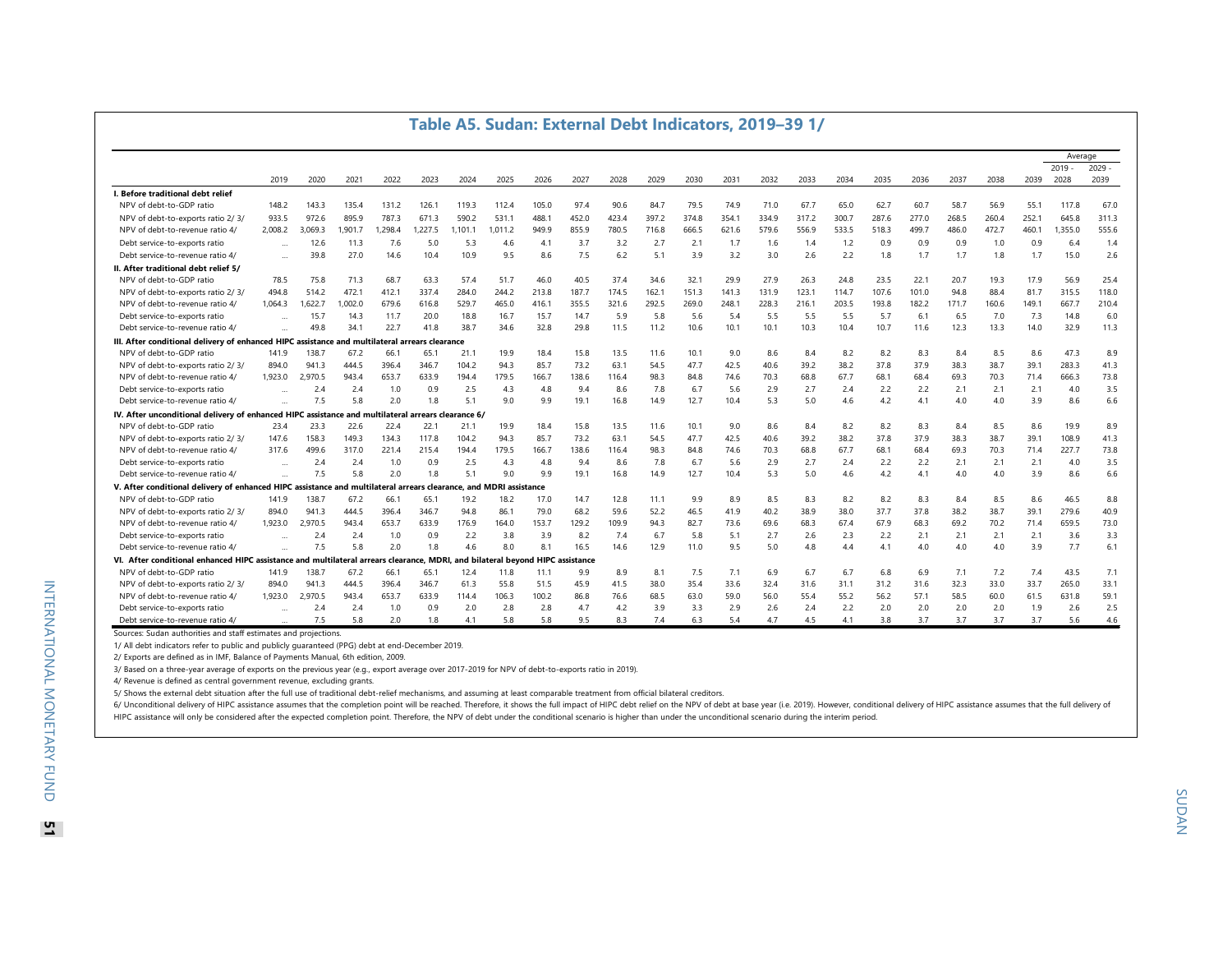#### **Table A 6 . Sudan: External Debt Indicators an d Sensitivity Analysis, 2020–3 9 1/**

|                                   |        |       |       |       |       |       |       |       |      |      |                  | Average     |
|-----------------------------------|--------|-------|-------|-------|-------|-------|-------|-------|------|------|------------------|-------------|
|                                   | 2020   | 2021  | 2022  | 2023  | 2024  | 2025  | 2026  | 2027  | 2028 | 2029 | $2020 -$<br>2030 | 2031 - 2039 |
| <b>Baseline Scenario 2/</b>       |        |       |       |       |       |       |       |       |      |      |                  |             |
| NPV of debt-to-GDP ratio          | 138.7  | 67.2  | 66.1  | 65.1  | 12.4  | 11.8  | 11.1  | 9.9   | 8.9  | 8.1  | 37.0             | 7.0         |
| NPV of debt-to-exports ratio 3/4/ | 941.3  | 444.5 | 396.4 | 346.7 | 61.3  | 55.8  | 51.5  | 45.9  | 41.5 | 38.0 | 223.5            | 32.3        |
| NPV of debt-to-revenue ratio 5/   | 2970.5 | 943.4 | 653.7 | 633.9 | 114.4 | 106.3 | 100.2 | 86.8  | 76.6 | 68.5 | 528.8            | 57.7        |
| Debt service-to-exports ratio     | 2.4    | 2.4   | 1.0   | 0.9   | 2.0   | 2.8   | 2.8   | 4.7   | 4.2  | 3.9  | 2.8              | 2.2         |
| Debt service-to-revenue ratio     | 7.5    | 5.8   | 2.0   | 1.8   | 4.1   | 5.8   | 5.8   | 9.5   | 8.3  | 7.4  | 5.9              | 4.1         |
| II. Sensitivity Analysis          |        |       |       |       |       |       |       |       |      |      |                  |             |
| Lower export level scenario       |        |       |       |       |       |       |       |       |      |      |                  |             |
| NPV of debt-to-GDP ratio          | 138.7  | 67.2  | 67.7  | 67.9  | 13.0  | 11.8  | 11.1  | 9.9   | 8.9  | 8.1  | 37.4             | 7.0         |
| NPV of debt-to-exports ratio      | 941.3  | 444.5 | 434.8 | 428.9 | 81.2  | 69.3  | 58.4  | 48.9  | 43.1 | 38.5 | 238.6            | 32.0        |
| NPV of debt-to-revenue ratio      | 2970.5 | 943.4 | 684.0 | 681.5 | 121.2 | 107.0 | 100.2 | 86.8  | 76.6 | 68.5 | 536.6            | 57.6        |
| Debt service-to-exports ratio     | 2.4    | 2.4   | 1.3   | 1.3   | 2.5   | 3.1   | 3.0   | 4.8   | 4.3  | 3.9  | 2.9              | 2.2         |
| Debt service-to-revenue ratio     | 7.5    | 5.8   | 2.1   | 2.0   | 4.4   | 5.8   | 5.8   | 9.5   | 8.3  | 7.4  | 5.9              | 4.1         |
| Permanently lower growth          |        |       |       |       |       |       |       |       |      |      |                  |             |
| NPV of debt-to-GDP ratio          | 138.7  | 67.2  | 67.5  | 68.4  | 13.5  | 13.5  | 13.3  | 12.5  | 11.8 | 11.1 | 38.9             | 10.0        |
| NPV of debt-to-exports ratio      | 941.3  | 444.5 | 431.1 | 426.5 | 86.8  | 84.6  | 79.4  | 71.1  | 64.2 | 58.9 | 249.4            | 48.5        |
| NPV of debt-to-revenue ratio      | 2970.5 | 943.4 | 686.7 | 683.7 | 125.4 | 118.1 | 115.9 | 104.3 | 95.9 | 89.0 | 547.0            | 79.5        |
| Debt service-to-exports ratio     | 2.4    | 2.4   | 1.3   | 1.3   | 3.1   | 4.3   | 4.3   | 7.3   | 6.5  | 6.0  | 4.0              | 3.3         |
| Debt service-to-revenue ratio     | 7.5    | 5.8   | 2.1   | 2.0   | 4.5   | 6.4   | 6.7   | 11.4  | 10.4 | 9.6  | 6.8              | 5.7         |

Sources: Sudan authorities and staff estimates and projections.

1/ All debt indicators refer to public and publicly guaranteed (PPG) debt at end-December 2019.

2/ The macroeconomic projections for the baseline scenario are described in Section III.

3/ Exports are defined as in IMF, Balance of Payments Manual, 6th edition, 2009.

4/ Based on a three-year average of exports on the previous year (e.g., export average over 2017-2019 for NPV of debt-to-exports ratio in 2019).

5/ Revenue is defined as central government revenue, excluding grants.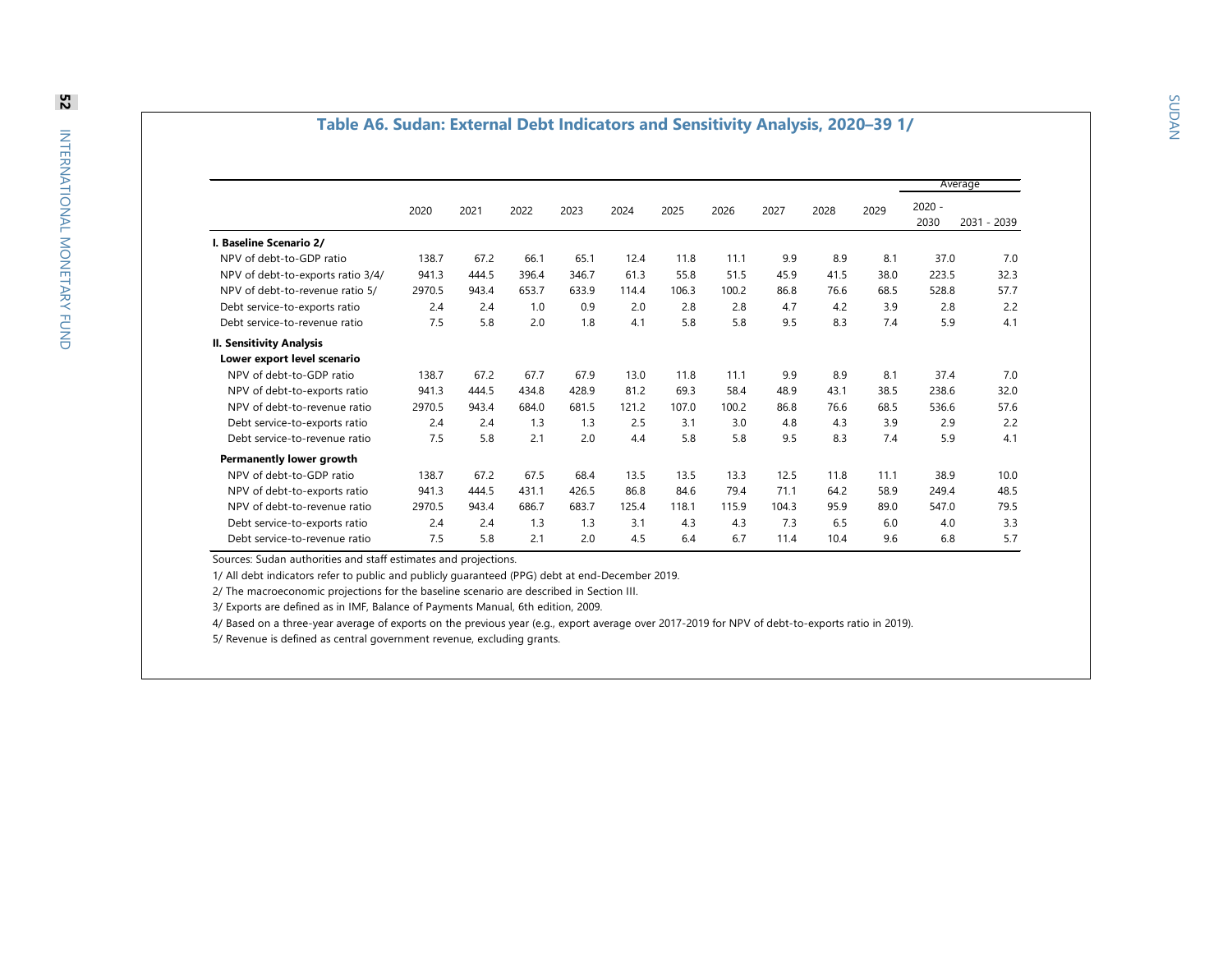| Table A7. Sudan: Possible Delivery of IDA's Assistance Under the Enhanced HIPC Initiative, 2020-2053 |       |      |      |      |       |       |       |       |                                            |       |       |       |       |       |       |       |       |       |               |               |
|------------------------------------------------------------------------------------------------------|-------|------|------|------|-------|-------|-------|-------|--------------------------------------------|-------|-------|-------|-------|-------|-------|-------|-------|-------|---------------|---------------|
|                                                                                                      |       |      |      |      |       |       |       |       | (US\$ million, unless otherwise indicated) |       |       |       |       |       |       |       |       |       |               |               |
|                                                                                                      | 2020  | 2021 | 2022 | 2023 | 2024  | 2025  | 2026  | 2027  | 2028                                       | 2029  | 2030  | 2031  | 2032  | 2033  | 2034  | 2035  | 2036  | 2037  | Cumulative    |               |
|                                                                                                      |       |      |      |      |       |       |       |       |                                            |       |       |       |       |       |       |       |       |       | 2025-<br>2034 | 2020-<br>2053 |
| I. Relief under the Enhanced HIPC Initiative                                                         |       |      |      |      |       |       |       |       |                                            |       |       |       |       |       |       |       |       |       |               |               |
| Debt service before HIPC assistance 1/                                                               | 42.6  | 42.3 | 41.8 | 40.3 | 38.6  | 37.0  | 36.4  | 36.0  | 30.0                                       | 25.1  | 19.1  | 15.8  | 13.1  | 10.5  | 6.5   | 4.0   | 1.4   | 0.7   | 229.5         | 441.2         |
| of which principal                                                                                   | 39.5  | 39.5 | 39.3 | 38.1 | 36.7  | 35.4  | 35.0  | 34.9  | 29.1                                       | 24.5  | 18.6  | 15.4  | 12.9  | 10.4  | 6.4   | 4.0   | 1.4   | 0.7   | 222.5         | 421.6         |
| of which interest                                                                                    | 3.1   | 2.8  | 2.5  | 2.2  | 1.9   | 1.6   | 1.4   | 1.1   | 0.9                                        | 0.7   | 0.5   | 0.4   | 0.2   | 0.1   | 0.1   | 0.0   | 0.0   | 0.0   | 7.0           | 19.5          |
| Debt service after HIPC assistance 1/2/                                                              | 0.0   | 27.5 | 41.8 | 40.3 | 38.6  | 37.0  | 36.4  | 36.0  | 30.0                                       | 25.1  | 19.1  | 15.8  | 13.1  | 10.5  | 6.5   | 4.0   | 1.4   | 0.7   | 229.5         | 383.9         |
| of which principal                                                                                   | 0.0   | 25.6 | 39.3 | 38.1 | 36.7  | 35.4  | 35.0  | 34.9  | 29.1                                       | 24.5  | 18.6  | 15.4  | 12.9  | 10.4  | 6.4   | 4.0   | 1.4   | 0.7   | 222.5         | 368.3         |
| of which interest                                                                                    | 0.0   | 1.9  | 2.5  | 2.2  | 1.9   | 1.6   | 1.4   | 1.1   | 0.9                                        | 0.7   | 0.5   | 0.4   | 0.2   | 0.1   | 0.1   | 0.0   | 0.0   | 0.0   | 7.0           | 15.6          |
| Savings on debt service to IDA /2                                                                    | 42.6  | 14.8 | 0.0  | 0.0  | 0.0   | 0.0   | 0.0   | 0.0   | 0.0                                        | 0.0   | 0.0   | 0.0   | 0.0   | 0.0   | 0.0   | 0.0   | 0.0   | 0.0   | 0.0           | 57.3          |
| of which principal                                                                                   | 39.5  | 13.9 | 0.0  | 0.0  | 0.0   | 0.0   | 0.0   | 0.0   | 0.0                                        | 0.0   | 0.0   | 0.0   | 0.0   | 0.0   | 0.0   | 0.0   | 0.0   | 0.0   | 0.0           | 53.4          |
| of which interest                                                                                    | 3.1   | 0.9  | 0.0  | 0.0  | 0.0   | 0.0   | 0.0   | 0.0   | 0.0                                        | 0.0   | 0.0   | 0.0   | 0.0   | 0.0   | 0.0   | 0.0   | 0.0   | 0.0   | 0.0           | 4.0           |
| <b>I. Relief under MDRI</b>                                                                          |       |      |      |      |       |       |       |       |                                            |       |       |       |       |       |       |       |       |       |               |               |
| Projected stock of IDA credits outstanding at implementation date                                    |       |      |      |      | 246.7 |       |       |       |                                            |       |       |       |       |       |       |       |       |       |               |               |
| Remaining IDA credits after MDRI                                                                     |       |      |      |      | 0.0   |       |       |       |                                            |       |       |       |       |       |       |       |       |       |               |               |
| Debt stock reduction on eligible credits 3/4/                                                        |       |      |      |      | 246.7 |       |       |       |                                            |       |       |       |       |       |       |       |       |       |               |               |
| Due to HIPC relief                                                                                   |       |      |      |      | 0.0   |       |       |       |                                            |       |       |       |       |       |       |       |       |       |               |               |
| Due to MDRI                                                                                          |       |      |      |      | 246.7 |       |       |       |                                            |       |       |       |       |       |       |       |       |       |               |               |
| Debt service due after HIPC relief and the MDRI                                                      | 0.0   | 27.5 | 41.8 | 40.3 | 19.5  | 0.0   | 0.0   | 0.0   | 0.0                                        | 0.0   | 0.0   | 0.0   | 0.0   | 0.0   | 0.0   | 0.0   | 0.0   | 0.0   | 0.0           | 129.2         |
| <b>Memorandum item:</b>                                                                              |       |      |      |      |       |       |       |       |                                            |       |       |       |       |       |       |       |       |       |               |               |
| Debt service to IDA covered by HIPC assistance (in percent) 2/5/                                     | 100.0 | 34.9 | 0.0  | 0.0  | 0.0   | 0.0   | 0.0   | 0.0   | 0.0                                        | 0.0   | 0.0   | 0.0   | 0.0   | 0.0   | 0.0   | 0.0   | 0.0   | 0.0   |               |               |
| Debt service to IDA covered by HIPC assistance and MDRI (in per 100.0                                |       | 34.9 | 0.0  | 0.0  | 49.4  | 100.0 | 100.0 | 100.0 | 100.0                                      | 100.0 | 100.0 | 100.0 | 100.0 | 100.0 | 100.0 | 100.0 | 100.0 | 100.0 | 100.0         | $- -$         |
| IDA debt service relief under the MDRI                                                               |       |      |      |      | 19.0  | 37.0  | 36.4  | 36.0  | 30.0                                       | 25.1  | 19.1  | 15.8  | 13.1  | 10.5  | 6.5   | 4.0   | 1.4   | 0.7   | 229.5         | 254.7         |

Sources: IBRD staff estimates

1/ Principal and interest due to IDA correspond to prorated projections on disbursed and outstanding debt as of end-December 2019, converted to U.S dollar.

2/ Savings on debt service payments in 2020 ans 2021 corespond to obligations that were repaid by authorities, and were part of the stock of arrears to be cleared in March 2021.

3/ Stock of debt and debt service denominated in SDRs are converted in U.S dollar by applying the end-2019 exchange rate.

4/ Debt disbursed as of December 31, 2003 and still outstanding at June 30, 2024.

5/ Based on debt disbursed and outstanding as of end-2019.

**53**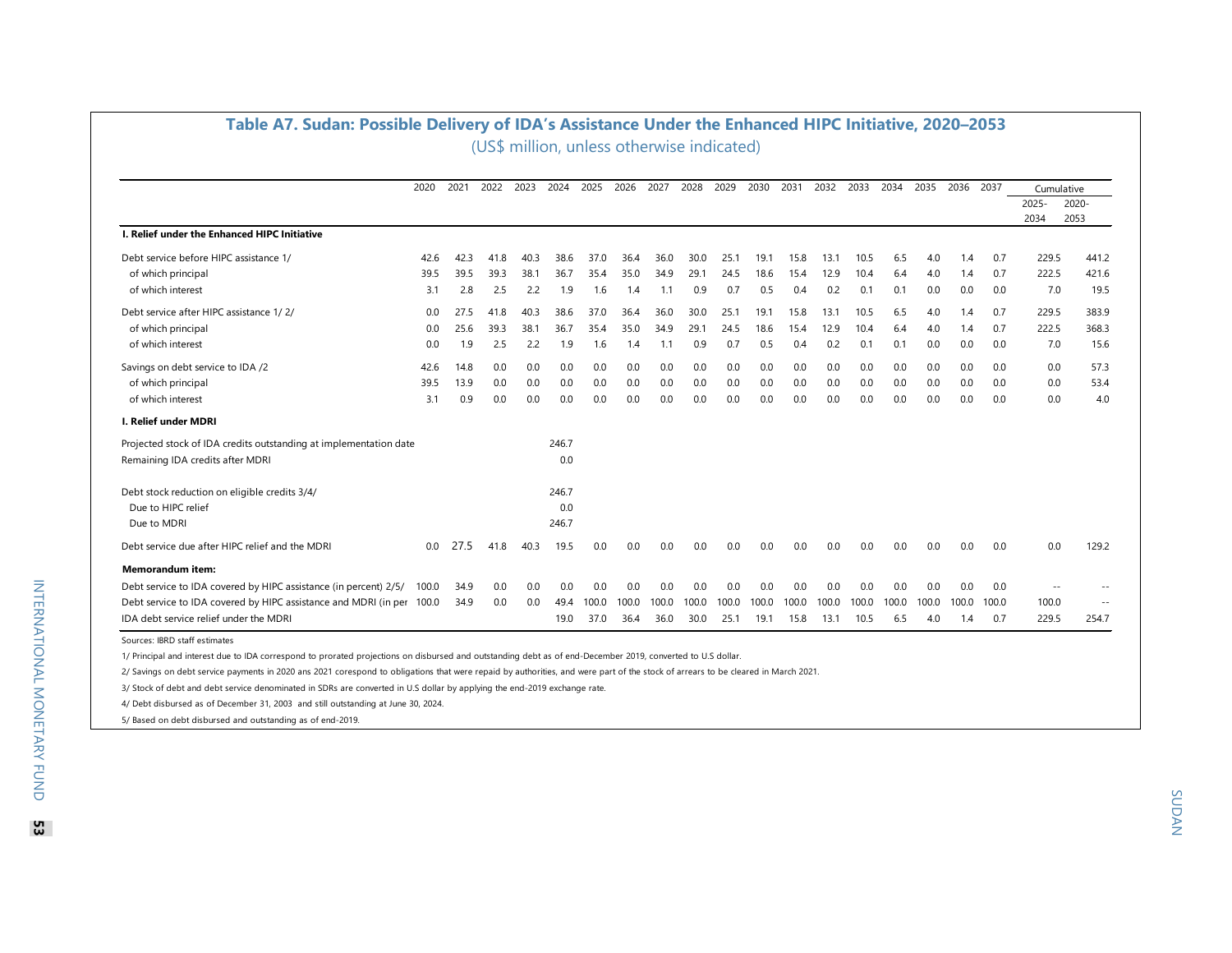#### **Table A8. Sudan: Possible Delivery of IMF Assistance Under the Enhanced HIPC Initiative 1/** (US\$ million, unless otherwise indicated)

|                                                                                            | 2021 | 2022 | 2023 | 2024            |     | 2025 | 2026   | 2027  | 2028  | 2029  | 2030  | 2031  | 2032   | 2033   | 2034 |
|--------------------------------------------------------------------------------------------|------|------|------|-----------------|-----|------|--------|-------|-------|-------|-------|-------|--------|--------|------|
| Based on SDR/US\$ exchange rate as of March 1, 2021                                        |      |      |      | Jan-Jun Jul-Dec |     |      |        |       |       |       |       |       |        |        |      |
| I. Debt relief (under the HIPC Initiative only)                                            |      |      |      |                 |     |      |        |       |       |       |       |       |        |        |      |
| Projected debt service due on IMF obligations before debt relief 2/                        | 3.0  | 2.8  | 3.1  | 1.7             | 1.7 | 25.0 | 163.2  | 291.1 | 305.9 | 320.7 | 323.8 | 185.0 | 34.9   | 19.4   | 3.9  |
| Principal                                                                                  |      |      |      |                 |     | 21.3 | 159.5  | 288.0 | 303.5 | 319.1 | 322.9 | 184.8 | 34.9   | 19.4   | 3.9  |
| EFF (28.29 percent of quota)                                                               |      |      |      |                 |     | 21.3 | 42.7   | 42.7  | 42.7  | 42.7  | 42.7  | 21.3  | $\sim$ | $\sim$ |      |
| ECF (154.76 percent of quota)                                                              |      |      |      |                 |     |      | 116.8  | 245.3 | 260.8 | 276.4 | 280.2 | 163.4 | 34.9   | 19.4   | 3.9  |
| Interest and charges on new IMF financing 3/4/                                             | 2.6  | 2.8  | 3.1  | 1.7             | 1.7 | 3.7  | 3.7    | 3.1   | 2.4   | 1.7   | 0.8   | 0.2   |        |        |      |
| Interest and charges on pre-Decision Point arrears 5/                                      | 0.4  |      |      |                 |     |      |        |       |       |       |       |       |        |        |      |
| Total HIPC-eligible debt                                                                   | 3.0  | 2.8  | 3.1  | 1.7             | 1.7 | 25.0 | 163.2  | 279.4 | 278.8 | 278.0 | 277.2 | 138.4 |        |        |      |
| Principal                                                                                  |      |      |      |                 |     | 21.3 | 159.5  | 276.4 | 276.4 | 276.4 | 276.4 | 138.2 |        |        |      |
| Interest and charges                                                                       | 3.0  | 2.8  | 3.1  | 1.7             | 1.7 | 3.7  | 3.7    | 3.1   | 2.4   | 1.7   | 0.8   | 0.2   |        |        |      |
| IMF assistance under the HIPC Initiative-deposits into Sudan's Umbrella Account            |      |      |      |                 |     |      |        |       |       |       |       |       |        |        |      |
| Interim assistance                                                                         | 4.4  | 3.0  | 3.3  |                 |     |      |        |       |       |       |       |       |        |        |      |
| Completion point assistance 6/                                                             |      |      |      | 912.5           |     |      |        |       |       |       |       |       |        |        |      |
| Completion point interest 7/                                                               |      |      |      | 4.0             |     |      |        |       |       |       |       |       |        |        |      |
| Total Umbrella Account balance at the completion point                                     |      |      |      | 916.5           |     |      |        |       |       |       |       |       |        |        |      |
| IMF assistance--drawdown schedule from Sudan's Umbrella Account                            | 4.4  | 3.0  | 3.3  | 916.5           |     |      |        |       |       |       |       |       |        |        |      |
| Debt service due to the IMF after the HIPC debt relief only                                |      |      |      |                 |     |      | 50.8   | 113.2 | 128.8 | 144.3 | 148.2 | 97.4  | 34.9   | 19.4   | 3.9  |
| Principal                                                                                  |      |      |      |                 |     |      | 50.8   | 113.2 | 128.8 | 144.3 | 148.2 | 97.4  | 34.9   | 19.4   | 3.9  |
| Interest                                                                                   |      |      |      |                 |     |      |        |       |       |       |       |       |        |        |      |
| II. Debt relief provided at Completion Point (on stock basis in cash terms) 8/             |      |      |      | 1,424.6         |     |      |        |       |       |       |       |       |        |        |      |
| HIPC assistance                                                                            |      |      |      | 916.5           |     |      |        |       |       |       |       |       |        |        |      |
| Beyond-HIPC                                                                                |      |      |      | 508.0           |     |      |        |       |       |       |       |       |        |        |      |
| III. Debt service due to the IMF after HIPC and beyond-HIPC debt relief 4/                 |      |      |      |                 |     |      |        | 11.6  | 27.2  | 42.7  | 46.6  | 46.6  | 34.9   | 19.4   | 3.9  |
| <b>Memorandum items:</b>                                                                   |      |      |      |                 |     |      |        |       |       |       |       |       |        |        |      |
| Debt service due on IMF obligations at end-December 2019 (in millions of U.S. dollars)     |      |      |      |                 |     |      |        |       |       |       |       |       |        | $\sim$ |      |
| Debt service due on current IMF obligations after IMF assistance                           |      |      |      |                 |     |      |        | 11.6  | 27.2  | 42.7  | 46.6  | 46.6  | 34.9   | 19.4   | 3.9  |
| (in percent of current year exports of goods and nonfactor services)                       |      |      |      |                 |     |      | --     | 0.1   | 0.2   | 0.3   | 0.3   | 0.3   | 0.2    | 0.1    | 0.0  |
| (in percent of total debt service after HIPC assistance and multilateral arrears clearance |      |      |      |                 |     |      | $\sim$ | 1.1   | 2.6   | 4.2   | 4.9   | 5.4   | 6.7    | 3.7    | 0.7  |

Source: Fund staff estimates and projections.

1/ Total IMF assistance under the HIPC Initiative is estimated at US\$929.0 million in NPV terms calculated on the basis of data available at end-December 2019. Of this amount, US\$5.9 million represents the concessional ele associated with subsidization of PRGT Interest during interim period. The remaining balance of US\$923.1 million will be provided as a grant toward debt relief under the HIPC Initiative.

2/ The projected debt service is based on ECF/EFF arrangements in the amount equal to the stock of arrears at arrears clearance, plus a new PRGT credit of 30 percent of quota under the 14th General Review, which will be disbursed in 7 installments. Assumes 133.33 percent of exceptional annual access under the PRGT.

3/ The EFF charges are based on SDR interest rate projections (gradually rising to 0.93 percent in 2029 and beyond) plus 100 basis points and 0.000 percent adjustment for deferred charges.

4/ Loans under the ECF-arrangement bear zero interest. In May 2019, the Executive Board approved zero interest rates on the ECF and SCF until June 2021. The current interest mechanism ensures that rates would remain at zer for as long as global rates are low. The IMF reviews interest rates for all concessional facilities under the PRGT every two years.

5/ Remaining GRA charges and interest on Trust Fund falling due after the date of decision point.

6/ The remaining IMF's grant HIPC assistance would be disbursed into the member's Umbrella Account after the assumed completion point in June 2024, which is reflected in the calculation of interest.

7/ Estimated interest earnings on: (a) amounts held in the member's Umbrella Account; and (b) up to the completion point, amounts committed but not yet disbursed, are based on SDR interest rates projections which are gradually rising to 0.93 percent in 2029 and beyond; actual interest earnings may be higher or lower.

8/ Associated with the stock of arrears at arrears clearance and the first disbursement of new credit under the ECF.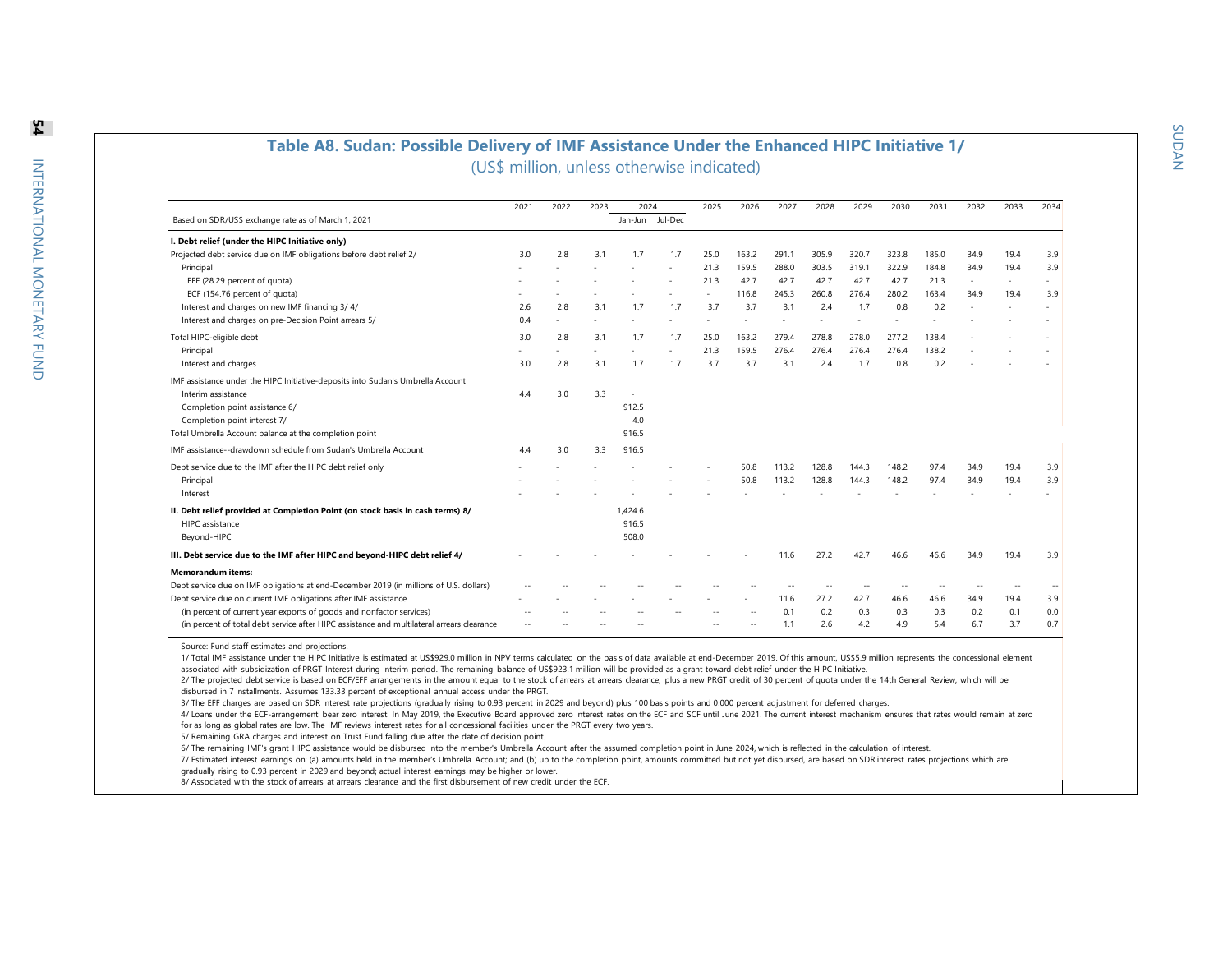#### **Table A9. Sudan: Paris Club Official Bilateral Creditor's Delivery of Debt Relief Under Bilateral Initiatives Beyond HIPC**

| <b>Countries Covered</b> |              | ODA (In percent)         |                          |        | Non-ODA (In percent)     |             | <b>Provision of Relief</b>     |                          |
|--------------------------|--------------|--------------------------|--------------------------|--------|--------------------------|-------------|--------------------------------|--------------------------|
|                          |              |                          | Post-                    |        |                          |             |                                |                          |
|                          |              | Pre-cutoff               | cutoff                   |        | Pre-cutoff               | Post-cutoff |                                |                          |
|                          |              | Date Debt                | Date Debt                |        | Date Debt                | Date Debt   | Decision Point<br>(In percent) | Completion Point         |
|                          | (1)          | (2)                      | (3)                      |        | (4)                      | (5)         | (6)                            | (7)                      |
| Australia                | <b>HIPCs</b> | 100                      | 100                      |        | 100                      | 1002/       | 2/                             | 2/                       |
| Austria                  | <b>HIPCs</b> | 100                      | $\overline{\phantom{a}}$ |        | 100                      |             | Case-by-case, flow             | Stock                    |
| Belgium                  | <b>HIPCs</b> | 100                      | $100 \frac{3}{2}$        |        | 100                      |             | 100 flow                       | Stock                    |
| Canada                   | <b>HIPCs</b> | 100                      | 100                      |        | 100                      | 100         | 100 flow                       | Stock                    |
| Denmark                  | <b>HIPCs</b> | 100                      | $100 \frac{4}{$          |        | 100                      | 1004/       | 100 flow                       | Stock                    |
| France                   | <b>HIPCs</b> | 100                      | 100                      |        | 100                      |             | 100 flow 5/                    | Stock                    |
| Finland                  | <b>HIPCs</b> | 100                      |                          | $-6/$  | 100                      | $-6/$       |                                |                          |
| Germany                  | <b>HIPCs</b> | 100                      | 100                      |        | 100                      | 100 7/      | 100 flow                       | Stock                    |
| Ireland                  |              | $\overline{\phantom{a}}$ | $\overline{\phantom{a}}$ |        | $\overline{\phantom{a}}$ |             |                                | $\overline{\phantom{a}}$ |
| Italy                    | <b>HIPCs</b> | 100                      | 1008/                    |        | 100                      | 1008/       | 100 flow                       | Stock                    |
| Japan                    | <b>HIPCs</b> | 100                      | 100                      |        | 100                      |             |                                | Stock                    |
| Netherlands, the         | <b>HIPCs</b> | 1009/                    | 100                      |        | 100                      |             | 90-100 flow 9/                 | Stock                    |
| Norway                   | <b>HIPCs</b> | 10/                      |                          | 10/    | 11/                      | 11/         |                                |                          |
| Russia                   | <b>HIPCS</b> | $-12/$                   |                          | $-12/$ | 100 19/                  | 100 19/20/  |                                | Stock                    |
| Spain                    | <b>HIPCs</b> | 100                      | 100 13/                  |        | 100                      | 100 13/     |                                | Stock                    |
| Sweden                   | <b>HIPCs</b> |                          |                          | $-14/$ | 100                      |             |                                | Stock                    |
| Switzerland              | <b>HIPCs</b> | $-15/$                   |                          | $-15/$ | 100 16/                  |             | 100 flow 16/                   | Stock                    |
| United Kingdom           | <b>HIPCs</b> | 100                      | 100                      |        | 100                      | 100 17/     | 100 flow 17/                   | Stock                    |
| United States 18/        | <b>HIPCs</b> | 100                      | 100                      |        | 100                      | 100         | 100 flow                       | Stock                    |

Source: Paris Club Secretariat.

1/ Columns (1) to (7) describe the additional debt relief provided following a specific methodology under bilateral initiatives and need to be read as a whole for each creditor. In column (1), "HIPCs" stands for eligible countries effectively qualifying for the HIPC process. A "100 percent" mention in the table indicates that the debt relief provided under the enhanced HIPC Initiative framework will be topped up to 100 percent through a bilateral initiative.

2/ Australia: Australia cancelled all HIPC claims.

3/ Belgium: cancellation at completion point 100 percent of ODA loans contracted before December 31, 2000.

4/ Denmark provides 100 percent cancellation of ODA loans and non-ODA credits contracted and disbursed before September 27, 1999.

5/ France: cancellation of 100 percent of debt service on pre-cutoff date commercial claims on the government as they fall due starting at decision point. Once

 countries have reached completion point, debt relief on ODA claims on the government will go to a special account and will be used for specific development projects. 6/ Finland: no post-Cutoff date claims.

7/ If not treated in the Agreed Minutes at Completion Point, debt cancellation of 100 % only on a case by case basis.

8/ Italy: cancellation of 100 percent of all debts (pre- and post-cutoff date, ODA and non-ODA) incurred before June 20,1999 (the Cologne Summit). At decision point, cancellation of accrued arrears and maturities falling due in the interim period. At completion point, cancellation of the stock of remaining debt.

9/ The Netherlands: 100 percent ODA (pre- and post-cutoff date debt will be cancelled at decision point); for non-ODA: in some particular cases (Benin, Bolivia, Burkina Faso, Ethiopia, Ghana, Mali, Mozambique, Nicaragua, Rwanda, Tanzania, Uganda and Zambia), the Netherlands will write off 100 percent of the consolidated amounts on the flow at decision point; all other HIPCs will receive interim relief up to 90 percent reduction of the consolidated amounts. At completion point, all HIPCs will receive 100 per cent cancellation of the remaining stock of the pre-cutoff date debt.

10/ Norway has cancelled all ODA claims.

11/ Due to the current World Bank/IMF methodology for recalculating debt reduction needs at HIPC completion point, Norway has postponed the decisions on whether or not to grant 100% debt reduction until after HIPCs' completion point.

12/ Russia has no ODA claims.

13/ Spain provides 100 percent cancellation of ODA and non-ODA claims contracted before January 1, 2004.

14/ Sweden has no ODA claims.

15/ Switzerland has cancelled all ODA claims.

 of claims held by the ECA (100% cancellation of all remaining claims with the exception of Honduras and Cameroon). 16/ Switzerland usually writes off 100 percent of government-owned claims of the remaining debt stock at Completion Point and provides at least full HIPC debt relief

17/ United Kingdom: "beyond 100 percent" full write-off of all debts of HIPCs as of their decision points, and reimbursement at decision point of any debt service paid before the decision point.

18/ United States: cancellation of 100 percent of all debts (pre- and post-cutoff date, ODA and non-ODA) incurred before June 20, 1999 (the Cologne Summit). At decision point, cancellation of accrued arrears and maturities falling due in the interim period. At completion point, cancellation of the stock of remaining eligible debt.

19/ 100% debt relief provides for countries reached Completion Point before December 31, 2006 as of December 21, 2006 and for countries reached Completion Point after December 31, 2006 as of date of Completion Point. No payments are expected from debtors from those dates.

20/ Exception is short term debt category.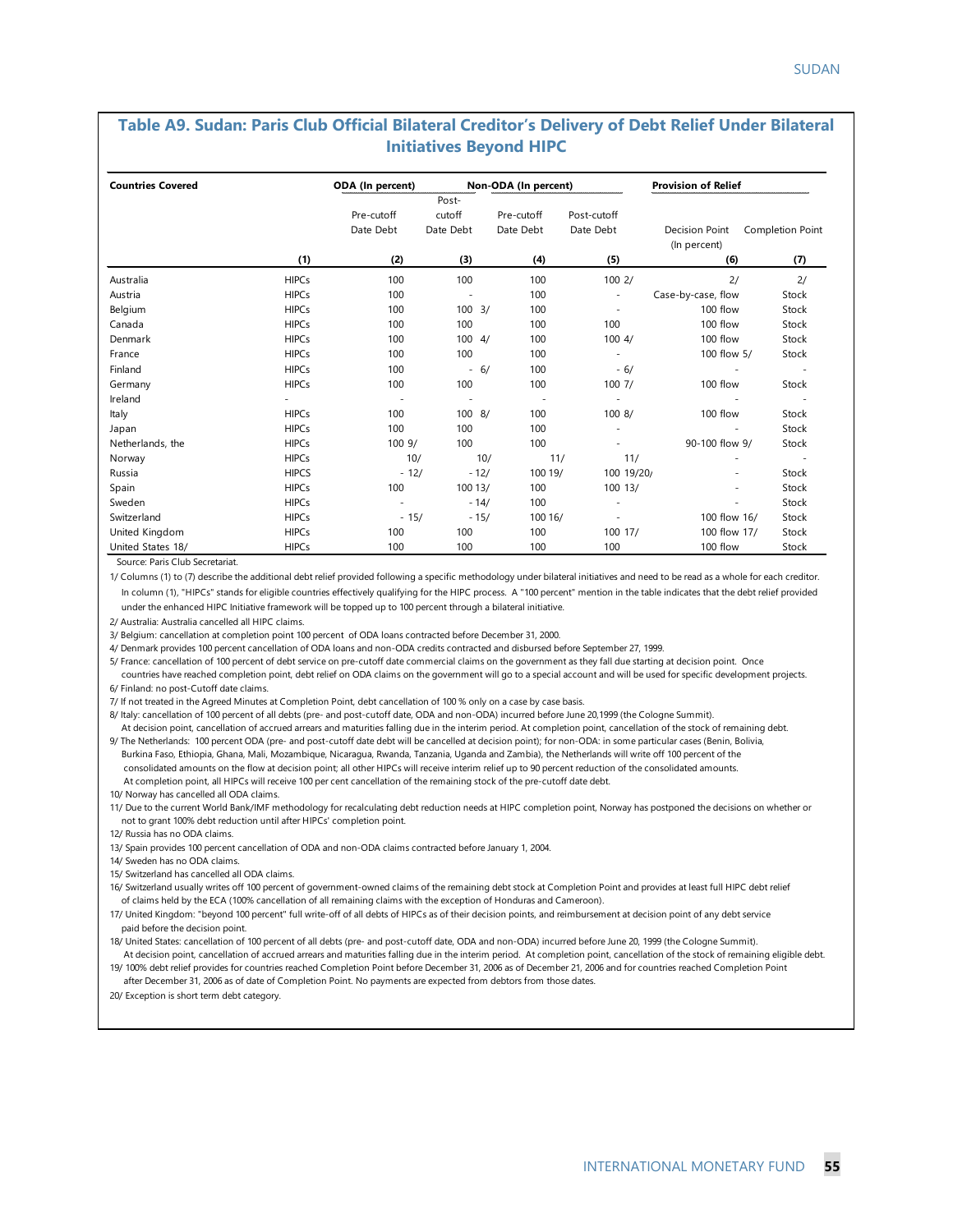| Decision<br>(In millions of U.S. dollars, present value)<br>Reduction<br>Completion<br>Gov.<br>Exports<br>Country<br>Point<br>Point<br>Bilateral and<br>Multilateral<br>revenue<br>Debt <sup>1/</sup><br>(in percent)<br>Total commercial<br>Total<br>IMF<br>World Bank<br>Completion point reached under enhanced framework (36)<br>Jul. 07<br>Jan. 10<br>150<br>582<br>446<br>136<br>76<br>Afghanistan<br>77<br>Benin<br>Jul. 00<br>Mar. 03<br>265<br>84<br>150<br>189<br>24<br>Bolivia<br>1,302<br>425<br>876<br>84<br>194<br>29<br>Sep. 98<br>225<br>448<br>157<br>291<br>54<br>original framework<br>Sep. 97<br>enhanced framework<br>Feb. 00<br>Jun. 01<br>150<br>854<br>268<br>585<br>55<br>140<br>83<br>469<br>57<br>231<br>Burkina Faso<br>553<br>Jul. 00<br>32<br>original framework<br>Sep. 97<br>205<br>229<br>196<br>22<br>91<br>Jul. 00<br>Apr. 02<br>150<br>195<br>35<br>22<br>79<br>enhanced framework<br>161<br>Apr. 02<br>16<br>61<br>topping-up<br>150<br>129<br>112<br>14<br>$\ddotsc$<br>Jan. 09<br>150<br>833<br>127<br>706<br>28<br>425<br>Burundi<br>Aug. 05<br>Apr. 06<br>150<br>1,267<br>879<br>322<br>37<br>Cameroon<br>Oct. 00<br>176<br>Sept. 07<br>Jun. 09<br>150<br>578<br>186<br>362<br>27<br>207<br>Central African Rep.<br>150<br>170<br>35<br>134<br>18<br>68<br>Chad<br>May. 01<br>Apr. 15<br>Dec. 12<br>34<br>$\overline{4}$<br>45<br>Comoros<br>Jun. 10<br>150<br>145<br>111<br>Mar. 06<br>Jan. 10<br>250<br>1,575<br>1,462<br>113<br>8<br>47<br>Congo Rep. of<br>Jul. 10<br>150<br>7,252<br>4,618<br>2,633<br>471<br>854<br>Congo, Democratic Rep. of<br>Jul. 03<br>250<br>3,109<br>2,398<br>711<br>39<br>413<br>Cote d'Ivoire<br>Mar. 09<br>Jun. 12<br>1,982<br>637<br>832<br>Ethiopia<br>1,315<br>60<br>482<br>enhanced framework<br>Nov. 01<br>Apr. 04<br>150<br>1,275<br>763<br>34<br>463<br>Apr. 04<br>150<br>707<br>155<br>552<br>26<br>369<br>topping-up<br>$\ddotsc$<br>Gambia, The<br>Dec. 00<br>Dec. 07<br>67<br>17<br>49<br>$\overline{c}$<br>22<br>150<br>Feb. 02<br>Jul. 04<br>144<br>250<br>2,186<br>1,084<br>1,102<br>112<br>781<br>Ghana<br>Dec. 00<br>639<br>256<br>383<br>36<br>Guinea<br>Sep. 12<br>150<br>174<br>279<br>Guinea-Bissau<br>554<br>275<br>12<br>139<br>enhanced framework<br>Dec. 00<br>Dec. 10<br>150<br>422<br>218<br>204<br>12<br>93<br>Dec. 10<br>61<br>71<br>topping-up<br>150<br>133<br>46<br>$\ddotsc$<br>591<br>223<br>75<br>68<br>Guyana<br>367<br>Dec. 97<br>91<br>107<br>280<br>256<br>165<br>35<br>27<br>original framework<br>May 99<br>enhanced framework<br>Nov. 00<br>Dec. 03<br>150<br>250<br>335<br>132<br>202<br>40<br>41<br>Haiti<br>Nov. 06<br>Jun. 09<br>150<br>140<br>20<br>120<br>3<br>53<br>Mar. 05<br>250<br>556<br>215<br>340<br>30<br>98<br>Honduras<br>Jul. 00<br>110<br>150<br>2,739<br>954<br>730<br>374<br>Liberia<br>Mar. 08<br>Jun. 10<br>1,421<br>Dec. 00<br>Oct. 04<br>150<br>836<br>474<br>19<br>252<br>Madagascar<br>362<br>Malawi<br>1,057<br>171<br>886<br>45<br>622<br>enhanced framework<br>Dec. 00<br>Aug. 06<br>150<br>646<br>164<br>482<br>30<br>333<br>150<br>411<br>$\overline{\phantom{a}}$<br>404<br>15<br>289<br>topping-up<br>Aug. 06<br>$\ddots$<br>Mali<br>169<br>59<br>539<br>370<br>185<br>200<br>37<br>84<br>14<br>43<br>original framework<br>Sep. 98<br>Sep. 00<br>121<br>285<br>enhanced framework<br>Mar. 03<br>150<br>417<br>132<br>45<br>143<br>Sep. 00<br>47<br>Mauritania<br>Feb. 00<br>Jun. 02<br>137<br>250<br>622<br>261<br>361<br>100<br>2,023<br>1,270<br>753<br>143<br>443<br>Mozambique<br>Jun. 99<br>200<br>1,076<br>641<br>125<br>381<br>original framework<br>Apr. 98<br>1,717<br>Sep. 01<br>150<br>306<br>194<br>18<br>enhanced framework<br>Apr. 00<br>112<br>62<br>Dec. 00<br>Jan. 04<br>150<br>3,308<br>82<br>191<br>Nicaragua<br>2,175<br>1,134<br>42<br>Niger<br>663<br>235<br>428<br>240<br>Dec. 00<br>150<br>521<br>211<br>309<br>28<br>170<br>enhanced framework<br>Apr. 04<br>Apr. 04<br>150<br>23<br>70<br>topping-up<br>143<br>119<br>14<br>$\ddotsc$<br>696<br>631<br>383<br>Rwanda<br>65<br>63<br>Apr. 05<br>452<br>397<br>228<br>enhanced framework<br>Dec. 00<br>150<br>56<br>44<br>9<br>20<br>topping-up<br>Apr. 05<br>150<br>243<br>235<br>154<br><br>93<br>47<br>São Tomé and Príncipe<br>124<br>31<br>$\mathbf{1}$<br>99<br>70<br>enhanced framework<br>Mar. 07<br>29<br>24<br>Dec. 00<br>150<br>25<br>$\overline{c}$<br>23<br>topping-up<br>Mar. 07<br>150<br>$\mathbf{1}$<br>23<br>$\ddotsc$<br>250<br>488<br>276<br>45<br>Senegal<br>Jun. 00<br>Apr. 04<br>212<br>124<br>133<br>Sierra Leone<br>Mar. 02<br>Dec. 06<br>150<br>675<br>335<br>340<br>125<br>123<br>Tanzania<br>Apr. 00<br>Nov. 01<br>150<br>2,026<br>1,006<br>1,020<br>120<br>695<br>Togo<br>Nov. 08<br>Dec. 10<br>250<br>282<br>127<br>155<br>0.3<br>102<br>820<br>Uganda<br>1,003<br>183<br>160<br>517<br>202<br>original framework<br>Apr. 97<br>Apr. 98<br>347<br>73<br>274<br>69<br>160<br>enhanced framework<br>Feb. 00<br>May 00<br>150<br>656<br>110<br>546<br>91<br>357<br>Zambia<br>Dec. 00<br>Apr. 05<br>150<br>2,499<br>1,168<br>1,331<br>602<br>493 |  |  | Target<br>NPV of Debt-to- |  | Assistance Levels <sup>1</sup> |  | Percentage |
|--------------------------------------------------------------------------------------------------------------------------------------------------------------------------------------------------------------------------------------------------------------------------------------------------------------------------------------------------------------------------------------------------------------------------------------------------------------------------------------------------------------------------------------------------------------------------------------------------------------------------------------------------------------------------------------------------------------------------------------------------------------------------------------------------------------------------------------------------------------------------------------------------------------------------------------------------------------------------------------------------------------------------------------------------------------------------------------------------------------------------------------------------------------------------------------------------------------------------------------------------------------------------------------------------------------------------------------------------------------------------------------------------------------------------------------------------------------------------------------------------------------------------------------------------------------------------------------------------------------------------------------------------------------------------------------------------------------------------------------------------------------------------------------------------------------------------------------------------------------------------------------------------------------------------------------------------------------------------------------------------------------------------------------------------------------------------------------------------------------------------------------------------------------------------------------------------------------------------------------------------------------------------------------------------------------------------------------------------------------------------------------------------------------------------------------------------------------------------------------------------------------------------------------------------------------------------------------------------------------------------------------------------------------------------------------------------------------------------------------------------------------------------------------------------------------------------------------------------------------------------------------------------------------------------------------------------------------------------------------------------------------------------------------------------------------------------------------------------------------------------------------------------------------------------------------------------------------------------------------------------------------------------------------------------------------------------------------------------------------------------------------------------------------------------------------------------------------------------------------------------------------------------------------------------------------------------------------------------------------------------------------------------------------------------------------------------------------------------------------------------------------------------------------------------------------------------------------------------------------------------------------------------------------------------------------------------------------------------------------------------------------------------------------------------------------------------------------------------------------------------------------------------------------------------------------------------------------------------------------------------------------------------------------------------------------------------------------------------------------------------------------------------------------------------------------------------------------------------------------------------------------------------------------------------------------------------------------------------------------------------------------------------------------------------------------------------------------------------------------------------------------------------------------------------------------------------------------------------------------------------------------------------------------------------------------------------------------------------------------------------------------------------------------------------------------------------------------------------------|--|--|---------------------------|--|--------------------------------|--|------------|
|                                                                                                                                                                                                                                                                                                                                                                                                                                                                                                                                                                                                                                                                                                                                                                                                                                                                                                                                                                                                                                                                                                                                                                                                                                                                                                                                                                                                                                                                                                                                                                                                                                                                                                                                                                                                                                                                                                                                                                                                                                                                                                                                                                                                                                                                                                                                                                                                                                                                                                                                                                                                                                                                                                                                                                                                                                                                                                                                                                                                                                                                                                                                                                                                                                                                                                                                                                                                                                                                                                                                                                                                                                                                                                                                                                                                                                                                                                                                                                                                                                                                                                                                                                                                                                                                                                                                                                                                                                                                                                                                                                                                                                                                                                                                                                                                                                                                                                                                                                                                                                                                                                        |  |  |                           |  |                                |  |            |
|                                                                                                                                                                                                                                                                                                                                                                                                                                                                                                                                                                                                                                                                                                                                                                                                                                                                                                                                                                                                                                                                                                                                                                                                                                                                                                                                                                                                                                                                                                                                                                                                                                                                                                                                                                                                                                                                                                                                                                                                                                                                                                                                                                                                                                                                                                                                                                                                                                                                                                                                                                                                                                                                                                                                                                                                                                                                                                                                                                                                                                                                                                                                                                                                                                                                                                                                                                                                                                                                                                                                                                                                                                                                                                                                                                                                                                                                                                                                                                                                                                                                                                                                                                                                                                                                                                                                                                                                                                                                                                                                                                                                                                                                                                                                                                                                                                                                                                                                                                                                                                                                                                        |  |  |                           |  |                                |  | in NPV of  |
|                                                                                                                                                                                                                                                                                                                                                                                                                                                                                                                                                                                                                                                                                                                                                                                                                                                                                                                                                                                                                                                                                                                                                                                                                                                                                                                                                                                                                                                                                                                                                                                                                                                                                                                                                                                                                                                                                                                                                                                                                                                                                                                                                                                                                                                                                                                                                                                                                                                                                                                                                                                                                                                                                                                                                                                                                                                                                                                                                                                                                                                                                                                                                                                                                                                                                                                                                                                                                                                                                                                                                                                                                                                                                                                                                                                                                                                                                                                                                                                                                                                                                                                                                                                                                                                                                                                                                                                                                                                                                                                                                                                                                                                                                                                                                                                                                                                                                                                                                                                                                                                                                                        |  |  |                           |  |                                |  |            |
|                                                                                                                                                                                                                                                                                                                                                                                                                                                                                                                                                                                                                                                                                                                                                                                                                                                                                                                                                                                                                                                                                                                                                                                                                                                                                                                                                                                                                                                                                                                                                                                                                                                                                                                                                                                                                                                                                                                                                                                                                                                                                                                                                                                                                                                                                                                                                                                                                                                                                                                                                                                                                                                                                                                                                                                                                                                                                                                                                                                                                                                                                                                                                                                                                                                                                                                                                                                                                                                                                                                                                                                                                                                                                                                                                                                                                                                                                                                                                                                                                                                                                                                                                                                                                                                                                                                                                                                                                                                                                                                                                                                                                                                                                                                                                                                                                                                                                                                                                                                                                                                                                                        |  |  |                           |  |                                |  |            |
|                                                                                                                                                                                                                                                                                                                                                                                                                                                                                                                                                                                                                                                                                                                                                                                                                                                                                                                                                                                                                                                                                                                                                                                                                                                                                                                                                                                                                                                                                                                                                                                                                                                                                                                                                                                                                                                                                                                                                                                                                                                                                                                                                                                                                                                                                                                                                                                                                                                                                                                                                                                                                                                                                                                                                                                                                                                                                                                                                                                                                                                                                                                                                                                                                                                                                                                                                                                                                                                                                                                                                                                                                                                                                                                                                                                                                                                                                                                                                                                                                                                                                                                                                                                                                                                                                                                                                                                                                                                                                                                                                                                                                                                                                                                                                                                                                                                                                                                                                                                                                                                                                                        |  |  |                           |  |                                |  | 51         |
|                                                                                                                                                                                                                                                                                                                                                                                                                                                                                                                                                                                                                                                                                                                                                                                                                                                                                                                                                                                                                                                                                                                                                                                                                                                                                                                                                                                                                                                                                                                                                                                                                                                                                                                                                                                                                                                                                                                                                                                                                                                                                                                                                                                                                                                                                                                                                                                                                                                                                                                                                                                                                                                                                                                                                                                                                                                                                                                                                                                                                                                                                                                                                                                                                                                                                                                                                                                                                                                                                                                                                                                                                                                                                                                                                                                                                                                                                                                                                                                                                                                                                                                                                                                                                                                                                                                                                                                                                                                                                                                                                                                                                                                                                                                                                                                                                                                                                                                                                                                                                                                                                                        |  |  |                           |  |                                |  |            |
|                                                                                                                                                                                                                                                                                                                                                                                                                                                                                                                                                                                                                                                                                                                                                                                                                                                                                                                                                                                                                                                                                                                                                                                                                                                                                                                                                                                                                                                                                                                                                                                                                                                                                                                                                                                                                                                                                                                                                                                                                                                                                                                                                                                                                                                                                                                                                                                                                                                                                                                                                                                                                                                                                                                                                                                                                                                                                                                                                                                                                                                                                                                                                                                                                                                                                                                                                                                                                                                                                                                                                                                                                                                                                                                                                                                                                                                                                                                                                                                                                                                                                                                                                                                                                                                                                                                                                                                                                                                                                                                                                                                                                                                                                                                                                                                                                                                                                                                                                                                                                                                                                                        |  |  |                           |  |                                |  |            |
|                                                                                                                                                                                                                                                                                                                                                                                                                                                                                                                                                                                                                                                                                                                                                                                                                                                                                                                                                                                                                                                                                                                                                                                                                                                                                                                                                                                                                                                                                                                                                                                                                                                                                                                                                                                                                                                                                                                                                                                                                                                                                                                                                                                                                                                                                                                                                                                                                                                                                                                                                                                                                                                                                                                                                                                                                                                                                                                                                                                                                                                                                                                                                                                                                                                                                                                                                                                                                                                                                                                                                                                                                                                                                                                                                                                                                                                                                                                                                                                                                                                                                                                                                                                                                                                                                                                                                                                                                                                                                                                                                                                                                                                                                                                                                                                                                                                                                                                                                                                                                                                                                                        |  |  |                           |  |                                |  |            |
|                                                                                                                                                                                                                                                                                                                                                                                                                                                                                                                                                                                                                                                                                                                                                                                                                                                                                                                                                                                                                                                                                                                                                                                                                                                                                                                                                                                                                                                                                                                                                                                                                                                                                                                                                                                                                                                                                                                                                                                                                                                                                                                                                                                                                                                                                                                                                                                                                                                                                                                                                                                                                                                                                                                                                                                                                                                                                                                                                                                                                                                                                                                                                                                                                                                                                                                                                                                                                                                                                                                                                                                                                                                                                                                                                                                                                                                                                                                                                                                                                                                                                                                                                                                                                                                                                                                                                                                                                                                                                                                                                                                                                                                                                                                                                                                                                                                                                                                                                                                                                                                                                                        |  |  |                           |  |                                |  |            |
|                                                                                                                                                                                                                                                                                                                                                                                                                                                                                                                                                                                                                                                                                                                                                                                                                                                                                                                                                                                                                                                                                                                                                                                                                                                                                                                                                                                                                                                                                                                                                                                                                                                                                                                                                                                                                                                                                                                                                                                                                                                                                                                                                                                                                                                                                                                                                                                                                                                                                                                                                                                                                                                                                                                                                                                                                                                                                                                                                                                                                                                                                                                                                                                                                                                                                                                                                                                                                                                                                                                                                                                                                                                                                                                                                                                                                                                                                                                                                                                                                                                                                                                                                                                                                                                                                                                                                                                                                                                                                                                                                                                                                                                                                                                                                                                                                                                                                                                                                                                                                                                                                                        |  |  |                           |  |                                |  |            |
|                                                                                                                                                                                                                                                                                                                                                                                                                                                                                                                                                                                                                                                                                                                                                                                                                                                                                                                                                                                                                                                                                                                                                                                                                                                                                                                                                                                                                                                                                                                                                                                                                                                                                                                                                                                                                                                                                                                                                                                                                                                                                                                                                                                                                                                                                                                                                                                                                                                                                                                                                                                                                                                                                                                                                                                                                                                                                                                                                                                                                                                                                                                                                                                                                                                                                                                                                                                                                                                                                                                                                                                                                                                                                                                                                                                                                                                                                                                                                                                                                                                                                                                                                                                                                                                                                                                                                                                                                                                                                                                                                                                                                                                                                                                                                                                                                                                                                                                                                                                                                                                                                                        |  |  |                           |  |                                |  |            |
|                                                                                                                                                                                                                                                                                                                                                                                                                                                                                                                                                                                                                                                                                                                                                                                                                                                                                                                                                                                                                                                                                                                                                                                                                                                                                                                                                                                                                                                                                                                                                                                                                                                                                                                                                                                                                                                                                                                                                                                                                                                                                                                                                                                                                                                                                                                                                                                                                                                                                                                                                                                                                                                                                                                                                                                                                                                                                                                                                                                                                                                                                                                                                                                                                                                                                                                                                                                                                                                                                                                                                                                                                                                                                                                                                                                                                                                                                                                                                                                                                                                                                                                                                                                                                                                                                                                                                                                                                                                                                                                                                                                                                                                                                                                                                                                                                                                                                                                                                                                                                                                                                                        |  |  |                           |  |                                |  |            |
|                                                                                                                                                                                                                                                                                                                                                                                                                                                                                                                                                                                                                                                                                                                                                                                                                                                                                                                                                                                                                                                                                                                                                                                                                                                                                                                                                                                                                                                                                                                                                                                                                                                                                                                                                                                                                                                                                                                                                                                                                                                                                                                                                                                                                                                                                                                                                                                                                                                                                                                                                                                                                                                                                                                                                                                                                                                                                                                                                                                                                                                                                                                                                                                                                                                                                                                                                                                                                                                                                                                                                                                                                                                                                                                                                                                                                                                                                                                                                                                                                                                                                                                                                                                                                                                                                                                                                                                                                                                                                                                                                                                                                                                                                                                                                                                                                                                                                                                                                                                                                                                                                                        |  |  |                           |  |                                |  |            |
|                                                                                                                                                                                                                                                                                                                                                                                                                                                                                                                                                                                                                                                                                                                                                                                                                                                                                                                                                                                                                                                                                                                                                                                                                                                                                                                                                                                                                                                                                                                                                                                                                                                                                                                                                                                                                                                                                                                                                                                                                                                                                                                                                                                                                                                                                                                                                                                                                                                                                                                                                                                                                                                                                                                                                                                                                                                                                                                                                                                                                                                                                                                                                                                                                                                                                                                                                                                                                                                                                                                                                                                                                                                                                                                                                                                                                                                                                                                                                                                                                                                                                                                                                                                                                                                                                                                                                                                                                                                                                                                                                                                                                                                                                                                                                                                                                                                                                                                                                                                                                                                                                                        |  |  |                           |  |                                |  |            |
|                                                                                                                                                                                                                                                                                                                                                                                                                                                                                                                                                                                                                                                                                                                                                                                                                                                                                                                                                                                                                                                                                                                                                                                                                                                                                                                                                                                                                                                                                                                                                                                                                                                                                                                                                                                                                                                                                                                                                                                                                                                                                                                                                                                                                                                                                                                                                                                                                                                                                                                                                                                                                                                                                                                                                                                                                                                                                                                                                                                                                                                                                                                                                                                                                                                                                                                                                                                                                                                                                                                                                                                                                                                                                                                                                                                                                                                                                                                                                                                                                                                                                                                                                                                                                                                                                                                                                                                                                                                                                                                                                                                                                                                                                                                                                                                                                                                                                                                                                                                                                                                                                                        |  |  |                           |  |                                |  |            |
|                                                                                                                                                                                                                                                                                                                                                                                                                                                                                                                                                                                                                                                                                                                                                                                                                                                                                                                                                                                                                                                                                                                                                                                                                                                                                                                                                                                                                                                                                                                                                                                                                                                                                                                                                                                                                                                                                                                                                                                                                                                                                                                                                                                                                                                                                                                                                                                                                                                                                                                                                                                                                                                                                                                                                                                                                                                                                                                                                                                                                                                                                                                                                                                                                                                                                                                                                                                                                                                                                                                                                                                                                                                                                                                                                                                                                                                                                                                                                                                                                                                                                                                                                                                                                                                                                                                                                                                                                                                                                                                                                                                                                                                                                                                                                                                                                                                                                                                                                                                                                                                                                                        |  |  |                           |  |                                |  | 68         |
|                                                                                                                                                                                                                                                                                                                                                                                                                                                                                                                                                                                                                                                                                                                                                                                                                                                                                                                                                                                                                                                                                                                                                                                                                                                                                                                                                                                                                                                                                                                                                                                                                                                                                                                                                                                                                                                                                                                                                                                                                                                                                                                                                                                                                                                                                                                                                                                                                                                                                                                                                                                                                                                                                                                                                                                                                                                                                                                                                                                                                                                                                                                                                                                                                                                                                                                                                                                                                                                                                                                                                                                                                                                                                                                                                                                                                                                                                                                                                                                                                                                                                                                                                                                                                                                                                                                                                                                                                                                                                                                                                                                                                                                                                                                                                                                                                                                                                                                                                                                                                                                                                                        |  |  |                           |  |                                |  |            |
|                                                                                                                                                                                                                                                                                                                                                                                                                                                                                                                                                                                                                                                                                                                                                                                                                                                                                                                                                                                                                                                                                                                                                                                                                                                                                                                                                                                                                                                                                                                                                                                                                                                                                                                                                                                                                                                                                                                                                                                                                                                                                                                                                                                                                                                                                                                                                                                                                                                                                                                                                                                                                                                                                                                                                                                                                                                                                                                                                                                                                                                                                                                                                                                                                                                                                                                                                                                                                                                                                                                                                                                                                                                                                                                                                                                                                                                                                                                                                                                                                                                                                                                                                                                                                                                                                                                                                                                                                                                                                                                                                                                                                                                                                                                                                                                                                                                                                                                                                                                                                                                                                                        |  |  |                           |  |                                |  |            |
|                                                                                                                                                                                                                                                                                                                                                                                                                                                                                                                                                                                                                                                                                                                                                                                                                                                                                                                                                                                                                                                                                                                                                                                                                                                                                                                                                                                                                                                                                                                                                                                                                                                                                                                                                                                                                                                                                                                                                                                                                                                                                                                                                                                                                                                                                                                                                                                                                                                                                                                                                                                                                                                                                                                                                                                                                                                                                                                                                                                                                                                                                                                                                                                                                                                                                                                                                                                                                                                                                                                                                                                                                                                                                                                                                                                                                                                                                                                                                                                                                                                                                                                                                                                                                                                                                                                                                                                                                                                                                                                                                                                                                                                                                                                                                                                                                                                                                                                                                                                                                                                                                                        |  |  |                           |  |                                |  |            |
|                                                                                                                                                                                                                                                                                                                                                                                                                                                                                                                                                                                                                                                                                                                                                                                                                                                                                                                                                                                                                                                                                                                                                                                                                                                                                                                                                                                                                                                                                                                                                                                                                                                                                                                                                                                                                                                                                                                                                                                                                                                                                                                                                                                                                                                                                                                                                                                                                                                                                                                                                                                                                                                                                                                                                                                                                                                                                                                                                                                                                                                                                                                                                                                                                                                                                                                                                                                                                                                                                                                                                                                                                                                                                                                                                                                                                                                                                                                                                                                                                                                                                                                                                                                                                                                                                                                                                                                                                                                                                                                                                                                                                                                                                                                                                                                                                                                                                                                                                                                                                                                                                                        |  |  |                           |  |                                |  |            |
|                                                                                                                                                                                                                                                                                                                                                                                                                                                                                                                                                                                                                                                                                                                                                                                                                                                                                                                                                                                                                                                                                                                                                                                                                                                                                                                                                                                                                                                                                                                                                                                                                                                                                                                                                                                                                                                                                                                                                                                                                                                                                                                                                                                                                                                                                                                                                                                                                                                                                                                                                                                                                                                                                                                                                                                                                                                                                                                                                                                                                                                                                                                                                                                                                                                                                                                                                                                                                                                                                                                                                                                                                                                                                                                                                                                                                                                                                                                                                                                                                                                                                                                                                                                                                                                                                                                                                                                                                                                                                                                                                                                                                                                                                                                                                                                                                                                                                                                                                                                                                                                                                                        |  |  |                           |  |                                |  |            |
|                                                                                                                                                                                                                                                                                                                                                                                                                                                                                                                                                                                                                                                                                                                                                                                                                                                                                                                                                                                                                                                                                                                                                                                                                                                                                                                                                                                                                                                                                                                                                                                                                                                                                                                                                                                                                                                                                                                                                                                                                                                                                                                                                                                                                                                                                                                                                                                                                                                                                                                                                                                                                                                                                                                                                                                                                                                                                                                                                                                                                                                                                                                                                                                                                                                                                                                                                                                                                                                                                                                                                                                                                                                                                                                                                                                                                                                                                                                                                                                                                                                                                                                                                                                                                                                                                                                                                                                                                                                                                                                                                                                                                                                                                                                                                                                                                                                                                                                                                                                                                                                                                                        |  |  |                           |  |                                |  |            |
|                                                                                                                                                                                                                                                                                                                                                                                                                                                                                                                                                                                                                                                                                                                                                                                                                                                                                                                                                                                                                                                                                                                                                                                                                                                                                                                                                                                                                                                                                                                                                                                                                                                                                                                                                                                                                                                                                                                                                                                                                                                                                                                                                                                                                                                                                                                                                                                                                                                                                                                                                                                                                                                                                                                                                                                                                                                                                                                                                                                                                                                                                                                                                                                                                                                                                                                                                                                                                                                                                                                                                                                                                                                                                                                                                                                                                                                                                                                                                                                                                                                                                                                                                                                                                                                                                                                                                                                                                                                                                                                                                                                                                                                                                                                                                                                                                                                                                                                                                                                                                                                                                                        |  |  |                           |  |                                |  |            |
|                                                                                                                                                                                                                                                                                                                                                                                                                                                                                                                                                                                                                                                                                                                                                                                                                                                                                                                                                                                                                                                                                                                                                                                                                                                                                                                                                                                                                                                                                                                                                                                                                                                                                                                                                                                                                                                                                                                                                                                                                                                                                                                                                                                                                                                                                                                                                                                                                                                                                                                                                                                                                                                                                                                                                                                                                                                                                                                                                                                                                                                                                                                                                                                                                                                                                                                                                                                                                                                                                                                                                                                                                                                                                                                                                                                                                                                                                                                                                                                                                                                                                                                                                                                                                                                                                                                                                                                                                                                                                                                                                                                                                                                                                                                                                                                                                                                                                                                                                                                                                                                                                                        |  |  |                           |  |                                |  |            |
|                                                                                                                                                                                                                                                                                                                                                                                                                                                                                                                                                                                                                                                                                                                                                                                                                                                                                                                                                                                                                                                                                                                                                                                                                                                                                                                                                                                                                                                                                                                                                                                                                                                                                                                                                                                                                                                                                                                                                                                                                                                                                                                                                                                                                                                                                                                                                                                                                                                                                                                                                                                                                                                                                                                                                                                                                                                                                                                                                                                                                                                                                                                                                                                                                                                                                                                                                                                                                                                                                                                                                                                                                                                                                                                                                                                                                                                                                                                                                                                                                                                                                                                                                                                                                                                                                                                                                                                                                                                                                                                                                                                                                                                                                                                                                                                                                                                                                                                                                                                                                                                                                                        |  |  |                           |  |                                |  |            |
|                                                                                                                                                                                                                                                                                                                                                                                                                                                                                                                                                                                                                                                                                                                                                                                                                                                                                                                                                                                                                                                                                                                                                                                                                                                                                                                                                                                                                                                                                                                                                                                                                                                                                                                                                                                                                                                                                                                                                                                                                                                                                                                                                                                                                                                                                                                                                                                                                                                                                                                                                                                                                                                                                                                                                                                                                                                                                                                                                                                                                                                                                                                                                                                                                                                                                                                                                                                                                                                                                                                                                                                                                                                                                                                                                                                                                                                                                                                                                                                                                                                                                                                                                                                                                                                                                                                                                                                                                                                                                                                                                                                                                                                                                                                                                                                                                                                                                                                                                                                                                                                                                                        |  |  |                           |  |                                |  |            |
|                                                                                                                                                                                                                                                                                                                                                                                                                                                                                                                                                                                                                                                                                                                                                                                                                                                                                                                                                                                                                                                                                                                                                                                                                                                                                                                                                                                                                                                                                                                                                                                                                                                                                                                                                                                                                                                                                                                                                                                                                                                                                                                                                                                                                                                                                                                                                                                                                                                                                                                                                                                                                                                                                                                                                                                                                                                                                                                                                                                                                                                                                                                                                                                                                                                                                                                                                                                                                                                                                                                                                                                                                                                                                                                                                                                                                                                                                                                                                                                                                                                                                                                                                                                                                                                                                                                                                                                                                                                                                                                                                                                                                                                                                                                                                                                                                                                                                                                                                                                                                                                                                                        |  |  |                           |  |                                |  |            |
|                                                                                                                                                                                                                                                                                                                                                                                                                                                                                                                                                                                                                                                                                                                                                                                                                                                                                                                                                                                                                                                                                                                                                                                                                                                                                                                                                                                                                                                                                                                                                                                                                                                                                                                                                                                                                                                                                                                                                                                                                                                                                                                                                                                                                                                                                                                                                                                                                                                                                                                                                                                                                                                                                                                                                                                                                                                                                                                                                                                                                                                                                                                                                                                                                                                                                                                                                                                                                                                                                                                                                                                                                                                                                                                                                                                                                                                                                                                                                                                                                                                                                                                                                                                                                                                                                                                                                                                                                                                                                                                                                                                                                                                                                                                                                                                                                                                                                                                                                                                                                                                                                                        |  |  |                           |  |                                |  |            |
|                                                                                                                                                                                                                                                                                                                                                                                                                                                                                                                                                                                                                                                                                                                                                                                                                                                                                                                                                                                                                                                                                                                                                                                                                                                                                                                                                                                                                                                                                                                                                                                                                                                                                                                                                                                                                                                                                                                                                                                                                                                                                                                                                                                                                                                                                                                                                                                                                                                                                                                                                                                                                                                                                                                                                                                                                                                                                                                                                                                                                                                                                                                                                                                                                                                                                                                                                                                                                                                                                                                                                                                                                                                                                                                                                                                                                                                                                                                                                                                                                                                                                                                                                                                                                                                                                                                                                                                                                                                                                                                                                                                                                                                                                                                                                                                                                                                                                                                                                                                                                                                                                                        |  |  |                           |  |                                |  |            |
|                                                                                                                                                                                                                                                                                                                                                                                                                                                                                                                                                                                                                                                                                                                                                                                                                                                                                                                                                                                                                                                                                                                                                                                                                                                                                                                                                                                                                                                                                                                                                                                                                                                                                                                                                                                                                                                                                                                                                                                                                                                                                                                                                                                                                                                                                                                                                                                                                                                                                                                                                                                                                                                                                                                                                                                                                                                                                                                                                                                                                                                                                                                                                                                                                                                                                                                                                                                                                                                                                                                                                                                                                                                                                                                                                                                                                                                                                                                                                                                                                                                                                                                                                                                                                                                                                                                                                                                                                                                                                                                                                                                                                                                                                                                                                                                                                                                                                                                                                                                                                                                                                                        |  |  |                           |  |                                |  |            |
|                                                                                                                                                                                                                                                                                                                                                                                                                                                                                                                                                                                                                                                                                                                                                                                                                                                                                                                                                                                                                                                                                                                                                                                                                                                                                                                                                                                                                                                                                                                                                                                                                                                                                                                                                                                                                                                                                                                                                                                                                                                                                                                                                                                                                                                                                                                                                                                                                                                                                                                                                                                                                                                                                                                                                                                                                                                                                                                                                                                                                                                                                                                                                                                                                                                                                                                                                                                                                                                                                                                                                                                                                                                                                                                                                                                                                                                                                                                                                                                                                                                                                                                                                                                                                                                                                                                                                                                                                                                                                                                                                                                                                                                                                                                                                                                                                                                                                                                                                                                                                                                                                                        |  |  |                           |  |                                |  |            |
|                                                                                                                                                                                                                                                                                                                                                                                                                                                                                                                                                                                                                                                                                                                                                                                                                                                                                                                                                                                                                                                                                                                                                                                                                                                                                                                                                                                                                                                                                                                                                                                                                                                                                                                                                                                                                                                                                                                                                                                                                                                                                                                                                                                                                                                                                                                                                                                                                                                                                                                                                                                                                                                                                                                                                                                                                                                                                                                                                                                                                                                                                                                                                                                                                                                                                                                                                                                                                                                                                                                                                                                                                                                                                                                                                                                                                                                                                                                                                                                                                                                                                                                                                                                                                                                                                                                                                                                                                                                                                                                                                                                                                                                                                                                                                                                                                                                                                                                                                                                                                                                                                                        |  |  |                           |  |                                |  |            |
|                                                                                                                                                                                                                                                                                                                                                                                                                                                                                                                                                                                                                                                                                                                                                                                                                                                                                                                                                                                                                                                                                                                                                                                                                                                                                                                                                                                                                                                                                                                                                                                                                                                                                                                                                                                                                                                                                                                                                                                                                                                                                                                                                                                                                                                                                                                                                                                                                                                                                                                                                                                                                                                                                                                                                                                                                                                                                                                                                                                                                                                                                                                                                                                                                                                                                                                                                                                                                                                                                                                                                                                                                                                                                                                                                                                                                                                                                                                                                                                                                                                                                                                                                                                                                                                                                                                                                                                                                                                                                                                                                                                                                                                                                                                                                                                                                                                                                                                                                                                                                                                                                                        |  |  |                           |  |                                |  |            |
|                                                                                                                                                                                                                                                                                                                                                                                                                                                                                                                                                                                                                                                                                                                                                                                                                                                                                                                                                                                                                                                                                                                                                                                                                                                                                                                                                                                                                                                                                                                                                                                                                                                                                                                                                                                                                                                                                                                                                                                                                                                                                                                                                                                                                                                                                                                                                                                                                                                                                                                                                                                                                                                                                                                                                                                                                                                                                                                                                                                                                                                                                                                                                                                                                                                                                                                                                                                                                                                                                                                                                                                                                                                                                                                                                                                                                                                                                                                                                                                                                                                                                                                                                                                                                                                                                                                                                                                                                                                                                                                                                                                                                                                                                                                                                                                                                                                                                                                                                                                                                                                                                                        |  |  |                           |  |                                |  |            |
|                                                                                                                                                                                                                                                                                                                                                                                                                                                                                                                                                                                                                                                                                                                                                                                                                                                                                                                                                                                                                                                                                                                                                                                                                                                                                                                                                                                                                                                                                                                                                                                                                                                                                                                                                                                                                                                                                                                                                                                                                                                                                                                                                                                                                                                                                                                                                                                                                                                                                                                                                                                                                                                                                                                                                                                                                                                                                                                                                                                                                                                                                                                                                                                                                                                                                                                                                                                                                                                                                                                                                                                                                                                                                                                                                                                                                                                                                                                                                                                                                                                                                                                                                                                                                                                                                                                                                                                                                                                                                                                                                                                                                                                                                                                                                                                                                                                                                                                                                                                                                                                                                                        |  |  |                           |  |                                |  |            |
|                                                                                                                                                                                                                                                                                                                                                                                                                                                                                                                                                                                                                                                                                                                                                                                                                                                                                                                                                                                                                                                                                                                                                                                                                                                                                                                                                                                                                                                                                                                                                                                                                                                                                                                                                                                                                                                                                                                                                                                                                                                                                                                                                                                                                                                                                                                                                                                                                                                                                                                                                                                                                                                                                                                                                                                                                                                                                                                                                                                                                                                                                                                                                                                                                                                                                                                                                                                                                                                                                                                                                                                                                                                                                                                                                                                                                                                                                                                                                                                                                                                                                                                                                                                                                                                                                                                                                                                                                                                                                                                                                                                                                                                                                                                                                                                                                                                                                                                                                                                                                                                                                                        |  |  |                           |  |                                |  |            |
|                                                                                                                                                                                                                                                                                                                                                                                                                                                                                                                                                                                                                                                                                                                                                                                                                                                                                                                                                                                                                                                                                                                                                                                                                                                                                                                                                                                                                                                                                                                                                                                                                                                                                                                                                                                                                                                                                                                                                                                                                                                                                                                                                                                                                                                                                                                                                                                                                                                                                                                                                                                                                                                                                                                                                                                                                                                                                                                                                                                                                                                                                                                                                                                                                                                                                                                                                                                                                                                                                                                                                                                                                                                                                                                                                                                                                                                                                                                                                                                                                                                                                                                                                                                                                                                                                                                                                                                                                                                                                                                                                                                                                                                                                                                                                                                                                                                                                                                                                                                                                                                                                                        |  |  |                           |  |                                |  |            |
|                                                                                                                                                                                                                                                                                                                                                                                                                                                                                                                                                                                                                                                                                                                                                                                                                                                                                                                                                                                                                                                                                                                                                                                                                                                                                                                                                                                                                                                                                                                                                                                                                                                                                                                                                                                                                                                                                                                                                                                                                                                                                                                                                                                                                                                                                                                                                                                                                                                                                                                                                                                                                                                                                                                                                                                                                                                                                                                                                                                                                                                                                                                                                                                                                                                                                                                                                                                                                                                                                                                                                                                                                                                                                                                                                                                                                                                                                                                                                                                                                                                                                                                                                                                                                                                                                                                                                                                                                                                                                                                                                                                                                                                                                                                                                                                                                                                                                                                                                                                                                                                                                                        |  |  |                           |  |                                |  |            |
|                                                                                                                                                                                                                                                                                                                                                                                                                                                                                                                                                                                                                                                                                                                                                                                                                                                                                                                                                                                                                                                                                                                                                                                                                                                                                                                                                                                                                                                                                                                                                                                                                                                                                                                                                                                                                                                                                                                                                                                                                                                                                                                                                                                                                                                                                                                                                                                                                                                                                                                                                                                                                                                                                                                                                                                                                                                                                                                                                                                                                                                                                                                                                                                                                                                                                                                                                                                                                                                                                                                                                                                                                                                                                                                                                                                                                                                                                                                                                                                                                                                                                                                                                                                                                                                                                                                                                                                                                                                                                                                                                                                                                                                                                                                                                                                                                                                                                                                                                                                                                                                                                                        |  |  |                           |  |                                |  |            |
|                                                                                                                                                                                                                                                                                                                                                                                                                                                                                                                                                                                                                                                                                                                                                                                                                                                                                                                                                                                                                                                                                                                                                                                                                                                                                                                                                                                                                                                                                                                                                                                                                                                                                                                                                                                                                                                                                                                                                                                                                                                                                                                                                                                                                                                                                                                                                                                                                                                                                                                                                                                                                                                                                                                                                                                                                                                                                                                                                                                                                                                                                                                                                                                                                                                                                                                                                                                                                                                                                                                                                                                                                                                                                                                                                                                                                                                                                                                                                                                                                                                                                                                                                                                                                                                                                                                                                                                                                                                                                                                                                                                                                                                                                                                                                                                                                                                                                                                                                                                                                                                                                                        |  |  |                           |  |                                |  |            |
|                                                                                                                                                                                                                                                                                                                                                                                                                                                                                                                                                                                                                                                                                                                                                                                                                                                                                                                                                                                                                                                                                                                                                                                                                                                                                                                                                                                                                                                                                                                                                                                                                                                                                                                                                                                                                                                                                                                                                                                                                                                                                                                                                                                                                                                                                                                                                                                                                                                                                                                                                                                                                                                                                                                                                                                                                                                                                                                                                                                                                                                                                                                                                                                                                                                                                                                                                                                                                                                                                                                                                                                                                                                                                                                                                                                                                                                                                                                                                                                                                                                                                                                                                                                                                                                                                                                                                                                                                                                                                                                                                                                                                                                                                                                                                                                                                                                                                                                                                                                                                                                                                                        |  |  |                           |  |                                |  |            |
|                                                                                                                                                                                                                                                                                                                                                                                                                                                                                                                                                                                                                                                                                                                                                                                                                                                                                                                                                                                                                                                                                                                                                                                                                                                                                                                                                                                                                                                                                                                                                                                                                                                                                                                                                                                                                                                                                                                                                                                                                                                                                                                                                                                                                                                                                                                                                                                                                                                                                                                                                                                                                                                                                                                                                                                                                                                                                                                                                                                                                                                                                                                                                                                                                                                                                                                                                                                                                                                                                                                                                                                                                                                                                                                                                                                                                                                                                                                                                                                                                                                                                                                                                                                                                                                                                                                                                                                                                                                                                                                                                                                                                                                                                                                                                                                                                                                                                                                                                                                                                                                                                                        |  |  |                           |  |                                |  |            |
|                                                                                                                                                                                                                                                                                                                                                                                                                                                                                                                                                                                                                                                                                                                                                                                                                                                                                                                                                                                                                                                                                                                                                                                                                                                                                                                                                                                                                                                                                                                                                                                                                                                                                                                                                                                                                                                                                                                                                                                                                                                                                                                                                                                                                                                                                                                                                                                                                                                                                                                                                                                                                                                                                                                                                                                                                                                                                                                                                                                                                                                                                                                                                                                                                                                                                                                                                                                                                                                                                                                                                                                                                                                                                                                                                                                                                                                                                                                                                                                                                                                                                                                                                                                                                                                                                                                                                                                                                                                                                                                                                                                                                                                                                                                                                                                                                                                                                                                                                                                                                                                                                                        |  |  |                           |  |                                |  |            |
|                                                                                                                                                                                                                                                                                                                                                                                                                                                                                                                                                                                                                                                                                                                                                                                                                                                                                                                                                                                                                                                                                                                                                                                                                                                                                                                                                                                                                                                                                                                                                                                                                                                                                                                                                                                                                                                                                                                                                                                                                                                                                                                                                                                                                                                                                                                                                                                                                                                                                                                                                                                                                                                                                                                                                                                                                                                                                                                                                                                                                                                                                                                                                                                                                                                                                                                                                                                                                                                                                                                                                                                                                                                                                                                                                                                                                                                                                                                                                                                                                                                                                                                                                                                                                                                                                                                                                                                                                                                                                                                                                                                                                                                                                                                                                                                                                                                                                                                                                                                                                                                                                                        |  |  |                           |  |                                |  |            |
|                                                                                                                                                                                                                                                                                                                                                                                                                                                                                                                                                                                                                                                                                                                                                                                                                                                                                                                                                                                                                                                                                                                                                                                                                                                                                                                                                                                                                                                                                                                                                                                                                                                                                                                                                                                                                                                                                                                                                                                                                                                                                                                                                                                                                                                                                                                                                                                                                                                                                                                                                                                                                                                                                                                                                                                                                                                                                                                                                                                                                                                                                                                                                                                                                                                                                                                                                                                                                                                                                                                                                                                                                                                                                                                                                                                                                                                                                                                                                                                                                                                                                                                                                                                                                                                                                                                                                                                                                                                                                                                                                                                                                                                                                                                                                                                                                                                                                                                                                                                                                                                                                                        |  |  |                           |  |                                |  |            |
|                                                                                                                                                                                                                                                                                                                                                                                                                                                                                                                                                                                                                                                                                                                                                                                                                                                                                                                                                                                                                                                                                                                                                                                                                                                                                                                                                                                                                                                                                                                                                                                                                                                                                                                                                                                                                                                                                                                                                                                                                                                                                                                                                                                                                                                                                                                                                                                                                                                                                                                                                                                                                                                                                                                                                                                                                                                                                                                                                                                                                                                                                                                                                                                                                                                                                                                                                                                                                                                                                                                                                                                                                                                                                                                                                                                                                                                                                                                                                                                                                                                                                                                                                                                                                                                                                                                                                                                                                                                                                                                                                                                                                                                                                                                                                                                                                                                                                                                                                                                                                                                                                                        |  |  |                           |  |                                |  |            |
|                                                                                                                                                                                                                                                                                                                                                                                                                                                                                                                                                                                                                                                                                                                                                                                                                                                                                                                                                                                                                                                                                                                                                                                                                                                                                                                                                                                                                                                                                                                                                                                                                                                                                                                                                                                                                                                                                                                                                                                                                                                                                                                                                                                                                                                                                                                                                                                                                                                                                                                                                                                                                                                                                                                                                                                                                                                                                                                                                                                                                                                                                                                                                                                                                                                                                                                                                                                                                                                                                                                                                                                                                                                                                                                                                                                                                                                                                                                                                                                                                                                                                                                                                                                                                                                                                                                                                                                                                                                                                                                                                                                                                                                                                                                                                                                                                                                                                                                                                                                                                                                                                                        |  |  |                           |  |                                |  |            |
|                                                                                                                                                                                                                                                                                                                                                                                                                                                                                                                                                                                                                                                                                                                                                                                                                                                                                                                                                                                                                                                                                                                                                                                                                                                                                                                                                                                                                                                                                                                                                                                                                                                                                                                                                                                                                                                                                                                                                                                                                                                                                                                                                                                                                                                                                                                                                                                                                                                                                                                                                                                                                                                                                                                                                                                                                                                                                                                                                                                                                                                                                                                                                                                                                                                                                                                                                                                                                                                                                                                                                                                                                                                                                                                                                                                                                                                                                                                                                                                                                                                                                                                                                                                                                                                                                                                                                                                                                                                                                                                                                                                                                                                                                                                                                                                                                                                                                                                                                                                                                                                                                                        |  |  |                           |  |                                |  |            |
|                                                                                                                                                                                                                                                                                                                                                                                                                                                                                                                                                                                                                                                                                                                                                                                                                                                                                                                                                                                                                                                                                                                                                                                                                                                                                                                                                                                                                                                                                                                                                                                                                                                                                                                                                                                                                                                                                                                                                                                                                                                                                                                                                                                                                                                                                                                                                                                                                                                                                                                                                                                                                                                                                                                                                                                                                                                                                                                                                                                                                                                                                                                                                                                                                                                                                                                                                                                                                                                                                                                                                                                                                                                                                                                                                                                                                                                                                                                                                                                                                                                                                                                                                                                                                                                                                                                                                                                                                                                                                                                                                                                                                                                                                                                                                                                                                                                                                                                                                                                                                                                                                                        |  |  |                           |  |                                |  |            |
|                                                                                                                                                                                                                                                                                                                                                                                                                                                                                                                                                                                                                                                                                                                                                                                                                                                                                                                                                                                                                                                                                                                                                                                                                                                                                                                                                                                                                                                                                                                                                                                                                                                                                                                                                                                                                                                                                                                                                                                                                                                                                                                                                                                                                                                                                                                                                                                                                                                                                                                                                                                                                                                                                                                                                                                                                                                                                                                                                                                                                                                                                                                                                                                                                                                                                                                                                                                                                                                                                                                                                                                                                                                                                                                                                                                                                                                                                                                                                                                                                                                                                                                                                                                                                                                                                                                                                                                                                                                                                                                                                                                                                                                                                                                                                                                                                                                                                                                                                                                                                                                                                                        |  |  |                           |  |                                |  |            |
|                                                                                                                                                                                                                                                                                                                                                                                                                                                                                                                                                                                                                                                                                                                                                                                                                                                                                                                                                                                                                                                                                                                                                                                                                                                                                                                                                                                                                                                                                                                                                                                                                                                                                                                                                                                                                                                                                                                                                                                                                                                                                                                                                                                                                                                                                                                                                                                                                                                                                                                                                                                                                                                                                                                                                                                                                                                                                                                                                                                                                                                                                                                                                                                                                                                                                                                                                                                                                                                                                                                                                                                                                                                                                                                                                                                                                                                                                                                                                                                                                                                                                                                                                                                                                                                                                                                                                                                                                                                                                                                                                                                                                                                                                                                                                                                                                                                                                                                                                                                                                                                                                                        |  |  |                           |  |                                |  |            |
|                                                                                                                                                                                                                                                                                                                                                                                                                                                                                                                                                                                                                                                                                                                                                                                                                                                                                                                                                                                                                                                                                                                                                                                                                                                                                                                                                                                                                                                                                                                                                                                                                                                                                                                                                                                                                                                                                                                                                                                                                                                                                                                                                                                                                                                                                                                                                                                                                                                                                                                                                                                                                                                                                                                                                                                                                                                                                                                                                                                                                                                                                                                                                                                                                                                                                                                                                                                                                                                                                                                                                                                                                                                                                                                                                                                                                                                                                                                                                                                                                                                                                                                                                                                                                                                                                                                                                                                                                                                                                                                                                                                                                                                                                                                                                                                                                                                                                                                                                                                                                                                                                                        |  |  |                           |  |                                |  |            |
|                                                                                                                                                                                                                                                                                                                                                                                                                                                                                                                                                                                                                                                                                                                                                                                                                                                                                                                                                                                                                                                                                                                                                                                                                                                                                                                                                                                                                                                                                                                                                                                                                                                                                                                                                                                                                                                                                                                                                                                                                                                                                                                                                                                                                                                                                                                                                                                                                                                                                                                                                                                                                                                                                                                                                                                                                                                                                                                                                                                                                                                                                                                                                                                                                                                                                                                                                                                                                                                                                                                                                                                                                                                                                                                                                                                                                                                                                                                                                                                                                                                                                                                                                                                                                                                                                                                                                                                                                                                                                                                                                                                                                                                                                                                                                                                                                                                                                                                                                                                                                                                                                                        |  |  |                           |  |                                |  |            |
|                                                                                                                                                                                                                                                                                                                                                                                                                                                                                                                                                                                                                                                                                                                                                                                                                                                                                                                                                                                                                                                                                                                                                                                                                                                                                                                                                                                                                                                                                                                                                                                                                                                                                                                                                                                                                                                                                                                                                                                                                                                                                                                                                                                                                                                                                                                                                                                                                                                                                                                                                                                                                                                                                                                                                                                                                                                                                                                                                                                                                                                                                                                                                                                                                                                                                                                                                                                                                                                                                                                                                                                                                                                                                                                                                                                                                                                                                                                                                                                                                                                                                                                                                                                                                                                                                                                                                                                                                                                                                                                                                                                                                                                                                                                                                                                                                                                                                                                                                                                                                                                                                                        |  |  |                           |  |                                |  |            |
|                                                                                                                                                                                                                                                                                                                                                                                                                                                                                                                                                                                                                                                                                                                                                                                                                                                                                                                                                                                                                                                                                                                                                                                                                                                                                                                                                                                                                                                                                                                                                                                                                                                                                                                                                                                                                                                                                                                                                                                                                                                                                                                                                                                                                                                                                                                                                                                                                                                                                                                                                                                                                                                                                                                                                                                                                                                                                                                                                                                                                                                                                                                                                                                                                                                                                                                                                                                                                                                                                                                                                                                                                                                                                                                                                                                                                                                                                                                                                                                                                                                                                                                                                                                                                                                                                                                                                                                                                                                                                                                                                                                                                                                                                                                                                                                                                                                                                                                                                                                                                                                                                                        |  |  |                           |  |                                |  |            |
|                                                                                                                                                                                                                                                                                                                                                                                                                                                                                                                                                                                                                                                                                                                                                                                                                                                                                                                                                                                                                                                                                                                                                                                                                                                                                                                                                                                                                                                                                                                                                                                                                                                                                                                                                                                                                                                                                                                                                                                                                                                                                                                                                                                                                                                                                                                                                                                                                                                                                                                                                                                                                                                                                                                                                                                                                                                                                                                                                                                                                                                                                                                                                                                                                                                                                                                                                                                                                                                                                                                                                                                                                                                                                                                                                                                                                                                                                                                                                                                                                                                                                                                                                                                                                                                                                                                                                                                                                                                                                                                                                                                                                                                                                                                                                                                                                                                                                                                                                                                                                                                                                                        |  |  |                           |  |                                |  |            |
|                                                                                                                                                                                                                                                                                                                                                                                                                                                                                                                                                                                                                                                                                                                                                                                                                                                                                                                                                                                                                                                                                                                                                                                                                                                                                                                                                                                                                                                                                                                                                                                                                                                                                                                                                                                                                                                                                                                                                                                                                                                                                                                                                                                                                                                                                                                                                                                                                                                                                                                                                                                                                                                                                                                                                                                                                                                                                                                                                                                                                                                                                                                                                                                                                                                                                                                                                                                                                                                                                                                                                                                                                                                                                                                                                                                                                                                                                                                                                                                                                                                                                                                                                                                                                                                                                                                                                                                                                                                                                                                                                                                                                                                                                                                                                                                                                                                                                                                                                                                                                                                                                                        |  |  |                           |  |                                |  |            |
|                                                                                                                                                                                                                                                                                                                                                                                                                                                                                                                                                                                                                                                                                                                                                                                                                                                                                                                                                                                                                                                                                                                                                                                                                                                                                                                                                                                                                                                                                                                                                                                                                                                                                                                                                                                                                                                                                                                                                                                                                                                                                                                                                                                                                                                                                                                                                                                                                                                                                                                                                                                                                                                                                                                                                                                                                                                                                                                                                                                                                                                                                                                                                                                                                                                                                                                                                                                                                                                                                                                                                                                                                                                                                                                                                                                                                                                                                                                                                                                                                                                                                                                                                                                                                                                                                                                                                                                                                                                                                                                                                                                                                                                                                                                                                                                                                                                                                                                                                                                                                                                                                                        |  |  |                           |  |                                |  |            |
|                                                                                                                                                                                                                                                                                                                                                                                                                                                                                                                                                                                                                                                                                                                                                                                                                                                                                                                                                                                                                                                                                                                                                                                                                                                                                                                                                                                                                                                                                                                                                                                                                                                                                                                                                                                                                                                                                                                                                                                                                                                                                                                                                                                                                                                                                                                                                                                                                                                                                                                                                                                                                                                                                                                                                                                                                                                                                                                                                                                                                                                                                                                                                                                                                                                                                                                                                                                                                                                                                                                                                                                                                                                                                                                                                                                                                                                                                                                                                                                                                                                                                                                                                                                                                                                                                                                                                                                                                                                                                                                                                                                                                                                                                                                                                                                                                                                                                                                                                                                                                                                                                                        |  |  |                           |  |                                |  |            |
|                                                                                                                                                                                                                                                                                                                                                                                                                                                                                                                                                                                                                                                                                                                                                                                                                                                                                                                                                                                                                                                                                                                                                                                                                                                                                                                                                                                                                                                                                                                                                                                                                                                                                                                                                                                                                                                                                                                                                                                                                                                                                                                                                                                                                                                                                                                                                                                                                                                                                                                                                                                                                                                                                                                                                                                                                                                                                                                                                                                                                                                                                                                                                                                                                                                                                                                                                                                                                                                                                                                                                                                                                                                                                                                                                                                                                                                                                                                                                                                                                                                                                                                                                                                                                                                                                                                                                                                                                                                                                                                                                                                                                                                                                                                                                                                                                                                                                                                                                                                                                                                                                                        |  |  |                           |  |                                |  |            |
|                                                                                                                                                                                                                                                                                                                                                                                                                                                                                                                                                                                                                                                                                                                                                                                                                                                                                                                                                                                                                                                                                                                                                                                                                                                                                                                                                                                                                                                                                                                                                                                                                                                                                                                                                                                                                                                                                                                                                                                                                                                                                                                                                                                                                                                                                                                                                                                                                                                                                                                                                                                                                                                                                                                                                                                                                                                                                                                                                                                                                                                                                                                                                                                                                                                                                                                                                                                                                                                                                                                                                                                                                                                                                                                                                                                                                                                                                                                                                                                                                                                                                                                                                                                                                                                                                                                                                                                                                                                                                                                                                                                                                                                                                                                                                                                                                                                                                                                                                                                                                                                                                                        |  |  |                           |  |                                |  |            |
|                                                                                                                                                                                                                                                                                                                                                                                                                                                                                                                                                                                                                                                                                                                                                                                                                                                                                                                                                                                                                                                                                                                                                                                                                                                                                                                                                                                                                                                                                                                                                                                                                                                                                                                                                                                                                                                                                                                                                                                                                                                                                                                                                                                                                                                                                                                                                                                                                                                                                                                                                                                                                                                                                                                                                                                                                                                                                                                                                                                                                                                                                                                                                                                                                                                                                                                                                                                                                                                                                                                                                                                                                                                                                                                                                                                                                                                                                                                                                                                                                                                                                                                                                                                                                                                                                                                                                                                                                                                                                                                                                                                                                                                                                                                                                                                                                                                                                                                                                                                                                                                                                                        |  |  |                           |  |                                |  |            |
|                                                                                                                                                                                                                                                                                                                                                                                                                                                                                                                                                                                                                                                                                                                                                                                                                                                                                                                                                                                                                                                                                                                                                                                                                                                                                                                                                                                                                                                                                                                                                                                                                                                                                                                                                                                                                                                                                                                                                                                                                                                                                                                                                                                                                                                                                                                                                                                                                                                                                                                                                                                                                                                                                                                                                                                                                                                                                                                                                                                                                                                                                                                                                                                                                                                                                                                                                                                                                                                                                                                                                                                                                                                                                                                                                                                                                                                                                                                                                                                                                                                                                                                                                                                                                                                                                                                                                                                                                                                                                                                                                                                                                                                                                                                                                                                                                                                                                                                                                                                                                                                                                                        |  |  |                           |  |                                |  |            |
|                                                                                                                                                                                                                                                                                                                                                                                                                                                                                                                                                                                                                                                                                                                                                                                                                                                                                                                                                                                                                                                                                                                                                                                                                                                                                                                                                                                                                                                                                                                                                                                                                                                                                                                                                                                                                                                                                                                                                                                                                                                                                                                                                                                                                                                                                                                                                                                                                                                                                                                                                                                                                                                                                                                                                                                                                                                                                                                                                                                                                                                                                                                                                                                                                                                                                                                                                                                                                                                                                                                                                                                                                                                                                                                                                                                                                                                                                                                                                                                                                                                                                                                                                                                                                                                                                                                                                                                                                                                                                                                                                                                                                                                                                                                                                                                                                                                                                                                                                                                                                                                                                                        |  |  |                           |  |                                |  |            |
|                                                                                                                                                                                                                                                                                                                                                                                                                                                                                                                                                                                                                                                                                                                                                                                                                                                                                                                                                                                                                                                                                                                                                                                                                                                                                                                                                                                                                                                                                                                                                                                                                                                                                                                                                                                                                                                                                                                                                                                                                                                                                                                                                                                                                                                                                                                                                                                                                                                                                                                                                                                                                                                                                                                                                                                                                                                                                                                                                                                                                                                                                                                                                                                                                                                                                                                                                                                                                                                                                                                                                                                                                                                                                                                                                                                                                                                                                                                                                                                                                                                                                                                                                                                                                                                                                                                                                                                                                                                                                                                                                                                                                                                                                                                                                                                                                                                                                                                                                                                                                                                                                                        |  |  |                           |  |                                |  |            |
|                                                                                                                                                                                                                                                                                                                                                                                                                                                                                                                                                                                                                                                                                                                                                                                                                                                                                                                                                                                                                                                                                                                                                                                                                                                                                                                                                                                                                                                                                                                                                                                                                                                                                                                                                                                                                                                                                                                                                                                                                                                                                                                                                                                                                                                                                                                                                                                                                                                                                                                                                                                                                                                                                                                                                                                                                                                                                                                                                                                                                                                                                                                                                                                                                                                                                                                                                                                                                                                                                                                                                                                                                                                                                                                                                                                                                                                                                                                                                                                                                                                                                                                                                                                                                                                                                                                                                                                                                                                                                                                                                                                                                                                                                                                                                                                                                                                                                                                                                                                                                                                                                                        |  |  |                           |  |                                |  |            |

## **Table A10. Sudan: Status of Countries Considered Under the HIPC Initiative**

Mar. 20<br>Sources: IMF and World Bank Board decisions, completion point documents, decision point documents, preliminary HIPC documents, and staff calculations.<br>1/ This is calculated as the NPV amount of assistance divided b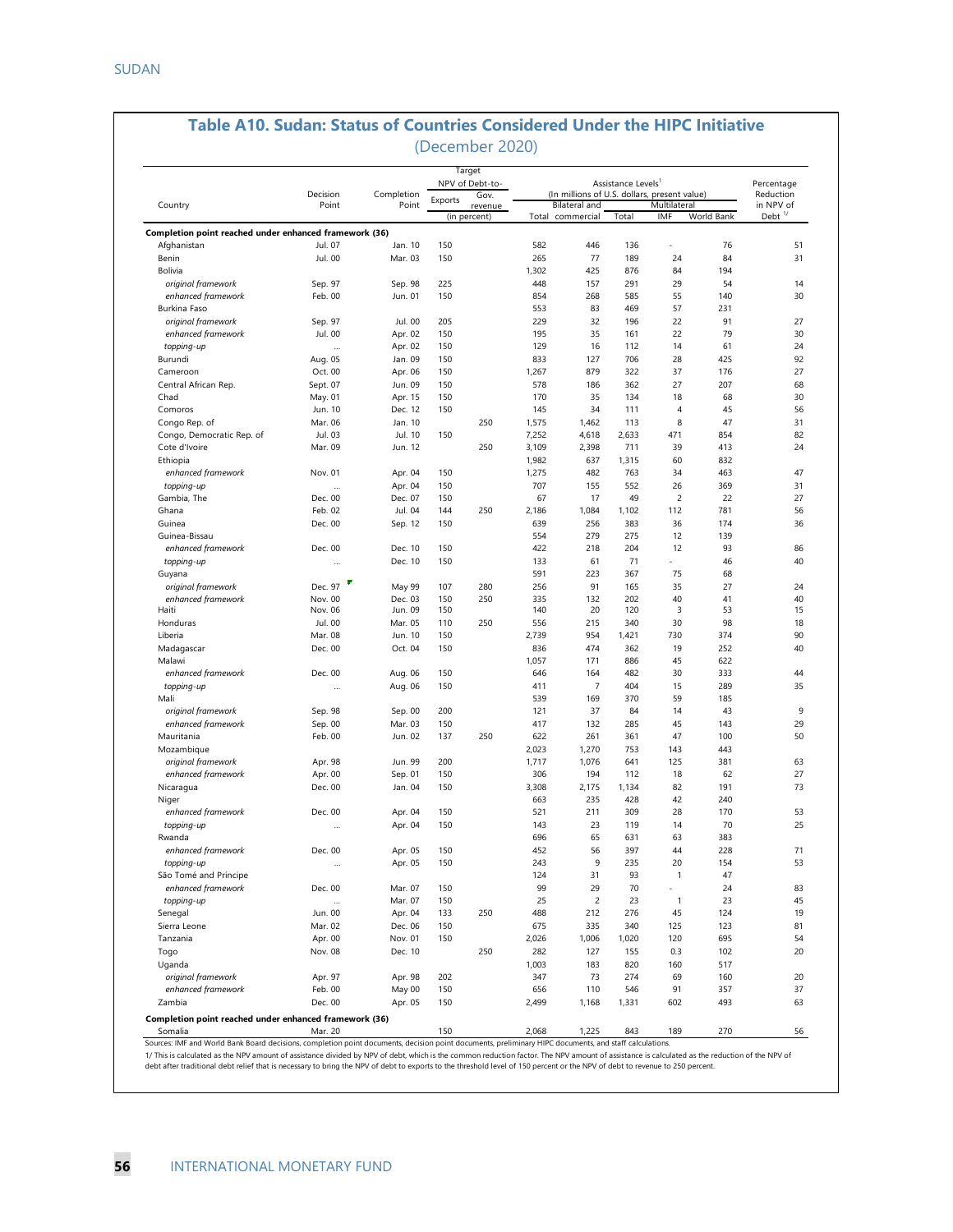### **Statement by Ms. Mannathoko, Executive Director for Sudan and Mr. Ismail, Senior Advisor to Executive Director March 26, 2021**

*Since assuming office in August 2019, Sudan's transition government has made significant strides in achieving internal peace, promoting justice, addressing inherited economic imbalances, and laying the foundation for strong, inclusive growth in line with the Constitutional Declaration. A comprehensive peace agreement was signed with almost all armed opposition groups in Juba, South Sudan, in October 2020, ending 17-years of conflict. The authorities have also made significant progress in removing economic distortions, phasing out costly fuel subsidies and unifying the exchange rate in line with the SMP's conditionality. Concurrently, they have strengthened social safety nets, launching the Sudan Family Support Program (SFSP) and increasing social spending to mitigate the impact of both the current pandemic and reforms, on vulnerable households and enhance social protection. The recent removal of Sudan from the SSTL List has ended almost three decades of international isolation and supported the authorities' efforts to reintegrate the country into the international community.* 

### **I. Introduction**

1. Our Sudanese authorities thank staff for constructive discussions and meaningful engagement and the continued advice and support for their efforts towards arrears clearance and debt relief. They also value the support from the international community and development partners, which has been instrumental in advancing their reform agenda. They are determined to continue implementing homegrown reforms envisaged under the Staff Monitored Program (SMP) to restore macroeconomic stability, sustain peace and development, and boost inclusive growth.

2. Notwithstanding recent progress, the government continues to face difficult legacy challenges, exacerbated by the COVID-19 pandemic, historic floods, and increasing numbers of refugees coming into Sudan due to the conflicts in neighboring countries. Poverty rate remains high and widespread, with about 46.1 percent of the population living below US\$3.20 a day (2014/15 survey). The population living in poverty is likely to have increased significantly during the revolution, and been exacerbated further by the pandemic, with hardship amplified by current high inflation. Against this background, the authorities appeal to the Executive Board to support their efforts towards the arrears clearance and debt relief that will allow them to access urgently needed financing for economic stabilization, poverty reduction, and development needs. They appreciate the technical assistance received thus far from the Fund and other development partners; and look forward to more support in this vein to back their reform efforts.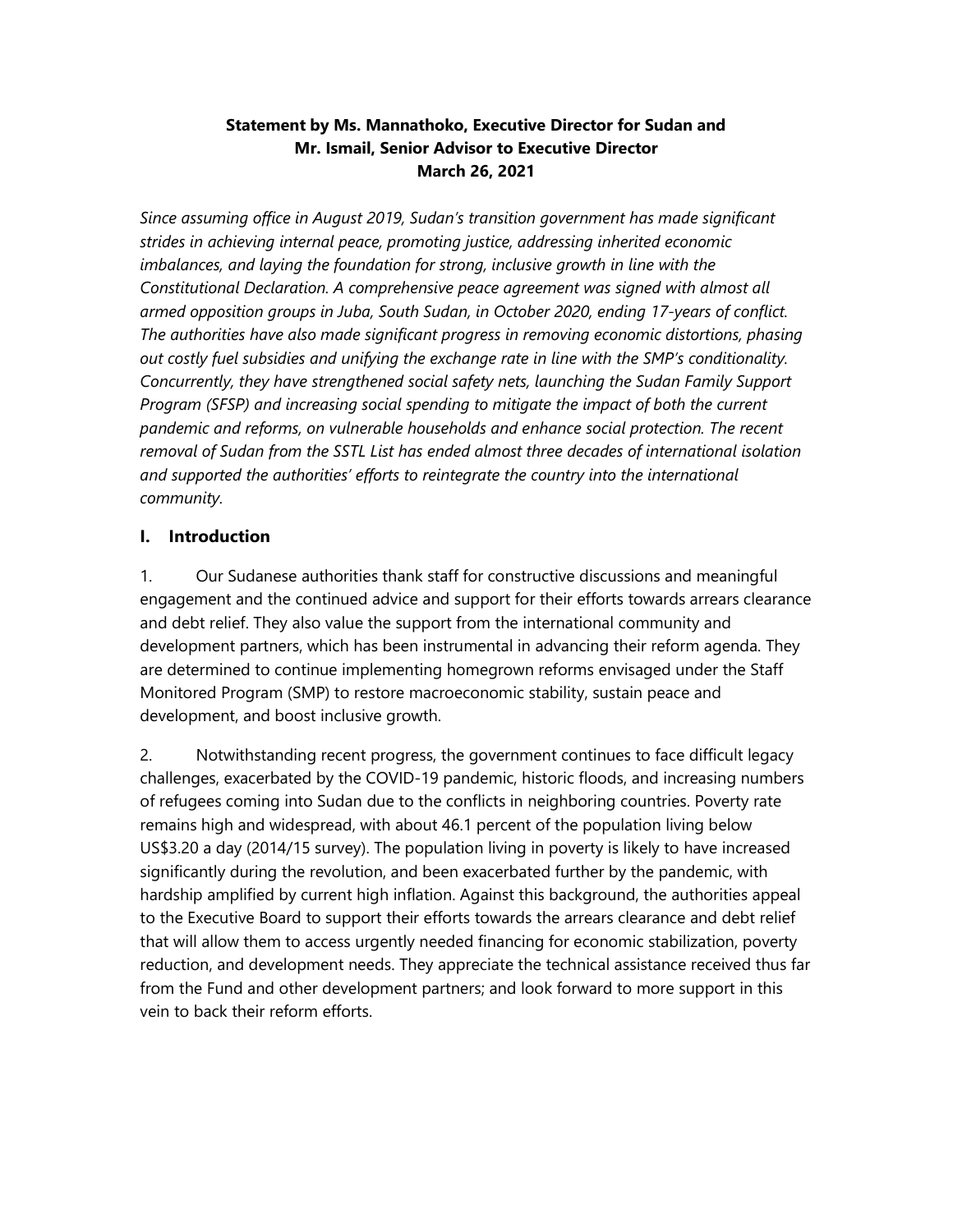#### **II. Eligibility for the Enhanced HIPC Initiative**

3. In line with commitment made by the international community in 2005, and the preliminary debt relief analysis in the staff report, Sudan qualifies for debt relief under the HIPC Initiative's export window. The authorities therefore seek the support of the Executive Board in confirming Sudan's eligibility for assistance under the enhanced HIPC Initiative. Key multilateral creditors such as the World Bank and African Development Bank, are set to clear their shares of Sudan's arrears by end-March 2021 and end-April 2021, respectively. Further, Paris Club creditors are expected to provide their shares of debt relief in the context of the HIPC initiative while Non-Paris Club bilateral and commercial creditors are expected to provide terms comparable to those of the Paris Club. The authorities continue to reach out to creditors to galvanize support for their efforts towards arrears clearance and debt relief.

4. The authorities also seek Directors' support confirming the staff recommendation that Sudan reach Decision Point by June 2021. In addition, we seek Directors' approval for a new Fund arrangement, once Decision Point requirements are met. Consistent with the HIPC framework, Sudan is on track towards fulfilling requirements to reach Decision Point:

- *Preparation of PRSP:* Sudan's Poverty Reduction Strategy Paper is expected to be finalized by end-April 2021. The draft paper was submitted to the Bank and the IMF on March 15, 2021 and the authorities await feedback.
- *Track record:* The current SMP has been endorsed by the IMF Board as meeting the UCT conditionality standard. The assessment of the minimum 6-month track record is underway with the first review reflecting staffs' assessment of satisfactory performance so far, being discussed by the Board this week. Despite the very challenging environment, program performance under the SMP has been broadly acceptable, with the necessary corrective actions and significant progress being made to address any shortfalls. Going forward, the authorities remain committed to achieve the remaining program targets and to establishing the six-month track-record.
- *Arrears clearance:* As noted above, Sudan will clear its arrears to IDA this month. Decisions on the timing and modalities for the clearance of arrears to the IMF and the AfDB are under consideration with discussions at an advanced stage.
- *Agreement on Completion Point triggers:* The authorities seek Executive Directors' support in approving the preliminary set of Completion Point triggers presented in this document (see Box 4). The authorities' discussions with staff reached broad agreement on the proposed floating completion point triggers. They believe that they are well aligned with their reform agenda and Poverty Reduction Strategy. Our authorities are committed to meeting these floating triggers and reaching the HIPC Completion point in the medium term. Thus, they seek the Board's endorsement of the proposed floating completion point triggers.